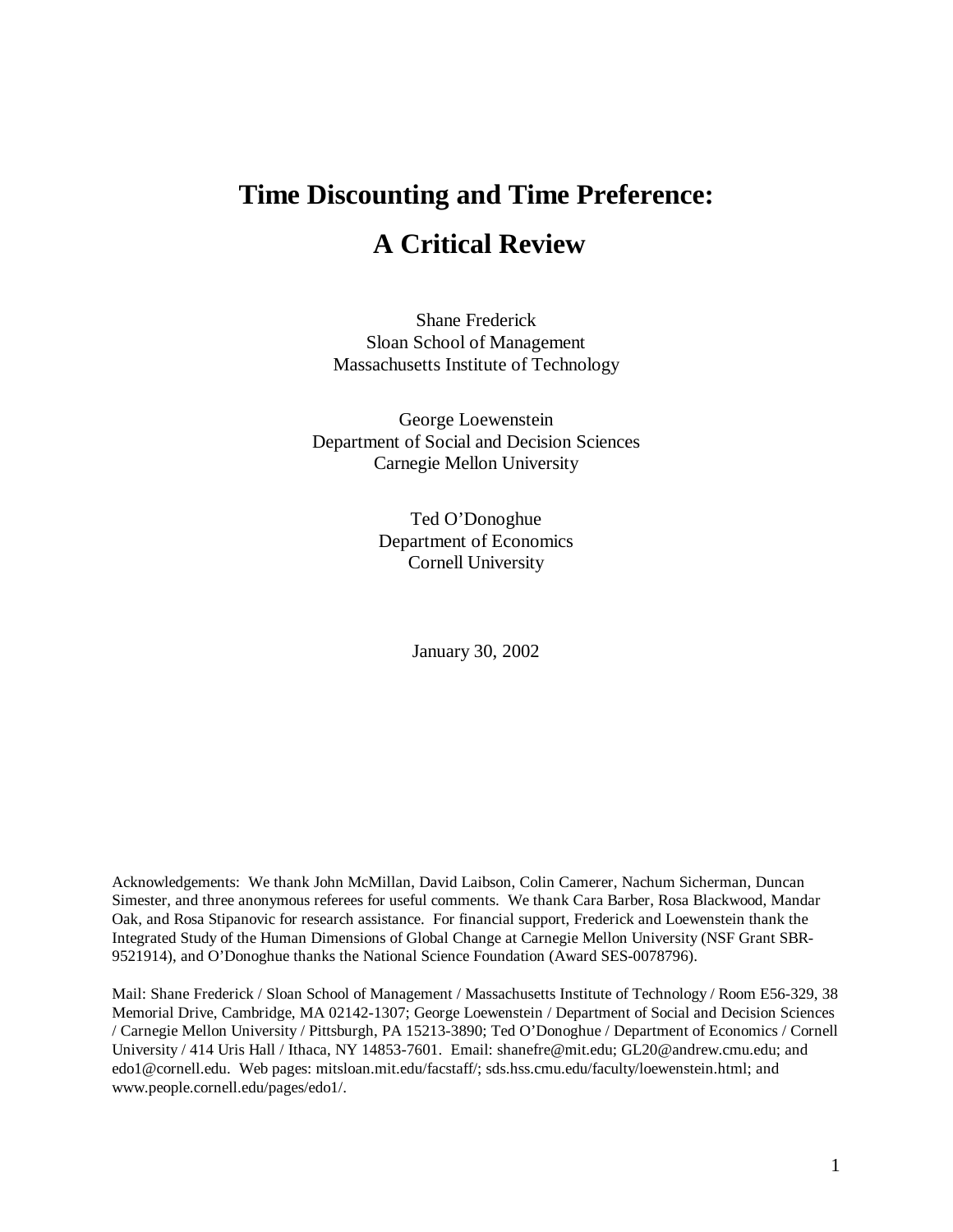## **1.** *Introduction*

Intertemporal choices — decisions involving tradeoffs among costs and benefits occurring at different points in time — are important and ubiquitous. Such decisions not only influence an individual's health, wealth, and overall happiness, but, as Adam Smith first recognized, may also determine the economic prosperity of nations. In this paper, we review empirical research on intertemporal choice, and present an overview of recent theoretical formulations designed to address the insights gained from this research.

Economists' attention to intertemporal choice began early in the history of the discipline. Not long after Adam Smith called attention to the importance of intertemporal choice for the wealth of nations, the Scottish economist John Rae was already examining the sociological and psychological determinants of these choices. In Section 2, we briefly review the perspectives on intertemporal choice of Rae and  $19<sup>th</sup>$  and early  $20<sup>th</sup>$  century economists, and describe how these early perspectives interpreted intertemporal choice as the joint product of many conflicting psychological motives.

All of this changed when Samuelson proposed the discounted-utility (DU) model in 1937. Despite Samuelson's manifest reservations about the normative and descriptive validity of the formulation he had proposed, the DU model was accepted almost instantly, not only as a valid normative standard for public policies (e.g., in cost-benefit analyses), but as a descriptively accurate representation of actual behavior. A central assumption of the DU model is that all of the disparate motives underlying intertemporal choice can be condensed into a single parameter — the discount rate. In Section 3, we examine this, and many other assumptions underlying the DU model. We do not present an axiomatic derivation of the model, but instead focus on those features which highlight the implicit psychological assumptions underlying the model.

Samuelson's reservations about the descriptive validity of the DU model were justified. Section 4 reviews the growing list of "DU anomalies" — patterns of choice that are inconsistent with the model's theoretical predictions. Virtually every assumption underlying the DU model has been tested and found to be descriptively invalid in at least some situations. Moreover, as we discuss at the end of the section, these anomalies are not anomalies in the sense that they are regarded as errors by the people that commit them. Unlike many of the better-known expectedutility anomalies, the DU anomalies do not necessarily violate any standard or principle that people believe they should uphold.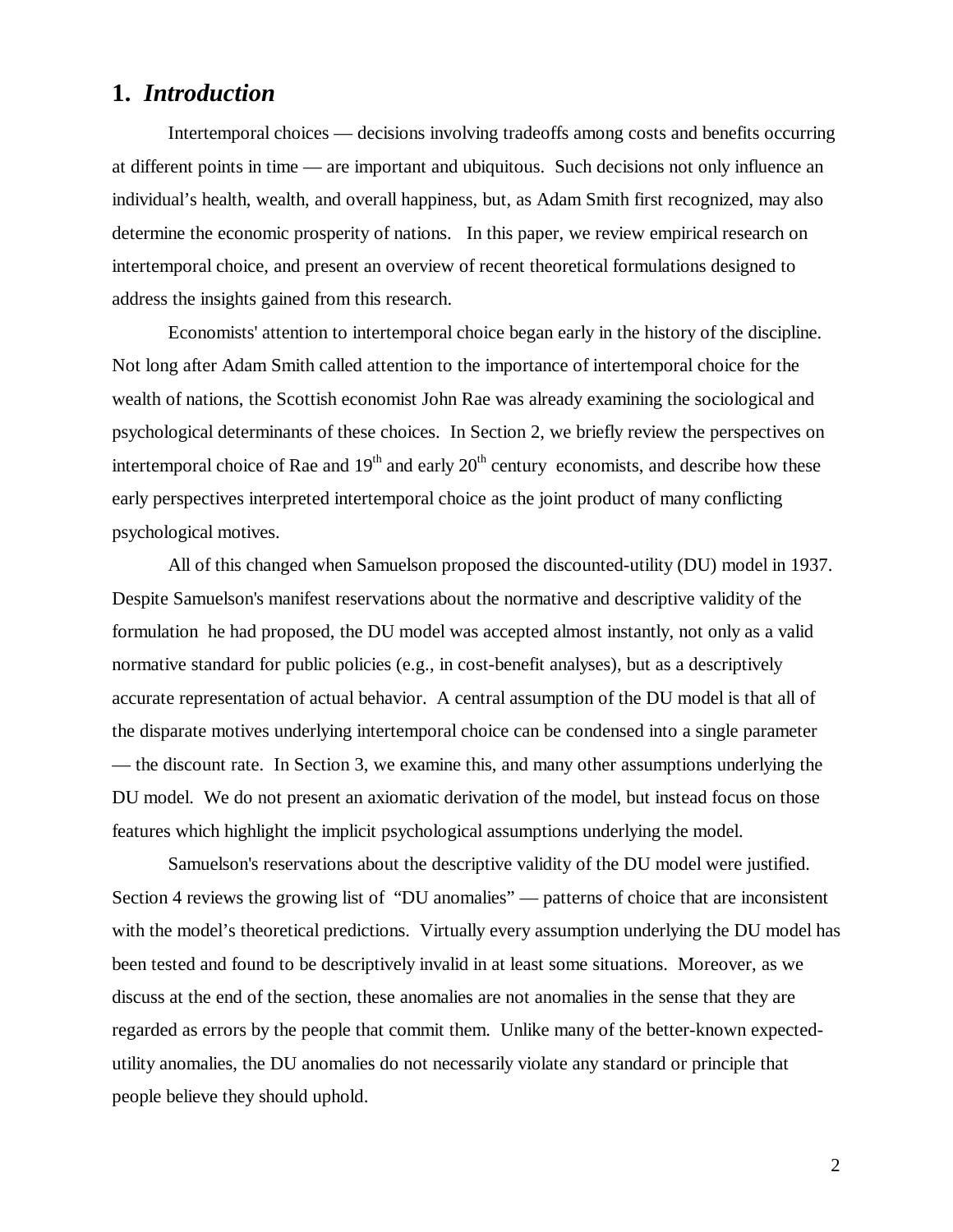The insights about intertemporal choice gleaned from this empirical research have led to the proposal of numerous alternative theoretical models, which we review in Section 5. Some of these modify the discount function, permitting, for example, declining discount rates or "hyperbolic discounting." Others introduce additional arguments into the utility function, such as the utility of anticipation. Still others depart from the DU model more radically, by including, for instance, systematic mispredictions of future utility. Many of these new theories revive psychological considerations discussed by Rae and other early economists, but which became extinguished with the adoption of the DU model and its expression of intertemporal preferences in terms of a single parameter.

In Section 6, we review attempts to estimate discount rates. While the DU model assumes that people are characterized by a single discount rate, this literature reveals spectacular variation across (and even within) studies. The failure of this research to converge toward any agreed upon average discount rate stems partly from differences in elicitation procedures. But it also stems from the faulty assumption that the varied considerations that are relevant in intertemporal choices apply equally to different choices and, thus, that they can all be sensibly represented by a single discount rate.

Throughout the paper, we stress the importance of distinguishing among the varied considerations that underlie intertemporal choices. We distinguish *time discounting* from *time preference*. We use the term *time discounting* broadly to encompass *any* reason for caring less about a future consequence, including factors that diminish the expected utility generated by a future consequence, such as uncertainty or changing tastes. We use the term *time preference* to refer, more specifically, to the preference for immediate *utility* over delayed *utility*. In Section 7, we push this theme further, by examining whether time preference itself might consist of distinct psychological traits that can be separately analyzed. Section 8 concludes.

# **2.** *Historical Origins of the Discounted Utility Model*

The historical developments which culminated in the formulation of the DU model help to explain the model's limitations. Each of the major figures in the development of the DU model — John Rae, Eugen von Böhm-Bawerk, Irving Fisher, and Paul Samuelson — built upon the theoretical framework of his predecessors drawing on little more than introspection and personal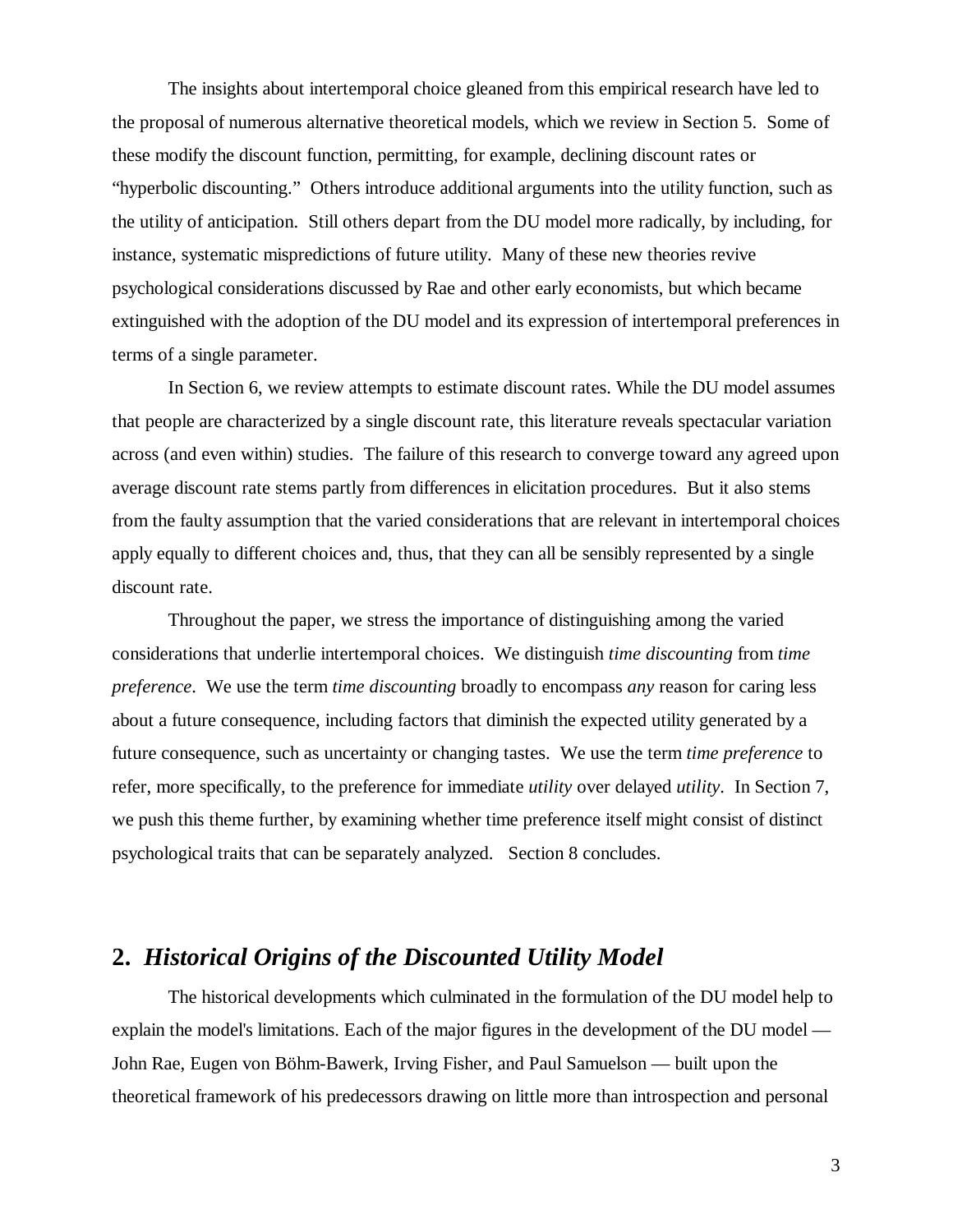observation. When the DU model eventually became entrenched as the dominant theoretical framework for modeling intertemporal choice, it was due largely to its simplicity and its resemblance to the familiar compound interest formula, and not as a result of empirical research demonstrating its validity.

Intertemporal choice became firmly established as a distinct topic in 1834, with John Rae's publication of The Sociological Theory of Capital. Like Adam Smith, Rae sought to determine why wealth differed among nations. Smith had argued that national wealth was determined by the amount of labor allocated to the production of capital, but Rae recognized that this account was incomplete because it failed to explain the determinants of this allocation. In Rae's view, the missing element was "the effective desire of accumulation" — a psychological factor that differed across countries and which determined a society's level of saving and investment.

Along with inventing the topic of intertemporal choice, Rae also produced the first indepth discussion of the psychological motives underlying intertemporal choice. Rae believed that intertemporal-choice behavior was the joint product of factors that either promoted or limited the effective desire of accumulation. The two main factors that promoted the effective desire of accumulation were the bequest motive ("the prevalence throughout the society of the social and benevolent affections" p. 58) and the propensity to exercise self-restraint ("the extent of the intellectual powers, and the consequent prevalence of habits of reflection, and prudence, in the minds of the members of society" p. 58). One limiting factor was the uncertainty of human life:

When engaged in safe occupations, and living in healthy countries, men are much more apt to be frugal, than in unhealthy, or hazardous occupations, and in climates pernicious to human life. Sailors and soldiers are prodigals. In the West Indies, New Orleans, the East Indies, the expenditure of the inhabitants is profuse. The same people, coming to reside in the healthy parts of Europe, and not getting into the vortex of extravagant fashion, live economically. War and pestilence have always waste and luxury, among the other evils that follow in their train. (Rae 1834:57)

A second factor which limited the effective desire of accumulation was the excitement produced by the prospect of immediate consumption, and the concomitant discomfort of deferring such available gratifications: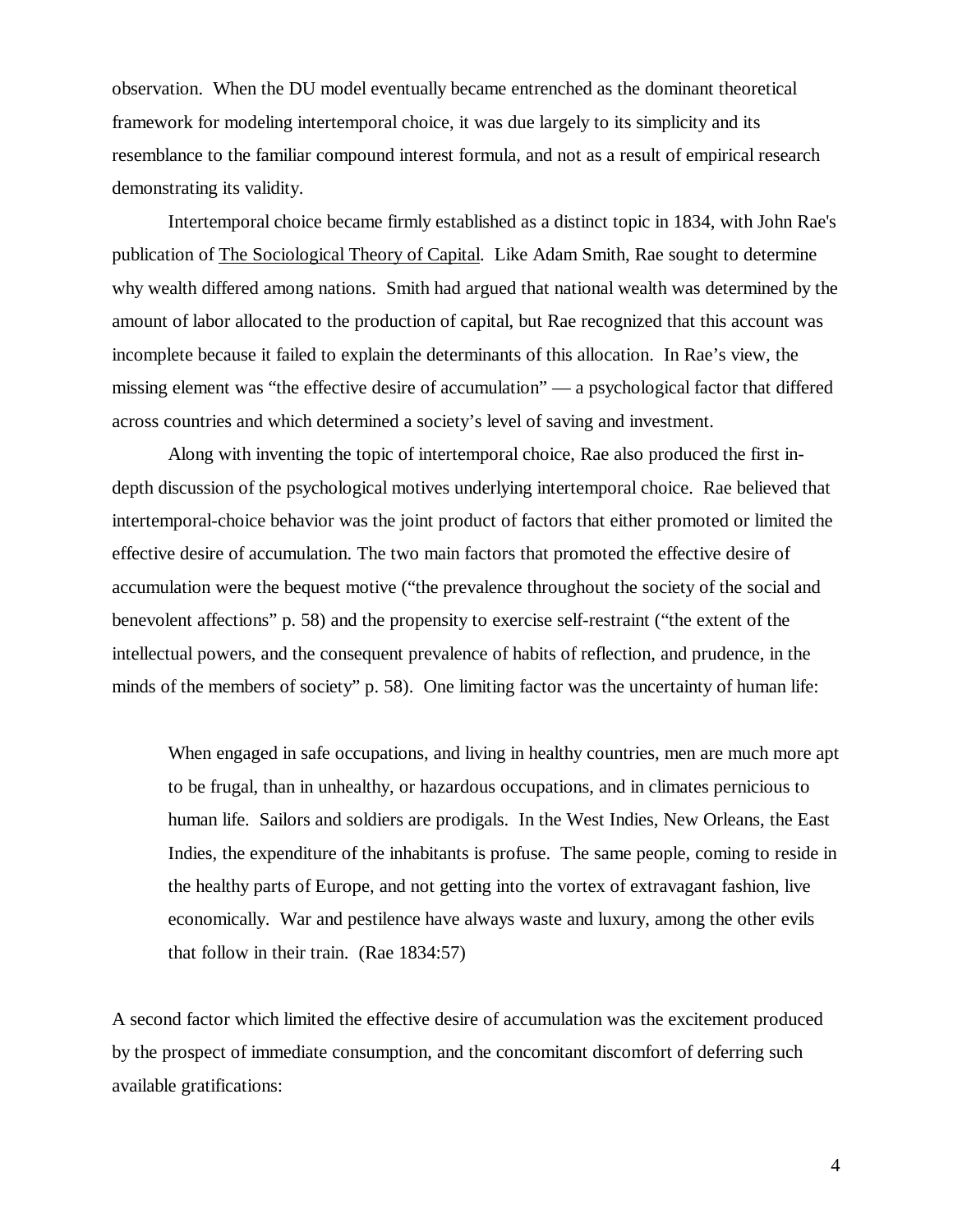Such pleasures as may now be enjoyed generally awaken a passion strongly prompting to the partaking of them. The actual presence of the immediate object of desire in the mind by exciting the attention, seems to rouse all the faculties, as it were to fix their view on it, and leads them to a very lively conception of the enjoyments which it offers to their instant possession. (Rae 1834:120)

Among the four factors that Rae identified as the joint determinants of time preference, one can glimpse two fundamentally different views. One, which was later championed by William S. Jevons (1888) and his son, Herbert S. Jevons (1905), assumes that people care only about their immediate utility, and explains farsighted behavior by postulating utility from the anticipation of future consumption. On this view, deferral of gratification will occur only if it produces an increase in "anticipal" utility that more than compensates for the decrease in immediate consumption utility. The second perspective assumes equal treatment of present and future (zero discounting) as the natural baseline for behavior, and attributes the overweighting of the present to the miseries produced by the self-denial required to delay gratification. As N.W. Senior, the best-known advocate this "abstinence" perspective, wrote, "To abstain from the enjoyment which is in our power, or to seek distant rather than immediate results, are among the most painful exertions of the human will" (Senior 1836:60).

The anticipatory-utility and abstinence perspectives share the idea that intertemporal tradeoffs depend on immediate feelings — in one case, the immediate pleasure of anticipation, and in the other, the immediate discomfort of self-denial. However, the two perspectives explain variability in intertemporal-choice behavior in different ways. The anticipatory-utility perspective attributes variations in intertemporal-choice behavior to differences in people's abilities to imagine the future and to differences in situations that promote or undermine such mental images. The abstinence perspective, on the other hand, explains variations in intertemporal-choice behavior on the basis of individual and situational differences in the psychological discomfort associated with self-denial. In this view, one should observe high rates of time discounting by people who find it painful to delay gratification, and in situations in which deferral is generally painful — e.g., when one is, as Rae worded it, in the "actual presence of the immediate object of desire."

Eugen von Böhm-Bawerk, the next major figure in the development of the economic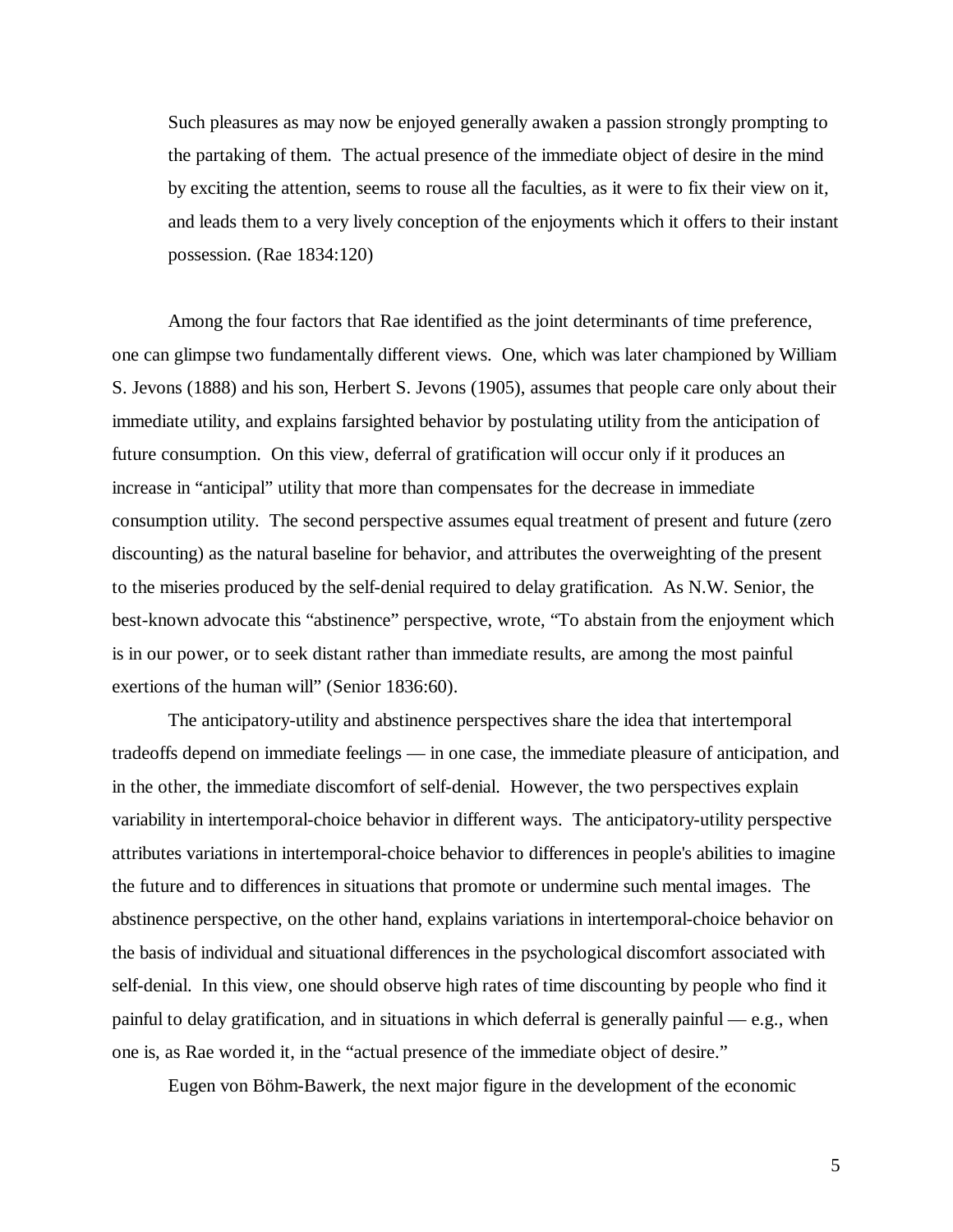perspective on intertemporal choice, added a new motive to the list proposed by Rae, Jevons, and Senior, arguing that humans suffer from a systematic tendency to underestimate future wants:

It may be that we possess inadequate power to imagine and to abstract, or that we are not willing to put forth the necessary effort, but in any event we limn a more or less incomplete picture of our future wants and especially of the remotely distant ones. And then there are all those wants that never come to mind at all (Böhm-Bawerk 1889:268- 269).1

Böhm-Bawerk's analysis of time preference, like those of his predecessors, was heavily psychological, and much of his voluminous treatise, Capital and Interest, was devoted to discussions of the psychological constituents of time preference. However, whereas the early views of Rae, Senior, and Jevons explained intertemporal choices in terms of motives that are uniquely associated with time, Böhm-Bawerk began modeling intertemporal choice in the same terms as other economic tradeoffs — as a "technical" decision about allocating resources (to oneself) over different points in time, much as one would allocate resources between any two competing interests, such as housing and food.

Böhm-Bawerk's treatment of intertemporal choice as an allocation of consumption among time periods was formalized a decade later by the American economist Irving Fisher (1930). Fisher plotted the intertemporal consumption decision on a two-good indifference diagram, with consumption in the current year on the abscissa, and consumption in the following year on the ordinate. This representation made clear that a person's observed (marginal) rate of time preference — the marginal rate of substitution at her chosen consumption bundle — depends on two considerations: time preference and considerations of diminishing marginal utility. Many economists have subsequently expressed discomfort with using the term "time preference" to include the effects of differential marginal utility arising from unequal consumption levels between time periods (see in particular Mancur Olson and Martin Bailey, 1981). In Fisher's formulation, *pure* time preference can be interpreted as the marginal rate of substitution on the diagonal, where

<sup>&</sup>lt;sup>1</sup>In a frequently cited passage from The Economics of Welfare, Arthur Pigou (1920) proposed a similar account of time preference, suggesting that it results from a type of cognitive illusion: "our telescopic faculty is defective, and we, therefore, see future pleasures, as it were, on a diminished scale."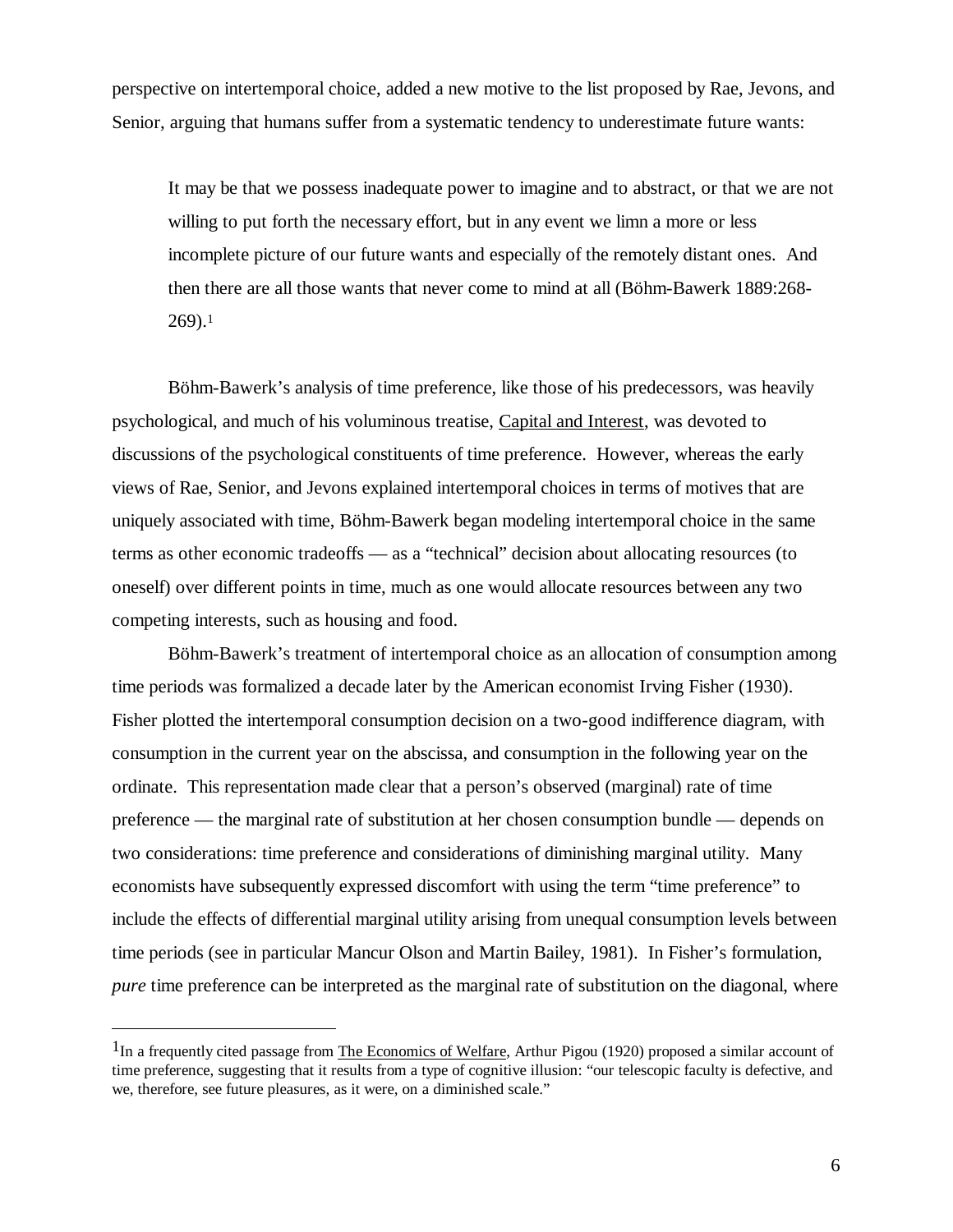consumption is equal in both periods.

Fisher's writings, like those of his predecessors, included extensive discussions of the psychological determinants of time preference. Like Böhm-Bawerk, he differentiated "objective factors," such as projected future wealth and risk, from "personal factors." Fisher's list of personal factors included the four described by Rae, "foresight" (the ability to imagine future wants – the inverse of the deficit that Böhm-Bawerk postulated), and "fashion" which Fisher believed to be "of vast importance ... in its influence both on the rate of interest and on the distribution of wealth itself." (Fisher 1930:88):

The most fitful of the causes at work is probably fashion. This at the present time acts, on the one hand, to stimulate men to save and become millionaires, and, on the other hand, to stimulate millionaires to live in an ostentatious manner. (Fisher 1930:87)

Hence, in the early part of the  $20<sup>th</sup>$  century, "time preference" was viewed as an amalgamation of various intertemporal motives. While the DU model condenses these motives into the discount rate, we will argue that resurrecting these distinct motives is crucial for understanding intertemporal choices.

# **3.** *The Discounted Utility Model*

In 1937, Paul Samuelson introduced the DU model in a five page article titled "A Note on Measurement of Utility." Samuelson's paper was intended to offer a generalized model of intertemporal choice that was applicable to multiple time periods (Fisher's graphical indifferencecurve analysis was difficult to extend to more than two time periods) and to make the point that representing intertemporal tradeoffs required a cardinal measure of utility. But in Samuelson's simplified model, all the psychological concerns discussed over the previous century were compressed into a single parameter, the discount rate.

The DU model specifies a decision maker's intertemporal preferences over consumption profiles  $(c, ..., c<sub>T</sub>)$ . Under the usual assumptions (completeness, transitivity, and continuity), such preferences can be represented by an intertemporal utility function  $U^t(c_1, ..., c_T)$ . The DU model

7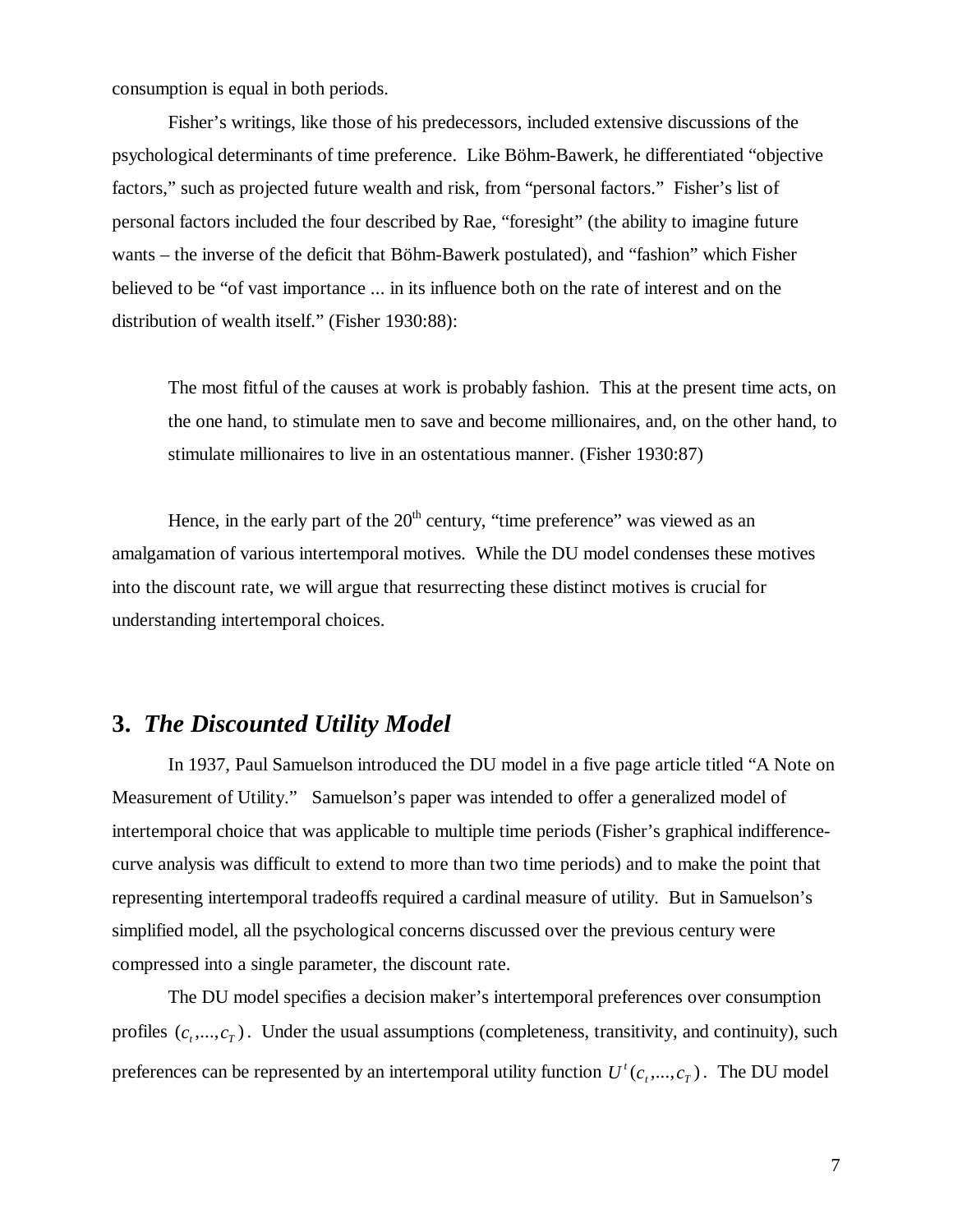goes further, by assuming that a person's intertemporal utility function can be described by the following special functional form:

$$
U^{t}(c_{t},...,c_{T})=\sum_{k=0}^{T-t}D(k) u(c_{t+k}) \qquad \text{where } D(k)=\left(\frac{1}{1+\rho}\right)^{k}.
$$

In this formulation,  $u(c_{t+k})$  is often interpreted as the person's cardinal instantaneous utility function — her well-being in period  $t+k$  — and  $D(k)$  is often interpreted as the person's discount function — the relative weight she attaches, in period t, to her well-being in period *t+k*. ρ represents the individual's pure rate of time preference (her discount rate), which is meant to reflect the collective effects of the "psychological" motives discussed in Section 2.2

Samuelson did not endorse the DU model as a normative model of intertemporal choice, noting that "any connection between utility as discussed here and any welfare concept is disavowed" (p. 161). He also made no claims on behalf of its descriptive validity, stressing "It is completely arbitrary to assume that the individual behaves so as to maximize an integral of the form envisaged in [the DU model]" (p. 159). However, despite Samuelson's manifest reservations, the simplicity and elegance of this formulation was irresistible, and the DU model was rapidly adopted as the framework of choice for analyzing intertemporal decisions.

The DU model received a scarcely needed further boost to its dominance as the standard model of intertemporal choice when Tjalling C. Koopmans (1960) showed that the model could be derived from a superficially plausible set of axioms. Koopmans, like Samuelson, did not argue that the DU model was psychologically or normatively plausible; his goal was only to show that under some well-specified (though arguably unrealistic) circumstances, individuals were logically compelled to possess positive time preference. Producers of a product cannot, however, dictate how the product will be used, and Koopmans' central technical message was largely lost while his axiomatization of the DU model helped to cement its popularity and bolster its perceived legitimacy.

In the remainder of this section, we describe some important features of the DU model as it is commonly used by economists, and briefly comment on the normative and positive validity of these assumptions. These features do not represent an axiom system — they are neither necessary

<sup>&</sup>lt;sup>2</sup>The continuous-time analogue is  $U^{\dagger}(\lbrace c_{\tau} \rbrace_{\tau \in [t,T]}) = \int_{\tau=0}^{\tau=0}$  $\epsilon_{[t,T]}$ ) =  $\int e^{-\rho(\tau-\tau)}$ *T t t*  $U^t(\{c_\tau\}_{\tau \in [t,T]}) = \int e^{-\rho(\tau-t)} u(c_\tau)$ . For expositional ease, we shall restrict τ attention to discrete-time throughout.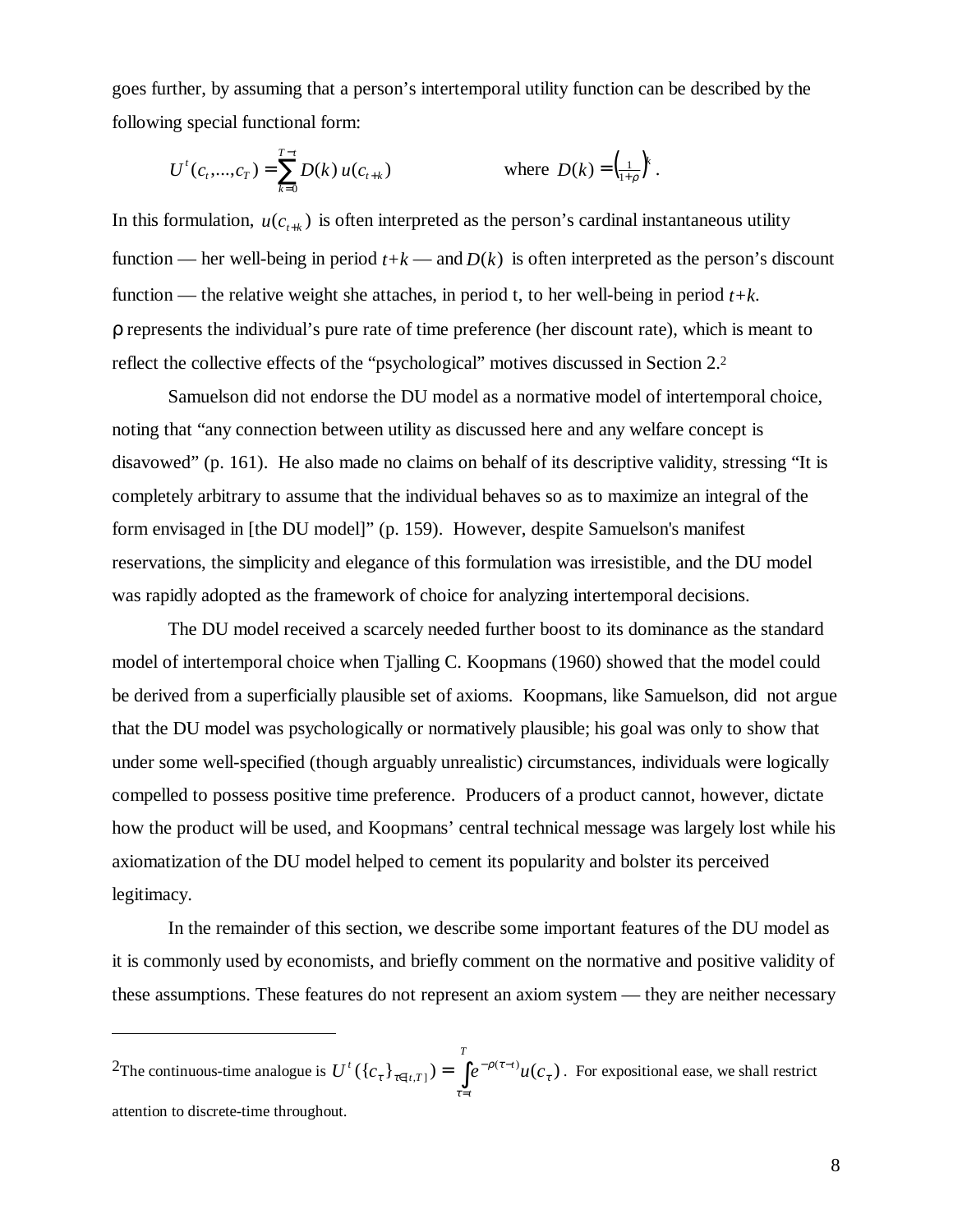nor sufficient conditions for the DU model — but are intended to highlight the implicit psychological assumptions underlying the model.3

## 3.1 *Integration of new alternatives with existing plans*

A central assumption in most models of intertemporal choice — including the DU model — is that a person evaluates new alternatives by integrating them with her existing plans. To illustrate, consider a person with existing consumption plan  $(c_1, ..., c_\tau)$  who is offered an intertemporal-choice prospect X, which might be something like an option to give up \$5000 today to receive \$10,000 in five years. Integration means that prospect X is not evaluated in isolation, but in light of how it changes the person's aggregate consumption in all future periods. Thus, to evaluate the prospect X, the person must choose what her new consumption path  $(c'_t, ..., c'_T)$ would be if she were to accept prospect X, and should accept the prospect if  $(c'_{t},...,c'_{T}) > U^{t}(c_{t},...,c_{T})$  $U^{t}(c'_{t},...,c'_{T}) > U^{t}(c_{t},...,c_{T}).$ 

An alternative way to understand integration is to recognize that intertemporal prospects alter a person's budget set. If the person's initial endowment is  $E_0$ , then accepting prospect X would change her endowment to  $E_0 \cup X$ . Letting B(E) denote the person's budget set given endowment  $E$  — i.e., the set of consumption streams that are feasible given endowment  $E$  the DU model says that the person should accept prospect X if:

$$
\max_{(c_t,\ldots,c_T)\in B(E_0\cup X)} \sum_{\tau=t}^T \left(\tfrac{1}{1+\rho}\right)^{\tau-t} u(c_\tau) > \max_{(c_t,\ldots,c_T)\in B(E_0)} \sum_{\tau=t}^T \left(\tfrac{1}{1+\rho}\right)^{\tau-t} u(c_\tau).
$$

While integration seems normatively compelling, it may be too difficult to actually do. A person may not have well formed plans about future consumption streams, or be unable (or unwilling) to recompute the new optimal plan every time she makes an intertemporal choice. Some of the evidence we review below supports the plausible presumption that people evaluate the results of intertemporal choices independently of any expectations they have regarding consumption in future time periods.

 $3$ There are several different axiom systems for the DU model — in addition to Koopmans, see Peter Fishburn (1970), K.J. Lancaster (1963), Richard F. Meyer (1976) and Fishburn and Ariel Rubinstein (1982).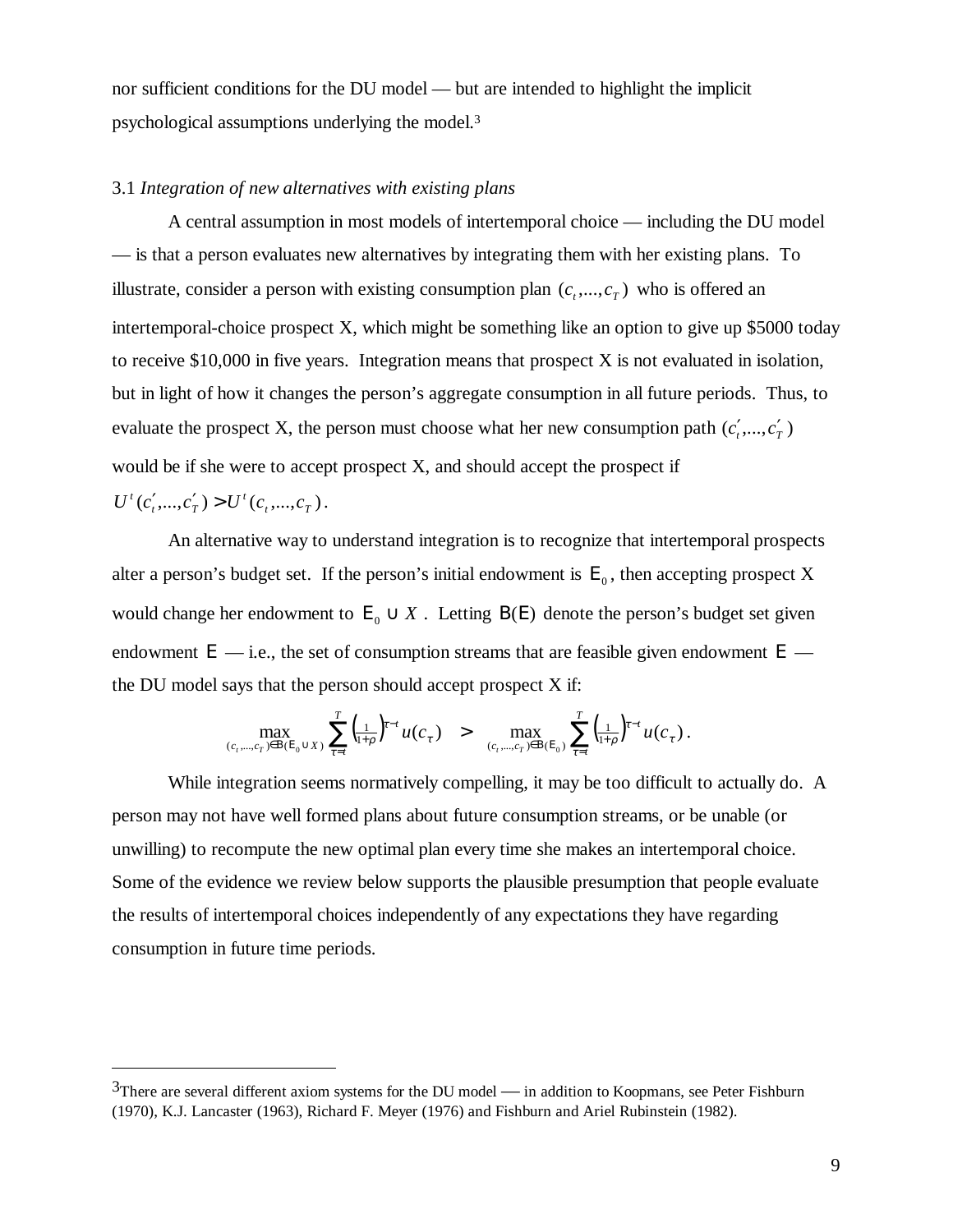## *3.2 Utility Independence*

The DU model explicitly assumes that the overall value — or "global utility" — of a sequence of outcomes is equal to the (discounted) sum of the utilities in each period. Hence, the distribution of *utility* across time makes no difference beyond that dictated by discounting, which (assuming positive time preference) penalizes utility that is experienced later. The assumption of utility independence has rarely been discussed or challenged, but its implications are far from innocuous. It rules out any kind of preference for patterns of utility over time  $-e.g., a$ preference for a flat utility profile over a roller-coaster utility profile with the same discounted utility.4

## *3.3 Consumption Independence*

 $\overline{a}$ 

The DU model explicitly assumes that a person's well-being in period *t+k* is independent of her consumption in any other period — i.e., that the marginal rate of substitution between consumption in periods  $\tau$  and  $\tau'$  is independent of consumption in period  $\tau''$ .

Consumption independence is analogous to, but fundamentally different from, the independence axiom of expected-utility theory. In expected-utility theory, the independence axiom specifies that preferences over uncertain prospects are not affected by the consequences that the prospects share  $\frac{d}{dx}$  i.e., that the utility of an experienced outcome is unaffected by other outcomes that one might have experienced (but did not). In intertemporal choice, consumption independence says that preferences over consumption profiles are not affected by the nature of consumption in periods in which consumption is identical in the two profiles — i.e., that an outcome's utility is unaffected by outcomes experienced in prior or future periods. For example, consumption independence says that a person's preference between an Italian and Thai restaurant tonight should not depend on whether she had Italian last night, nor whether she expects to have it tomorrow. As the example suggests, and as Samuelson and Koopmans both recognized, there is no compelling rationale for such an assumption. Samuelson (1952:674) noted that, "the amount of wine I drank yesterday and will drink tomorrow can be expected to have effects upon

<sup>&</sup>lt;sup>4</sup> "Utility independence" has meaning only if one literally interprets  $u(c_{t+k})$  as well-being experienced in period *t+k*. We believe that this is, in fact, the common interpretation. For a model that relaxes the assumption of utility independence, see Benjamin Hermalin and Alice Isen (2000), who consider a model in which well-being in period *t* depends on well-being in period  $t-I$  — i.e., they assume  $u_t = u(c_t, u_{t-1})$ . See also Daniel Kahneman, Peter Wakker, and Rakesh Sarin (1997) who propose a set of axioms that would justify an assumption of additive separability in instantaneous utility.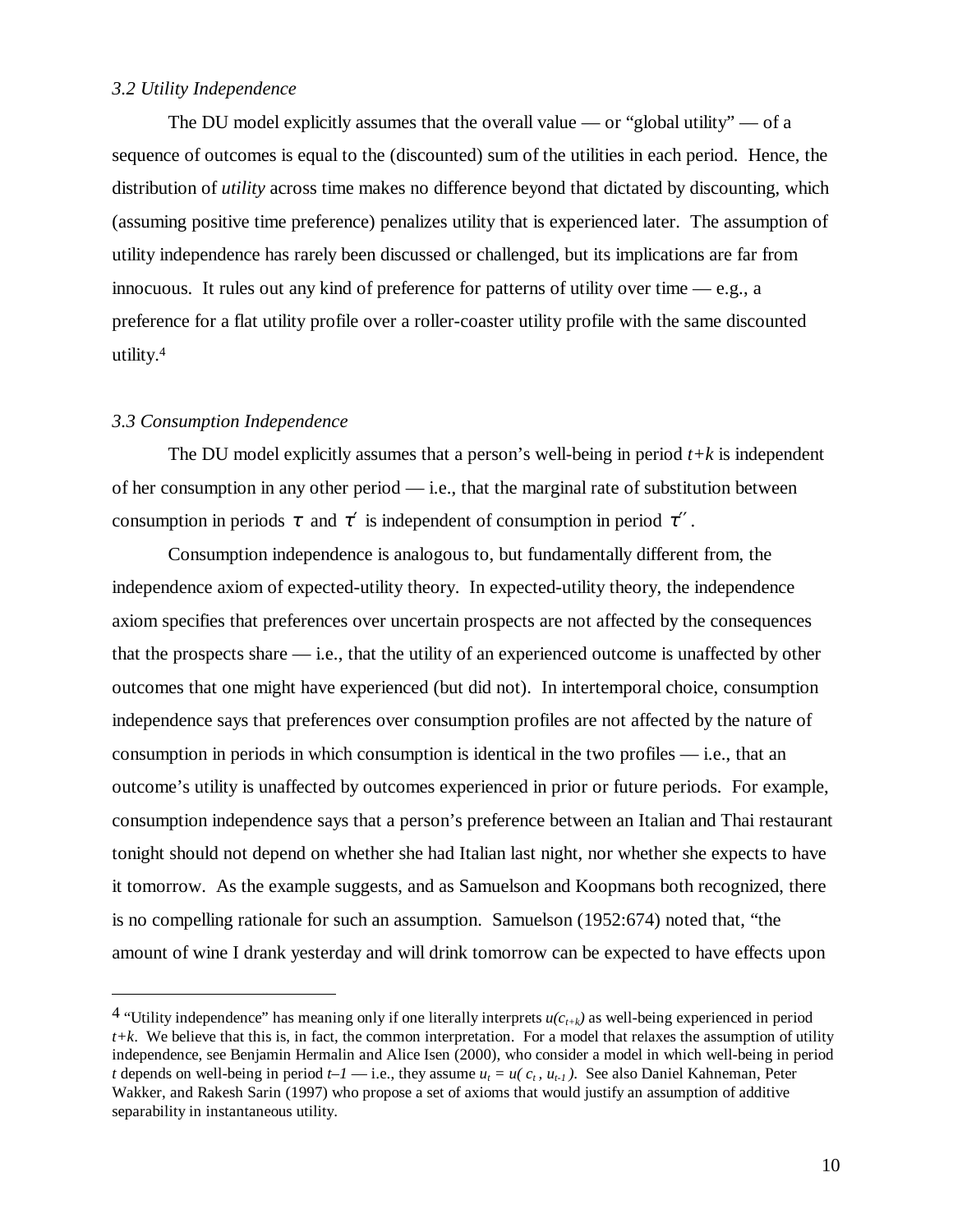my today's indifference slope between wine and milk." Similarly, Koopmans (1960:292) acknowledged that, "One cannot claim a high degree of realism for [the independence assumption], because there is no clear reason why complementarity of goods could not extend over more than one time period."

## *3.4 Stationary Instantaneous Utility*

When applying the DU model to specific problems, it is often assumed that the cardinal instantaneous utility function  $u(c_{\tau})$  is constant across time, so that the well-being generated by any activity is the same in different periods. Most economists would acknowledge that stationarity of the instantaneous utility function is not sensible in many situations, because people's preferences do, in fact, change over time in predictable and unpredictable ways. Though this unrealistic assumption is often retained for analytical convenience, it becomes less defensible as economists gain insight into how tastes change over time (see Loewenstein and Angner, in press, for a discussion of different sources of preference change).5

## *3.5 Independence of discounting from consumption*

 $\overline{a}$ 

The DU model assumes that the discount function used for intertemporal-choice decisions is invariant across all forms of consumption. This feature is crucial to the notion of *time* preference. If people discount utility from different sources at different rates, then the notion of a unitary time preference is meaningless. Instead we would need to label time preference according to the object being delayed — "banana time preference," "vacation time preference," etc. In Section 7, we discuss in more detail the validity of the assumption that the same rate of time preference applies to all forms of consumption.

<sup>5</sup>As we discuss in Section 5, endogenous preference changes, due to things such as habit formation or reference dependence, are best understood in terms of consumption interdependence and not non-stationary utility. In some situations, non-stationarities clearly play an important role in behavior — e.g., Steven Suranovic, Robert Goldfarb, and Thomas Leonard (1999) and Ted O'Donoghue and Mathew Rabin (1999a;2000) discuss the importance of non-stationarities in the realm of addictive behavior.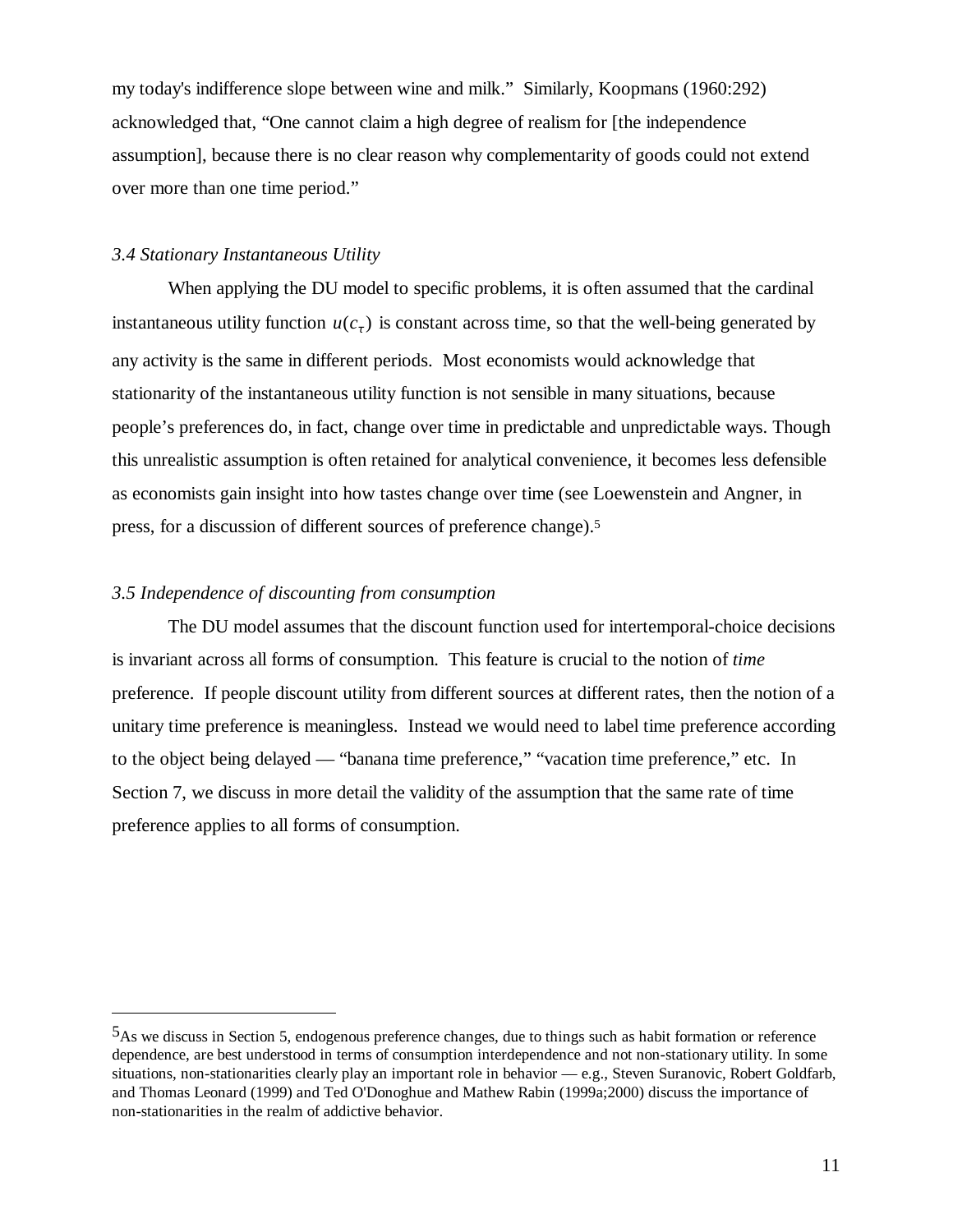## *3.6 Constant Discounting and Time Consistency*

Any discount function can be written in the form  $D(k) = \prod_{k=1}^{k-1}$  $\prod_{=0}$   $\frac{1}{1+\rho_n}$  $\overline{\phantom{a}}$  $\overline{a}$ I l ſ  $= \prod_{n=0}$   $\frac{1}{1+n}$ 1  $\frac{1}{0}$  1  $(k) = \prod_{k=1}^{k-1} \left( \frac{1}{k} \right)$  $n=0$  (  $1 \top P_n$ *D k*  $\frac{1}{\rho_n}$ , where  $\rho_n$ 

represents the per-period discount rate for period  $n$  — that is, the discount rate applied between periods *n* and *n+1*. Hence, by assuming that the discount function takes the form  $D(k) = \left(\frac{1}{1+\rho}\right)^k$ , the DU model assumes a constant per-period discount rate ( $\rho_n = \rho$  for all *n*).<sup>6</sup>

Constant discounting entails an even-handedness in the way a person evaluates time. It means that delaying or accelerating two dated outcomes by a common amount should not change preferences between the outcomes — if in period *t* a person prefers *X* at  $\tau$  to *Y* at  $\tau$ +*d* for *some*  $\tau$ , then in period t she must prefer *X* at  $\tau$  to *Y* at  $\tau$ +d for all  $\tau$ . The assumption of constant discounting permits a person's time preference to be summarized as a single discount rate. If constant discounting does not hold, then characterizing one's time preference requires the specification of an entire discount function.

Constant discounting implies that a person's intertemporal preferences are *time-consistent*, which means that later preferences "confirm" earlier preferences. Formally, a person's preferences are time-consistent if, for any two consumption profiles  $(c_1, ..., c_T)$  and  $(c'_1, ..., c'_T)$ , with  $c_t = c'_t$ ,  $U^t(c_t, c_{t+1},...,c_T) \ge U^t(c'_t, c'_{t+1},...,c'_T)$  $U^t$   $(c_t, c_{t+1},...,c_T) \ge U^t$   $(c'_t, c'_{t+1},...,c'_T)$  if and only if  $(c_{i+1},...,c_{T}) \geq U^{t+1}(c'_{i+1},...,c'_{T})$ 1 1  $_{t+1},\ldots,\mathbf{c}_{T}$ *t*  $U^{t+1}(c_{t+1},...,c_{T}) \geq U^{t+1}(c'_{t+1},...,c'_{T})$  $U^{t+1}(c_{t+1},...,c_T) \ge U^{t+1}(c'_{t+1},...,c'_{T}).$ <sup>7</sup> For an interesting discussion which questions the normative validity of constant discounting, see Martin Albrecht and Martin Weber (1995).

## *3.7 Diminishing marginal utility and positive time preference*

 $\overline{a}$ 

inconsistent preferences.

While not core features of the DU model, virtually all analyses of intertemporal choice assume both diminishing marginal utility (that the instantaneous utility function  $u(c_t)$  is concave)

7Constant discounting implies time-consistent preferences only under the ancillary assumption of stationary discounting, for which the discount function *D(k)* is the same in all periods. As a counter-example, if the period-*t* discount function is  $D_t(k) = \left(\frac{1}{1+\rho}\right)^k$  while the period-*t+1* discount function is  $D_{t+1}(k) = \left(\frac{1}{1+\rho}\right)^k$  for some  $\rho' \neq \rho$ , then the person exhibits constant discounting at both dates *t* and *t+1*, but nonetheless has time-

<sup>6</sup>An alternative but equivalent definition of constant discounting is that  $D(k)/D(k+1)$  is independent of *k*.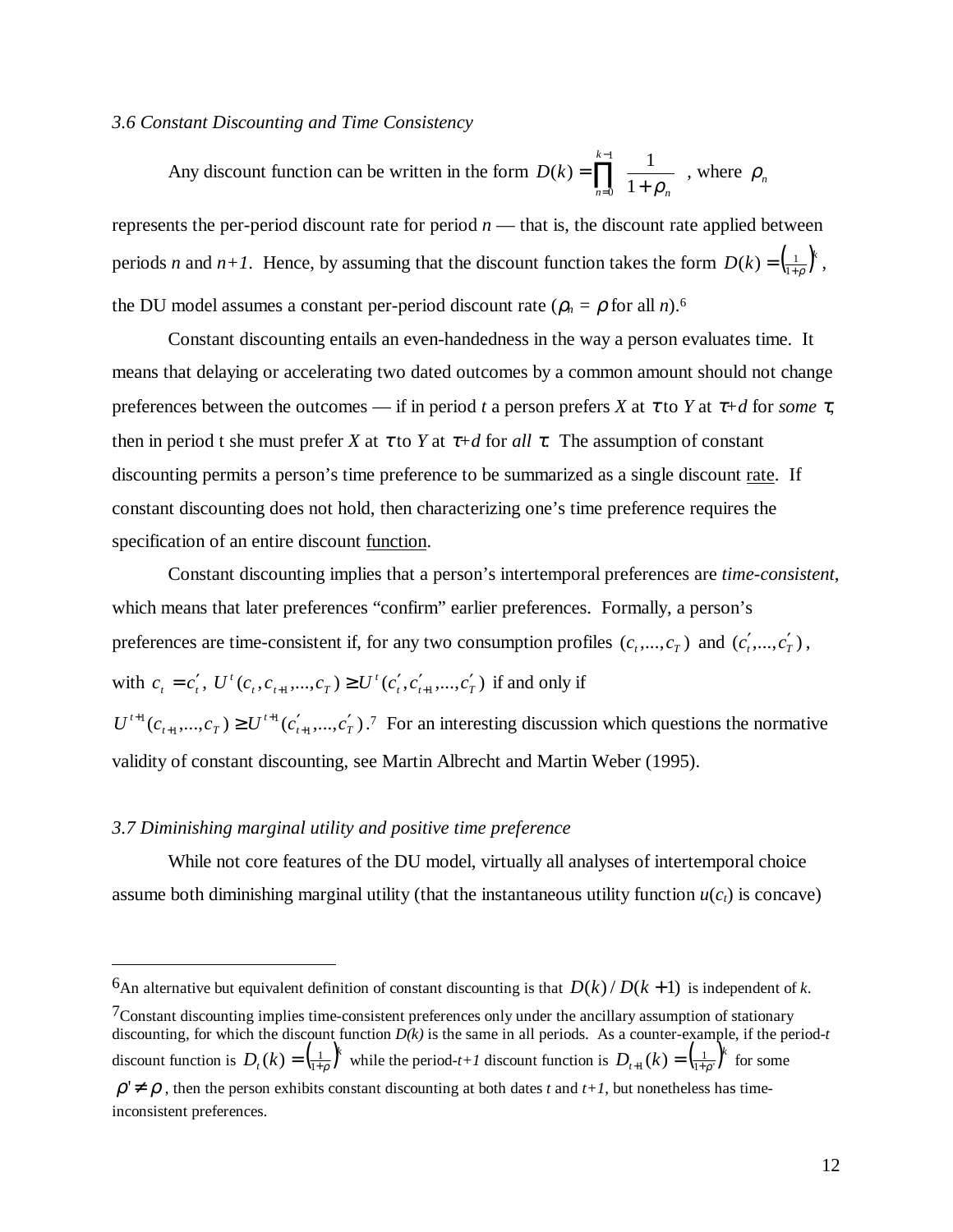and positive time preference (that the discount rate  $\rho$  is positive).<sup>8</sup> These two assumptions create opposing forces in intertemporal choice: diminishing marginal utility motivates a person to spread consumption over time, while positive time preference motivates a person to accelerate consumption towards the present.

Since people do, in fact, spread consumption over time, the assumption of diminishing marginal utility (or some other property that has the same effect) seems strongly justified. The assumption of positive time preference, on the other hand, is more questionable. Several researchers have argued for positive time preference on logical grounds (Jack Hirshleifer 1970; Koopmans 1960; Koopmans, Peter A. Diamond, and Richard E. Williamson 1964; Olson and Bailey 1981). The gist of their arguments is that a zero or negative time preference, combined with a positive real rate of return on saving, would command the infinite deferral of all consumption.9 But this conclusion assumes, unrealistically, that individuals have infinite life-spans and linear (or weakly concave) utility functions. Nevertheless, in econometric analyses of savings and intertemporal substitution, positive time preference is sometimes treated as an identifying restriction whose violation is interpreted as evidence of misspecification.

The most compelling argument supporting the logic of positive time preference was made by Derek Parfit (1971;1976;1982), who contends that there is no enduring self or "I" over time to which all future utility can be ascribed, and that a diminution in psychological connections gives our descendent future selves the status of other people — making that utility less than fully "ours" and giving us a reason to count it less<sup>10</sup>:

<sup>&</sup>lt;sup>8</sup> Discounting is not inherent to the DU model, because the model could be applied with  $\rho = 0$ . However, the inclusion of  $\rho$  in the model strongly implies that it may take a value other than zero, and the name *discount rate* certainly suggests that it is greater than zero.

<sup>9</sup> In the context of intergenerational choice, Koopmans (1967) called this result the *paradox of the indefinitely postponed splurge*. See also Kenneth J. Arrow 1983, S. Chakravarty 1962, and Robert M. Solow, 1974.

<sup>10</sup> As noted by Shane Frederick (1999)**,** there is much disagreement about the nature of Parfit's claim. In her review of the philosophical literature, Jennifer Whiting (1986:549) identifies four different interpretations: (1) the *strong absolute claim*: that it is irrational for someone to care about their future welfare, (2) the *weak absolute claim*: that there is no rational requirement to care about one's future welfare, (3) the *strong comparative claim*: that it is irrational to care more about one's own future welfare than about the welfare of any other person, and (4) the *weak comparative claim*: that one is not rationally required to care more about their future welfare than about the welfare of any other person. We believe that all of these interpretations are too strong, and that Parfit endorses only a weaker version of the weak absolute claim. That is, he claims only that one is not rationally required to care about one's future welfare to a degree which exceeds the degree of psychological connectedness that obtains between one's current self and one's future self.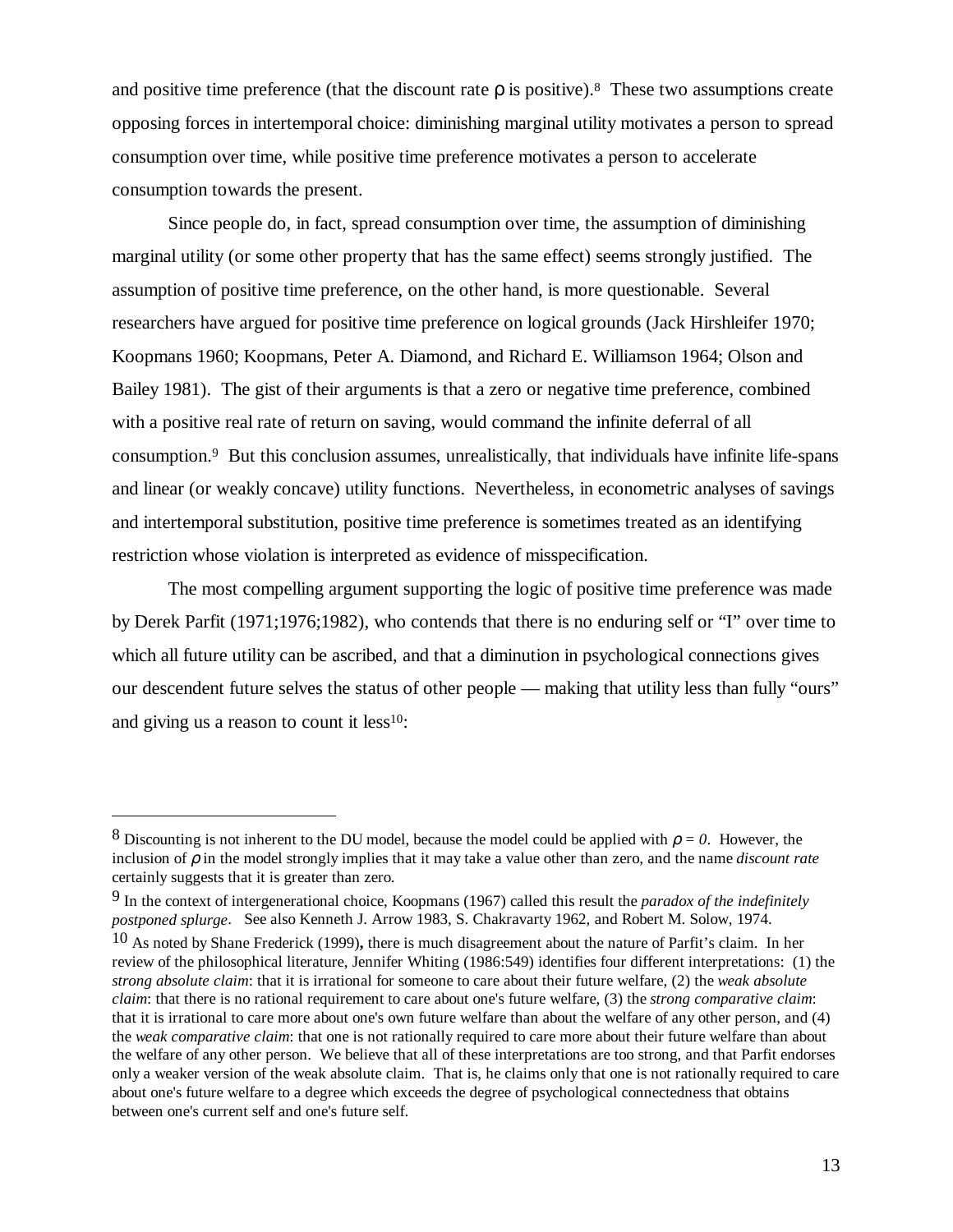We care less about our further future ... because we know that less of what we are now — less, say, of our present hopes or plans, loves or ideals — will survive into the further future ... [if] what matters holds to a lesser degree, it cannot be irrational to care less. (Parfit 1971:99).

Parfit's claims are normative, not descriptive. He is not attempting to explain or predict people's intertemporal choices, but is arguing that conclusions about the rationality of time preference must be grounded on a correct view of personal identity. Nevertheless, if this is the only possible compelling normative rationale for time discounting, it would be interesting to see whether there is any positive relationship between observed time discounting and changing identity. Frederick (1999) conducted the only study of this type, and found no relation between monetary discount rates (as imputed from procedures such as "I would be indifferent between \$100 tomorrow and \$\_\_\_\_\_ in 5 years") and self perceived stability of identity (as defined by the following similarity ratings: "Compared to now, how similar were you 5 years ago [will you be 5 years from now]?"), nor did he find any relation between such monetary discount rates and the presumed correlates of identity stability (e.g., the extent to which people agree with the statement "I am still embarrassed by stupid things I did a long time ago.").

## **4.** *DU Anomalies*

Over the last two decades, empirical research on intertemporal choice has documented various inadequacies of the DU model as a descriptive model of behavior. First, empirically observed discount rates are not constant over time, but appear to decline — a pattern often referred to as hyperbolic discounting. Furthermore, even for a given delay, discount rates vary across different types of intertemporal choices: gains are discounted more than losses, small amounts more than large amounts, and explicit sequences of multiple outcomes are discounted differently than outcomes considered singly.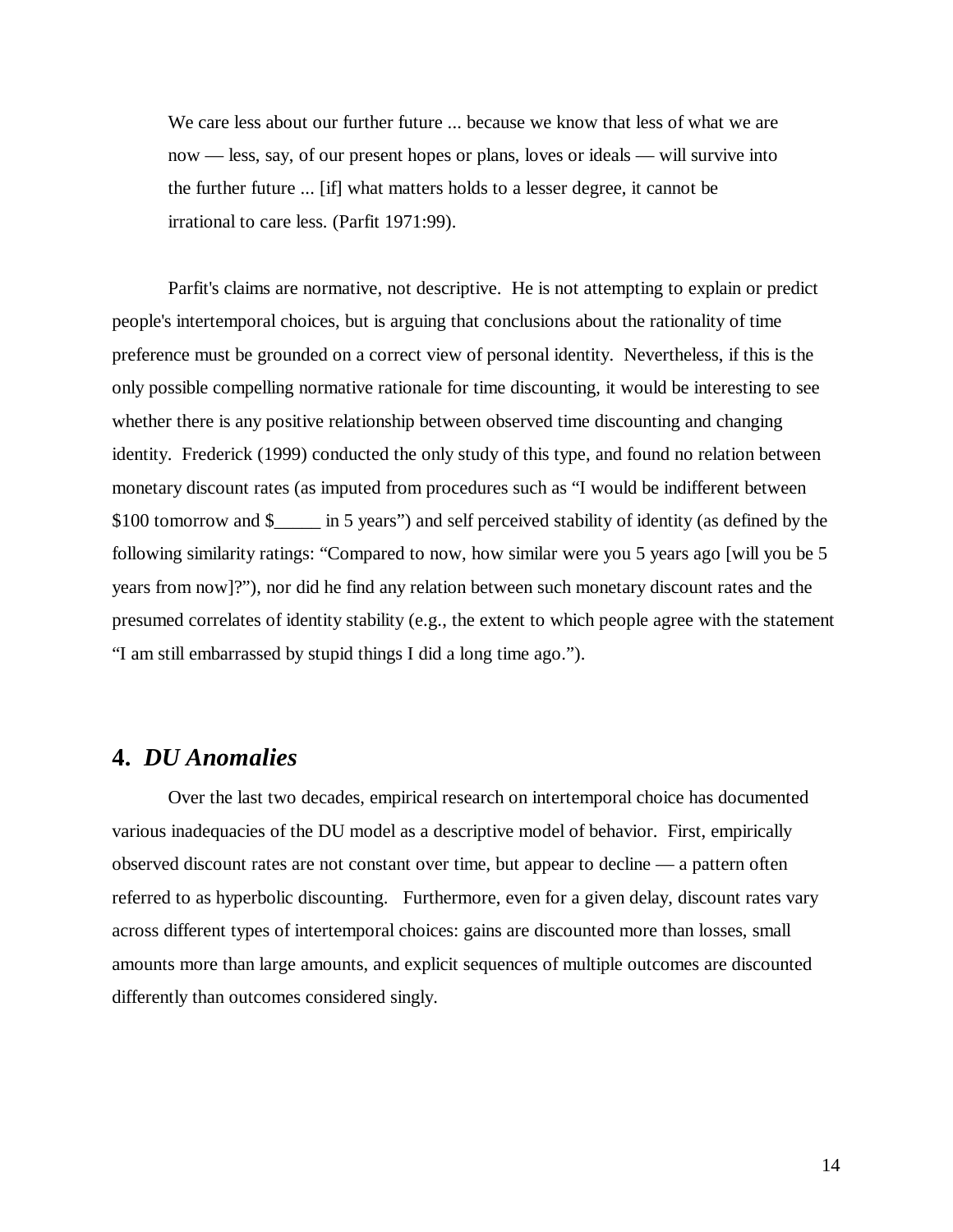## 4.1 *Hyperbolic discounting*

 $\overline{a}$ 

The best documented DU anomaly is hyperbolic discounting. The term "hyperbolic discounting" is often used to mean, in our terminology, that a person has a declining rate of time preference (in our notation,  $\rho_n$  is declining in *n*), and we adopt this meaning here. Several results are usually interpreted as evidence for hyperbolic discounting. First, when subjects are asked to compare a smaller-sooner reward to a larger-later reward (see Section 6 for a description of these procedures), the implicit discount rate over longer time horizons is lower than the implicit discount rate over shorter time horizons. For example, Richard Thaler (1981) asked subjects to specify the amount of money they would require in [one month / one year / ten years] to make them indifferent to receiving \$15 now. The median responses [\$20 / \$50 / \$100] imply an average (annual) discount rate of 345% over a one-month horizon, 120% over a one-year horizon, and 19% over a ten-year horizon.<sup>11</sup> Other researchers have found a similar pattern (Uri Benzion, Amnon Rapoport, and Joseph Yagil 1989; Gretchen B. Chapman 1996; Chapman and Arthur S. Elstein 1995; John L. Pender 1996; Daniel A. Redelmeier and Daniel N. Heller 1993).

Second, when mathematical functions are explicitly fit to such data, a hyperbolic functional form, which imposes declining discount rates, fits the data better than the exponential functional form, which imposes constant discount rates (Kris N. Kirby 1997; Kirby and Nino Marakovic 1995; Joel Myerson and Leonard Green 1995; Howard Rachlin, Andres Raineri, and David Cross 1991).12

Third, researchers have shown that preferences between two delayed rewards can reverse in favor of the more proximate reward as the time to both rewards diminishes  $-e.g.,$  someone may prefer \$110 in 31 days over \$100 in 30 days, but also prefer \$100 now over \$110 tomorrow. Such "preference reversals" have been observed both in humans (Green, Nathaniel Fristoe, and Myerson 1994; Kirby and Herrnstein 1995; Andrew Millar and Douglas Navarick 1984; Jay

<sup>11</sup>That is,  $$15 = $20*(e^{-(3.45)(1/12)}) = $50*(e^{-(1.20)(1)}) = $100*(e^{-(0.19)(10)})$ . While most empirical studies report average discount rates over a given horizon, it is sometimes more useful — especially for making comparisons to our theoretical framework — to discuss average "per-period" discount rates. Framed in these terms, Thaler's results imply an average (annual) discount rate of 345% between now and one month from now, 100% between one month from now and one year from now, and 7.7% between one year from now and ten years from now. That is,  $$15 = $20^*(e^{-(3.45)(1/12)}) = $50^*(e^{-(3.45)(1/12)} e^{-(1.00)(11/12)}) = $100^*(e^{-(3.45)(1/12)} e^{-(1.00)(11/12)} e^{-(0.077)(9)})$ .

<sup>&</sup>lt;sup>12</sup>Several hyperbolic functional forms have been proposed: George Ainslie (1975) suggested the function  $D(t) = 1/t$ , Richard Herrnstein (1981) and James Mazur (1987) suggested  $D(t) = 1/(1+\alpha t)$ , and George Loewenstein and Drazen Prelec (1992) suggested  $D(t) = 1/(1 + \alpha t)^{\beta/\alpha}$ .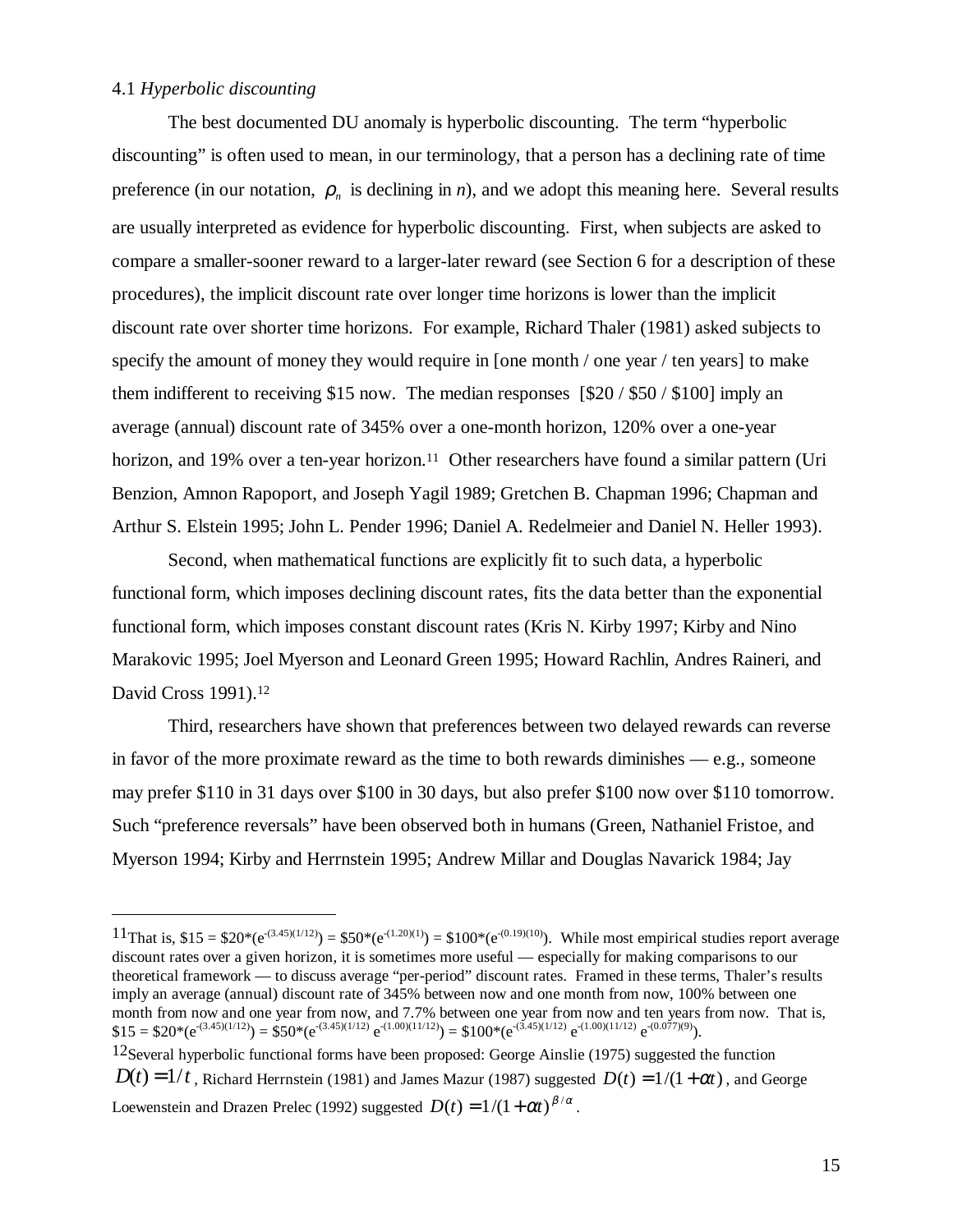Solnick, Catherine Kannenberg, David Eckerman, and Marcus Waller 1980) and in pigeons (Ainslie and Herrnstein 1981; Green, E.B. Fischer, Jr., Steven Perlow, and Lisa Sherman 1981).13

Fourth, the pattern of declining discount rates suggested by the studies above is also evident *across* studies. In Section 6, we summarize studies that estimate discount rates (see Table 1). Figure 1a plots the average estimated discount factor  $(=1/(1+distance))$  from each of these studies against the average time horizon for that study.14 As the regression line reflects, the estimated discount factor increases with the time horizon, which means that the discount rate declines. We note, however, that after excluding studies with very short time horizons (less than 1 year) from the analysis (see Figure 1b), there is no evidence that discount rates continue to decline. In fact, after excluding the studies with short time horizons, the correlation between time horizon and discount factor is almost exactly zero  $(-0.0026)$ .

## (insert Figures 1a and 1b here)

Although the collective evidence outlined above seems overwhelmingly to support hyperbolic discounting, a recent study by Daniel Read (2000) points out that the most common type of evidence — the finding that implicit discount rates decrease with the time horizon could be also be explained by "subadditive discounting," which means the total amount of discounting over a temporal interval increases as the interval is more finely partitioned.15 To demonstrate subadditive discounting and distinguish it from hyperbolic discounting, Read elicited discount rates for a two-year (24-month) interval and for its three constituent intervals, an eightmonth interval beginning at the same time, an eight-month interval beginning eight months later,

<sup>13</sup> These studies all demonstrate preference reversals in the synchronic sense — subjects simultaneously prefer \$100 now over \$110 tomorrow and prefer \$110 in 31 days over \$100 in 30 days, which is consistent with hyperbolic discounting. But there seems to be an implicit belief that such preference reversals would also hold in the diachronic sense — that if subjects who currently prefer \$110 in 31 days over \$100 in 30 days were brought back to the lab 30 days later, they would prefer \$100 at that time over \$110 one day later. Under the assumption of stationary discounting (as discussed in footnote 7), synchronic preference reversals imply diachronic preference reversals. To the extent that subjects anticipate diachronic reversals and want to avoid them, evidence of a preference for commitment could also be interpreted as evidence for hyperbolic discounting (we discuss this issue more in Section 5.1.1).

<sup>&</sup>lt;sup>14</sup> In some cases, the discount rates were computed from the median respondent. In other cases, the mean discount rate was used.

<sup>15</sup> Read's proposal that discounting is subadditive is compatible with analogous results in other domains. For example, Amos Tversky and Derek Koehler (1994) found that the total probability assigned to an event increases the more finely the event is partitioned — e.g., the probability of "death by accident" is judged to be more likely if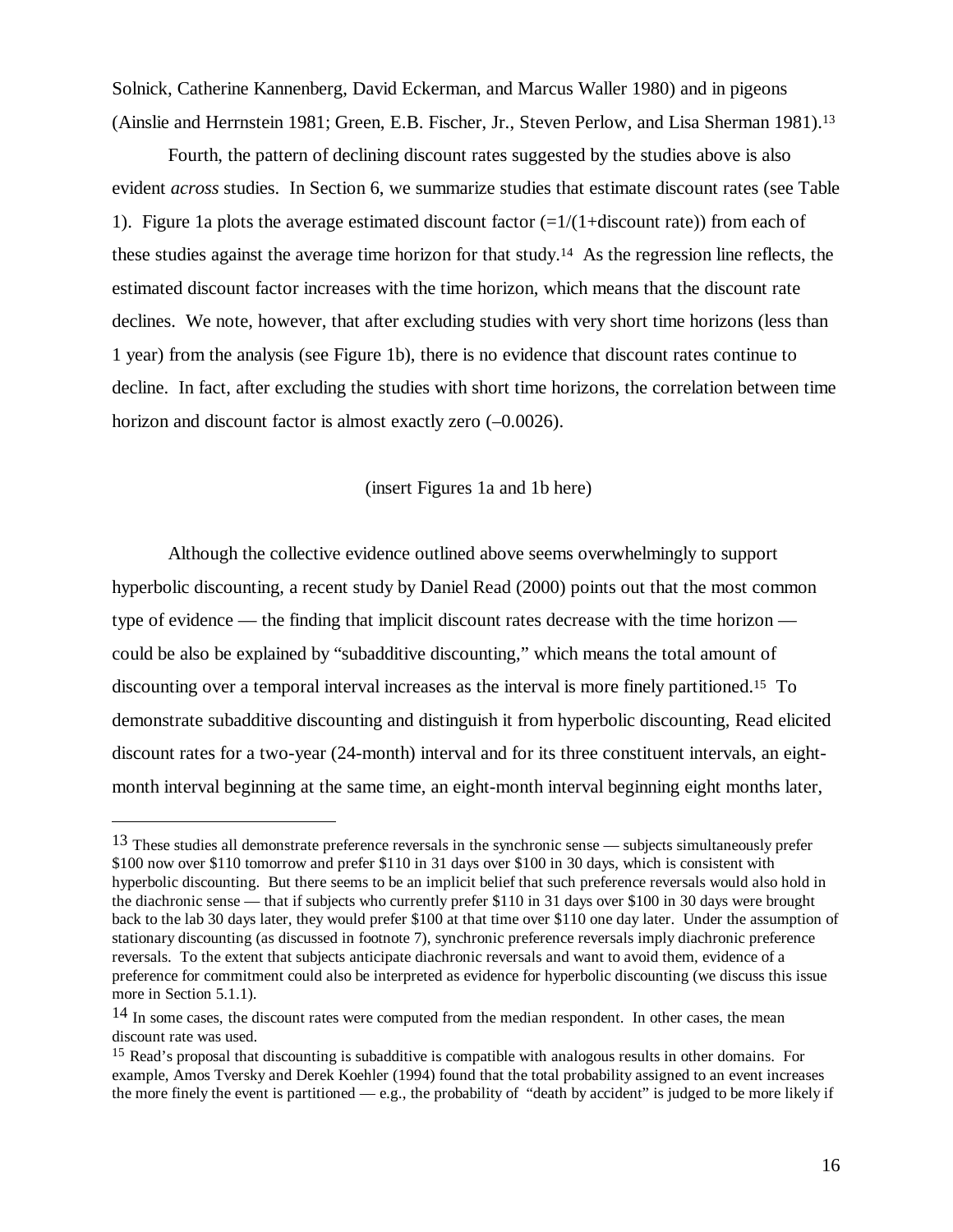and an eight-month interval beginning 16 months later. He found that the average discount rate for the 24-month interval was lower than the compounded average discount rate over the three eight-month subintervals — a result predicted by subadditive discounting but not predicted by hyperbolic discounting (or any type of discount function, for that matter). Moreover, there was no evidence that discount rates declined with time, as the discount rates for the three eight-month intervals were approximately equal. Similar empirical results had been found earlier by J.H. Holcomb and P.S. Nelson (1992), although they did not interpret their results the same way.

While Read's results are intriguing, and potentially quite important, the jury is still out on subadditive discounting. The empirical findings, from both Read and Holcomb and Nelson, contradict the empirical findings of preference reversals, and it is as yet unclear why. Furthermore, subadditive discounting predicts that discount rates should continue to decline with successively longer horizons, but Figure 1b provides no evidence of this.<sup>16</sup> Even if Read is correct about subadditive discounting, its main implication for economic applications may be to provide an alternative psychological underpinning for using a hyperbolic discount function, because most intertemporal decisions are based primarily on discounting from the present.17

<sup>17</sup> A few studies have actually found *increasing* discount rates. Frederick (1999) asked 228 respondents to imagine that they worked at a job that consisted of both pleasant work ("good days") and unpleasant work ("bad days") and to equate the attractiveness of having additional good days this year or in a future year. On average, respondents were indifferent between 20 extra good days this year, 21 the following year, or 40 in five years, implying a one-year discount rate of 5 percent and a five-year discount rate of 15 percent. A possible explanation is that the desire for improvement is evoked more strongly for two successive years (this year and next) than for two separated years (this year and 5 years hence). Rubinstein (2000) asked students in a political science class to choose between the following two payment sequences:

| A:             | March 1                  | June 1 | Sept 1          | Nov 1           |
|----------------|--------------------------|--------|-----------------|-----------------|
|                | \$997                    | \$997  | \$997           | \$997           |
| $\mathbf{B}$ : | April 1 July 1<br>\$1000 | \$1000 | Oct 1<br>\$1000 | Dec 1<br>\$1000 |

 $\overline{a}$ 

Then, two weeks later, he asked them to choose between \$997 on Nov 1 and \$1000 on Dec 1. 54% of respondents preferred \$997 in November to \$1000 in December, but only 34% preferred sequence A to sequence B, which suggests increasing discount rates. To explain these results, Rubinstein speculated that the three more proximate additional elements may have masked the differences in the timing of the sequence of dated amounts, while making the differences in amounts more salient.

one separately elicits the probability of "death by electrocution," "death by drowning," "death by falling," etc. <sup>16</sup> A literal interpretation of hyperbolic discounting also predicts that discount rates should continue to decline; but, unlike subadditive discounting, and inherent part of hyperbolic discounting is that the rate of decline should indeed become smaller and as the time horizon becomes longer.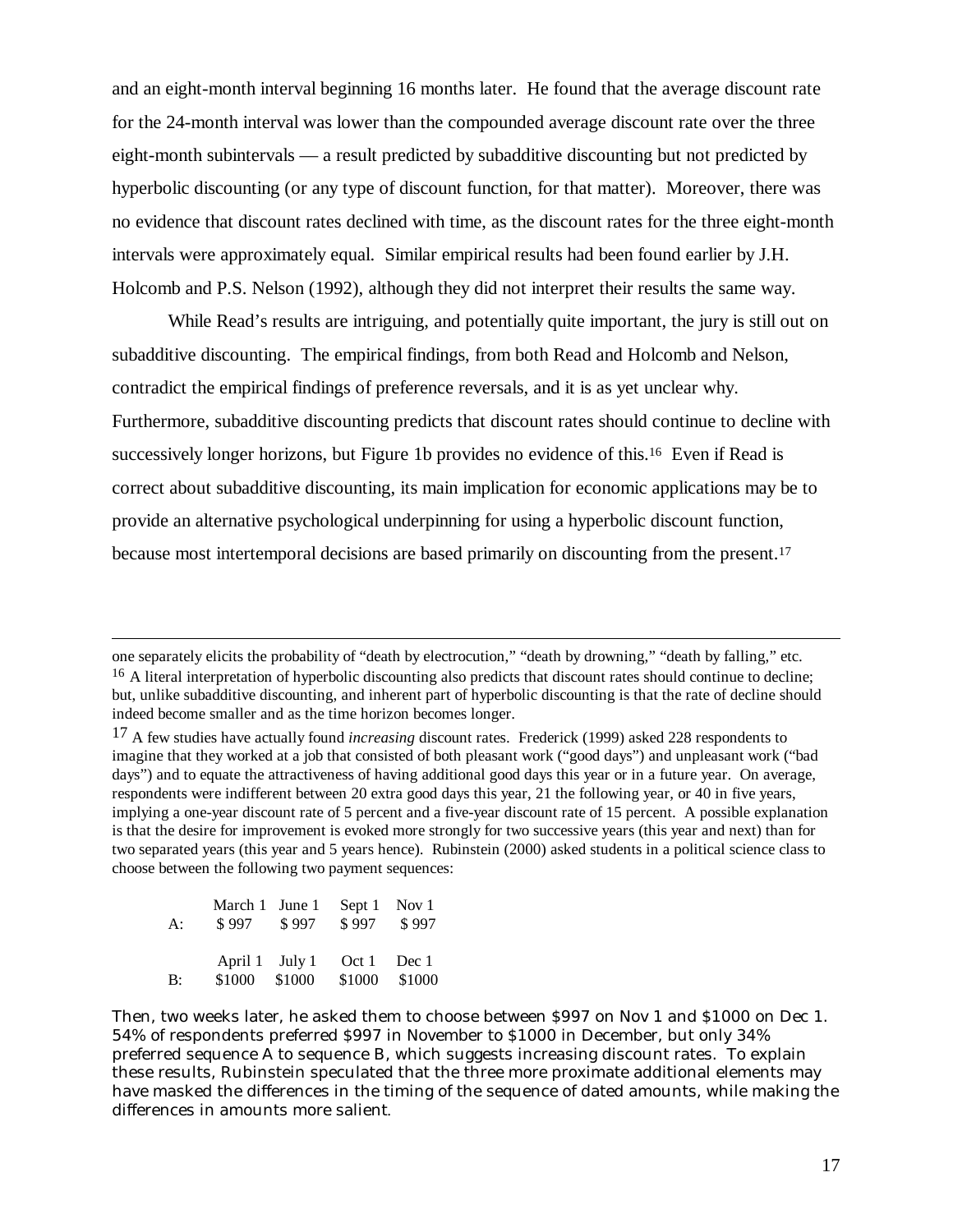## 4.2 *Other DU anomalies*

The DU model not only dictates that the discount rate should be constant for all time periods; it also assumes that the discount rate should be the same for all types of goods and all categories of intertemporal decisions. There are several empirical regularities that appear to contradict this assumption, namely: (1) gains are discounted more than losses; (2) small amounts are discounted more than large amounts; (3) greater discounting is shown to avoid delay of a good than to expedite its receipt; (4) in choices over sequences of outcomes, improving sequences are often preferred to declining sequences though positive time preference dictates the opposite; and (5) in choices over sequences, violations of independence are pervasive, and people seem to have a preference for spreading consumption over time (in a way that diminishing marginal utility alone cannot explain).

## 4.2.1 *The "sign effect" (gains are discounted more than losses)*

Many studies have concluded that gains are discounted at a higher rate than losses. For instance, Thaler (1981) asked subjects to imagine they had received a traffic ticket that could be paid either now or later and to state how much they would be willing to pay if payment could be delayed (by 3 months, 1 year, or 3 years). The discount rates imputed from these answers were much lower than the discount rates imputed from comparable questions about monetary gains. This pattern is prevalent in the literature. Indeed, in many studies, a substantial proportion of subjects prefer to incur a fixed loss immediately rather than delay it (Benzion, Rapoport, and Yagil 1989; Loewenstein, 1987; L. D. MacKeigan, L. N. Larson, J. R. Draugalis, J. L. Bootman, and L. R. Burns 1993; Walter Mischel, Joan Grusec, and John C. Masters 1969; Redelmeier and Heller 1993; J. Frank Yates and Royce A. Watts 1975).

#### 4.2.2 *The "magnitude effect" (small outcomes are discounted more than large ones)*

Most studies that vary outcome size have found that large outcomes are discounted at a lower rate than small ones (Ainslie and Varda Haendel 1983; Benzion, Rapoport, and Yagil 1989; Green, Fristoe, and Myerson 1994; Green, Astrid Fry, and Myerson 1994; Holcomb and Nelson 1992; Kirby 1997; Kirby and Marakovic 1995; Kirby, Nancy Petry and Warren Bickel 1999; Loewenstein 1987; Raineri and Rachlin 1993; Marjorie K. Shelley 1993; Thaler 1981). In Thaler's (1981) study, for example, respondents were, on average, indifferent between \$15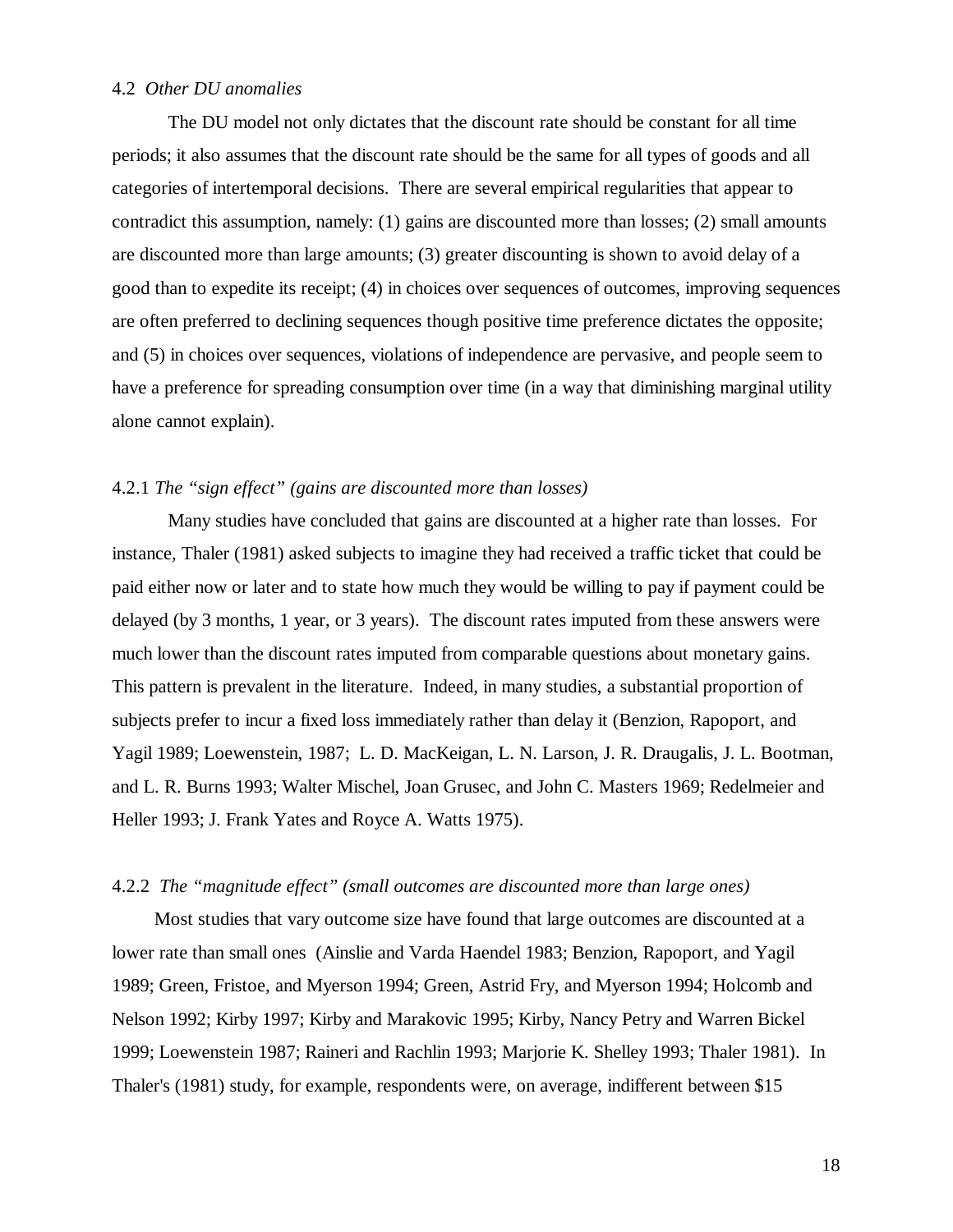immediately and \$60 in a year, \$250 immediately and \$350 in a year, and \$3000 immediately and \$4000 in a year, implying discount rates of 139%, 34%, and 29%, respectively.

## 4.2.3 *The "delay-speedup" asymmetry*

Loewenstein (1988) demonstrated that imputed discount rates can be dramatically affected by whether the change in delivery time of an outcome is framed as an acceleration or a delay from some temporal reference point. For example, respondents who didn't expect to receive a VCR for another year would pay an average of \$54 to receive it immediately, but those who thought they would receive it immediately demanded an average of \$126 to delay its receipt by a year. Benzion, Rapoport, and Yagil (1989) and Shelley (1993) replicated Loewenstein's findings for losses as well as gains (respondents demanded more to expedite payment than they would pay to delay it).

## 4.2.4 *Preference for improving sequences*

In studies of discounting that involve choices between two outcomes — e.g., X at  $\tau$  vs. Y at  $\tau'$  — positive discounting is the norm. However, research examining preferences over *sequences* of outcomes has generally found that people prefer improving sequences to declining sequences (for an overview, see Ariely and Carmon, in press; Frederick and Loewenstein, 2002; Loewenstein and Prelec, 1993). For example, Loewenstein and Nachum Sicherman (1991) found that, for an otherwise identical job, most subjects prefer an increasing wage profile to a declining or flat one (see also Robert Frank 1993). Christopher Hsee, Robert P. Abelson, and Peter Salovey (1991) found that an increasing salary sequence was rated as highly as a decreasing sequence that conferred much more money. Carol Varey and Kahneman (1990) found that subjects strongly preferred streams of decreasing discomfort to streams of increasing discomfort, even when the overall sum of discomfort over the interval was otherwise identical. Loewenstein and Prelec (1993) found that respondents who chose between sequences of two or more events (e.g., dinners or vacation trips) on consecutive weekends or consecutive months generally preferred to save the better thing for last. Chapman (2000) presented respondents with hypothetical sequences of headache pain that were matched in terms of total pain which either gradually lessened or gradually increased with time. Sequence durations included one hour, one day, one month, one year, five years, and 20 years. For all sequence durations, the vast majority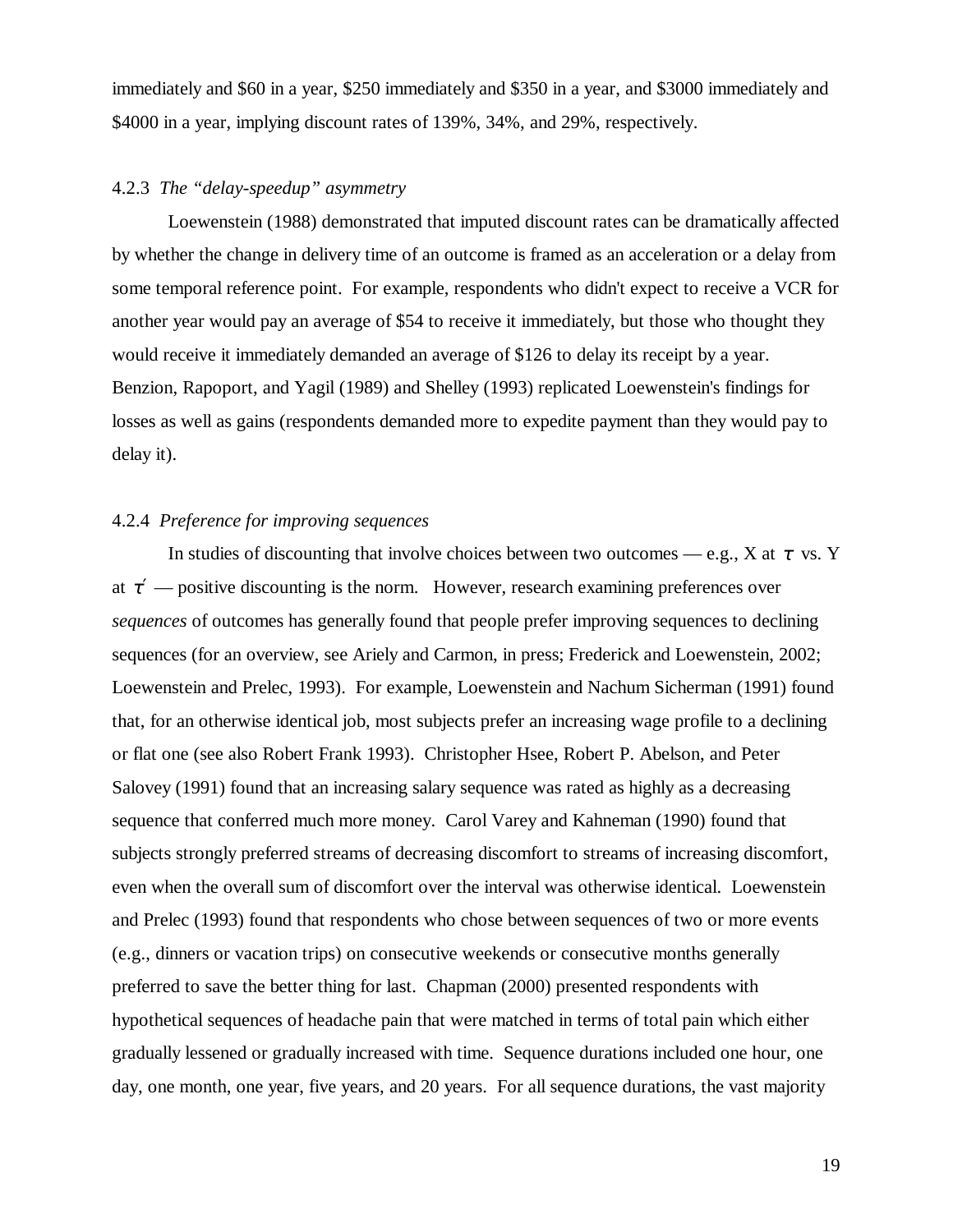(from 82% to 92%) of subjects preferred the sequence of pain that lessened over time. (See also W.T. Ross, Jr. and I. Simonson 1991).

## *4.2.5 Violations of independence and preference for spread*

The research on preferences over sequences also reveals strong and systematic violations of independence. Consider the following pair of questions (Loewenstein and Prelec 1993):

Imagine that over the next five weekends you must decide how to spend your Saturday nights. From each pair of sequences of dinners below, circle the one you would prefer. "Fancy French" refers to a dinner at a fancy French Restaurant. "Fancy Lobster " refers to an exquisite lobster dinner at a 4 star restaurant. Ignore scheduling considerations (e.g., your current plans).

| <b>Options</b><br>A            | first<br>weekend<br>Fancy<br>French | second<br>weekend<br>Eat at<br>home | third<br>weekend<br>Eat at<br>home | fourth<br>weekend<br>Eat at<br>home | fifth<br>weekend<br>Eat at<br>home   | $[11\%]$ |
|--------------------------------|-------------------------------------|-------------------------------------|------------------------------------|-------------------------------------|--------------------------------------|----------|
| B                              | Eat at<br>home                      | Eat at<br>home                      | Fancy<br>French                    | Eat at<br>home                      | Eat at<br>home                       | [89%]    |
| <b>Options</b><br>$\mathsf{C}$ | first<br>weekend<br>Fancy<br>French | second<br>weekend<br>Eat at<br>home | third<br>weekend<br>Eat at<br>home | fourth<br>weekend<br>Eat at<br>home | fifth<br>weekend<br>Fancy<br>Lobster | [49%]    |
| D                              | Eat at<br>home                      | Eat at<br>home                      | Fancy<br>French                    | Eat at<br>home                      | Fancy<br>Lobster                     | $[51\%]$ |

As discussed in section 3.3, consumption independence implies that preferences between two consumption profiles should not be affected by the nature of the consumption in periods in which consumption is identical in the two profiles. Thus, anyone preferring profile B to profile A (which share the  $5<sup>th</sup>$  period "Eat at Home") should also prefer profile D to profile C, (which share the  $5<sup>th</sup>$ period "Fancy Lobster"). However, as the data reveal, almost half of the respondents violated this prediction, preferring the fancy French dinner on the third week if that was the only fancy dinner in the profile, but preferring the fancy French dinner the first week if the profile contained another fancy dinner. This result could be explained by the simple desire to spread consumption over time which, in this context, violates the dubious assumption of independence that the DU model entails.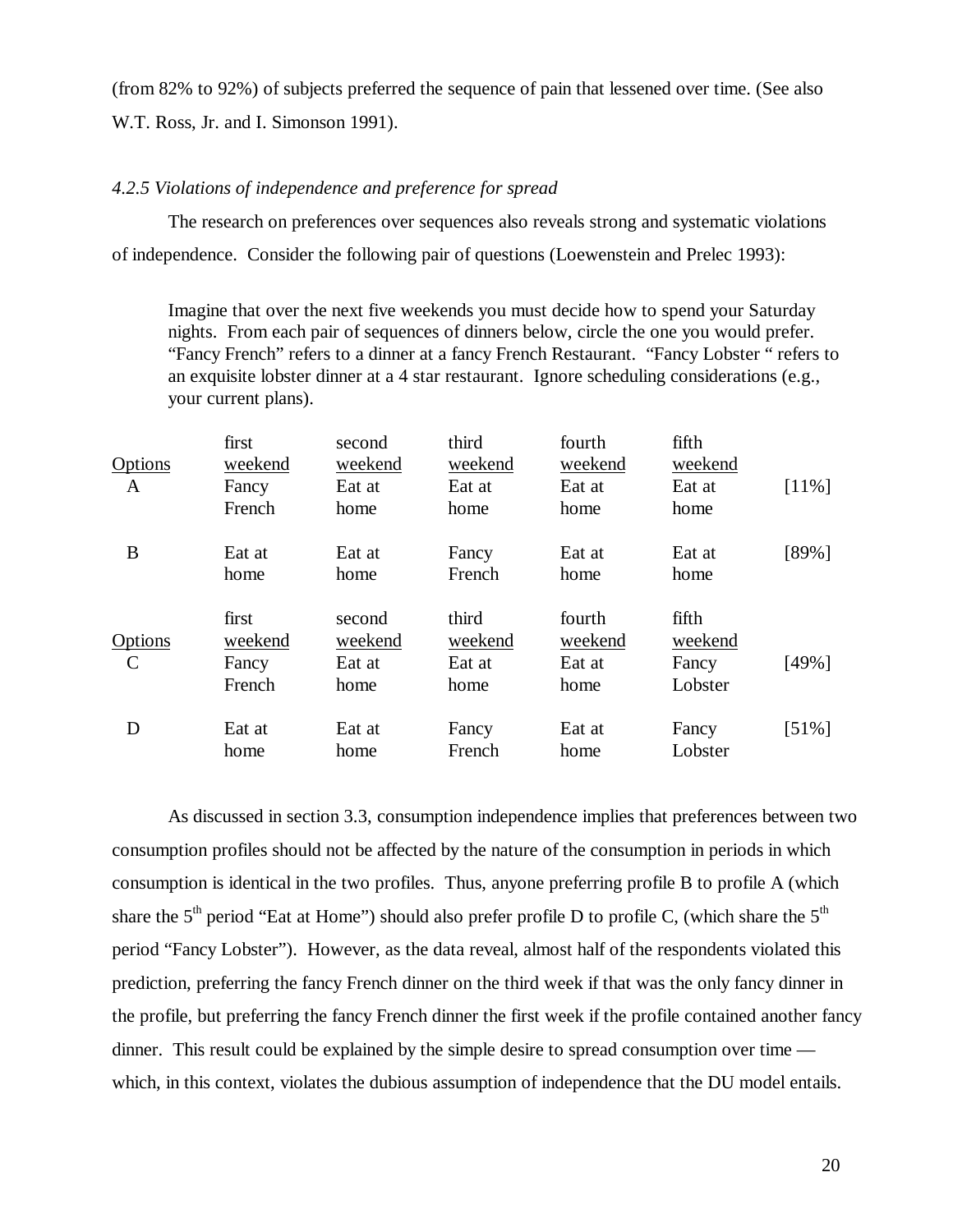Loewenstein and Prelec (1993) provide further evidence of such a preference for spread. Subjects were asked to imagine that they were given two coupons for fancy (\$100) restaurant dinners, and were asked to indicate when they would use them, ignoring considerations such as holidays, birthdays, etc. Subjects either were told that "you can use the coupons at any time between today and 2 years from today" or were told nothing about any constraints. Subjects in the 2-year constraint condition actually scheduled both dinners at a *later* time than those who faced no explicit constraint -- they delayed the first dinner for 8 weeks (rather than 3) and the second dinner for 31 weeks (rather than 13). This counterintuitive result can be explained in terms of a preference for spread if the explicit 2-year interval was greater than the implicit time horizon of subjects in the unconstrained group.

## 4.3 *Are these "anomalies" mistakes?*

In other domains of judgment and choice, many of the famous "effects" that have been documented are regarded as errors by the people that commit them. For example, in the "conjunction fallacy" discovered by Tversky and Kahneman (1983), many people will — with some reflection — recognize that a conjunction cannot be more likely than one of its constituents (e.g., that it *can't* be more likely for Linda to be a feminist bank teller than for her to be "just" a bank teller). In contrast, the patterns of preferences that are regarded as "anomalies" in the context of the DU model do not necessarily violate any standard or principle that people believe they should uphold. Even when the choice pattern is pointed out to people, they do not regard themselves as having made a mistake (and probably have not made one!). For example, there is no compelling logic that dictates that one who prefers to delay a French dinner should also prefer to do so when that French dinner will be closely followed by a lobster dinner.

Indeed, it is unclear whether *any* of the DU "anomalies" should be regarded as mistakes. In unpublished research, Frederick (1996) found evidence that the magnitude effect is *more* pronounced when subjects evaluate both "small" and "large" amounts than when they evaluate either one. Specifically, the difference in the discount rates between a small amount (\$10) and a large amount (\$1000) was larger when the two judgments were made in close succession than when they were made separately. Since respondents did not attempt to coordinate their responses to conform to DU's postulates when they evaluated rewards of different sizes, it suggests that they consider the different discount rates to be normatively appropriate. In recent research,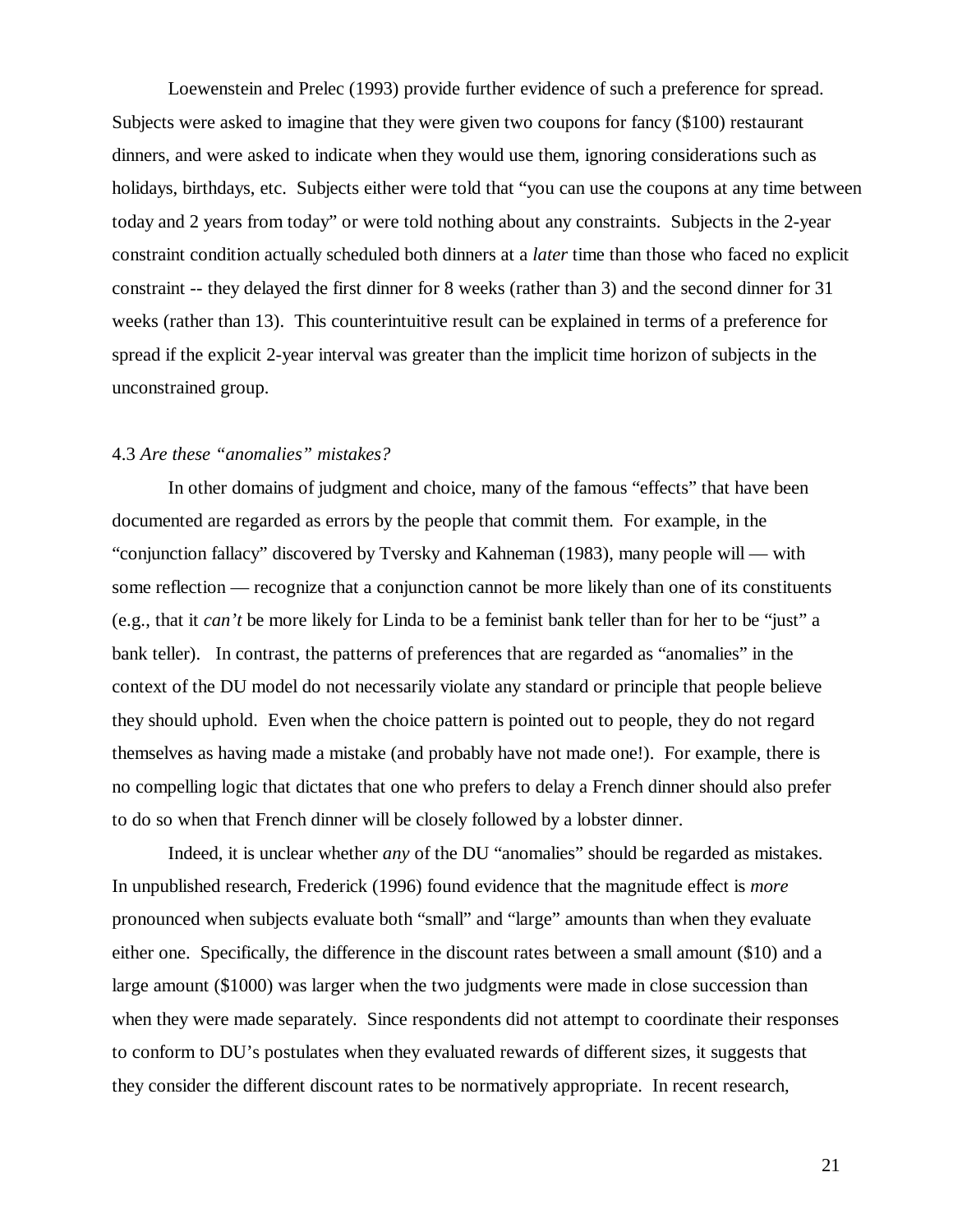Frederick and Read found similar results for the sign effect; the differences in discount rates betweens gains and losses were slightly larger in a within-subjects design, where respondents evaluated delayed gains and delayed losses, than a between subjects design where they evaluate only gains or only losses. Similarly, even after Loewenstein and Sicherman (1991) informed respondents that a decreasing wage profile (\$27,000, \$26,000,….\$23,000) would (via appropriate saving and investing) permit strictly more consumption in every period than the corresponding increasing wage profile with an equivalent nominal total (\$23,000, \$24,000,....\$27,000), respondents still preferred the increasing sequence. Perhaps they suspected that they could not exercise the required self control to maintain their desired *consumption* sequence, or felt a general leeriness about the significance of a declining wage, either of which could justify that choice. As these examples illustrate, many DU "anomalies" exist as "anomalies" only by reference to a model which was constructed without regard to its descriptive validity, and which has no compelling normative basis.

# **5.** *Alternative Models*

In response to the anomalies just enumerated, and other intertemporal-choice phenomena that are inconsistent with the DU model, a variety of alternate theoretical models have been developed. Some models attempt to achieve greater descriptive realism by relaxing the assumption of constant discounting. Other models incorporate additional considerations into the instantaneous utility function, such as the utility from anticipation. Still others depart from the DU model more radically, by including, for instance, systematic mispredictions of future utility.

## 5.1 *Models of hyperbolic discounting*

In the economics literature, R.H. Strotz (1955-1956) was the first to consider alternatives to exponential discounting, seeing "no reason why an individual should have such a special discount function" (page 172). Moreover, Strotz recognized that for any discount function other than exponential, a person would have time-inconsistent preferences.18 He proposed two strategies that might be employed by a person who foresees how her preferences will change over time: the "strategy of precommitment" (wherein she commits to some plan of action) and the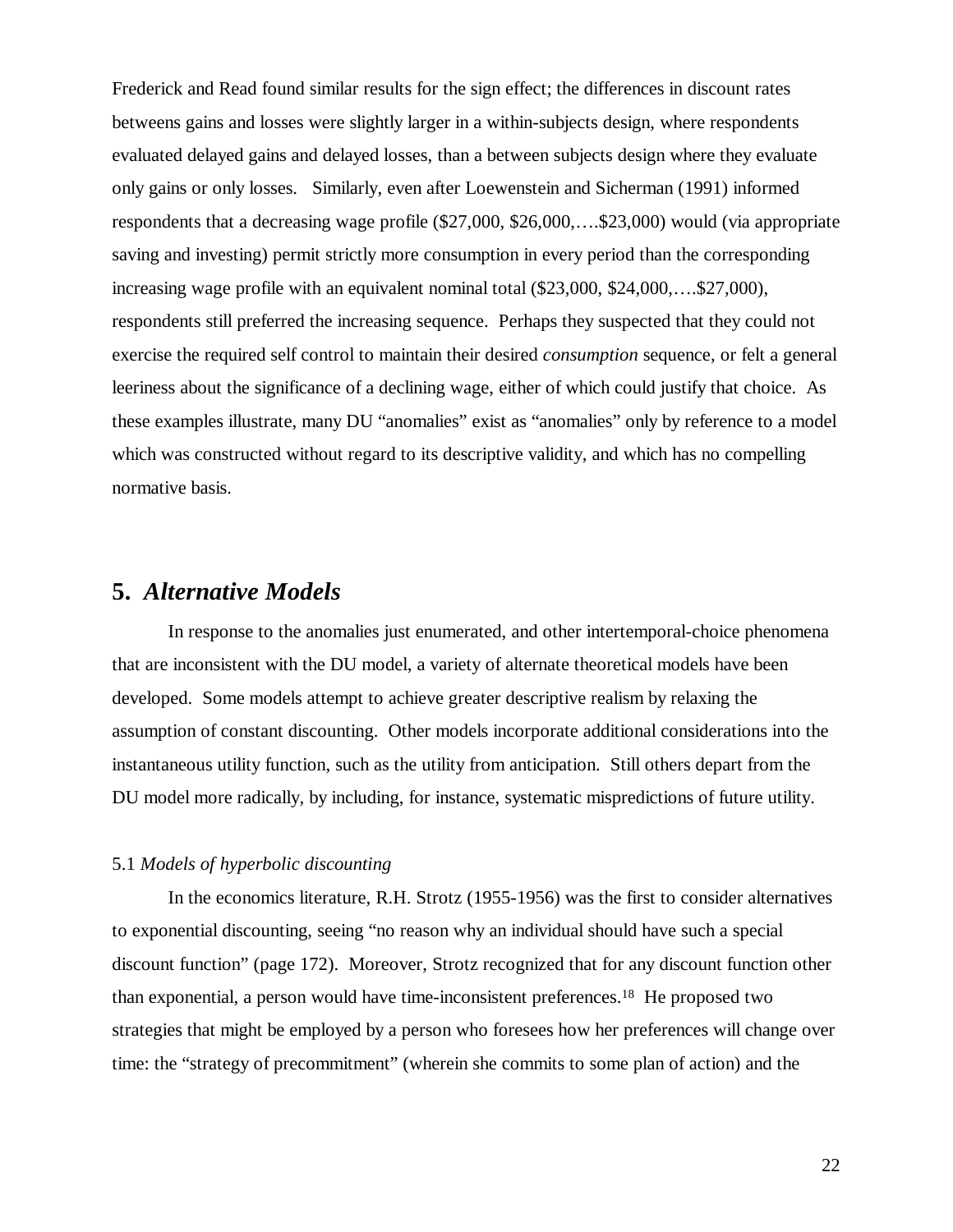"strategy of consistent planning." (wherein she chooses her behavior ignoring plans that she knows her future selves will not carry out).19 While Strotz did not posit any specific alternative functional forms, he did suggest that "special attention" be given to the case of declining discount rates.

Motivated by the evidence discussed in Section 4.1, there has been a recent surge of interest among economists in the implications of declining discount rates (beginning with David Laibson 1994,1997). This literature has used a particularly simple functional form which captures the essence of hyperbolic discounting:

$$
D(k) = \begin{cases} 1 & \text{if } k = 0 \\ \beta \delta^k & \text{if } k > 0. \end{cases}
$$

This functional form was first introduced by E.S. Phelps and Pollak (1968) to study intergenerational altruism, and was first applied to individual decision making by Jon Elster (1979). It assumes that the per-period discount rate between now and the next period is  $\frac{1-\beta\delta}{\beta\delta}$ whereas the per-period discount rate between any two future periods is  $\frac{1-\delta}{\delta} < \frac{1-\beta\delta}{\beta\delta}$ . Hence, this *(*β*,*δ*)* formulation assumes a declining discount rate between this period and next, but a constant discount rate thereafter. The  $(\beta, \delta)$  formulation is highly tractable, and captures many of the *qualitative* implications of hyperbolic discounting. Moreover, since much of the action in discounting appears to occur in the short term (as suggested by Figures 1a and 1b), it may be empirically justified.

Laibson and his collaborators have used the  $(\beta, \delta)$  formulation to explore the implications of hyperbolic discounting for consumption-saving behavior. Hyperbolic discounting leads a person to consume more than she would like from a prior perspective (or, equivalently, to undersave). Laibson (1997) explores the role of illiquid assets, such as housing, as an imperfect commitment technology, emphasizing how a person could limit over-consumption by tying up her wealth in illiquid assets. Laibson (1998) explores consumption-saving decisions in a world

<sup>18</sup>Strotz implicitly assumes stationary discounting.

<sup>&</sup>lt;sup>19</sup>Building on Strotz's strategy of consistent planning, some researchers have addressed the question of whether there exists a consistent path for general non-exponential discount functions. See in particular Robert Pollak (1968), Bezalel Peleg and Menahem Yaari (1973), and Steven Goldman (1980).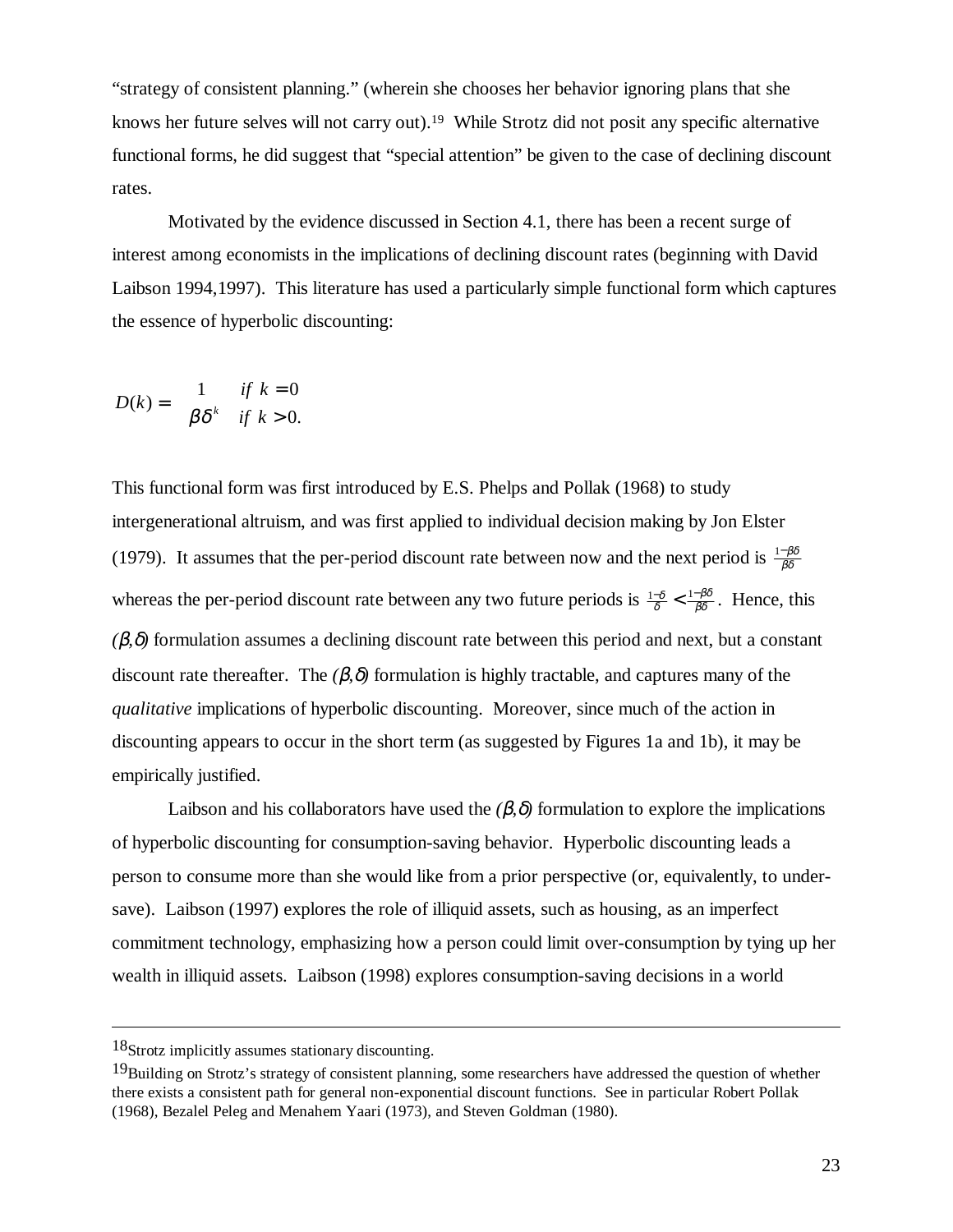without illiquid assets (or any other commitment technology). These papers both describe how hyperbolic discounting might explain some stylized empirical facts, such as the excess comovement of income and consumption, the existence of asset-specific marginal propensities to consume, low levels of precautionary savings, consumption discontinuities at retirement, and the correlation of measured levels of patience with age, income, and wealth. Laibson, Andrea Repetto and Jeremy Tobacman (1998), and George-Marios Angeletos, Laibson, Repetto, Tobacman and Stephen Weinberg (2001) calibrate models of consumption-saving decisions, using both exponential discounting and *(*β*,*δ*)* hyperbolic discounting. By comparing simulated data to real-world data, they demonstrate how hyperbolic discounting can better explain a variety of empirical observations in the consumption-saving literature. In particular, Angeletos et al. (2001) describe how hyperbolic discounting can explain the coexistence of high pre-retirement wealth, low liquid asset holdings (relative to income levels and illiquid asset holdings), and high creditcard debt.

Carolyn Fischer (1999) and O'Donoghue and Rabin (1999c,2001) have applied *(*β*,*δ*)* preferences to procrastination, where hyperbolic discounting leads a person to put off an onerous activity more than she would like from a prior perspective.20 O'Donoghue and Rabin (1999c) examine the implications of hyperbolic discounting for contracting when a principal is concerned with combating procrastination by an agent. They show how incentive schemes with "deadlines" may be a useful screening device to distinguish efficient delay vs. inefficient procrastination. O'Donoghue and Rabin (2001) explore procrastination when a person must not only choose *when* to complete a task, but also must choose *which* task to complete. They show that a person might never carry out a very easy and very good option because they continually *plan* to carry out an even better but more onerous option. For instance, a person might never take half an hour to straighten the shelves in her garage because she persistently plans to take an entire day to do a major cleanup of the entire garage. Extending this logic, they show that providing people with new options might make procrastination more likely. If the person's only option were to straighten the shelves, she might do it in a timely manner; but if the person can either straighten the shelves or do the major cleanup, she now may do nothing. O'Donoghue and Rabin (1999*d*) apply this logic to retirement planning.

 $20$ While not framed in terms of hyperbolic discounting, George Akerlof's (1991) model of procrastination is formally equivalent to a hyperbolic model.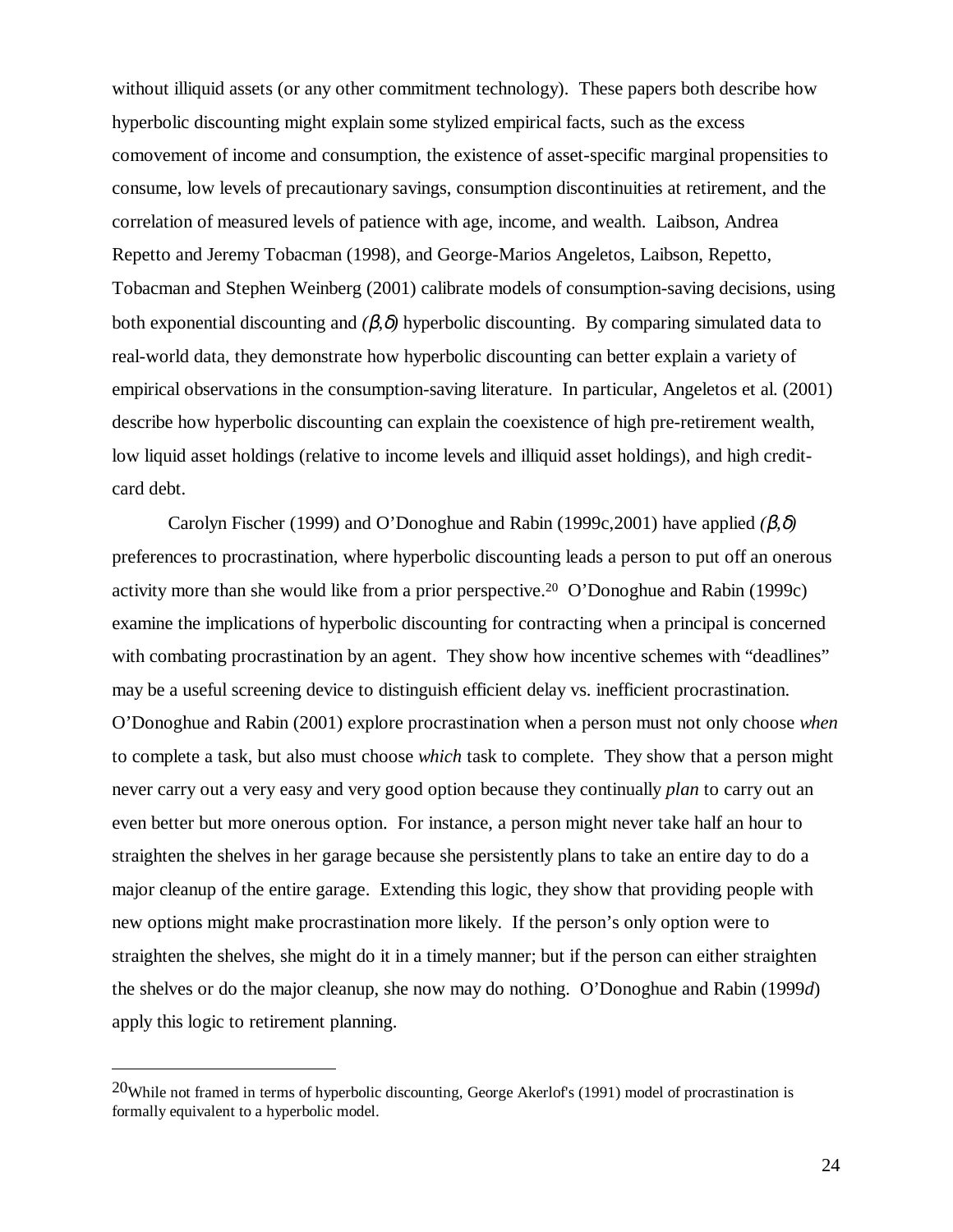O'Donoghue and Rabin (1999a,2000), Jonathan Gruber and Botond Koszegi (2000), and Juan D. Carrillo (1999) have applied *(*β*,*δ*)* preferences to addiction. These researchers describe how hyperbolic discounting can lead people to over-consume harmful addictive products, and examine the degree of harm caused by such over-consumption. Carrillo and Thomas Mariotti (2000) and Roland Benabou and Jean Tirole (2000) have examined how *(*β*,*δ*)* preferences might influence a person's decision to acquire information. If, for example, a person is deciding whether to embark on a specific research agenda, she may have the option to get feedback from colleagues about the likely fruitfulness of that research agenda. The standard economic model implies that people should always choose to acquire this information if it is free. However, Carrillo and Mariotti show that hyperbolic discounting can lead to "strategic ignorance" — a person with hyperbolic discounting who is worried about withdrawing from an advantageous course of action when the costs become imminent might choose not to acquire free information if doing so increases the risk of bailing out.

## *5.1.1 Self awareness*

A person with time-inconsistent preferences may or may not be aware that her preferences will change over time. Strotz (1955-1956) and Pollak (1968) discussed two extreme alternatives. At one extreme, a person could be completely "naïve" and believe that her future preferences will be identical to her current preferences. At the other extreme, a person could be completely "sophisticated" and correctly predict how her preferences will change over time. While casual observation and introspection suggest that people lie somewhere in between these two extremes, behavioral evidence regarding the degree of awareness is quite limited.

One way to identify sophistication is to look for evidence of commitment. Someone who suspects that her preferences will change over time might take steps to eliminate an option that seems inferior now, but which might tempt her later. For example, someone who currently prefers \$110 in 31 days to \$100 in 30 days but who suspects that in a month she will prefer \$100 immediately to \$110 tomorrow, might attempt to eliminate the \$100 reward from the later choice set, and thereby bind herself *now* to receive the \$110 reward in 31 days. Real-world examples of commitment include "Christmas clubs" or "fat farms."

Perhaps the best empirical demonstration of a preference for commitment was conducted by Dan Ariely and Klaus Wertenbroch (in press). In that study, MIT executive-education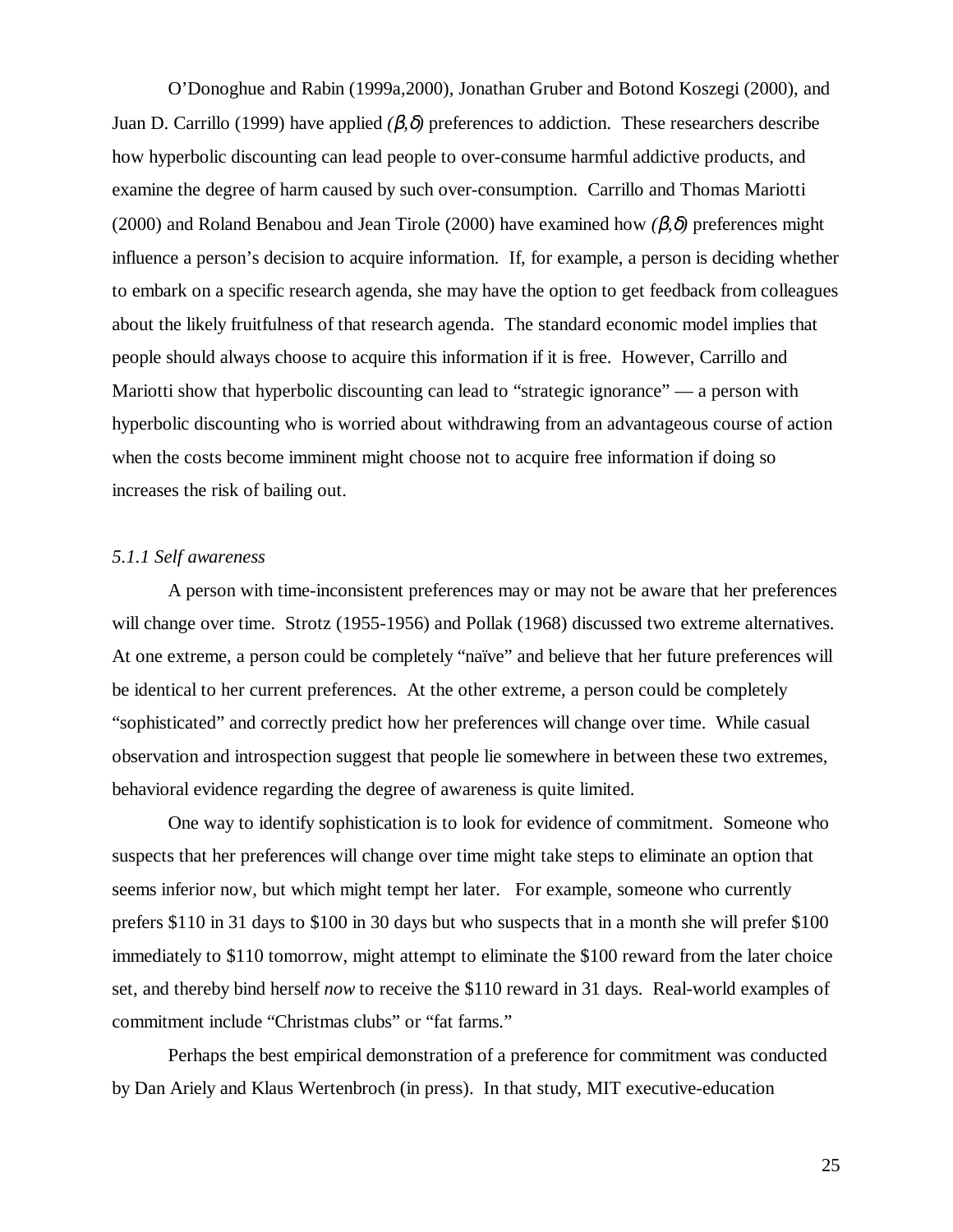students had to write three short papers for a class and were assigned to one of two experimental conditions. In one condition, deadlines for the three papers were imposed by the instructor and were evenly spaced across the semester. In the other condition, each student was allowed to set her own deadlines for each of the three papers. In both conditions, the penalty for delay was 1% per day late, regardless of whether the deadline was externally or self-imposed. Although students in the free-choice condition could have made all three papers due at the end of the semester, many did, in fact, choose to impose deadlines on themselves, suggesting that they appreciated the value of commitment. Few students chose evenly spaced deadlines, however, and those who did not performed worse in the course than those with evenly spaced deadlines (whether externally imposed or self-imposed), suggesting that people are not entirely aware.21

O'Donoghue and Rabin (1999b) examine how people's behaviors depend on their sophistication about their own time inconsistency. Some behaviors, such as using illiquid assets for commitment, require some degree of sophistication. Other behaviors, such as overconsumption or procrastination, are more robust to the degree of awareness. But even for these behaviors, the degree of misbehavior may depend critically on the degree of sophistication. To understand such effects, O'Donoghue and Rabin (2001) introduce a formal model of *partial naïvete*, in which a person is aware that she will have future self-control problems but underestimates their magnitude. They show that severe procrastination cannot occur under complete sophistication, but can arise even if the person is only a little naïve. For more discussion on self-awareness, see O'Donoghue and Rabin (in press).

The degree of sophistication vs. naiveté has important implications for public policy. If people are sufficiently sophisticated about their own self-control problems, providing commitment devices may be beneficial. However, if people are naïve, policies might be better aimed at either educating people about loss of control (making them more sophisticated), or providing incentives for people to use commitment devices, even if they don't recognize the need for them.

## 5.2 *Models that enrich the instantaneous utility function*

 $\overline{a}$ 

Many discounting anomalies, especially those in Section 4.2, can be understood as a

 $21$  A similar "natural" experiment was recently conducted by the Economic and Social Research Council of Great Britain. They recently eliminated submission deadlines and now accept grant proposals on a "rolling" basis (though they are still reviewed only periodically). In response to this policy change, submissions have actually declined by about 15-20% (direct correspondence with Chris Caswill at ESRC).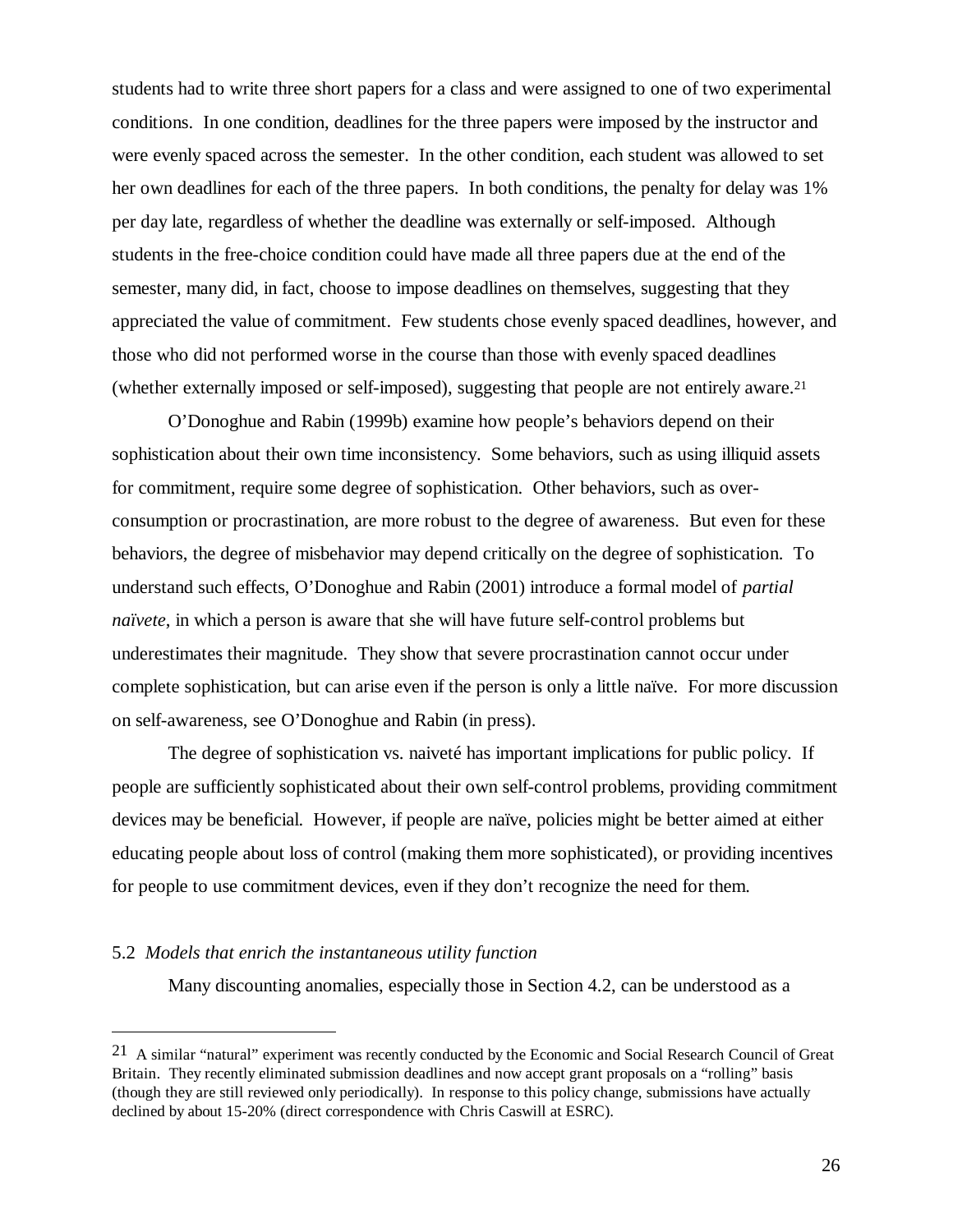misspecification of the instantaneous utility function. Similarly, many of the confounds we discuss in Section 6 are caused by researchers attributing to the discount rate aspects of preference that are more appropriately considered as arguments in the instantaneous utility function. As a result, alternative models of intertemporal choice have been advanced that add additional arguments, such as utility from anticipation, to the instantaneous utility function.

## 5.2.1 *Habit-formation models*

James Duesenberry (1952) was the first economist to propose the idea of "habit formation" — that the utility from current consumption ("tastes") can be affected by the level of past consumption. This idea was more formally developed by Pollak (1970) and Harl Ryder and Geoffrey Heal (1973). In habit formation models, the period- $\tau$  instantaneous utility function takes the form  $u(c_{\tau}; c_{\tau-1}, c_{\tau-2},...)$  where  $\frac{\partial^2 u}{\partial c_{\tau} \partial c_{\tau}} > 0$  for  $\tau' < \tau$ . For simplicity, most such models assume that all effects of past consumption for current utility enter through a state variable. That is, they assume that period- $\tau$  instantaneous utility function takes the form  $u(c_{\tau}; z_{\tau})$  where  $z_{\tau}$  is a state variable that is increasing in past consumption and  $\frac{\partial^2 u}{\partial c_x \partial z_x} > 0$ . Both Pollak (1970) and Ryder and Heal (1973) assume that  $z<sub>\tau</sub>$  is the exponentially weighted sum of past consumption, or

$$
z_{\tau} = \sum_{i=1}^{\infty} \gamma^{i} c_{\tau - i} .
$$

 $\overline{a}$ 

Although habit formation is often said to induce a preference for an increasing consumption profile, it can, under some circumstances, lead a person to prefer a decreasing or even non-monotonic consumption profile. The direction of the effect depends on things such as how much one has already consumed (as reflected in the initial habit stock), and, perhaps most importantly, whether current consumption increases or decreases future utility.

In recent years, habit-formation models have been used to analyze a variety of phenomena. Gary Becker and Kevin Murphy (1988) use a habit-formation model to study addictive activities, and in particular to examine the effects of past and future prices on the current consumption of addictive products.22 Habit formation can help explain asset-pricing anomalies such as the equitypremium puzzle (Andrew Abel 1990; John Campbell and John Cochrane 1999; George M.

 $^{22}$ For rational-choice models building on Becker and Murphy's framework, see Athanasios Orphanides and David Zervos (1995), Ruqu Wang (1997), and Suranovic, Goldfarb, and Leonard (1999). For addiction models that incorporate hyperbolic discounting, see O'Donoghue and Rabin (1999a,2000), Gruber and Koszegi (2000), and Carrillo (1999).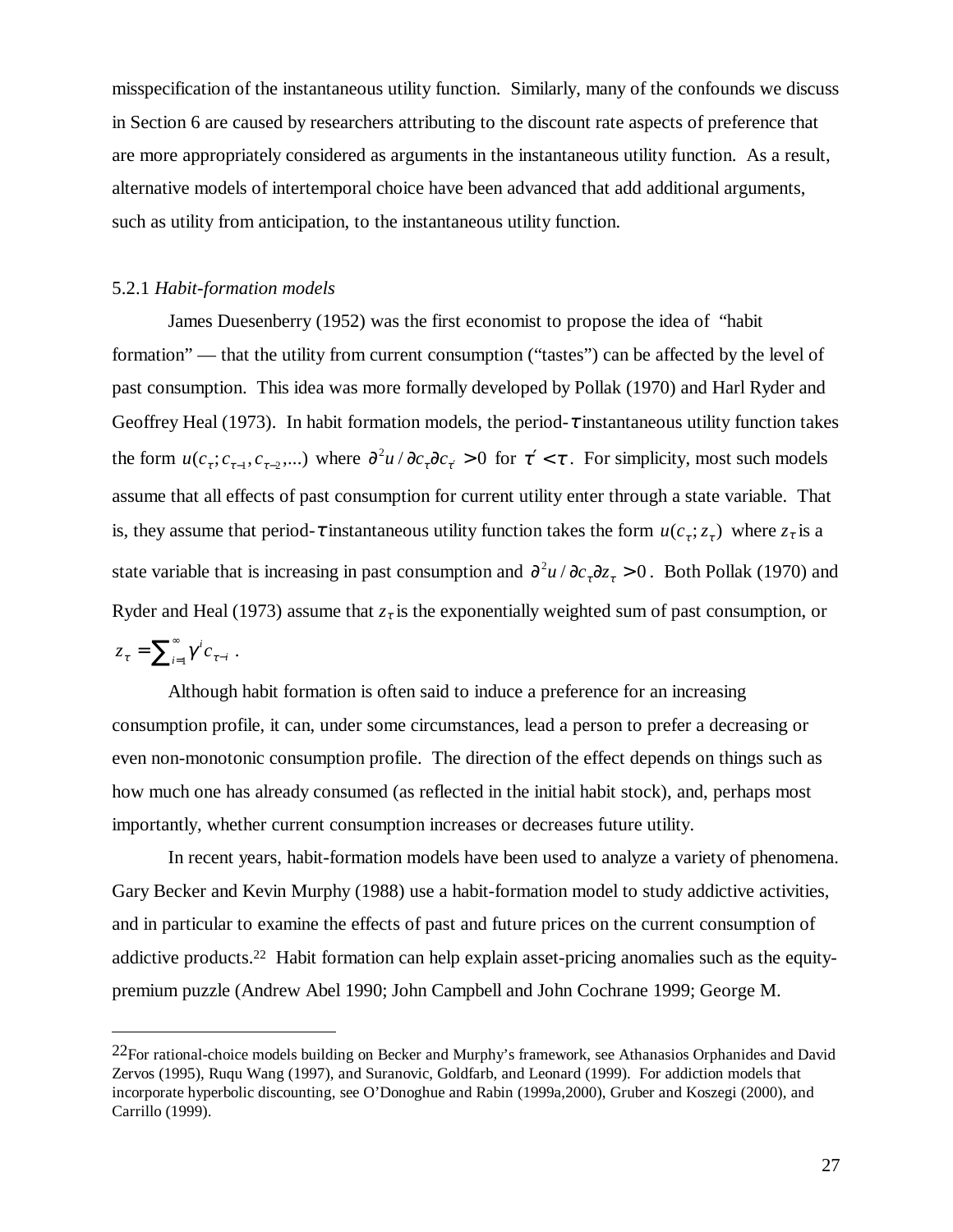Constantinides 1990). Incorporating habit formation into business-cycle models can improve their ability to explain movements in asset prices (Urban Jermann (1998), Michele Boldrin, Lawrence Christiano, and Jonas Fisher (2001)). Some recent papers have shown that habit formation may help explain other empirical puzzles in macroeconomics as well. Whereas standard growth models assume that high saving rates cause high growth, recent evidence suggests that the causality can run in the opposite direction. Christopher Carroll, Jody Overland, and David Weil (2000) show that, under conditions of habit formation, high growth rates can cause people to save more. Jeffrey Fuhrer (2000) shows how habit formation might explain the recent finding that aggregate spending tends to have a gradual "hump-shaped" response to various shocks. The key feature of habit formation that drives many of these results is that, after a shock, consumption adjustment is sluggish in the short term but not in the long term.

## 5.2.2 *Reference-point models*

 $\overline{a}$ 

Closely related to, but conceptually distinct from, habit-formation models are models of reference-dependent utility, which incorporate ideas from prospect theory (Kahneman and Tversky, 1979; Tversky and Kahneman, 1991). According to prospect theory, outcomes are evaluated using a value function defined over departures from a reference point — in our notation, the period- $\tau$  instantaneous utility function takes the form  $u(c_\tau, r_\tau) = v(c_\tau - r_\tau)$ . The reference point,  $r_{\tau}$ , might depend on past consumption, expectations, social comparison, status quo, etc. A second feature of prospect theory is that the value function exhibits *loss aversion* negative departures from one's reference consumption level decrease utility by a greater amount than positive departures increase it. A third feature of prospect theory is that the value function exhibits *diminishing sensitivity* for both gains and losses, which means that the value function is concave over gains and convex over losses.23

Loewenstein and Prelec (1992) applied such a value function to intertemporal choice in order to explain the magnitude effect, the sign effect, and the delay-speedup asymmetry. Specifically, if the elasticity of the value function is increasing in the magnitude of outcomes, then

<sup>&</sup>lt;sup>23</sup> Reference-point models sometimes assume there is a direct effect of the consumption level or reference level, so that  $u(c_\tau, r_\tau) = v(c_\tau - r_\tau) + w(c_\tau)$  or  $u(c_\tau, r_\tau) = v(c_\tau - r_\tau) + w(r_\tau)$ . Some habit-formation models could be interpreted as reference-point models, where the state variable  $z<sub>\tau</sub>$  is the reference point. Indeed, many habitformation models, such as Pollak (1970) and Constantinides (1990), assume instantaneous utility functions of the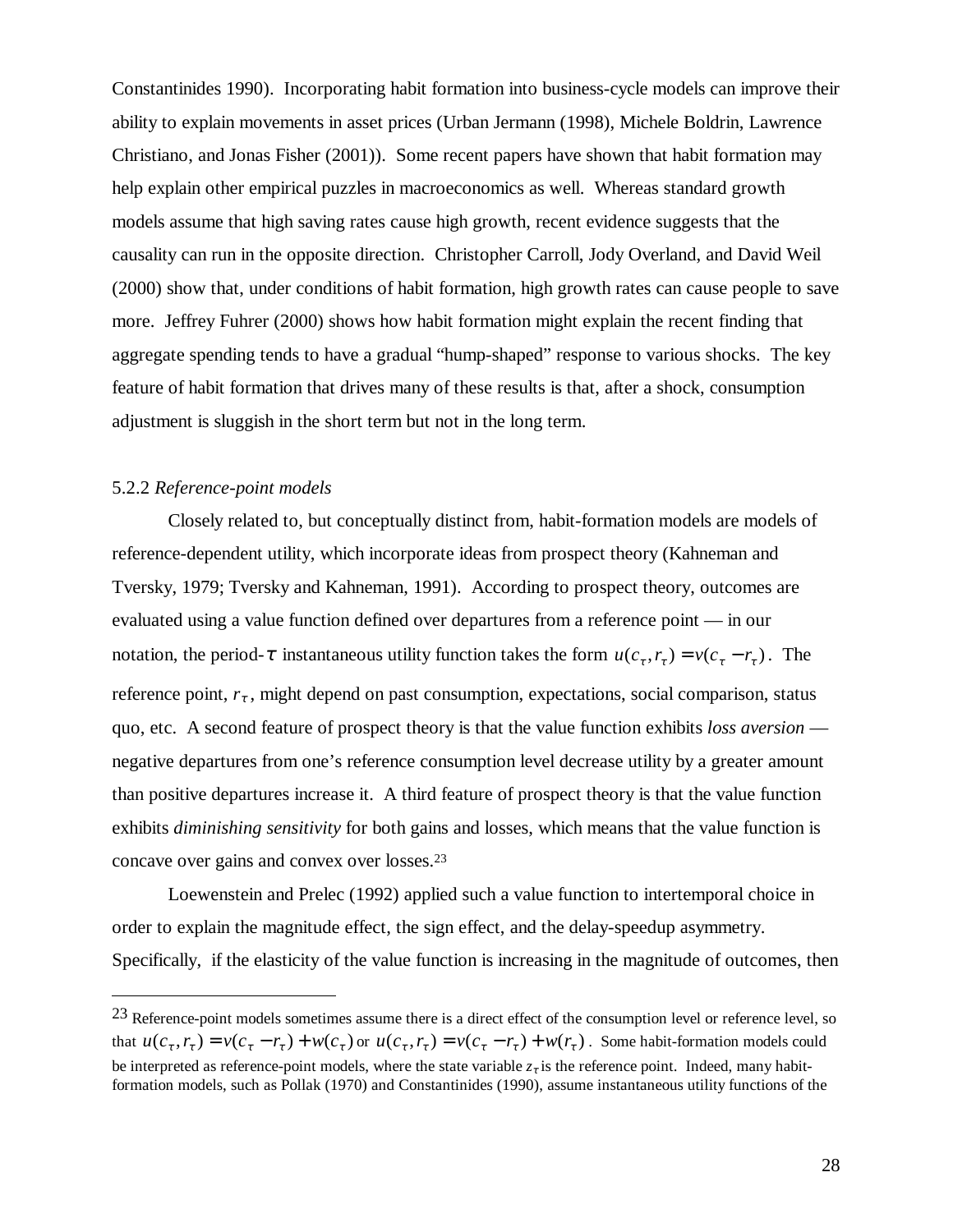people will discount smaller magnitudes more than larger magnitudes. Intuitively, the elasticity condition implies that two large rewards (say, \$200 and \$100) are psychologically more different than two proportionately scaled down rewards (say, \$20 and \$10) — that is,  $\frac{v(200)}{v(100)} > \frac{v(20)}{v(10)}$ (100) (200) *v v*  $\frac{v(200)}{v(100)}$  >  $\frac{v(20)}{v(10)}$ . Consequently, even if a person's time preference is actually constant across outcomes, her imputed discount rate will be smaller for larger outcomes, because she will be more willing to wait despite the fixed proportional increment in reward amount. Similarly, if the value function for losses is more elastic than the value function for gains, then people will discount gains more than losses. Finally, such a model helps explain the delay-speedup asymmetry (Loewenstein 1988). Shifting consumption in any direction is made less desirable by loss aversion, since one loses consumption in one period and gains it in another. When delaying consumption, loss aversion reinforces time discounting, creating a powerful aversion to delay. When expediting consumption, loss aversion opposes time discounting, reducing the desirability of speedup (and, occasionally, even causing an aversion to it).

Using a reference-dependent model that assumes loss aversion in consumption, David Bowman, Deborah Minehart, and Rabin (1999) predict that "news" about one's (stochastic) future income affects one's consumption growth differently than the standard Permanent Income Hypothesis predicts. According to (the log-linear version of) the Permanent Income Hypothesis, changes in future income should not affect the rate of consumption growth. For example, if a person finds out that her permanent income will be lower than she formerly thought, she would reduce her consumption by, say, 10 percent in every period, leaving her consumption growth unchanged. If, however, this person were loss averse in current consumption, she would be unwilling to reduce this year's consumption by 10% -- forcing her to reduce future consumption by *more* than 10 percent, and thereby reducing the growth rate of her consumption. Two studies by John Shea (1995a;1995b) support this prediction. Using both aggregate U.S. data and data from teacher's unions (in which wages are set one year in advance), Shea finds that consumption growth responds more strongly to future wage decreases than to future wage increases.

## 5.2.3 *Models incorporating utility from anticipation*

 $\overline{a}$ 

Some alternative models build on the notion of "anticipal" utility discussed by the elder

form  $u ( c<sub>\tau</sub> - z<sub>\tau</sub> )$ , although they typically assume neither loss aversion nor diminishing sensitivity.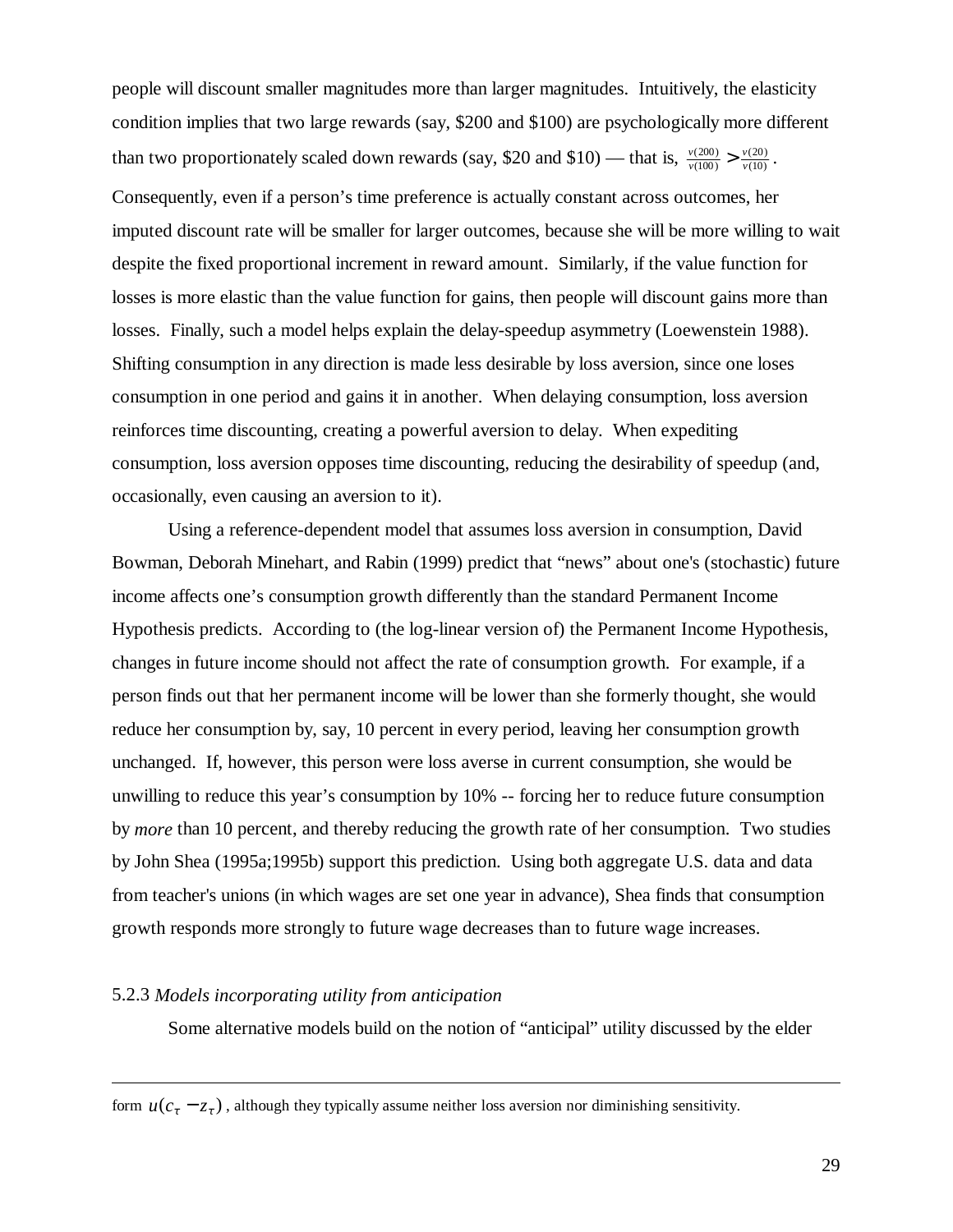and younger Jevons. If people derive pleasure not only from current consumption, but also from anticipating future consumption, then current instantaneous utility will depend positively on future consumption — that is, the period- $\tau$  instantaneous utility function would take the form  $u(c_{\tau}; c_{\tau+1}, c_{\tau+2},...)$  where  $\partial u / \partial c_{\tau} > 0$  for  $\tau' > \tau$ . Loewenstein (1987) advanced a formal model which assumes that a person's instantaneous utility is equal to the utility from consumption in that period plus some function of the discounted utility of consumption in future periods. Specifically, if we let  $v(c)$  denote utility from actual consumption, and assume this is the same for all periods, then:

$$
u(c_{\tau}; c_{\tau+1}, c_{\tau+2}, \ldots) = v(c_{\tau}) + \alpha [\gamma v(c_{\tau+1}) + \gamma^2 v(c_{\tau+2}) + \ldots] \text{ for some } \gamma < 1.
$$

Loewenstein describes how utility from anticipation may play a role in many DU anomalies. Because near-term consumption delivers only consumption utility whereas future consumption delivers both consumption utility and anticipatory utility, anticipatory utility provides a reason to prefer improvement, and for getting unpleasant outcomes over with quickly instead of delaying them as discounting would predict. It provides a possible explanation for why people discount different goods at different rates, because utility from anticipation creates a downward bias on estimated discount rates, and this downward bias is larger for goods that create more anticipatory utility. If, for instance, dreading future bad outcomes is a stronger emotion than savoring future good outcomes, which seems highly plausible, then utility from anticipation would generate a sign effect.24

Finally, anticipatory utility gives rise to a form of time inconsistency that is quite different from that which arises from hyperbolic discounting. Instead of planning to do the far-sighted thing (e.g., save money) but subsequently doing the short-sighted thing (splurging), anticipatory utility can cause people to repeatedly plan to consume a good after some delay that permits pleasurable anticipation, but then to delay again for the same reason when the planned moment of consumption arrives .

Loewenstein's model of anticipatory utility applies to deterministic outcomes. In a recent paper, Caplin and Leahy (2001) point out that many anticipatory emotions, such as anxiety or

 $^{24}$  Waiting for undesirable outcomes is almost always unpleasant, but waiting for desirable outcomes is sometimes pleasurable and sometimes frustrating. Despite the manifest importance for intertemporal choice of these emotions associated with waiting, we are aware of no research that has sought to understand when waiting for desirable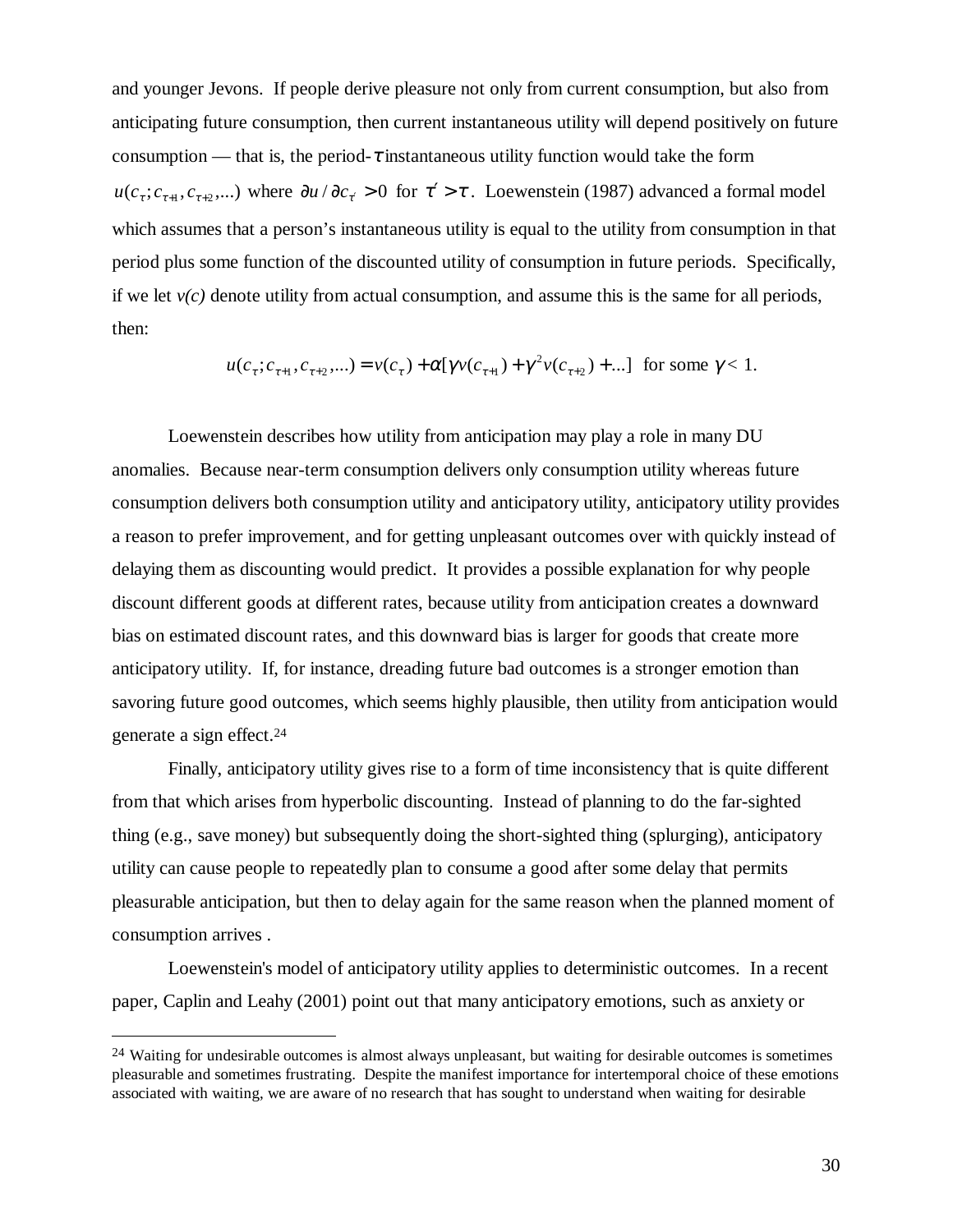suspense, are driven by uncertainty about the future, and they propose a new model that modifies expected-utility theory to incorporate such anticipatory emotions. They then show that incorporating anxiety into asset-pricing models may help explain the equity premium puzzle and the risk-free rate puzzle, because anxiety creates a taste for risk-free assets and an aversion to risky assets. Like Loewenstein, Caplin and Leahy emphasize how anticipatory utility can lead to time inconsistency. Koszegi (2001) also discusses some implications of anticipatory utility.

## 5.2.4 *Visceral influences*

A final alternative model of the utility function incorporates "visceral" influences such as hunger, sexual desire, physical pain, cravings, etc. Loewenstein (1996,2000b) argues that economics should take more seriously the implications of such transient fluctuations in tastes. Formally, visceral influences mean that the person's instantaneous utility function takes the form  $u(c_r, d_r)$  where  $d_r$  represents the vector of visceral states in period  $\tau$ . Visceral states are (at least to some extent) endogenous — e.g., a person's current hunger depends on how much she has consumed in previous periods — and therefore lead to consumption interdependence.

Visceral influences have important implications for intertemporal choice because, by increasing the attractiveness of certain goods or activities, they can give rise to behaviors that look extremely impatient or even impulsive. Indeed, for every visceral influence, it is easy to think of one or more associated problems of self-control — hunger and dieting, sexual desire and various "heat-of-the-moment" behaviors, craving and drug addiction, and so on. Visceral influences provide an alternate account of the preference reversals that are typically attributed to hyperbolic time discounting, because the temporal proximity of a reward is one of the cues that can activate appetitive visceral states (see Laibson, 2001; Loewenstein, 1996). Other cues such as spatial proximity, the presence of associated smells or sounds, or similarity in current setting to historical consumption sites may also have such an effect. Thus, research on various types of cues may help to generate new predictions about the specific circumstances (other than temporal proximity) that can trigger myopic behavior.

The fact that visceral states are endogenous introduces issues of state-management (as discussed by Loewenstein 1999, and Laibson 2001 under the rubric of "cue management"). While the model (at least the rational version of it) predicts that a person would want herself to use

outcomes is pleasurable or aversive.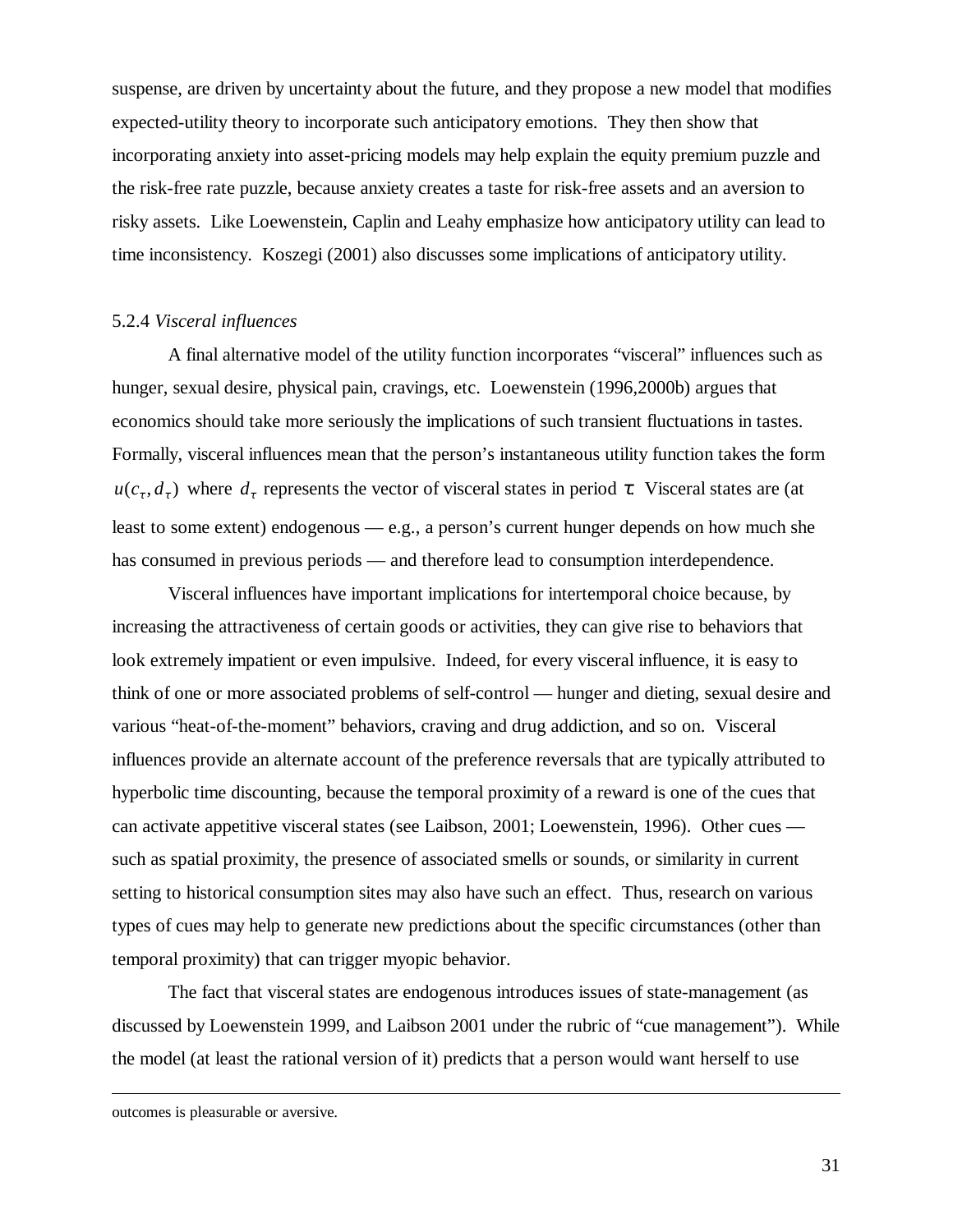drugs if she were to experience a sufficiently strong craving, it also predicts that she might want to prevent ever experiencing such a strong craving. Hence, visceral influences can give rise to a preference for commitment in the sense that the person may want to avoid certain situations.

Visceral influences may do more than merely change the instantaneous utility function. First, there is evidence that people don't fully appreciate the effects of visceral influences, and hence may not react optimally to them (Loewenstein 1996,1999,2000b). For instance, when in a hot state, people tend to exaggerate how long the hot state will persist. At the same time, when in a cold state, people tend to underestimate how much future visceral influences will affect their future behavior. Second, and perhaps more importantly, people often would prefer, in some sense, not to respond to an intense visceral factor such as rage, fear, or lust, even at the moment they are succumbing to its influence. A way to understand such effects is to apply the distinction proposed by Kahneman (1994) between "experienced utility," which reflects one's welfare, and "decision utility," which reflects the attractiveness of options as inferred from one's decisions. Kahneman discusses a variety of reasons why decision utility might differ from experienced utility. By temporarily increasing decision utility but not experienced utility, visceral factors may drive a wedge between decision utility and experienced utility. Douglas Bernheim and Antonio Rangel (2001) propose a model of visceral factors and addiction framed in these terms.

## 5.3 *More "extreme" alternative perspectives*

The alternative models discussed above involve modifying the DU model by altering the discount function or adding additional arguments to the instantaneous utility function. The alternatives discussed next involve more radical departures from the DU model.

#### 5.3.1 *Projection Bias*

In many of the alternative models of utility discussed above, the person's utility from consumption — her tastes — change over time. To properly make intertemporal decisions, a person must correctly predict how her tastes will change. Essentially all economic models of changing tastes assume (as economists typically do) that such predictions are correct — that people have "rational expectations". However, Loewenstein, O'Donoghue, and Rabin (2000) propose that, while people may anticipate the qualitative nature of their changing preferences, they tend to underestimate the magnitude of these changes — a systematic misprediction they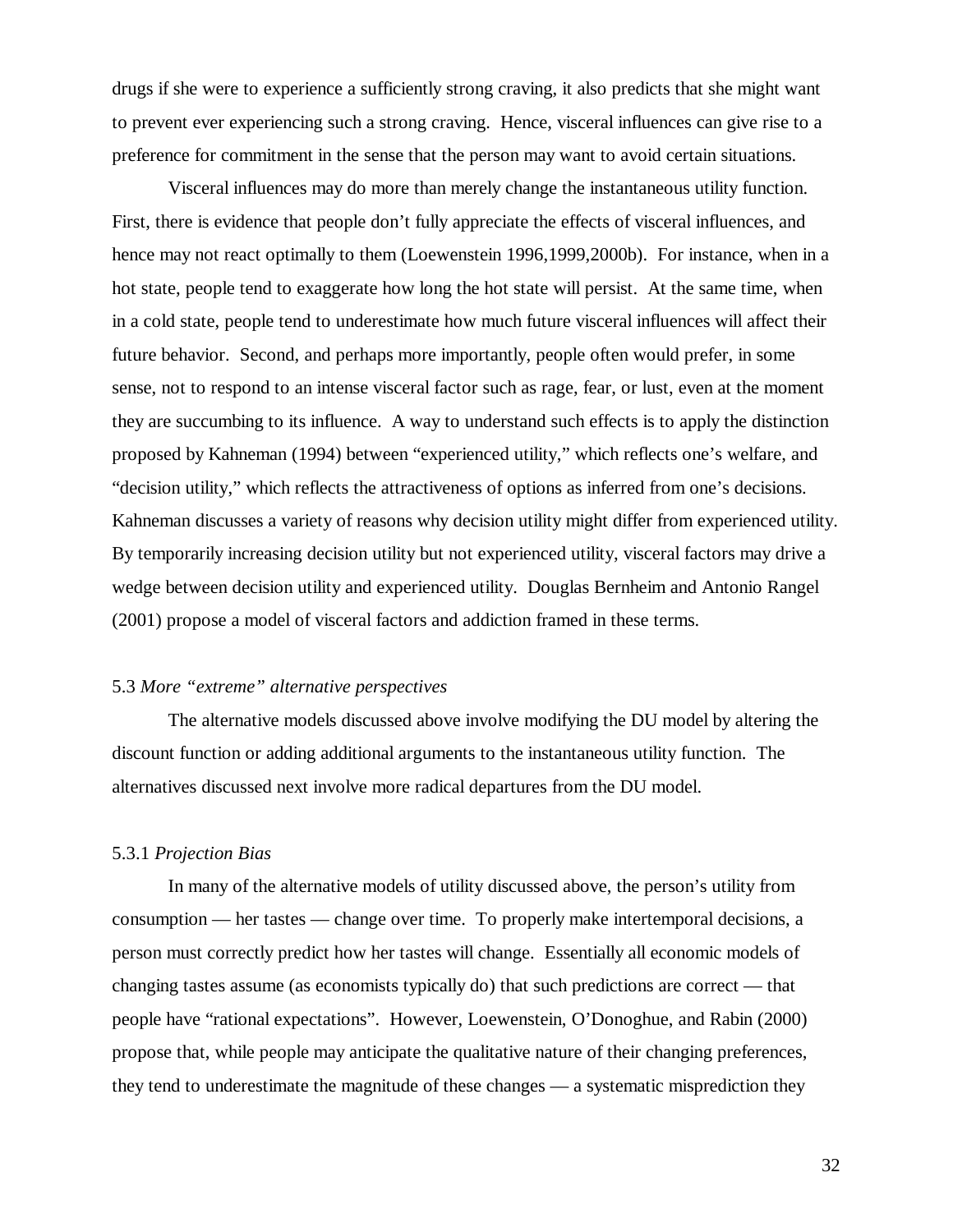## label *projection bias*.

Loewenstein, O'Donoghue, and Rabin review a broad array of evidence that demonstrates the prevalence of projection bias, and then model it formally. To illustrate their model, consider projection bias in the realm of habit formation. As discussed above, suppose the period- $\tau$ instantaneous utility function takes the form  $u(c_r; z_r)$ , where  $z_r$  is a state variable that captures the effects of past consumption. Projection bias arises when a person whose current state is  $z_t$ must predict her future utility given future state  $z<sub>\tau</sub>$ . Projection bias implies that the person's prediction  $\tilde{u}(c_{\tau}; z_{\tau} | z_{\tau})$  will lie between her true future utility  $u(c_{\tau}; z_{\tau})$  and her utility given her current state  $u(c_{\tau}; z_{\tau})$ . A particularly simple functional form is

 $\tilde{u}(c_{\tau}; z_{\tau} | z_{\tau}) = (1 - \alpha) u(c_{\tau}; z_{\tau}) + \alpha u(c_{\tau}; z_{\tau})$  for some  $\alpha \in [0,1]$ .

Projection bias may arise in any situation in which tastes change over time, due to such effects as habit formation, changing reference points, or changes in visceral states. It can have important behavioral and welfare implications. For instance, in the realm of habit formation, projection bias leads a person to under-appreciate how current consumption will reduce the utility from future consumption, and hence leads one to consume too much now. Also, to the extent that intertemporal choices are influenced by projection bias, measurements of time preference may be distorted.

## 5.3.3 *Mental-accounting models*

 $\overline{a}$ 

 Some researchers have proposed that people do not treat all money as fungible, but instead assign different types of expenditures to different "mental accounts" (see Thaler 1999 for a recent overview). Such models can give rise to intertemporal behaviors that seem odd when viewed through the lens of the DU model. Thaler (1985), for instance, suggests that small amounts of money are coded as spending money, whereas larger amounts of money are coded as savings, and that a person is more willing to spend out of the former account. This accounting rule would predict that people will behave like spendthrifts for small purchases (e.g., a new pair of shoes), but act more frugally when it comes to large purchases (e.g., a new dining-room table).25

 $^{25}$  While it seems possible that this conceptualization could explain the magnitude effect as well, the magnitude effect is found for very "small" amounts (e.g., between \$2 and \$20 in Ainslie and Haendel 1983), and for very "large amounts" (e.g., between \$10,000 and \$1,000,000 in Raineri and Rachlin,1993). It seems highly unlikely that respondents would consistently code the lower amounts as spending and the higher amount as savings across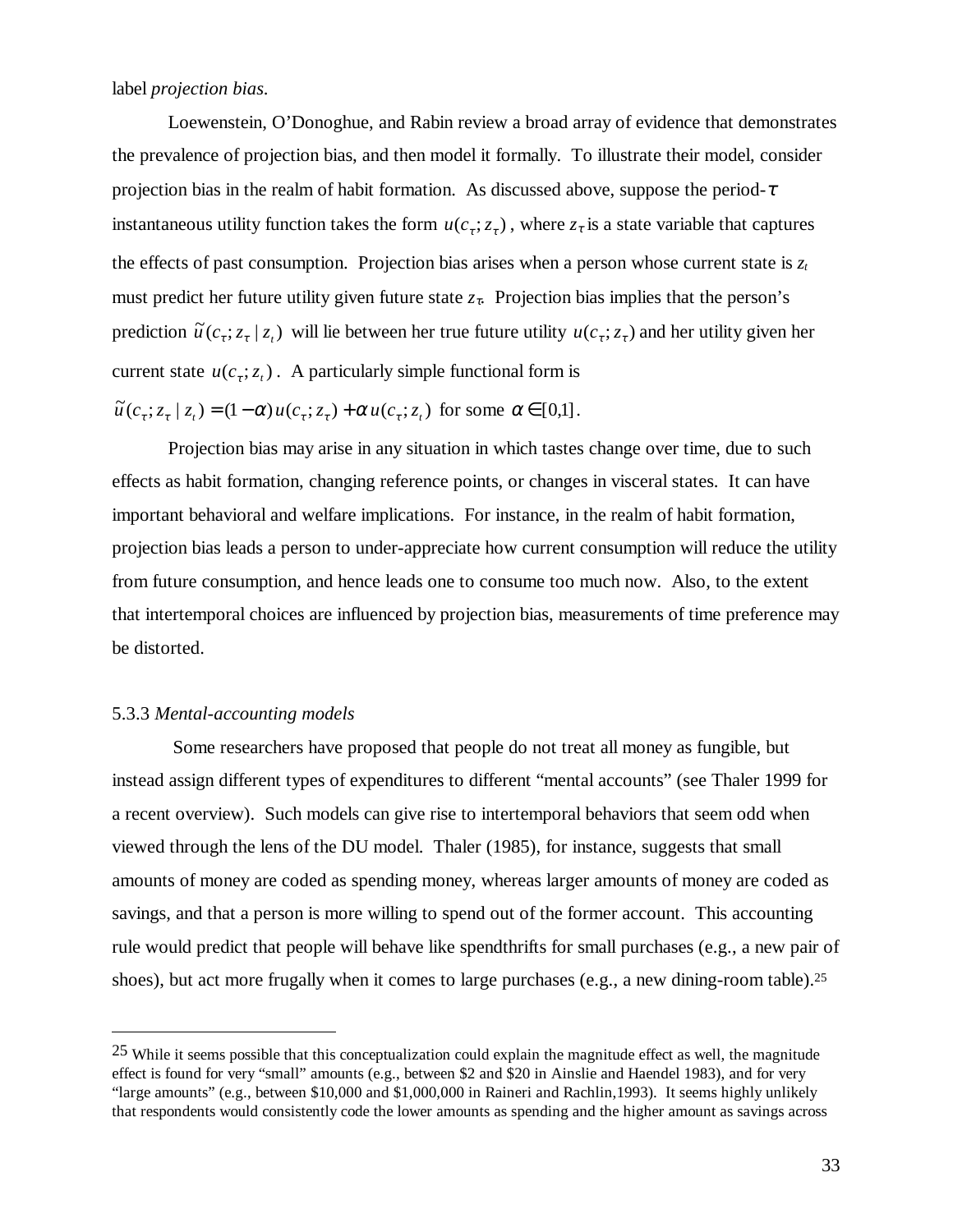Shlomo Benartzi and Thaler (1995) suggest that people treat their financial portfolios as a mental account, and emphasize the importance of how often people "evaluate" this account. They argue that if people review their portfolios once a year or so, and if people experience joy or pain from any gains or losses, as assumed in Kahneman and Tversky's (1979) prospect theory, then such "myopic loss aversion" represents a plausible explanation for the equity premium puzzle.

Prelec and Loewenstein (1998) propose another way in which mental accounting might influence intertemporal choice. They posit that payments for consumption confer immediate disutility or "pain of paying," and that people keep mental accounts that link the consumption of a particular item with the payments for it. They also assume that people engage in "prospective accounting." According to prospective accounting, when consuming, people think only about current and future payments; past payments don't cause pain of paying. Likewise, when paying, the pain of paying is buffered only by thoughts of future, but not past, consumption. The model suggests that different ways of financing a purchase can lead to different decisions, even holding the net present value of payments constant. Similarly, a person might have different financing preferences depending on the consumption item (e.g., they should prefer to prepay for a vacation that is consumed all at once vs. a new car that is consumed over many years). The model generates a strong preference for prepayment (except for durables), for getting paid after rather than before doing work, and for fixed-fee pricing schemes with zero marginal costs over pay-asyou-go schemes that tightly couple marginal payments to marginal consumption. The model also suggests that inter-individual heterogeneity might arise from differences in the degree to which people experience the pain of paying rather than differences in time preference. On this view, the miser who eschews a fancy restaurant dinner is not doing so because she explicitly considers the delayed costs of the indulgence, but rather because her enjoyment of the dinner would be undermined by the immediate pain of paying for it.

#### 5.3.4 *Choice bracketing*

One important aspect of mental accounting is that a person makes at most a few choices at any one time, and generally ignores the relation between these choices and other past and future choices. Which choices are considered at the same time is a matter of what Read, Loewenstein, and Rabin (1999) label "choice bracketing." Intertemporal choices, like other choices, can be

all of these studies.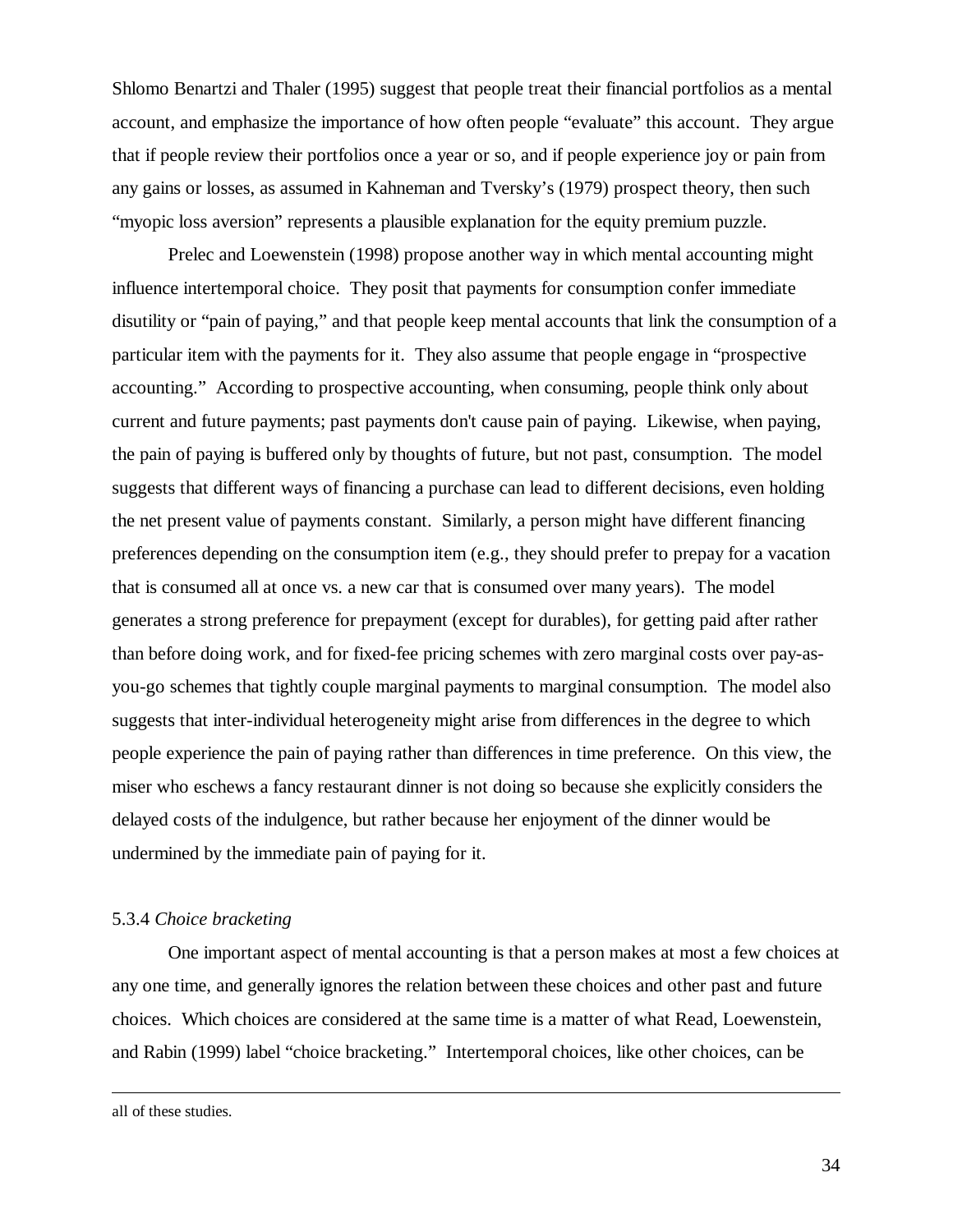influenced by the manner in which they are bracketed, because different bracketing can highlight different motives. To illustrate, consider the conflict between impatience and a preference for improvement over time. Loewenstein and Prelec (1993) demonstrate that the relative importance of these two motives can be altered by the way that choices are bracketed. They asked one group of subjects to choose between having dinner at a fine French restaurant in one month vs. two months. Most subjects chose one month, presumably reflecting impatience. They then asked another group to choose between eating at home in one month followed by eating at the French restaurant in two months vs. eating at the French restaurant in one month followed by eating at home in two months. The majority now wanted the French dinner in two months. For both groups, dinner at home was the most likely alternative to the French dinner; but it was only when the two dinners were expressed as a sequence that the preference for improvement became a basis for decision.

Analyzing how people frame or bracket choices may help illuminate the issue of whether a preference for improvement merely reflects the combined effect of other motives, such as reference dependence or anticipatory utility, or whether it is something unique. Viewed from an integrated decision-making perspective, it perhaps seems natural to conclude that the preference for improvement is derivative of these other concepts, because it is not clear why improvement for its own sake should be valuable. But when viewed from a choice-bracketing perspective, wherein a person must have some choice heuristic for evaluating sequences, it seems possible that improvement may be valued for its own sake. Specifically, a preference-for-improvement choice heuristic may have originated from considerations of reference dependence or anticipatory utility, but a person using this choice heuristic may come feel that improvement for its own sake has value.26

Loewenstein and Prelec (1993) develop a (choice-heuristic) model for how people evaluate choices over sequences. They assume that people consider a sequence's discounted

<sup>&</sup>lt;sup>26</sup> Thus, to the extent that the preference for improvement reflects a choice heuristic, it should be susceptible to framing or bracking effects, because what constitutes a sequence is highly subjective, as noted Loewenstein and Prelec 1993 and by John G. Beebe-Center (1929) several decades earlier:

*What enables one to decide whether a given set of affective experiences does, or does not, constitute a unitary temporal group*?....what of series involving experiences of different modalities -- ... visual and auditory experiences, for instance?... And what of such complex events as "arising in the morning" or "eating a good meal" or "enjoying a good book" (Beebe-Center, 1929, p. 67, emphasis added)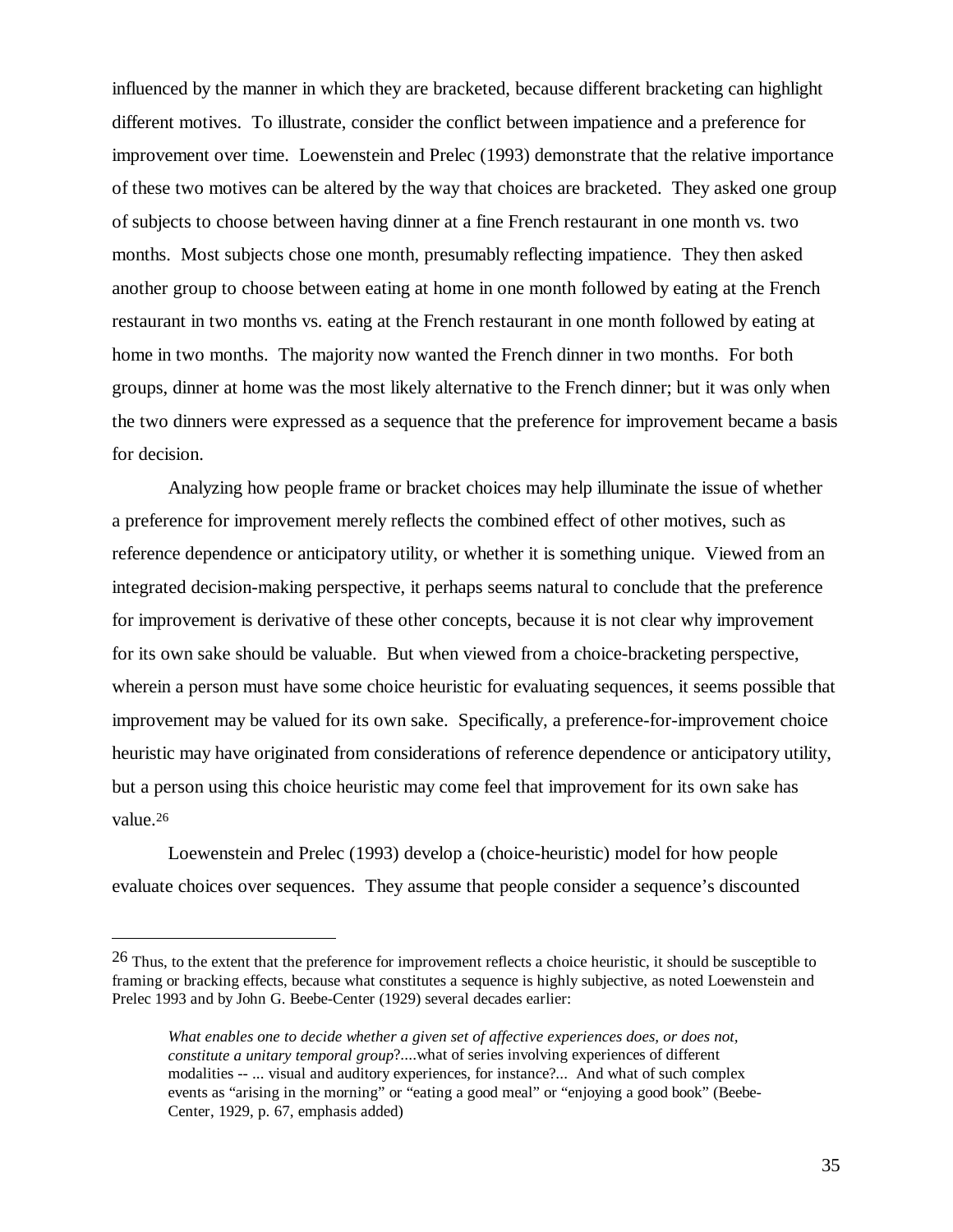utility, its degree of improvement, and its degree of spread. The key ingredients of the model are "gestalt" definitions for improvement and spread. In other words, they develop a formal measure of the degree of improvement and the degree of spread for any sequence. They show that their model can explain a wide range of sequence anomalies, including observed violations of independence, and that it predicts preferences between sequences much better than other models that incorporate similar numbers of free parameters (even a model with an entirely flexible time discount function).

## 5.3.5 *Multiple-self models*

An influential school of theorists have proposed models that view intertemporal choice as the outcome of a conflict between multiple selves. Most multiple-self models postulate myopic selves who are in conflict with more farsighted ones, and often draw analogies between intertemporal choice and a variety of different models of interpersonal strategic interactions. Some models (e.g., Ainslie and Nick Haslam 1992; Thomas C. Schelling 1984; Gordon C. Winston 1980) assume that there are two agents, one myopic and one far-sighted, who alternately take control of behavior. The main problem with this approach is that it fails to specify why either type of agent emerges when it does. Furthermore, by characterizing the interaction as a battle between the two agents, these models fail to capture an important asymmetry: farsighted selves often attempt to control the behaviors of myopic selves, but never the reverse. For instance, the farsighted self may pour vodka down the drain to prevent tomorrow's self from drinking it, but the myopic self rarely takes steps to ensure that tomorrow's self will have access to the alcohol he will then crave.

Responding, in part, to this problem, Thaler and Hersh Shefrin (1981) proposed a "planner-doer" model which draws upon principal-agent theory. In their model, a series of myopic "doers," who care only about their own immediate gratification (and have no affinity for future or past doers), interact with a unitary "planner" who cares equally about the present and future. The model focuses on the strategies employed by the planner to control the behavior of the doers. The model highlights the observation, later discussed at length by Loewenstein (1996), that the far-sighted perspective is often much more constant than the myopic perspective. For example, people are often consistent in recognizing the need to maintain a diet. Yet they periodically violate their own desired course of action — often recognizing even at the moment of

36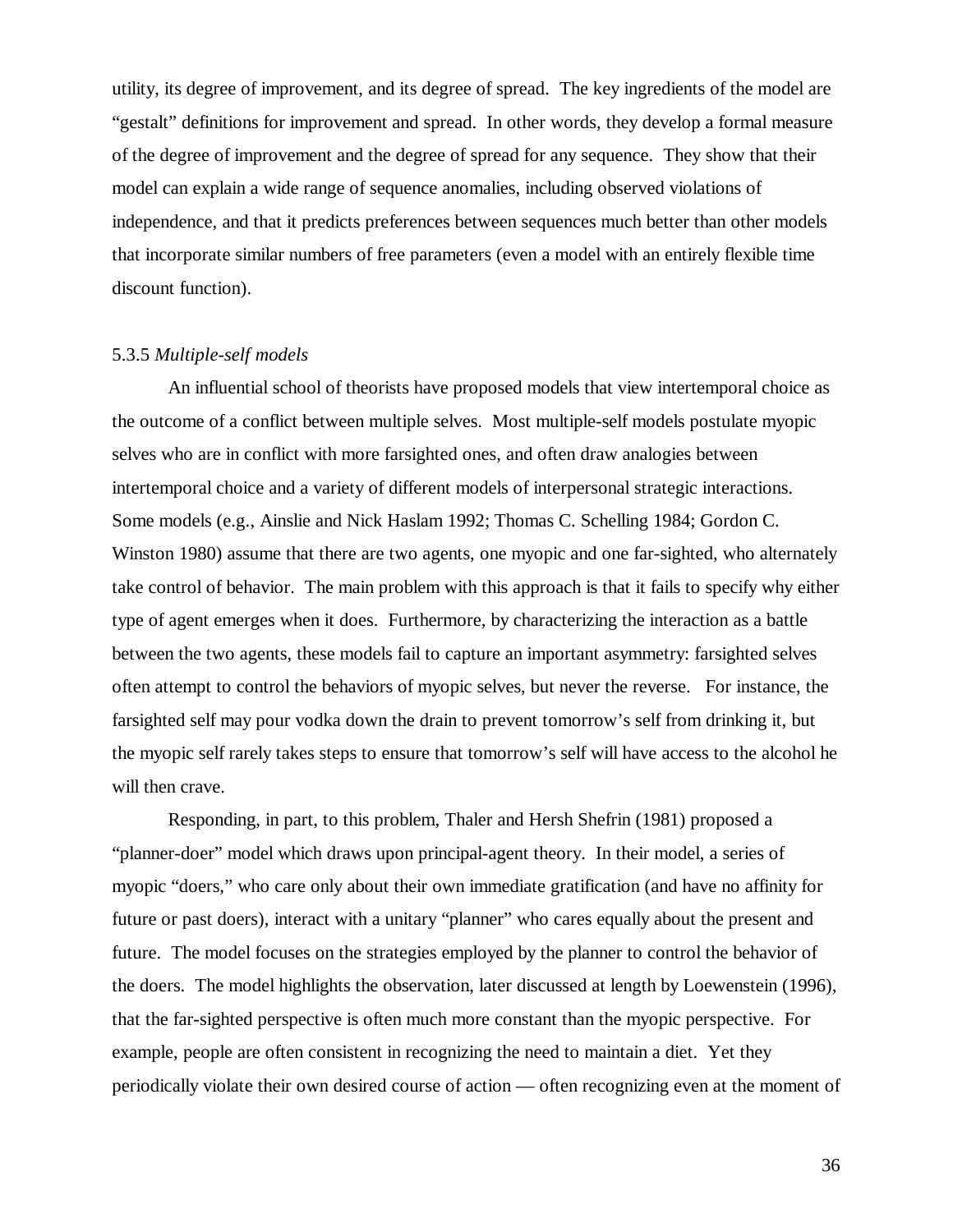doing so that they are not behaving in their own self-interest.

Yet a third type of multiple-self model draws connections between intertemporal choice and models of multi-person strategic interactions (Elster 1985). The essential insight that these models capture is that, much like cooperation in a social dilemma, self-control often requires the cooperation of a series of temporally situated selves. When one self "defects" by opting for immediate gratification, the consequence can be a kind of unraveling or "falling off the wagon" when subsequent selves follow the precedent.

Few of these multiple-self models have been expressed formally, and even fewer have been used to derive testable implications that go much beyond the intuitions that inspired them in the first place. However, perhaps it is unfair to criticize the models for these shortcomings. These models are probably best viewed as metaphors intended to highlight specific aspects of intertemporal choice. Specifically, multiple-self models have been used to make sense of the wide range of self-control strategies that people use to regulate their own future behavior. Moreover, these models provided much of the inspiration for more recent formal models of sophisticated hyperbolic discounting (following Laibson 1994,1997).

#### 5.3.6 *Temptation utility*

Most models of intertemporal choice — indeed, most models of choice in any framework — assume that options not chosen are irrelevant to a person's well-being. In a recent paper, Gul and Pesendorfer (2001) posit that people have "temptation preferences," wherein they experience disutility from not choosing the option that is most enjoyable now. Their theory implies that a person might be better off if some particularly tempting option were not available, even if she doesn't choose that option. As a result, she may be willing to pay in advance to eliminate that option, or in other words, she may have a preference for commitment.

#### 5.3.7 Conclusion: *Combining insights from different models*

Many behavioral models of intertemporal choice focus on a single modification to the DU model and explore the additional realism produced by that single modification. But many empirical phenomena reflect the interaction of multiple phenomena. For instance, a preference for improvement may interact with hyperbolic discounting to produce preferences for U-shaped sequences — e.g., for jobs that offer a signing bonus and a salary that increases gradually over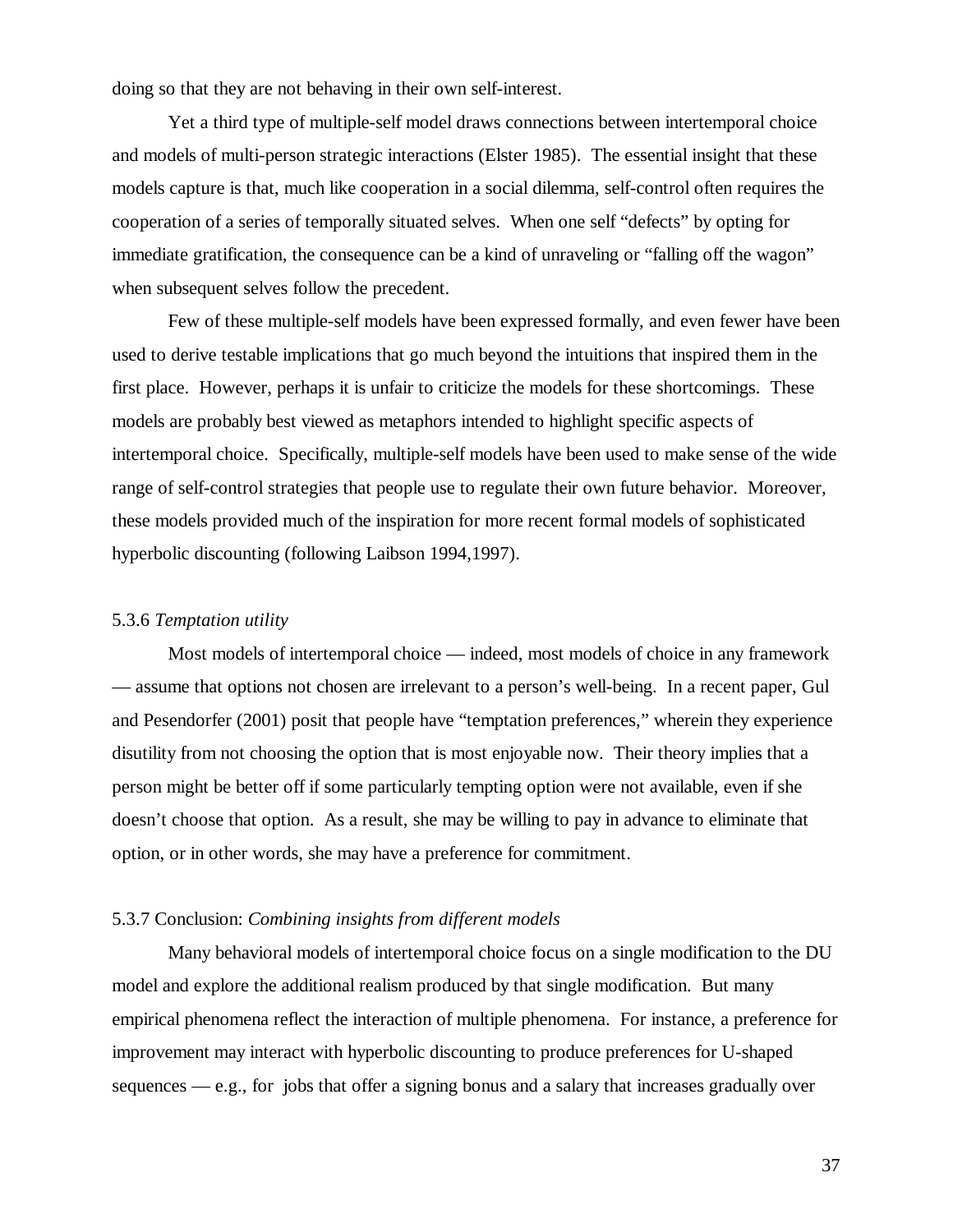time. As discussed by Loewenstein and Prelec (1993), in the short-term, the preference-forimprovement motive is swamped by the high discount rates, but as the discount rate falls over time, the preference-for-improvement motive may gain ascendance and cause a net preference for an increasing payment sequence.

As another example, introducing visceral influences into models of hyperbolic discounting may more fully account for the phenomenology of impulsive choices. Hyperbolic-discounting models predict that people respond especially strongly to immediate costs and benefits, and visceral influences have powerful transient effects on immediate utilities. In combination, the two assumptions could explain a wide range of impulsive choices and other self-control phenomena.

# **6.** *Measuring Time Discounting*

 $\overline{a}$ 

The DU model assumes that a person's time preference can be captured by a single discount rate,  $\rho$ . Over the past three decades, there have been many attempts to measure this rate. Some of these estimates are derived from observations of "real world" behaviors (e.g., the choice between electrical appliances that differ in their initial purchase price and long-run operating costs). Others are derived from experimental elicitation procedures (e.g., respondents' answers to the question "Which would you prefer: \$100 today or \$150 one year from today?"). Table 1 summarizes the implicit discount rates (and also some other features) from all studies that we could locate in which discount rates were either directly reported or easily computed from the reported data.

#### (Table 1 here)

Figure 2 plots the estimated discount factor for each study against the publication date for that study, where the discount factor is  $\delta = 1/(1+\rho)$ .<sup>27</sup> This figure reveals three noteworthy observations. First, there is tremendous variability in the estimates (the corresponding implicit annual discount rates range from –6% to infinity). Second, in contrast to estimates of physical phenomena such as the speed of light, there is no evidence of methodological progress; the range

<sup>&</sup>lt;sup>27</sup> In some cases, the estimates are computed from the median respondent. In other cases, the authors reported the mean discount rate.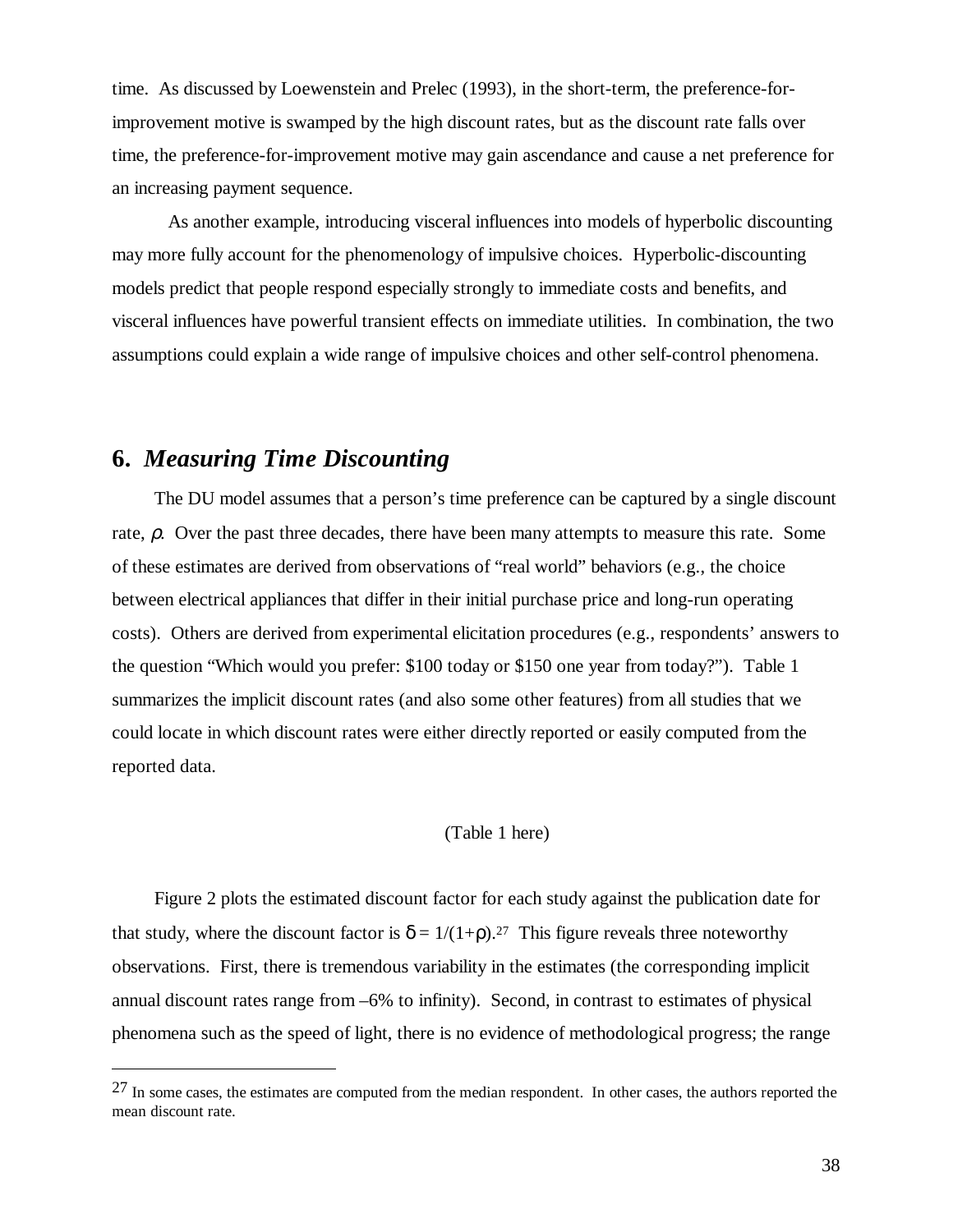of estimates is not shrinking over time. Third, high discounting predominates, as most of the data points are well below 1, which represents equal weighting of present and future.

#### (Figure 2 here)

In this section, we provide an overview and critique of this empirical literature with an eye towards understanding these three observations. We first discuss a variety of confounding factors, such as intertemporal arbitrage, uncertainty, and expectations of changing utility functions. These considerations typically are not regarded as legitimate components of time preference *per se*, but they can affect both experimental responses and real-world choices. With these confounding factors in mind, we then review the procedures used to estimate discount rates. This section reiterates our general theme: To truly understand intertemporal choices, one must recognize the influence of many considerations besides pure time preference.

#### 6.1 *Confounding factors*

A wide variety of procedures have been used to estimate discount rates, but most apply the same basic approach. Some actual or reported intertemporal preference is observed, and researchers then compute the discount rate that this preference implies, using a "financial" or net present value (NPV) calculation. For instance, if a person demonstrates indifference between 100 widgets now and 120 widgets in one year, the implicit (annual) discount rate,  $\rho$ , would be 20%, because that value would satisfy the equation  $100 = (1/(1+\rho))120$ . Similarly, if a person is indifferent between an inefficient low-cost appliance and a more efficient one that costs \$100 extra but saves \$20 a year in electricity over the next ten years, the implicit discount rate,  $\rho$ , would equal 15.1%, because that value would satisfy the equation  $100 = \sum_{t=1}^{10} (1/(1 +$  $100 = \sum_{t=1}^{10} (1/(1+\rho))^t 20$ .

Although this is an extremely widespread approach for measuring discount rates, it relies on a variety of additional (and usually implicit) assumptions, and is subject to several confounding factors.

#### 6.1.1 *Consumption reallocation*

The calculation outlined above assumes a sort of "isolation" in decision making. Specifically, it treats the objects of intertemporal choice as discrete, unitary, dated events; it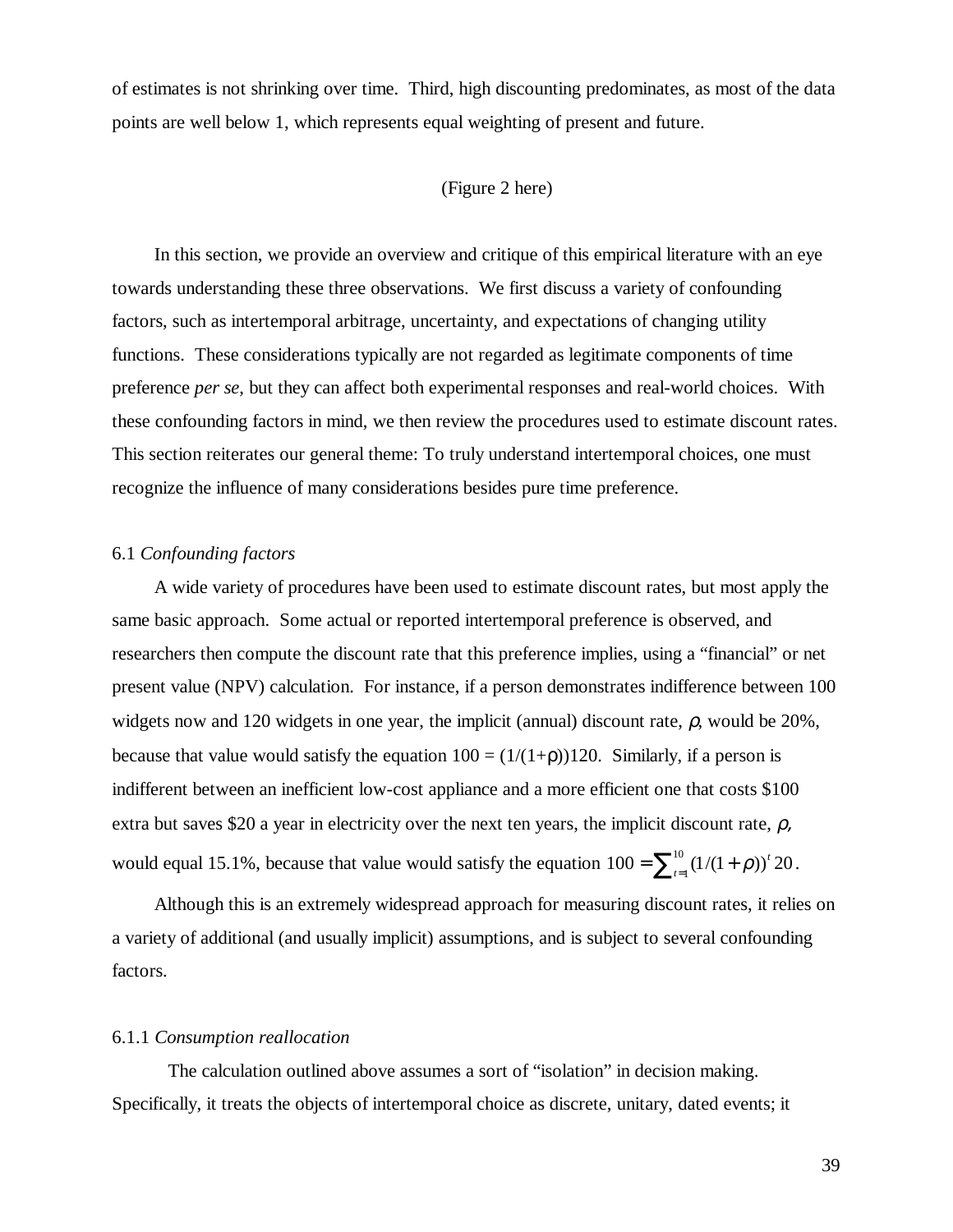assumes that people entirely "consume" the reward (or penalty) at the moment it is received, as if it were an instantaneous burst of utility. Furthermore, it assumes that people don't shift consumption around over time in anticipation of the receipt of the future reward or penalty. These assumptions are rarely exactly correct, and may sometimes be bad approximations. Choosing between \$50 today vs. \$100 next year, or choosing between 50 lbs. of corn today vs. 100 lbs. next year, are not the same as choosing between 50 utils today and 100 utils on the same day next year, as the calculations imply. Rather, they are more complex choices between the various streams of consumption that those two dated rewards make possible.

#### 6.1.2 *Intertemporal arbitrage*

 $\overline{a}$ 

In theory, choices between tradable rewards, such as money, should not reveal anything about time preferences. As Victor Fuchs (1982) and others have noted, if capital markets operate effectively (if monetary amounts at different times can be costlessly exchanged at a specified interest rate), choices between dated monetary outcomes can be reduced to merely selecting the reward with the greatest net present value (using the market interest rate).28 To illustrate, suppose a person prefers \$100 now to \$200 ten years from now. While this preference *could* be explained by imputing a discount rate on future utility, the person might be choosing the smaller immediate amount because she believes that through proper investment she can turn it into more than \$200 in ten years, and, thus, enjoy more than \$200 worth of consumption *at that future time*. The presence of capital markets should cause imputed discount rates to converge on the market interest rate.

Studies that impute discount rates from choices among tradable rewards assume that respondents ignore opportunities for intertemporal arbitrage, either because they are unaware of capital markets or unable to exploit them.29 The latter assumption may sometimes be correct. For

 $28$  Meyer (1976) expresses this point: "...if we can lend and borrow at the same rate..., then we can simply show that, regardless of the fundamental orderings on the *c*'s [consumption streams], the induced ordering on the *x*'s [sequences of monetary flows] is given by simple discounting at this given rate ...We could say that the market assumes command and the market rate prevails for monetary flows."

 $29$  Arguments about violations of the discounted utility model assume, as Pender (1996, pp. 282-283) notes, "that the results of discount rate experiments reveal something about intertemporal preferences directly. However, if agents are optimizing an intertemporal utility function, their opportunities for intertemporal arbitrage are also important in determining how they respond to such experiments ...when tradable rewards are offered, one must either abandon the assumption that respondents in experimental studies are optimizing, or make some assumptions (either implicit or explicit) about the nature of credit markets. The implicit assumption in some of the previous studies of discount rates appears to be that there are no possibilities for intertemporal arbitrage..."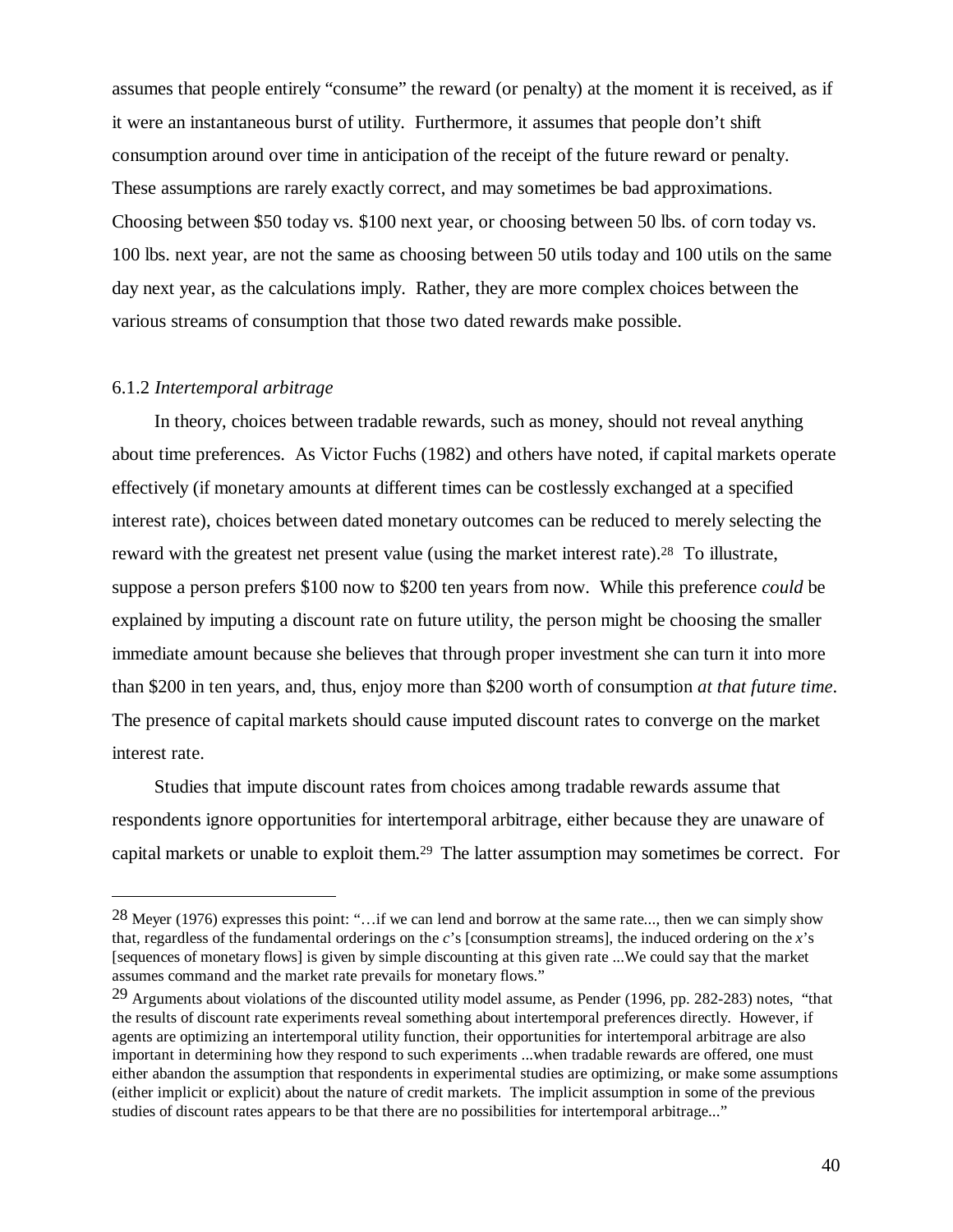instance, in field studies of electrical-appliance purchases, some subjects may have faced borrowing constraints that prevented them from purchasing the more expensive energy-efficient appliances. More typically, however, imperfect capital markets cannot explain choices; they cannot explain why a person who holds several thousand dollars in a bank account earning 4 percent interest should prefer \$100 today over \$150 in one year. Because imputed discount rates do not, in fact, converge on the prevailing market interest rates, but are, instead, much higher, it seems that many respondents are neglecting capital markets and basing their choices on some other consideration, such as time preference or the uncertainty associated with delay.

#### 6.1.3 *Concave Utility*

The standard approach to estimating discount rates assumes that the utility function is linear in the magnitude of the choice objects (e.g., amounts of money, pounds of corn, duration of some health state). If, instead, the utility function for the good in question is concave, estimates of time preference will be biased upward. For example, indifference between \$100 this year and \$200 next year implies a dollar discount rate of 100%. However, if the utility of acquiring \$200 is less than twice the utility of acquiring \$100, the utility discount rate will be less than 100%. This confound is rarely discussed, perhaps because utility is assumed to be approximately linear over the small amounts of money commonly used in time-preference studies. However, the overwhelming evidence for reference-dependent utility suggests that this assumption may be invalid — that people may not be integrating the stated amounts with their current and future wealth, and, therefore, that curvature in the utility function may be substantial even for these small amounts (see Ian Bateman, Alistair Munro, Bruce Rhodes, Chris Starmer, and Robert Sugden 1997; David W. Harless and Colin F. Camerer 1994; Kahneman and Tversky 1979; Rabin 2000; Rabin and Thaler 2001; Tversky and Kahneman 1991).

Three techniques could be used to avoid this confound. (1) One could request direct utility judgments (e.g., attractiveness ratings) of the same consequence at two different times. Then, the ratio of the attractiveness rating of the distant outcome to the proximate outcome would directly reveal the implicit discount factor. (2) To the extent that utility is linear in probability, one can use choices or judgment tasks involving different probabilities of the same consequence at different times (Alvin E. Roth and J. Keith Murnighan 1982). Evidence that probability is weighted non-linearly (see e.g., Starmer 2000) would, of course, cast doubt on this approach. (3)

41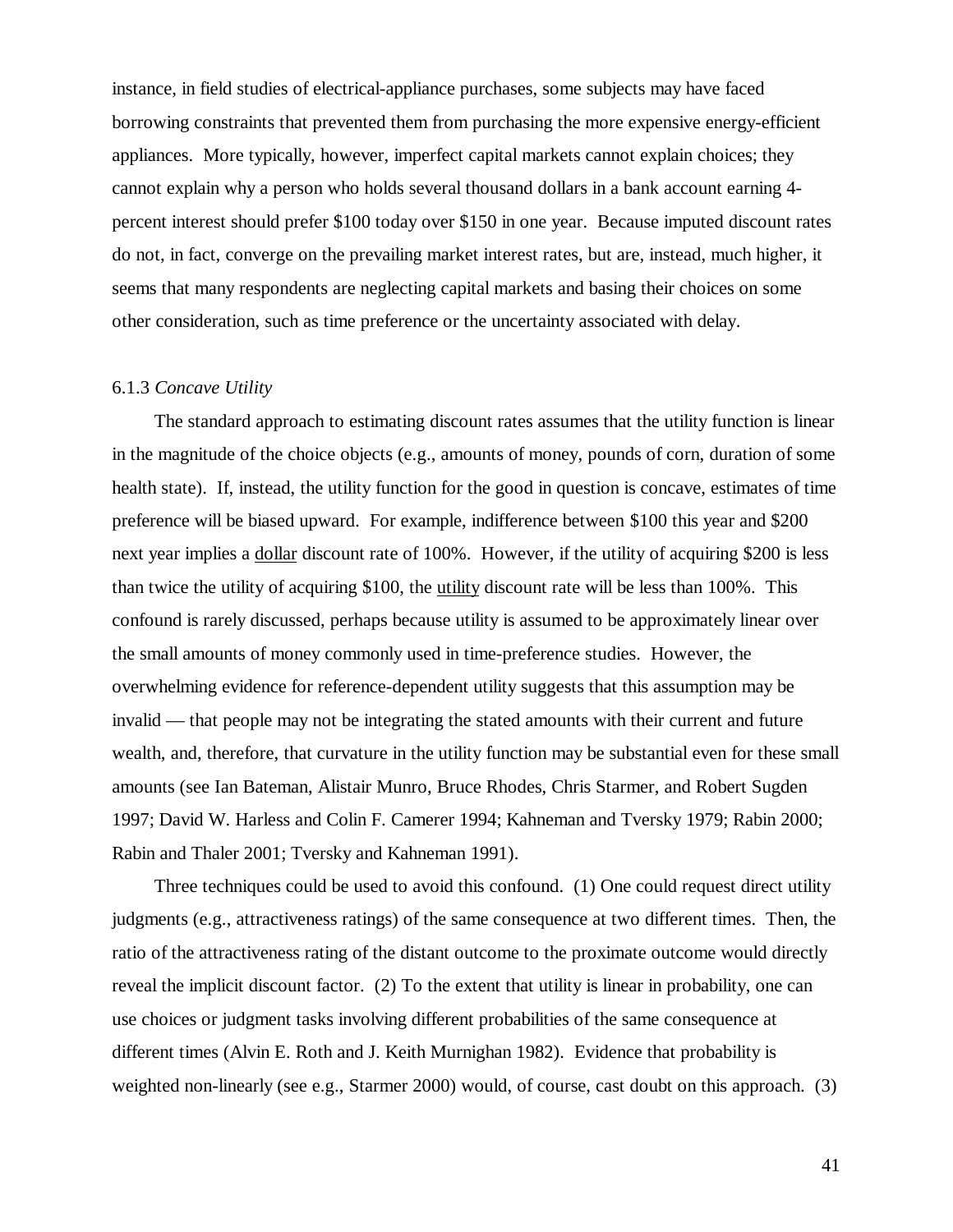One can separately elicit the utility function for the good in question, and then use that function to transform outcome amounts into utility amounts, from which utility discount rates could be computed. To our knowledge, Chapman (1996) conducted the only study that attempted to do this. She found that *utility* discount rates were substantially lower than the *dollar* discount rates, because utility was strongly concave over the monetary amounts subjects used in the intertemporal choice tasks.30

#### 6.1.4 *Uncertainty*

 $\overline{a}$ 

In experimental studies, subjects are typically instructed to assume that delayed rewards will be delivered with certainty. It is unclear whether subjects do (or can) accept this assumption, because delay is ordinarily — and perhaps unavoidably — associated with uncertainty. A similar problem arises for field studies, in which it is typically assumed that subjects believe future rewards, such as energy savings, will materialize. Because of this subjective (or "epistemic") uncertainty associated with delay, it is difficult to disentangle to what extent the magnitude of imputed discount rates (or the shape of the discount function) is governed by time preference *per se*, and how much is attributable to the diminution in subjective probability associated with delay.31

Empirical evidence suggests that introducing objective (or "aleatory") uncertainty to both current and future rewards can dramatically affect estimated discount rates. For instance, Gideon Keren and Peter Roelofsema (1995) asked one group respondents to choose between 100 Florins immediately and 110 Florins in one month, and another group to choose between a 50-percent chance of 100 Florins immediately and a 50-percent chance of 110 Florins in one month. While 82 percent preferred the smaller immediate reward when both rewards were certain, only 39 percent preferred the smaller immediate reward when both rewards were uncertain.32 Also, Albrecht and Weber (1996) found that the present value of a future lottery (e.g., a 50-percent

<sup>30</sup>Chapman also found that magnitude effects were much smaller after correcting for utility function curvature. This result supports Loewenstein and Prelec's (1992) explanation of magnitude effects as resulting from utility function curvature (see Section 5.2.2).

<sup>&</sup>lt;sup>31</sup>There may be complicated interactions between risk and delay, because uncertainty about future receipt complicates and impedes the planning of one's future consumption stream (Michael Spence and Richard Zeckhauser 1972). For example, a 90% chance to win \$10,000,000 in fifteen years is worth much less than a guarantee to receive \$9,000,000 at that time, because, to the extent that the person cannot insure against the residual uncertainty, there is a limit to how much she can adjust her consumption level during those fifteen years.

 $32$ This result cannot be explained by a magnitude effect on the expected amounts, because 50 percent of a reward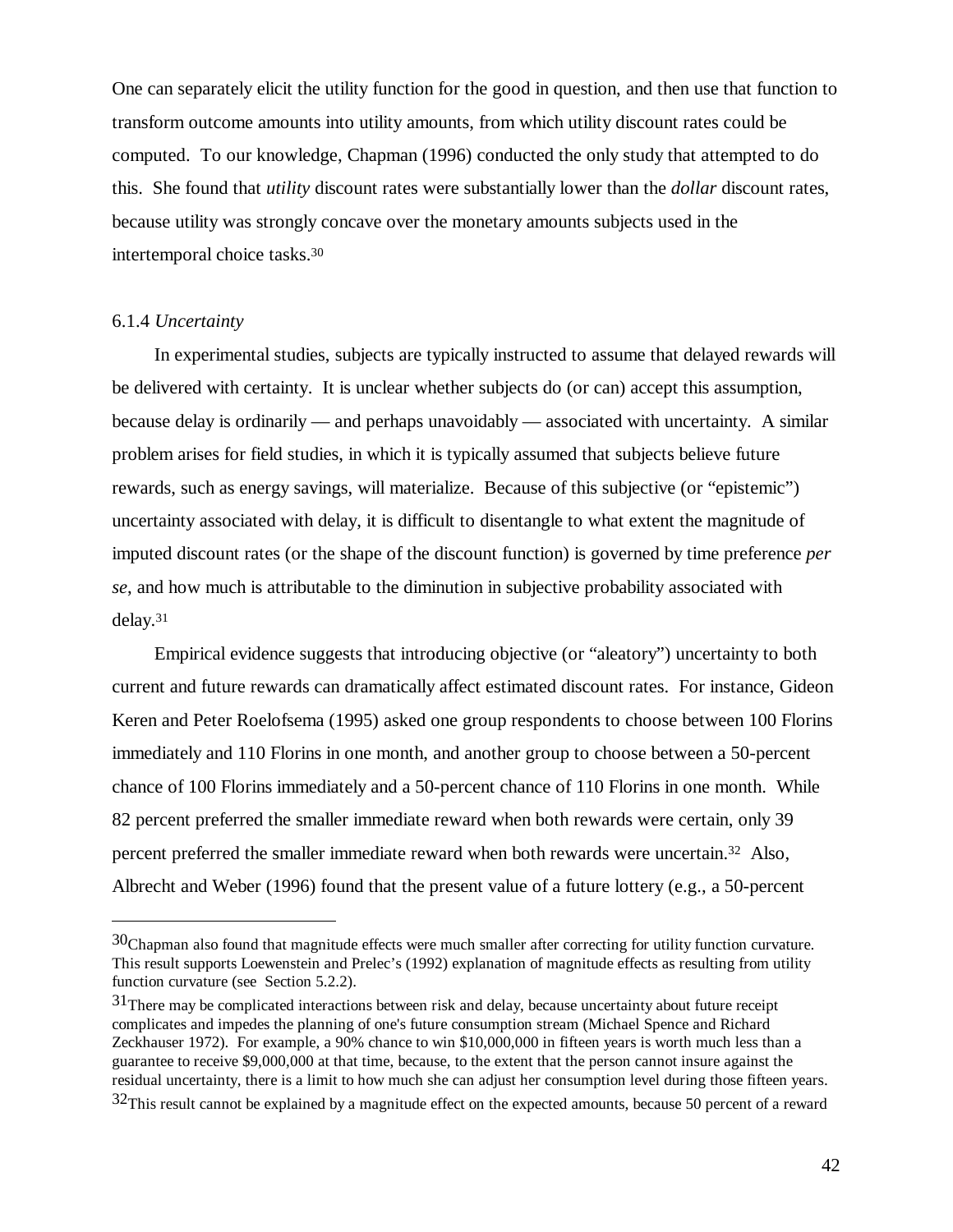chance of receiving 250 Deutchmarks) tended to exceed the present value of its certainty equivalent.

#### 6.1.5 *Inflation*

 $\overline{a}$ 

The standard approach assumes that, for instance, \$100 now and \$100 in five years generate the same level of utility at the times they are received. However, inflation provides a reason to devalue future monetary outcomes, because in the presence of inflation, \$100 worth of consumption now is more valuable than \$100 worth of consumption in five years. This confound creates an upward bias in estimates of the discount rate, and this bias will be more or less pronounced depending on subjects' experiences with and expectations about inflation.

#### 6.1.6 *Expectations of changing utility*

A reward of \$100 now might also generate more utility than the same amount five years hence because a person expects to have a larger baseline consumption level in five years (e.g., due to increased wealth). As a result, the marginal utility generated by an additional \$100 of consumption in five years may be less than the marginal utility generated by an additional \$100 of consumption now. Like inflation, this confound creates an upward bias in estimates of the discount rate.

#### 6.1.7 *Habit formation, anticipatory utility, and visceral influences*

To the extent that the discount rate is meant to reflect *only* time preference, and not the confluence of *all* factors influencing intertemporal choice, the modifications to the instantaneous utility function discussed in Section 5 represent additional biasing factors, because they are typically not accounted for when the discount rate is imputed. For instance, if anticipatory utility motivates one to delay consumption more than one otherwise would, the imputed discount rate will be lower than the true degree of time preference. If a person prefers an increasing consumption profile due to habit formation, the discount rate will be biased downwards. Finally, if the prospect of an immediate reward momentarily stimulates visceral factors that temporarily increase the person's valuation of the proximate reward, the discount rate could be biased

has a *smaller* expected value, and, according to the magnitude effect, should be discounted more, not less.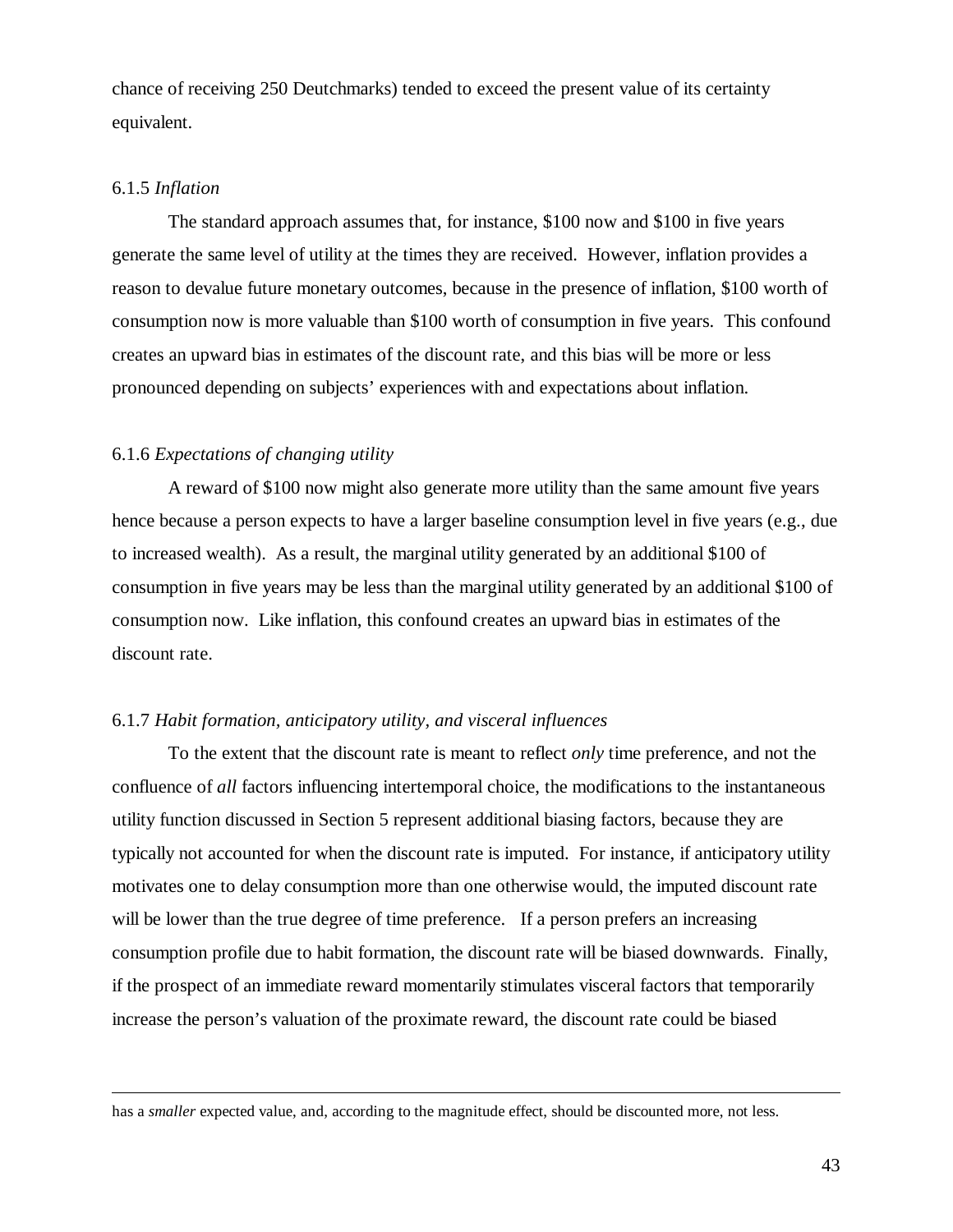$\overline{a}$ 

#### 6.1.8 *An illustrative example*

To illustrate the difficulty of separating time preference *per se* from these potential confounds, consider a prototypical study by Benzion, Rapoport, and Yagil (1989). In this study, respondents equated immediate sums of money and larger delayed sums (e.g., they specified the reward in six months that would be as good as getting \$1000 immediately). In the cover story for the questionnaire, respondents were asked to imagine that they had earned money (amounts ranged from \$40 to \$5000), but when they arrived to receive the payment they were told that the "financially solid" public institute is "temporarily short of funds." They were asked to specify a future amount of money (delays ranged from six months to four years) that would make them indifferent to the amount they had been promised to receive immediately. Surely, the description "financially solid" could scarcely be sufficient to allay uncertainties that the future reward would actually be received (particularly given that the institute was "temporarily" short of funds), and it seems likely that responses included a substantial "risk premium." Moreover, the subjects in this study had "extensive experience with ... a three-digit inflation rate," and respondents might well have considered inflation when generating their responses. Even if respondents assumed no inflation, the real interest rate during this time was positive, and they might have considered intertemporal arbitrage. Finally, respondents may have considered that their future wealth would be greater and that the later reward would therefore yield less marginal utility. Indeed, the instructions cued respondents to consider this, as they were told that the questions did not have correct answers, and that the answers "might vary from one individual to another depending on his or her present or future financial assets."

Given all of these confounding factors, is it unclear exactly how much of the imputed annual discount rates (which ranged from 9 percent to 60 percent) actually reflected time preference. It is possible that the responses in this study (and others) can be entirely explained in terms of these confounds, and that once these confounds are controlled for, no "pure" time preference would remain.

<sup>33</sup> It is unclear whether visceral factors should be considered a biasing factor or a determinant of time preference. If visceral factors affect instantaneous experienced utility, as they generally do, they should be considered a biasing factor. If, however, they increase the attractiveness of a current reward with no corresponding effects on instantaneous utility (if they increase "wanting" but not "liking"), then perhaps they should be viewed as a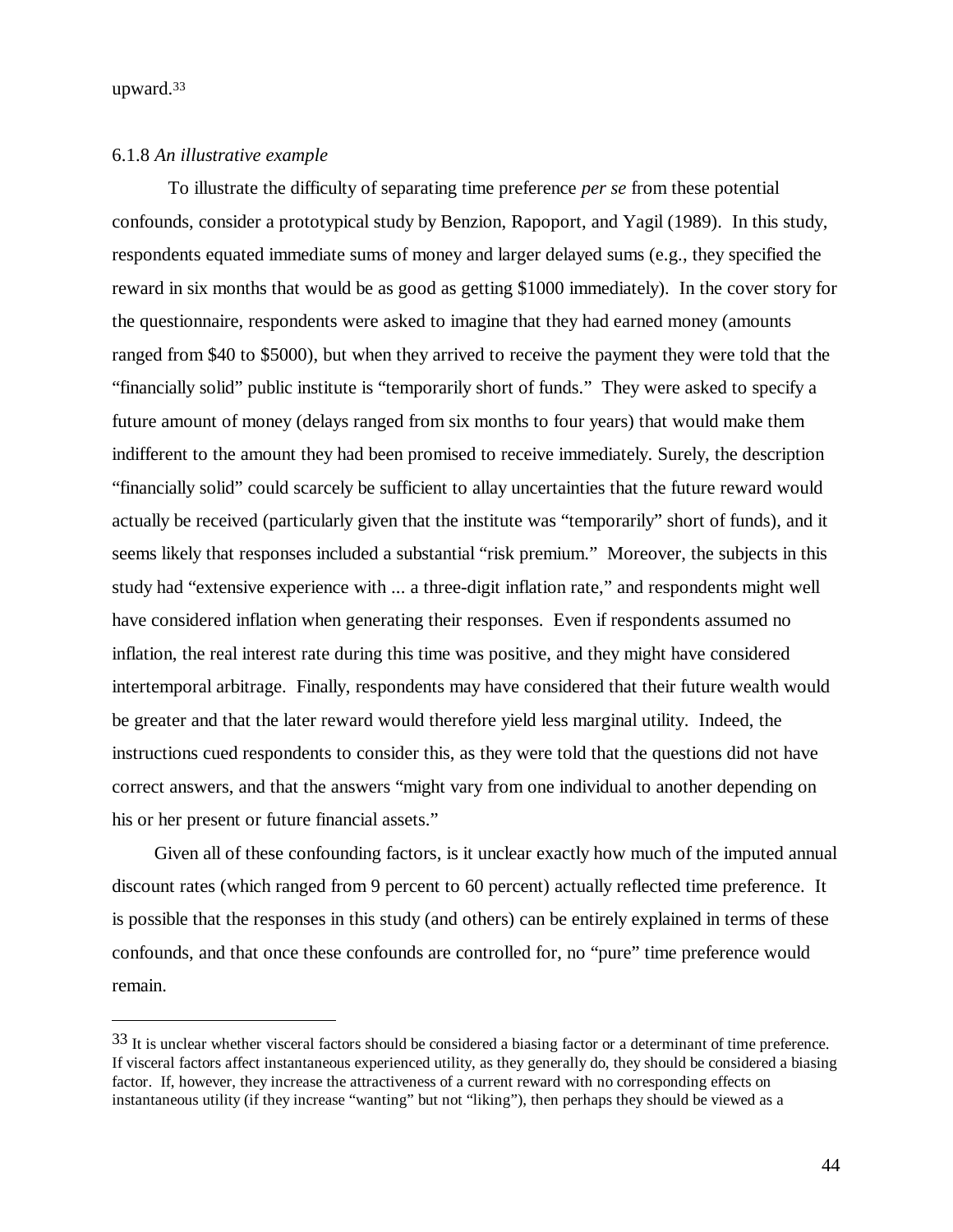#### 6. 2 *Procedures for measuring discount rates*

We discussed above several confounding factors that greatly complicate the assignment of a discount rate to a particular choice or judgment. With these confounds in mind, we next discuss the methods that have been used to measure discount rates. Broadly, these methods can be divided into two categories: *field studies*, in which discount rates are inferred from economic decisions that people make in their ordinary life, and *experimental studies*, in which people are asked to evaluate stylized intertemporal prospects involving real or hypothetical outcomes. The different procedures are each subject to the confounds discussed above, and, as we shall discuss, are also influenced by a variety of other factors that are theoretically irrelevant, but which can greatly affect the imputed discount rate.

#### 6.2.1 *Field studies*

Some researchers have estimated discount rates by identifying real world behaviors that involve tradeoffs between the near future and more distant future. Early studies of this type examined consumers' choices among different models of electrical appliances, which present purchasers with a tradeoff between the immediate purchase price and the long-term costs of running the appliance (as determined by its energy efficiency). In these studies, the discount rates implied by consumers' choices vastly exceeded market interest rates, and differed substantially across product categories. The implicit discount rate was 17-20 percent for air conditioners (Jerry Hausman 1979); 102 percent for gas water heaters, 138 percent for freezers, 243 percent for electric water heaters (H. Ruderman, M. D. Levine, and J. E. McMahon 1987); and from 45 percent to 300 percent for refrigerators, depending on assumptions made about the cost of electricity (Dermot Gately 1980).34

Another set of studies impute discount rates from wage-risk tradeoffs, in which individuals

determinant of time preference *per se*.

<sup>34</sup>These findings illustrate how people seem to ignore intertemporal arbitrage. As Hausman (1979) noted, it does not make sense for anyone with positive savings to discount future energy savings at rates higher than the market interest rate. One possible explanation for these results is that people are liquidity constrained. Consistent with such an account, Hausman found that the discount rate varied markedly with income — it was 39 percent for households with under \$10,000 of income, but just to 8.9 percent for households earning between \$25,000 and \$35,000. However, conflicting with this finding, a study by Douglas Houston (1983) which presented individuals with a decision of whether to purchase a hypothetical "energy saving" device, found that income "played no statistically significant role in explaining the level of discount rate."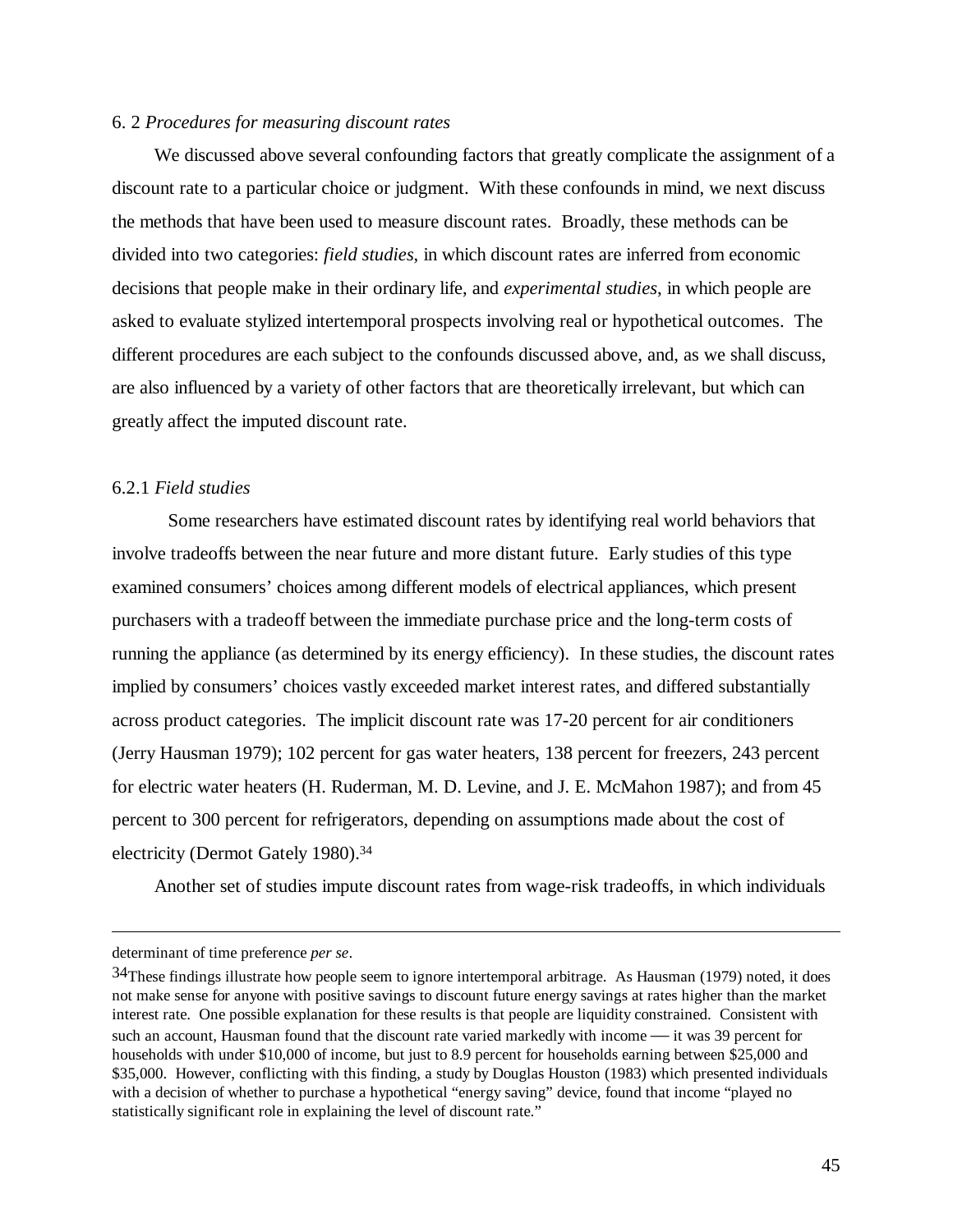decide whether to accept a riskier job with a higher salary. Such decisions involve a tradeoff between quality of life and expected length of life. The more that future utility is discounted, the less important is length of life, making risky but high-paying jobs more attractive. From such tradeoffs, W. Kip Viscusi and Michael Moore (1989) concluded that workers' implicit discount rate with respect to future life years was approximately 11 percent. Later, using different econometric approaches with the same data set, Moore and Viscusi (1990a) estimated the discount rates to be around 2 percent, and Moore and Viscusi (1990b) concluded that the discount rate was somewhere between 1 percent and 14 percent. Mark Dreyfus and Viscusi (1995) applied a similar approach to auto-safety decisions and estimated discount rates ranging from 11 percent to 17 percent.

In the macroeconomics literature, researchers have imputed discount rates by estimating structural models of life-cycle saving behavior. For instance, Emily Lawrence (1991) used Euler equations to estimate household time preferences across different socioeconomic groups. She estimated the discount rate of median-income households to be between 4 percent and 13 percent depending on the specification. Christopher Carroll (1997) criticizes Euler-equation estimation on the grounds that most households tend to engage mainly in "buffer-stock" saving early in their lives — they save primarily to be prepared for emergencies — and only conduct "retirement" saving later on. Recent papers have estimated rich, calibrated, stochastic models in which households conduct buffer-stock saving early in life and retirement saving later in life. Using this approach, Carroll and Andrew Samwick (1997) report point estimates for the discount rate ranging from 5 percent to 14 percent, and Pierre-Olivier Gourinchas and Jonathan Parker (2001) report point estimates of 4.0-4.5 percent. Field studies of this type have the advantage of not assuming isolation, because integrated decision making is built into the model. But such estimates often depend heavily on the myriad assumptions included in the structural model.35

Recently, John Warner and Saul Pleeter (2001) analyzed decisions made by United States military servicemen. As part of military downsizing, over 60,000 military employees were given the choice between a one-time, lump-sum payment and an annuity payment. The sizes of the payments depended on the employee's current salary and number of years of service — e.g., an "E-5" with nine years of service could choose between \$22,283 now vs. \$3,714 every year for 18

<sup>35</sup> These macroeconomics studies are not included in the tables and figures, which focus primarily on individual level choice data.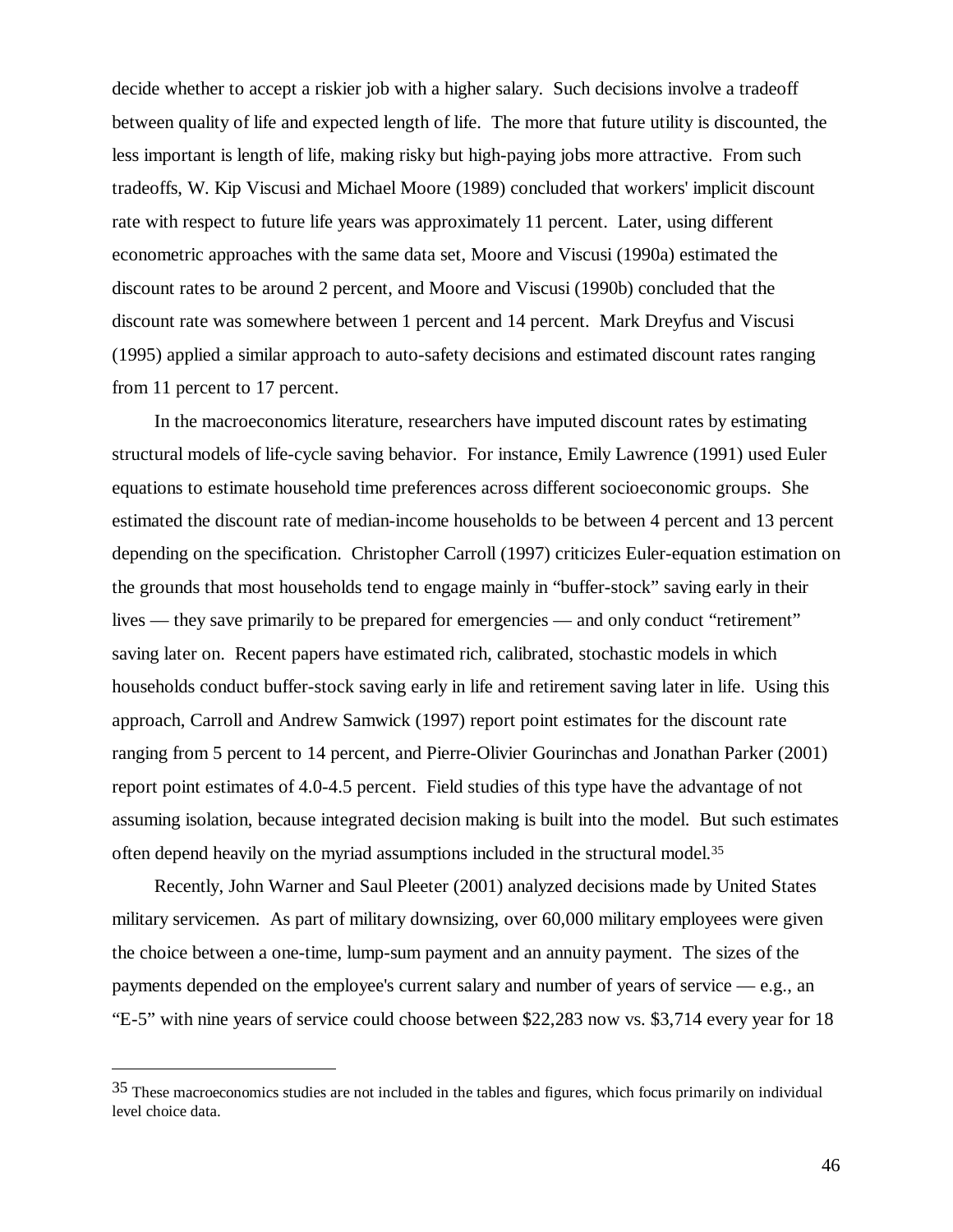years. In general, the present value of the annuity payment equaled the lump-sum payment for a discount rate of 17.5 percent. Although the interest rate was only 7 percent at the time of these decisions, over half of all military officers and over 90 percent of enlisted personnel chose the lump sum payment.36 This study is particularly compelling in terms of credibility of reward delivery, magnitude of stakes, and number of subjects.<sup>37</sup>

The benefit of field studies, as compared with experimental studies, is their high *ecological* validity. There is no concern about whether estimated discount rates would apply to real behavior because they are estimated from such behavior. But field studies are subject to additional confounds due to the complexity of real-world decisions and the inability to control for some important factors. For example, the high discount rates implied by the widespread use of inefficient electrical appliances might not result from the discounting of future cost savings *per se*, but from other considerations, including: (1) a lack of information among consumers about the cost savings of the more efficient appliances; (2) a disbelief among consumers that the cost savings will be as great as promised; (3) a lack of expertise in translating available information into economically efficient decisions; or (4) hidden costs of the more efficient appliances, such as reduced convenience or reliability, or, in the case of light bulbs, because the more efficient bulbs generate a less aesthetically pleasing light spectra.38

#### 6.2.2 *Experimental studies*

 $\overline{a}$ 

Given the difficulties of interpreting field data, the most common methodology for eliciting discount rates is to solicit "paper-and-pencil" responses to the prospect of real and hypothetical rewards and penalties. Four experimental procedures are commonly used: choice tasks, matching tasks, pricing tasks, and ratings tasks.

*Choice tasks* are the most common experimental method for eliciting discount rates. In a typical choice task, subjects are asked to choose between a smaller, more immediate reward and a larger, more delayed reward. Of course, a single choice between two intertemporal options only

<sup>36</sup>It should be noted, however, that the guaranteed payments in the annuity program were not indexed for inflation, which averaged 4.2 percent during the four years preceding this choice.

<sup>37</sup>Warner and Pleeter (2001) noted that if everyone had chosen the annuity payment, the present value of all payments would have been \$4.2 billion. Given the choices however, the present value of the government payout was just 2.5 billion. Thus, offering the lump-sum alternative saved the federal government \$1.7 billion dollars.

<sup>38</sup>However, for a criticism of the hidden-costs explanation, see Jonathan Koomey and Alan Sanstad (1994) and Richard Howarth and Sanstad (1995).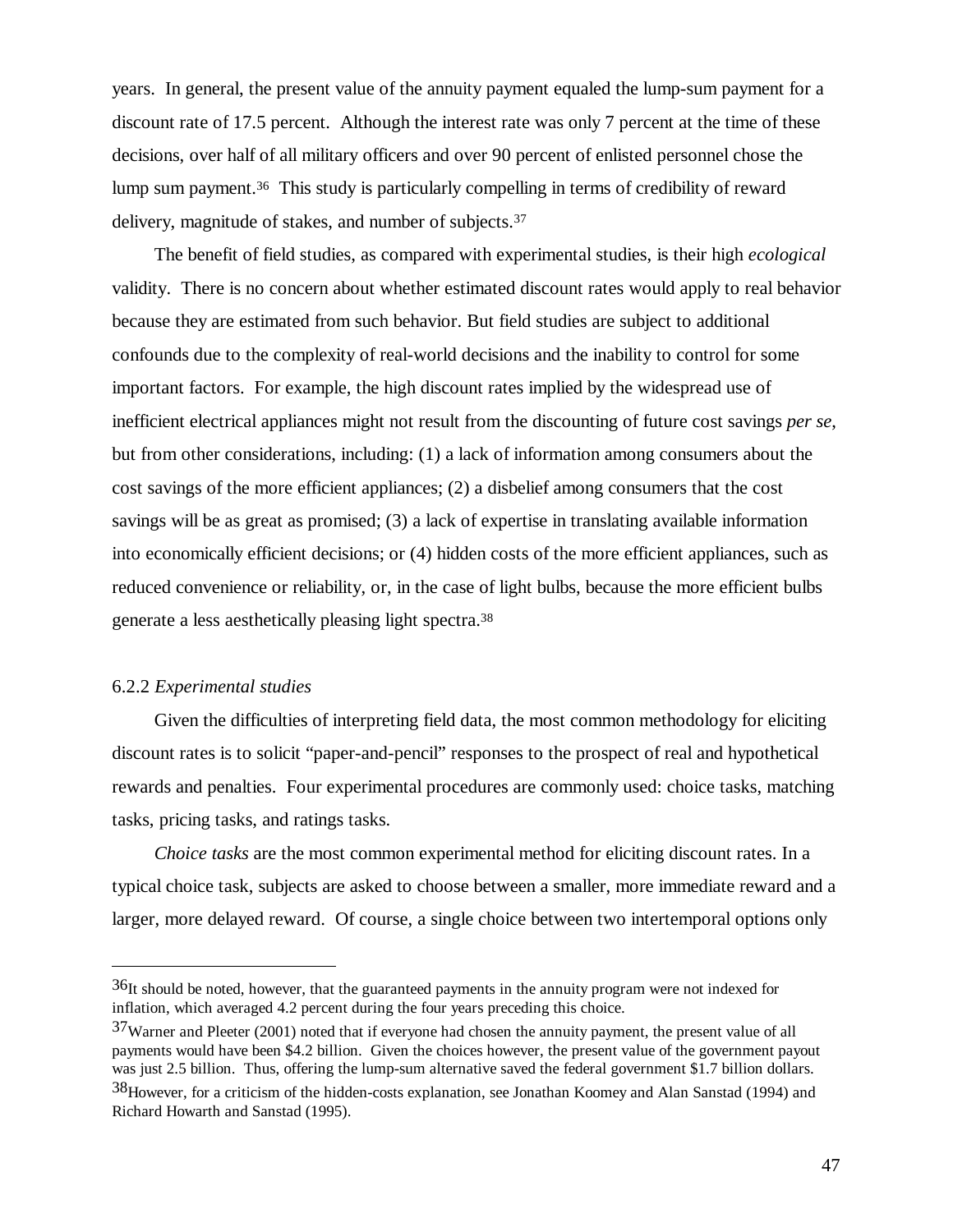reveals an upper or lower bound on the discount rate — for example, if a person prefers 100 units of something today over 120 units a year from today, the choice merely implies a discount rate of *at least* 20 percent per year. To identify the discount rate more precisely, researchers often present subjects with a series of choices that vary the delay or the amount of the rewards. Some studies use real rewards, including money, rice, and corn. Other studies use hypothetical rewards, including monetary gains and losses, and more or less satisfying jobs available at different times. (See Table 1 for a list of the procedures and rewards used in the different studies.)

Like all experimental elicitation procedures, the results from choice tasks can be affected by procedural nuances. A prevalent problem is an anchoring effect: when respondents are asked to make multiple choices between immediate and delayed rewards, the first choice they face often influences subsequent choices. For instance, people would be more prone to choose \$120 next year over \$100 immediately if they first chose between \$100 immediately and \$103 next year than if they first chose between \$100 immediately and \$140 next year. In general, imputed discount rates tend to be biased in the direction of the discount rate that would equate the first pair of options to which they are exposed (see Donald Green, Karen Jacowitz, Kahneman, and Daniel McFadden 1998). Anchoring effects can be minimized by using titration procedures that expose respondents to a series of opposing anchors (e.g., (1) \$100 today or \$101 in one year?, (2) \$100 today or \$10,000 in one year?, (3) \$100 today or \$105 in one year? …and so on.). However, because titration procedures typically only offer choices between an immediate reward and a *greater* future reward, even these procedures communicate to respondents that they should be discounting, and potentially bias discount rates upward.

*Matching tasks* are another popular method for eliciting discount rates. In matching tasks, respondents "fill in the blank" to equate two intertemporal options (e.g., \$100 now  $=\$$  \_\_\_\_ in one year). Matching tasks have been conducted with real and hypothetical monetary outcomes and with hypothetical aversive health conditions (again see Table 1 for a list of the procedures and rewards used in different studies). Matching tasks have two advantages over choice tasks. First, because subjects reveal an indifference point, an exact discount rate can be imputed from a single response. Second, because the intertemporal options are not fully specified, there is no anchoring problem and no suggestion of an expected discount rate (or range of discount rates). Thus, unlike choice tasks, matching tasks cannot be accused of simply recovering the expectations of the experimenters that guided the experimental design.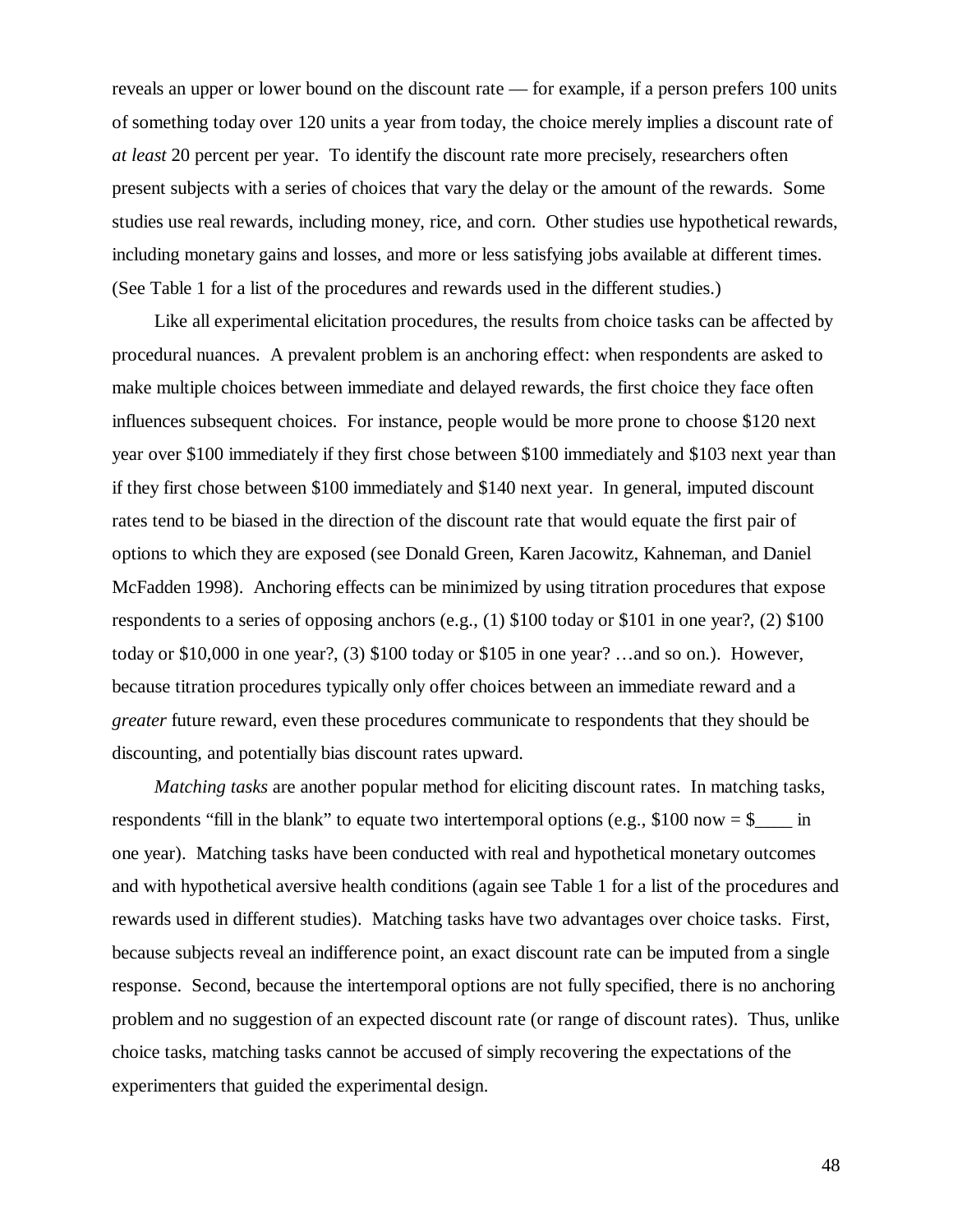Although matching tasks have some advantages over choice tasks, there are reasons to be suspect of the responses obtained. First, responses often appear to be governed by the application of some simple rule rather than by time preference. For example, when people are asked to state the amount in n years that equals \$100 today, a very common response is \$100\*n. Second, the responses are often very "coarse" — often multiples of 2 or 10 of the immediate reward, suggesting that respondents do not (or cannot) think very carefully about the task. Third, and most importantly, there are large differences in imputed discount rates among several theoretically equivalent procedures. Two intertemporal options could be equated or matched in one of four ways: Respondents could be asked to specify (1) the amount of a delayed reward that would make it as attractive as a given immediate reward (which is the most common technique); (2) the amount of an immediate reward that makes it as attractive as a given delayed reward (Albrecht and Weber 1996); (3) the maximum length of time they would be willing to wait to receive a larger reward in lieu of an immediately available smaller reward (Ainslie and Haendel 1983; Roelofsema 1994); or (4) the latest date at which they would accept a smaller reward in lieu of receiving a larger reward at a specified date that is later still.

While there is no theoretical basis for preferring one of these methods over any other, the small amount of empirical evidence comparing different methods suggests that they yield very different discount rates. Roelofsema (1994) found that implicit discount rates varied tremendously depending on whether respondents matched on amount or time. One group of subjects was asked to indicate how much compensation they would demand to allow a purchased bicycle to be delivered 9 months late. The median response was 250 florins (a Netherlands unit of currency). Another group was asked how long they would be willing to delay delivery of the bicycle in exchange for 250 florins. The mean response was only 3 weeks, implying a discount rate that is twelve times higher. Frederick (2000) found that implicit discount rates were dramatically higher when respondents generated the future reward that would equal a specified current reward than when they generated a current reward that would equal a specified future reward. Specifically, when respondents were asked to state the amount in 30 years that would be as good as getting \$100 today, the median response was \$10,000 (implying that a future dollar is  $1/100<sup>th</sup>$  as valuable), but when asked to specify the amount today that is as good as getting \$100 in thirty years, the median response was \$50 (implying that a future dollar is  $\frac{1}{2}$  as valuable).

Two other experimental procedures involve rating or pricing temporal prospects. In

49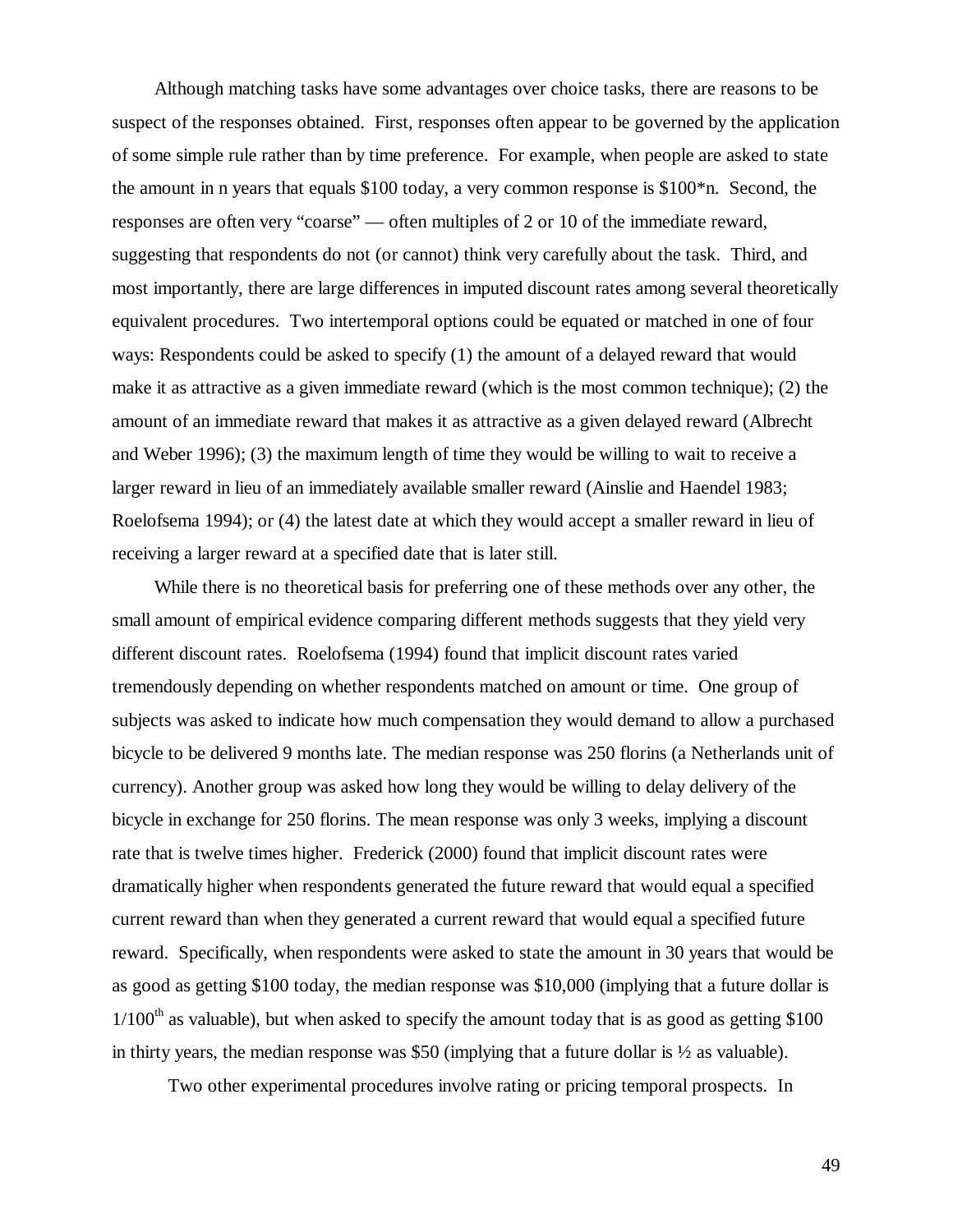*rating tasks*, each respondent evaluates an outcome occurring at a particular time by rating its attractiveness or aversiveness. In *pricing tasks*, each respondent specifies a willingness to pay to obtain (or avoid) some real or hypothetical outcome occurring at a particular time, such as a monetary reward, dinner coupons, an electric shock, or an extra year added to the end of one's life. (Once again, see Table 1 for a list of the procedures and rewards used in the different studies.) Rating and pricing tasks differ from choice and matching tasks in one important respect. Whereas choice and matching tasks call attention to time (because each respondent evaluates two outcomes occurring at two different times), rating and pricing tasks permit time to be manipulated *between subjects* (because a single respondent may evaluate either the immediate or delayed outcome, by itself).

Loewenstein (1988) found that the timing of an outcome is much less important (discount rates are much lower) when respondents evaluate a single outcome at a particular time than when they compare two outcomes occurring at different times, or specify the value of delaying or accelerating an outcome. In one study, for example, two groups of students were asked how much they would pay for a \$100 gift certificate at the restaurant of their choice. One group was told that the gift certificate was valid immediately. The other was told it could be used beginning 6 months from now. There was no significant difference in the valuation of the two certificates *between* the two groups, which implies negligible discounting. However, when asked how much they would pay [have to be paid] to use it 6 months earlier [later], the timing became important the delay group was willing to pay \$10 to expedite receipt of the delayed certificate while the immediate group demanded \$23 to delay the receipt of a certificate they expected to be able to use immediately.39

Another important design choice in experimental studies is whether to use real or hypothetical rewards. The use of real rewards is generally desirable for obvious reasons, but hypothetical rewards actually have some advantages in this domain. In studies involving hypothetical rewards, respondents can be presented with a wide range of reward amounts, including losses and large gains, both of which are generally infeasible in studies involving real outcomes. The disadvantage of hypothetical choice data is the uncertainty about whether people

 $39$  Rating tasks (and probably pricing tasks as well) are subject to anchoring effects. Shelley and Thomas Omer (1996), Mary Kay Stevenson (1992), and others have found that a given delay (e.g., 6 months) produces greater time discounting when it is considered alongside shorter delays (e.g., 1 month) than when it is considered alongside longer delays (e.g., 3 years).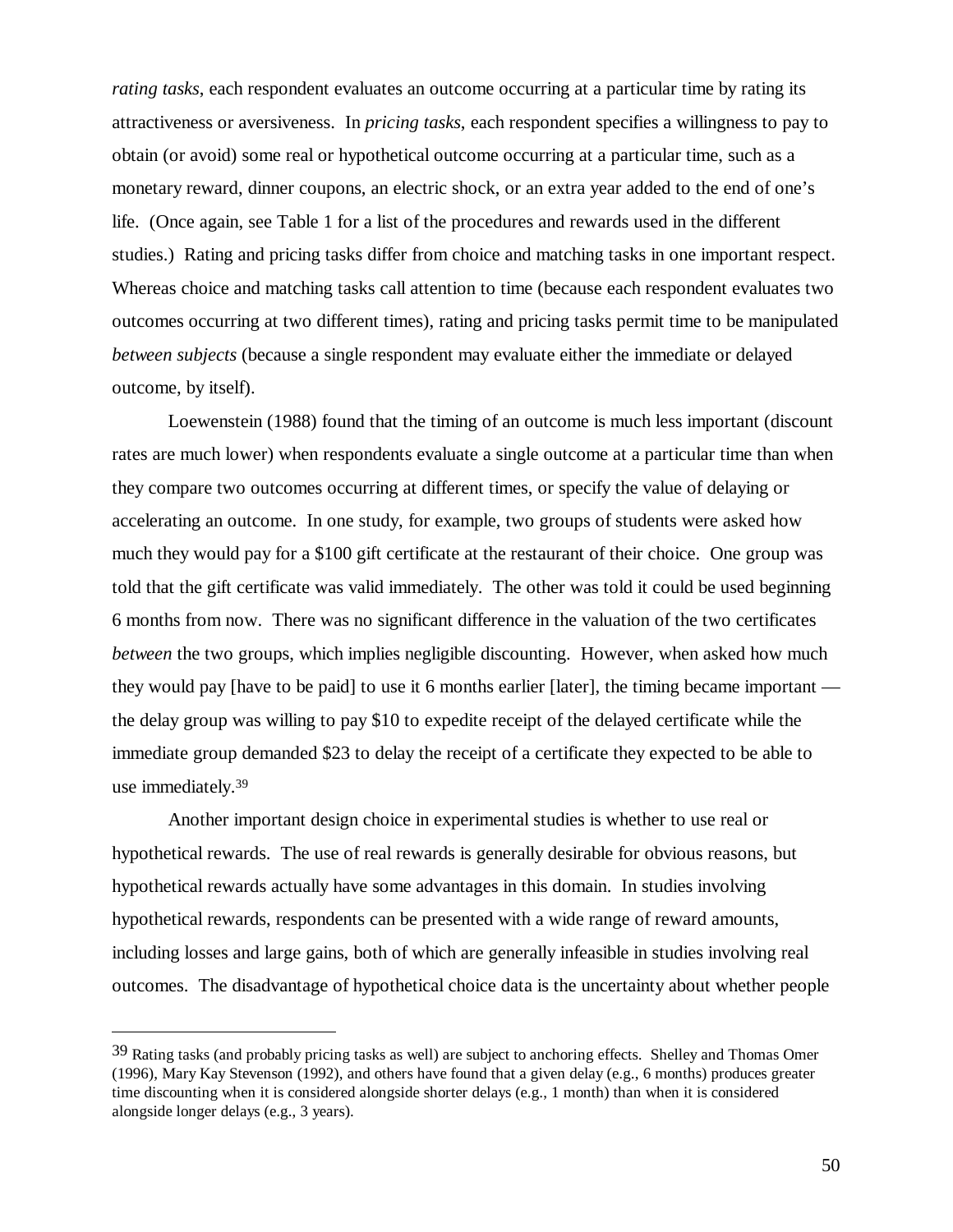are motivated to, or capable of, accurately predicting what they would do if outcomes were real.

To our knowledge, only two studies have compared discounting between real and hypothetical rewards. Kirby and Marakovic (1995) asked subjects to state the immediate amount that would make them indifferent to some fixed delayed amount (delayed reward sizes were \$14.75, \$17.25, \$21.00, \$24.50, \$28.50; delays were 3, 7, 13, 17, 23, and 29 days). One group of subjects answered all 30 permutations for real rewards, and another group of subjects answered all 30 permutations for hypothetical rewards. Discount rates were *lower* for hypothetical rewards.40 Maribeth Coller and Melonie Williams (1999) asked subjects to choose between \$500 payable in one month and \$500 + \$x payable in three months, where \$x was varied from \$1.67 to \$90.94 across fifteen different choices. In one condition, all choices were hypothetical; in five other conditions, one person was randomly chosen to receive her preferred outcome for one of her 15 choices. The raw data suggest again that discount rates were considerably lower in the hypothetical condition, although this conclusion is reversed in their statistical analysis that controls for censored data, demographic differences, and heteroskedasticity (across demographic differences and across treatments).<sup>41</sup> Thus, there is, as of yet, no clear evidence that the use of hypothetical rewards biases discount rates upward or downward.<sup>42</sup>

#### 6.3 *Conclusion: What is time preference?*

 $\overline{a}$ 

Figure 2 reveals spectacular disagreement among dozens of studies that all purport to be measuring time preference. This lack of agreement likely reflects the fact that the various elicitation procedures used to measure time preference consistently fail to isolate time preference, and instead reflect, to varying degrees, a blend of both pure time preference and other

<sup>&</sup>lt;sup>40</sup> The two results were not strictly comparable, however, because they used a different procedure for the real rewards than for the hypothetical rewards. An auction procedure was used for the real-rewards group only. Subjects were told that whoever, of three subjects, stated the lowest immediate amount would receive the immediate amount, and the other two subjects would receive the delayed amount. Optimal behavior in such a situation involves over-bidding. However, since this creates a downward bias in discount rates for the real-rewards group, it does not explain away the finding that real discount rates were higher than hypothetical discount rates. <sup>41</sup> It is hard to understand which control explains this reversal. Indeed, it would seem not to be the demographic differences per se, because the hypothetical condition had a "substantially higher proportion of non-white participants" (p. 121) and "non-whites on average reveal discount rates that are nearly 21 percentage points higher than those revealed by whites" (p. 122).

<sup>&</sup>lt;sup>42</sup>There has been considerable recent debate outside of the context of intertemporal choice about whether hypothetical choices are representative of decisions with real consequences. The general conclusion from this debate is that the two methods typically yield qualitatively similar results (see Camerer and Robin Hogarth 1999 for a recent review), though systematic differences have been observed in some studies (Ronald Cummings, Glenn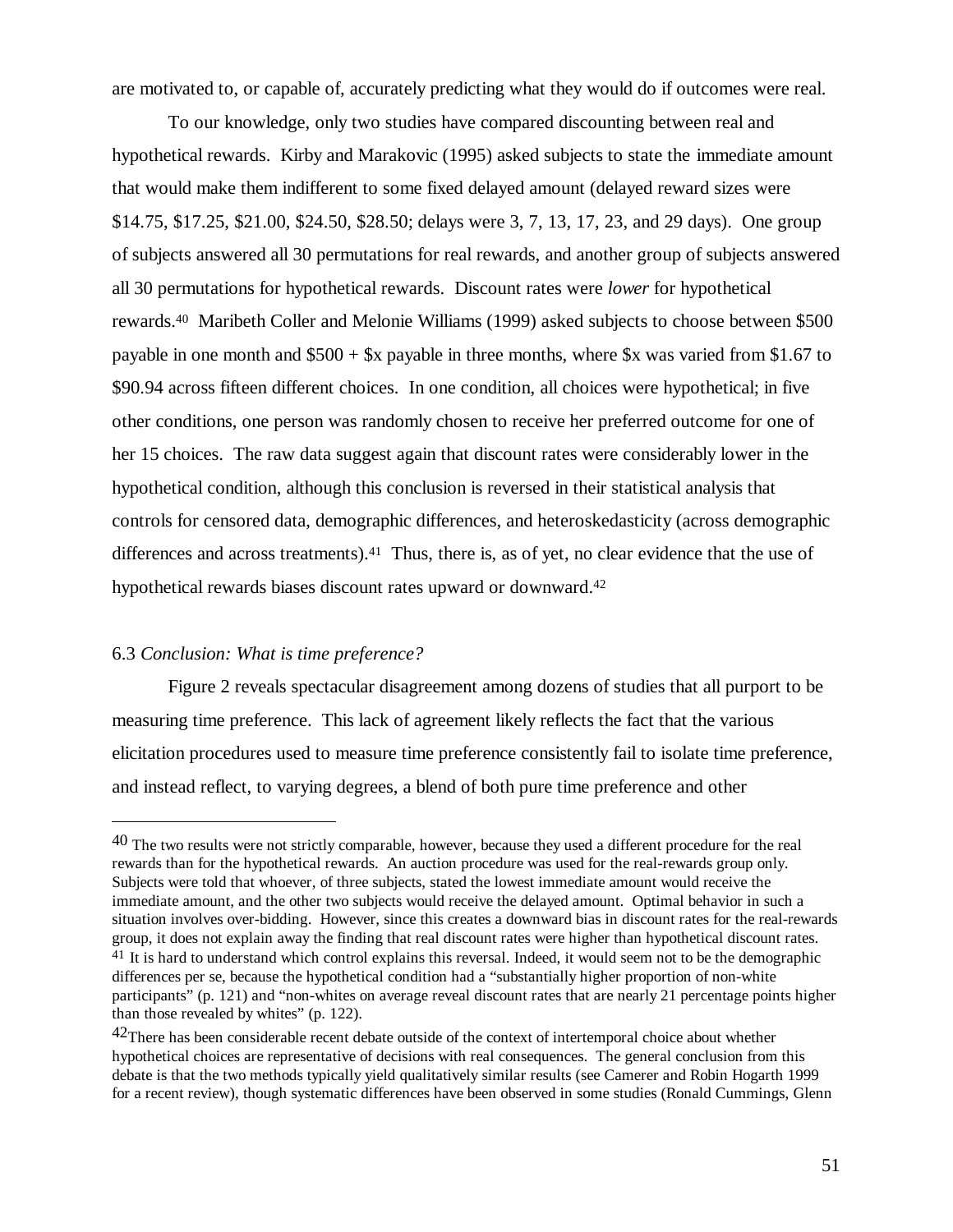theoretically distinct considerations, including: (a) intertemporal arbitrage, when tradeable rewards are used; (b) concave utility; (c) uncertainty that the future reward or penalty will actually obtain; (d) inflation, when nominal monetary amounts are used; (e) expectations of changing utility; and (f) considerations of habit formation, anticipatory utility, and visceral influences.

Figure 2 also reveals a predominance of high implicit discount rates — discount rates well above market interest rates. This consistent finding may also be due to the presence of the various extra-time-preference considerations listed above, because nearly all of these work to bias estimates upward — only habit formation and anticipatory utility bias estimates downward. If these confounding factors were adequately controlled, we suspect that many intertemporal choices or judgments would imply much lower — indeed, possibly even zero — rates of time preference.

Our discussion in this section highlights the conceptual and semantic ambiguity about what the concept of "time preference" ought to include — about what properly counts as time preference *per se* and what ought to be called something else (for further discussion, see Frederick, 1999). We have argued here that many of the reasons for caring when something occurs (e.g., uncertainty or utility of anticipation) are not time preference, because they pertain to the expected amount of utility consequences confer, and not to the weight given to the utility of different moments (see Figure 3, adapted from Frederick, 1999). However, it is not obvious where to draw the line between factors that operate through utilities and factors that make up time preference.

#### (Figure 3 here)

Hopefully, economists will eventually achieve a consensus about what is included in, and excluded from, the concept of time preference. Until then, drawing attention to the ambiguity of the concept will hopefully improve the quality of discourse by increasing awareness that, in discussions about time preference, different people may be using the same term to refer to significantly different underlying constructs.<sup>43</sup>

Harrison and Elisabet Rutstrom 1995; Yoram Kroll, Haim Levy and Rapoport 1988).

<sup>&</sup>lt;sup>43</sup> Not only do people use the same term to refer to different concepts (or sets of concepts), they also use different terms to represent the same concept. The welter of terms used in discussions of intertemporal choice include: discount factor, discount rate, marginal private rate of discount, social discount rate, utility discount rate, marginal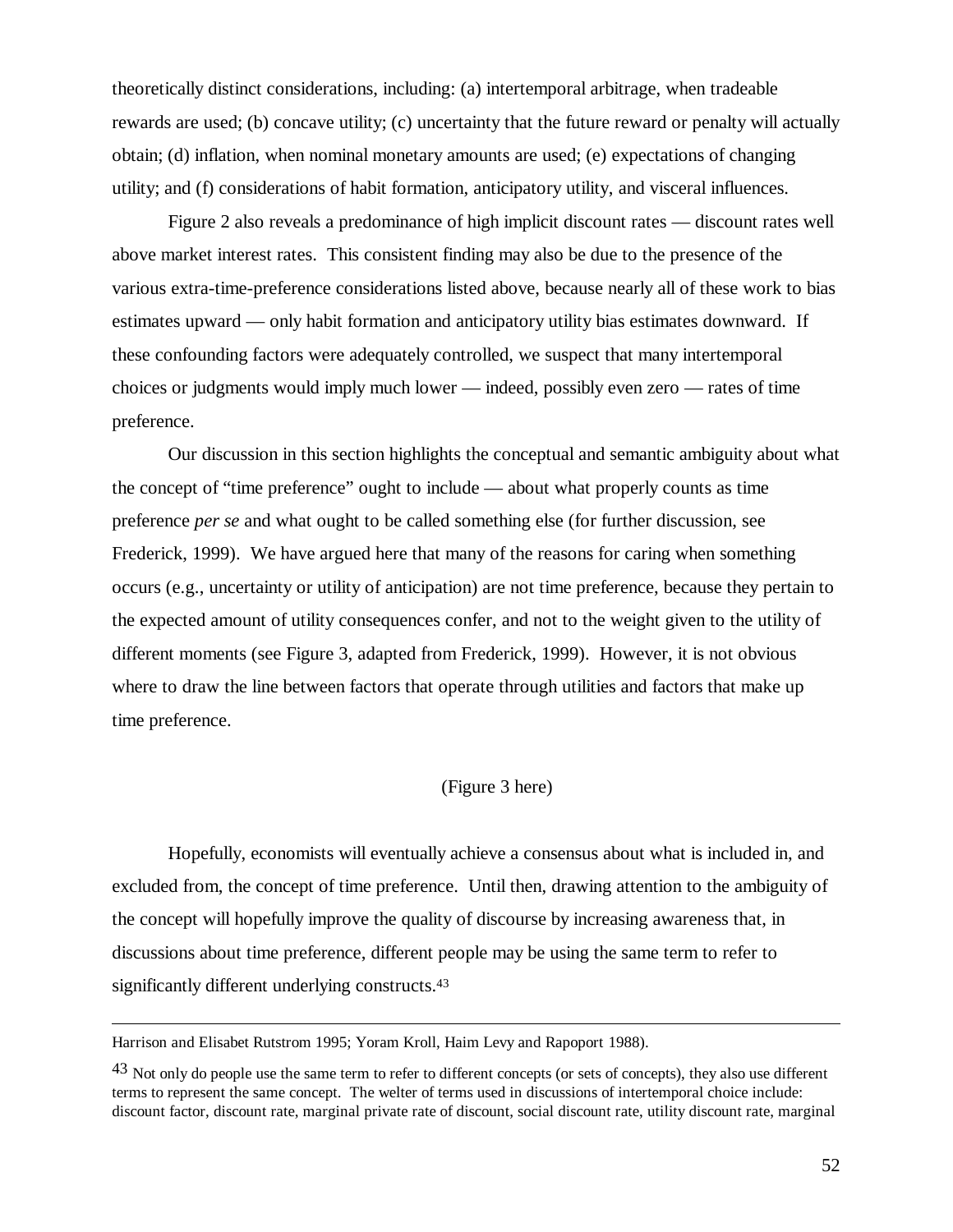## **7.** *Unpacking Time Preference*

 $\overline{a}$ 

As detailed in Section 2, early  $20<sup>th</sup>$  century economists' conceptions of intertemporal choice included detailed accounts of disparate underlying psychological motives. With the advent of the DU model in 1937, however, economists eschewed considerations of specific motives, proceeding as if all intertemporal behavior could be explained by the unitary construct of time preference. In Sections 5 and 6, we highlighted several factors that influence intertemporal decisions, but which would not be considered time preference as the term is ordinarily used. In this section, we turn our focus inward and question whether even time preference itself should be regarded as a unitary construct.

Issues of this type are hotly debated in psychology. For example, psychologists debate the usefulness of conceptualizing intelligence in terms of a single unitary "g" factor. Typically, a posited psychological construct (or "trait") is considered useful only if it satisfies three criteria: (1) it remains relatively constant across time within a particular individual; (2) it predicts behavior across a wide range of situations, and (3) different measures of it correlate highly with one another. The concept of intelligence satisfies these criteria fairly well.44 First, performance in tests of cognitive ability at early ages correlate highly with performance on such tests for all subsequent ages. Second, cognitive ability (as measured by such tests) predicts a wide range of important life outcomes, such as criminal behavior and income. Third, abilities that we regard as expressions of intelligence correlate strongly with each other. Indeed, when discussing the construction of intelligence tests, Herrnstein and Charles Murray (1994:3) note that, "It turned

<sup>44</sup> However, debates remain about whether traditional measures exclude important dimensions, and whether a multidimensional account of intelligence would have even greater explanatory power. Robert Sternberg (1985), for example, argues that intelligence is usefully decomposed into three dimensions: (1) analytical intelligence, which includes the ability to identify problems, compute strategies, and monitor solutions, and is measured well by existing IQ tests; (2) creative intelligence, which reflects the ability to generate problem-solving options, and (3) practical intelligence, which involves the ability to implement problem-solving options.

social rate of discount, pure discounting, time preference, subjective rate of time preference, pure time preference, marginal rate of time preference, social rate of time preference, overall time preference, impatience, time bias, temporal orientation, consumption rate of interest, time positivity inclination, and "the pure futurity effect." John Broome (1995, p. 128-129) notes that some of the controversy about discounting results from differences in how the term is used: "*On the face of it ... typical economists and typical philosophers seem to disagree. But actually I think there is more misunderstanding here than disagreement ... When economists and philosophers think of discounting, they typically think of discounting different things. Economists typically discount the sorts of goods that are bought and sold in markets* [whereas] *philosophers are typically thinking of a more fundamental good, people's well-being ... It is perfectly consistent to discount commodities and not well-being*."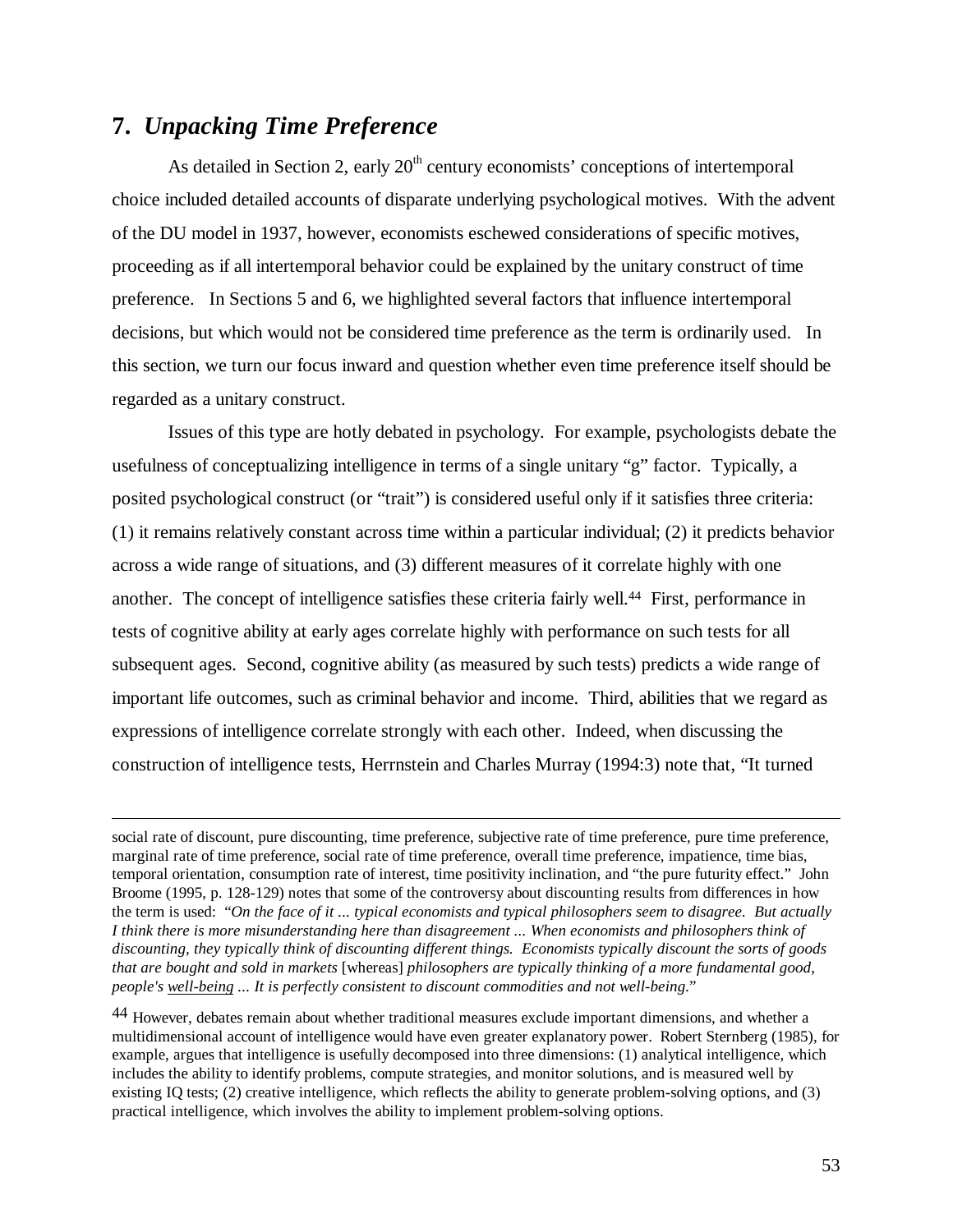out to be nearly impossible to devise items that plausibly measured some cognitive skill [which] were *not* positively correlated with other items that plausibly measured some cognitive skill."

The posited construct of time preference does not fare as well by these criteria. First, no longitudinal studies have been conducted to permit any conclusions about the temporal stability of time preference.45 Second, correlations between various measures of time preference or between measures of time preference and plausible real world expressions of it are modest, at best. Chapman and Elstein (1995) and Chapman, Richard Nelson, and Daniel Hier (1999) found only weak correlations between discount rates for money and for health, and Chapman and Elstein (1995) found almost no correlation between discount rates for losses and for gains. Fuchs (1982) found no correlation between a prototypical measure of time preference (e.g., "Would you choose \$1500 now or \$4000 in five years?") and other behaviors that would plausibly be affected by time preference (e.g., smoking, credit-card debt, seat-belt use, and the frequency of exercise and dental checkups). Nor did he find much correlation among any of the behaviors (see also Nyhus, 1995).46 Chapman and Elliot Coups (1999) found that corporate employees who chose to receive an influenza vaccination did have significantly lower discount rates (as inferred from a matching task with monetary losses), but found no relation between vaccination behavior and hypothetical questions involving health outcomes. Lalith Munasinghe and Sicherman (2000) found that smokers tend to invest less in human capital (they have flatter wage profiles), and many others have found that for stylized intertemporal choices among monetary rewards, heroin addicts have higher discount rates (e.g., Leanne Alvos, R.A. Gregson, and Michael Ross, 1993; Kirby, Petry, and Bickel 1999; Gregory Madden, Petry, Gary Badger, and Bickel 1997; Thomas Murphy and Alan De Wolfe, 1986; Petry, Bickel, and Martha Arnett 1998).

Although the evidence in favor of a single construct of time prefernece is hardly compelling, the low cross-behavior correlations do not necessarily disprove the existence of time

<sup>&</sup>lt;sup>45</sup> Although there have been no longitudinal studies of time preference per se, Mischel and his colleagues did find that a child's capacity to delay gratification was significantly correlated with *other* variables assessed decades later, including academic achievement and self esteem (Ozlem Ayduk, Rodolfo Mendoza-Denton, Mischel, G. Downey, Philip K. Peake, and Monica Rodriguez 2000; Mischel, Yuichi Shoda, and Peake 1988; Shoda, Mischel, and Peake 1990). Of course, this provides evidence for construct validity only to the extent that one views these other variables as expressions of time preference. We also note that while there is little evidence that intertemporal behaviors are stable over long periods, there is some evidence that time preference is not strictly constant over time for all people. Herion addicts discount both drugs and money more steeply when they are craving heroin than when they are not (Louis Giordano, Bickel, Loewenstein, Eric Jacobs, Lisa Marsch, and Gary Badger, 2001).

<sup>46</sup> A similar lack of *intraindividual* consistency has been observed in risk-taking (Kenneth MacCrimmon and Donald Wehrung 1990).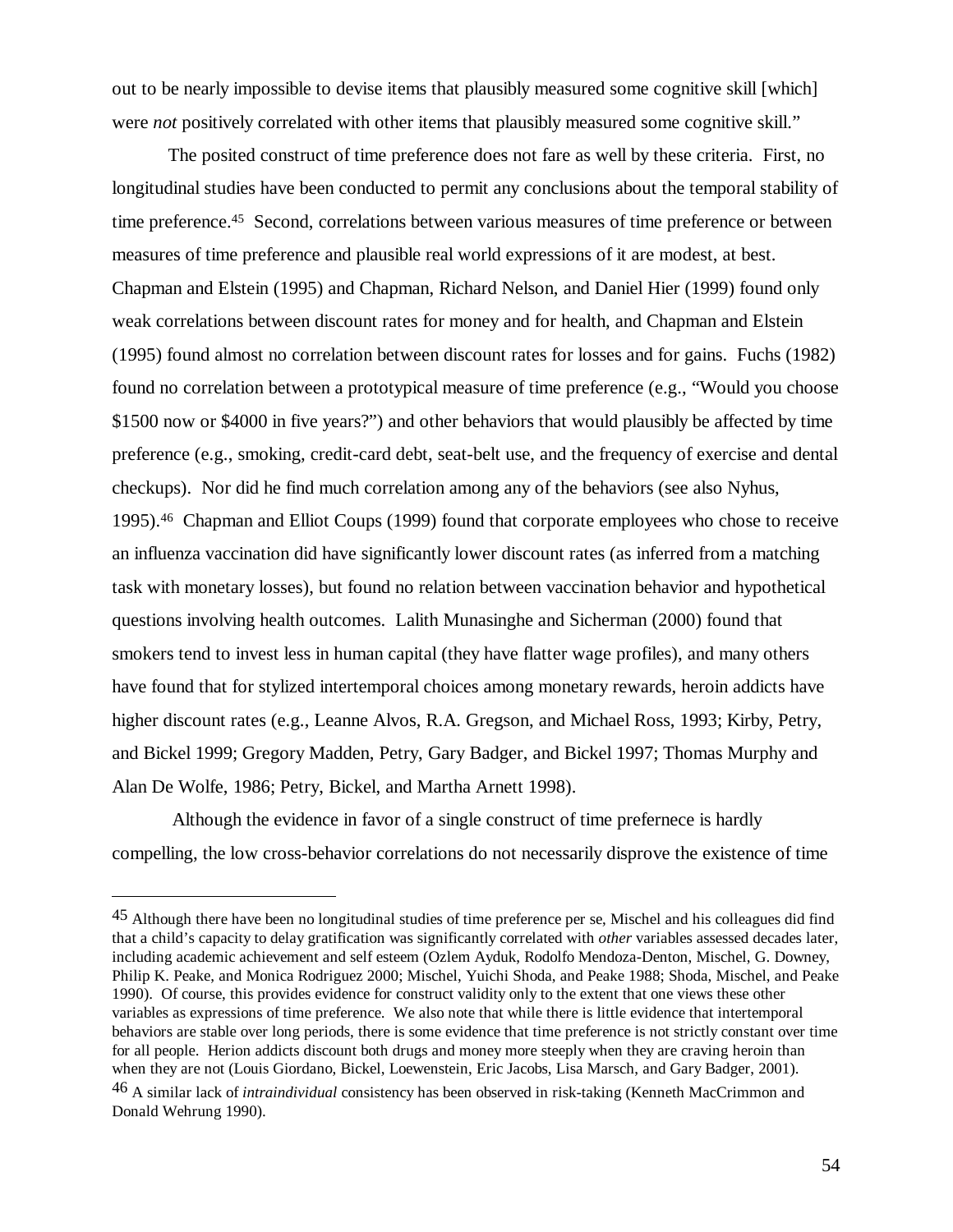preference. Suppose, for example, that someone expresses low discount rates on a conventional elicitation task, yet indicates that she rarely exercises. While it is possible that this inconsistency reflects true heterogeneity in the degree to which she discounts different types of utility, perhaps she rarely exercises *because* she is so busy at work earning money for her future or simply cares much more about her future finances than her future cardiovascular condition. Or, perhaps she simply doesn't believe that exercise improves health. As this example suggests, many factors could work to erode cross-behavior correlations, and, thus, such low correlations do not mean that there can be no single unitary time preference, underlying all intertemporal choices (the intertemporal analog to hypothesized construct of "g" in analyses of cognitive performance). However, nothwithstanding this disclaimer, in our view the cumulative evidence raises serious doubts about whether there is, in fact, such a construct -- a stable factor that operates identically on, and applies equally to, all sources of utility.47

To better understand the pattern of correlations in implied discount rates across different types of intertemporal behaviors, we may need to unpack time preference itself into more fundamental motives, as illustrated by the segmentation of the delta component of Figure 3. Loewenstein, Roberto Weber, Janine Flory, Stephen Manuck, and Matthew Muldoon (2001) have proposed three specific constituent motives, which they labeled *impulsivity* (the degree to which an individual acts in a spontaneous, unplanned fashion), *compulsivity* (the tendency to make plans and stick with them), and *inhibition* (the ability to inhibit the automatic or "knee-jerk" response to the appetites and emotions that trigger impulsive behavior).48 Preliminary evidence suggests that these subdimensions of time preference can be measured reliably. Moreover, the different subdimensions predict different behaviors in a highly sensible way. For example, repetitive behaviors such as flossing one's teeth, exercising, paying one's bills on time, and arriving on time at meetings, were all predicted best by the compulsivity subdimension. Viscerally-driven behaviors, such as reacting aggressively to someone in a car who honks at you at a red light, were best predicted by impulsivity (positively) and behavioral inhibition (negatively). Money-related

<sup>47</sup> Note that one can also *over*estimate the strength of the relationship between measured time preference and timerelated behaviors or between different time-related behaviors if these variables are related to characteristics such as intelligence, social class or social conformity, that are not adequately measured and controlled for.

<sup>48</sup>Recent research by Roy Baumeister and colleagues (Baumeister, Todd Heatherton and Diane Tice, 1994) suggests that such "behavioral inhibition" requires an expenditure of mental effort that, like other forms of effort, draws on limited resources — a "pool" of willpower (Loewenstein 2000a). Their research shows that behavioral inhibition in one domain (e.g., refraining from eating desirable food) reduces the ability to exert willpower in another domain (e.g., completing a taxing mental or physical task).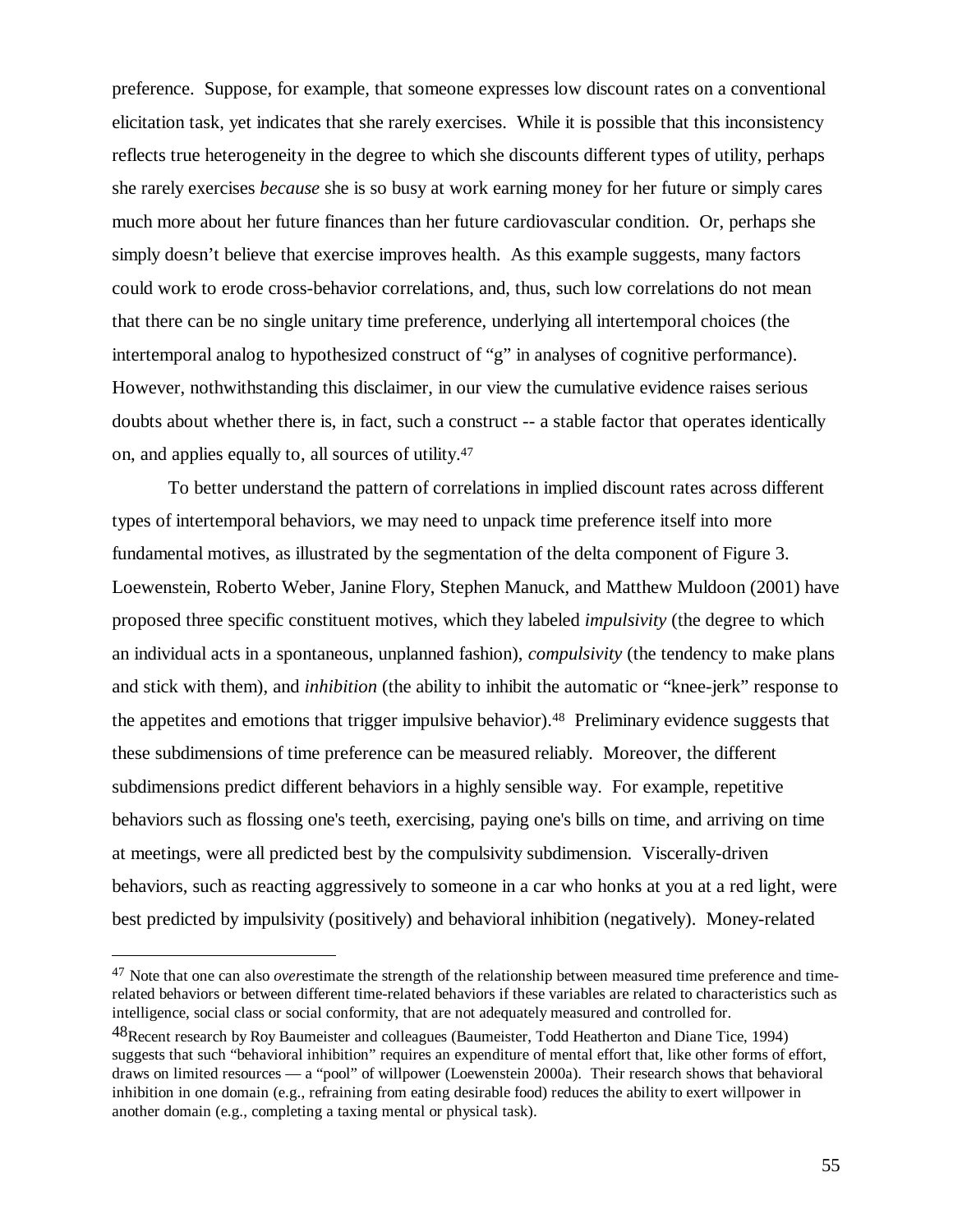behaviors such as saving money, having unpaid credit-card balances, or being maxed out on one or more credit cards, were best predicted by estimated discount rates (although impulsivity and compulsivity were also both highly significant predictors).

Clearly, further research is needed to evaluate whether time preference is best viewed as a unitary construct or a composite of more basic constituent motives. Further efforts will hopefully be informed by recent discoveries of neuroscientists, who have identified regions of the brain whose damage leads to extreme myopia (Antonio R. Damasio 1994) and areas that seem to play an important role in suppressing the behavioral expression of urges (Joseph E. LeDoux 1996). If some behaviors are best predicted by impulsivity, some by compulsivity, some by behavioral inhibition, etc., it may be worth the effort to measure preferences at this level and to develop models that treat these components separately. Of course, such multidimensional perspectives will inevitably be more difficult to operationalize than formulations like the DU model, which represent time preference as a unidimensional construct.

### **8.** *Conclusions*

 The DU model, which continues to be widely used by economists, has little empirical support. Even its developers — Samuelson, who originally proposed the model, and Koopmans, who provided the first axiomatic derivation — had concerns about its descriptive realism, and it was never empirically validated as the appropriate model for intertemporal choice. Indeed, virtually every core and ancillary assumption of the DU model has been called into question by empirical evidence collected in the past two decades. The insights from this empirical research have spawned new theories of intertemporal choice that revive many of the psychological considerations discussed by early students of intertemporal choice — considerations that were effectively dismissed with the introduction of the DU model. Additionally, some of the most recent theories show that intertemporal behaviors may be dramatically influenced by people's level of understanding of how their preferences change — by their "metaknowledge" about their preferences (see, e.g., O'Donoghue and Rabin, 1999b; Loewenstein, O'Donoghue, and Rabin, 2000).

While the DU model assumes that intertemporal preferences can be characterized by a single discount rate, the large empirical literature devoted to measuring discount rates has failed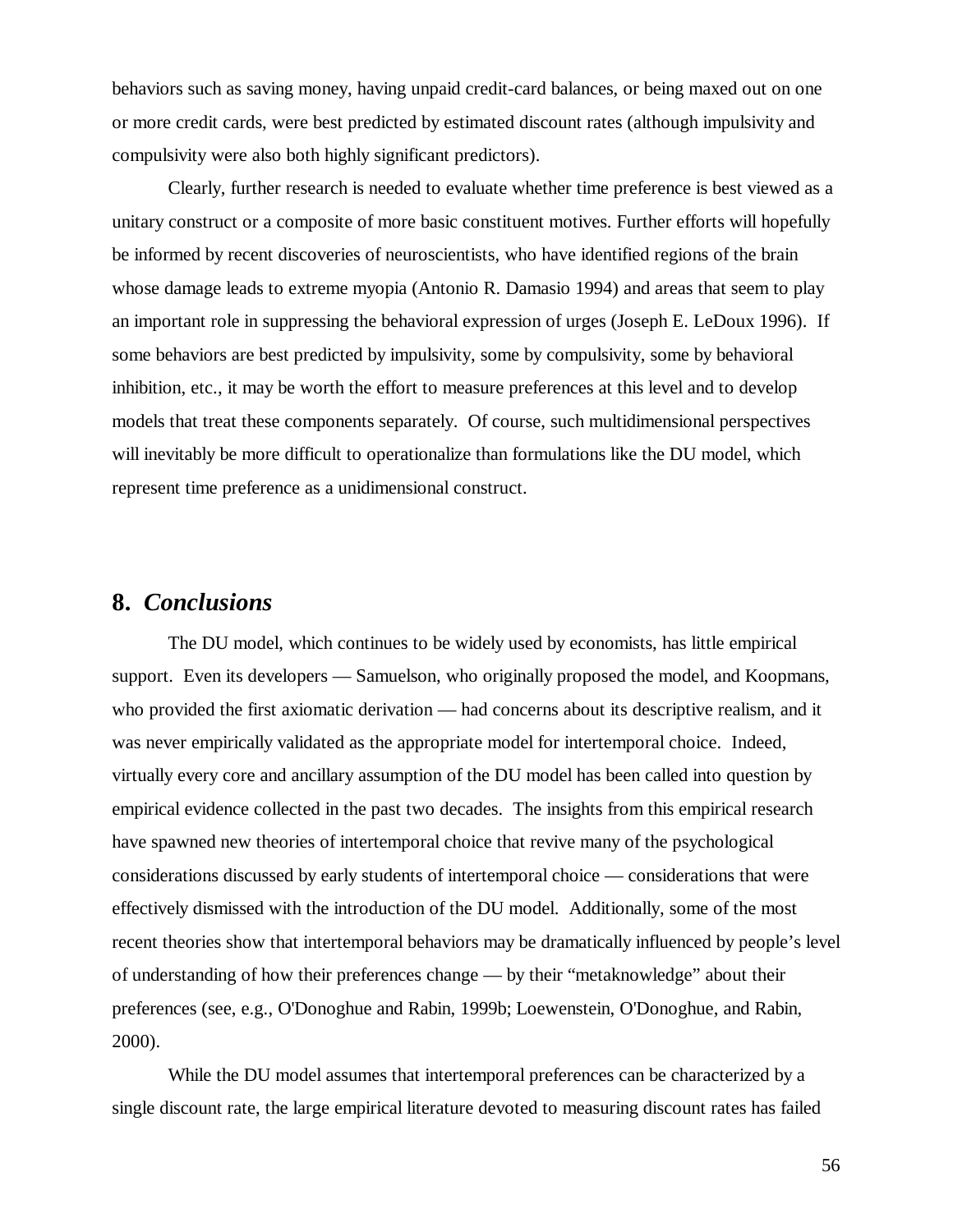to establish any stable estimate. There is extraordinary variation across studies, and sometimes even within studies. This failure is partly due to variations in the degree to which the studies take account of factors that confound the computation of discount rates (e.g., uncertainty about the delivery of future outcomes or nonlinearity in the utility function). But the spectacular crossstudy differences in discount rates also reflect the diversity of considerations that are relevant in intertemporal choices and that legitimately affect different types of intertemporal choices differently. Thus, there is no reason to expect that behavior *should* be consistent across different choices.

The idea that intertemporal choices reflect an interplay of disparate and often competing psychological motives was commonplace in the writings of early 20<sup>th</sup> century economists. We believe that this approach should be resurrected. Re-introducing the multiple-motives approach to intertemporal choice will help us better understand and better explain the intertemporal choices we observe in the real world. For instance, it permits more scope for understanding individual differences (e.g., why one person is a spendthrift while his neighbor is a miser, or why one person does drugs while her brother does not), because people may differ in the degree to which they experience anticipatory utility, or are influenced by visceral factors.

The multiple-motive approach may be even more important for understanding *intra*individual differences. When one looks at the behavior of a single individual across different domains, there is often a wide range of apparent attitudes toward the future. Someone may smoke heavily, but carefully study the returns of various retirement packages. Another may squirrel money away in low-interest saving accounts while, at the same time, giving little thought to electrical efficiency when purchasing an air conditioner. Someone else may devote two decades of his life establishing a career, and then jeopardize this long-term investment for some highly transient pleasure. Since the DU model assumes a unitary discount rate that applies to all acts of consumption, intra-individual heterogeneities must be explained away by invoking some additional, ancillary assumptions, such as liquidity constraints or different tastes. The multiplemotive approach, in contrast, allows us to more naturally interpret such differences in terms of more narrow, more legitimate, and more stable constructs — e.g., the degree to which people are skeptical of promises, experience anticipatory utility, are influenced by visceral factors, or are able to correctly predict their future utility.

The multiple-motive approach may sound excessively open-ended. We have described a

57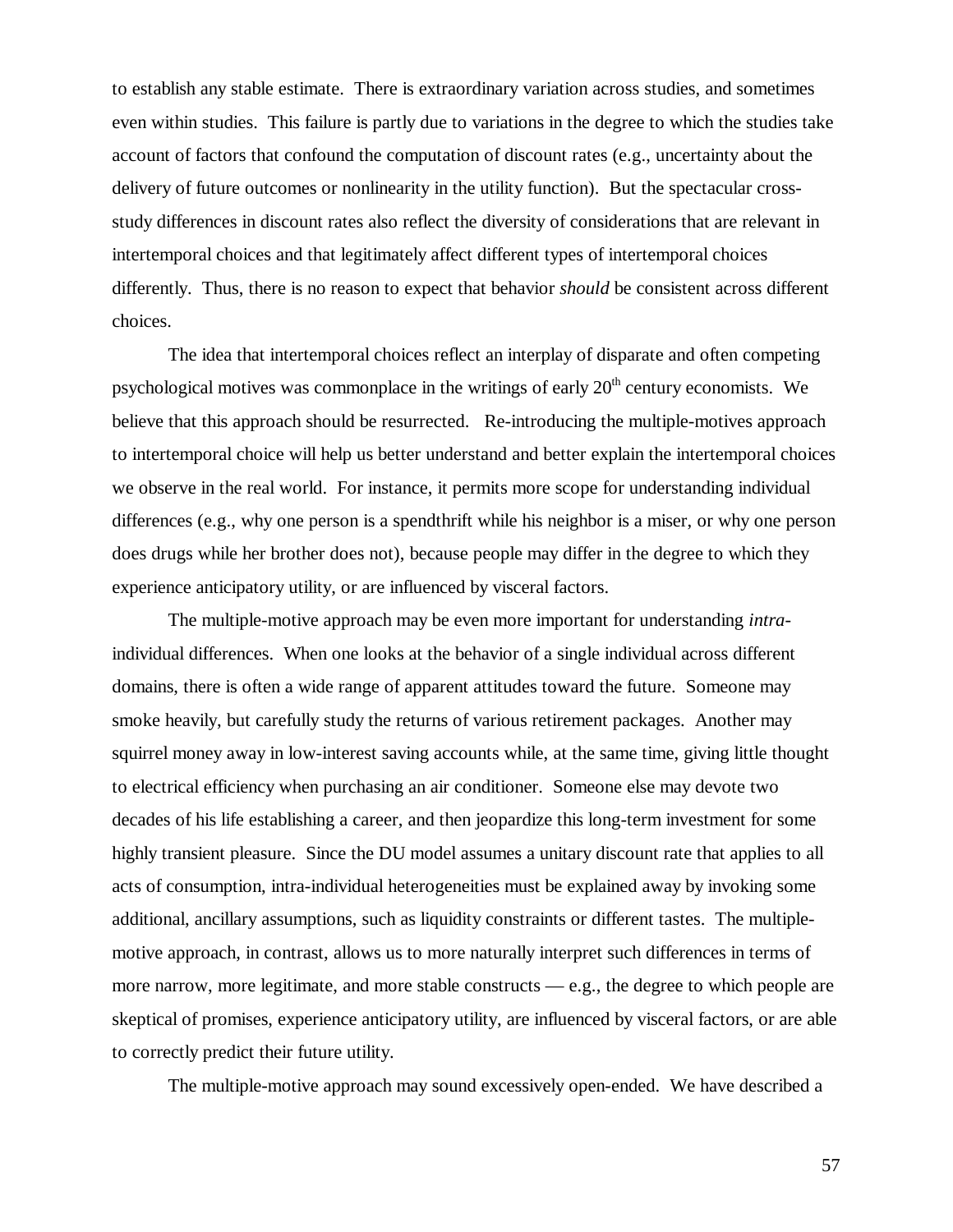variety of considerations that researchers could potentially incorporate into their analyses. Including every consideration would be far too complicated, while picking and choosing which considerations to incorporate may leave one open to charges of being *ad hoc*. How, then, should economists proceed?

We believe that economists should proceed as they typically do. Economics has always been both an art and a science. Economists are forced to intuit, to the best of their abilities, which considerations are likely to be important in a particular domain, and which are likely to be largely irrelevant. When economists model labor supply, for instance, they typically do so with a utility function that incorporates consumption and leisure, but when they model investment decisions, they typically assume that preferences are defined over wealth. Similarly, a researcher investigating charitable giving might use a utility function that incorporates altruism but not risk aversion or time preference, whereas someone studying investor behavior is unlikely to use a utility function that incorporates altruism. For each domain, economists choose the utility function that is best able to incorporate the essential considerations for that domain, and then evaluate whether the inclusion of specific considerations improve the predictive or explanatory power of a model. The same approach can be applied to multiple-motive models of intertemporal choice. For drug addiction, for example, habit formation, visceral factors, and hyperbolic discounting seem likely to play a prominent role. For extended experiences, such as health states, careers, and long vacations, the preference for improvement is likely to come into play. For brief, vivid experiences, such as weddings or criminal sanctions, utility from anticipation may be an important determinant of behavior.

In sum, we believe that economists' understanding of intertemporal choices will progress most rapidly by continuing to import insights from psychology, by relinquishing the assumption that the key to understanding intertemporal choices is finding the right discount rate (or even the right discount function), and by re-adopting the view that intertemporal choices reflect many distinct considerations and often involve the interplay of several competing motives. Since different motives may be evoked to different degrees by different situations (and by different descriptions of the *same* situation), developing descriptively adequate models of intertemporal choice will not be easy. But we hope this paper will help.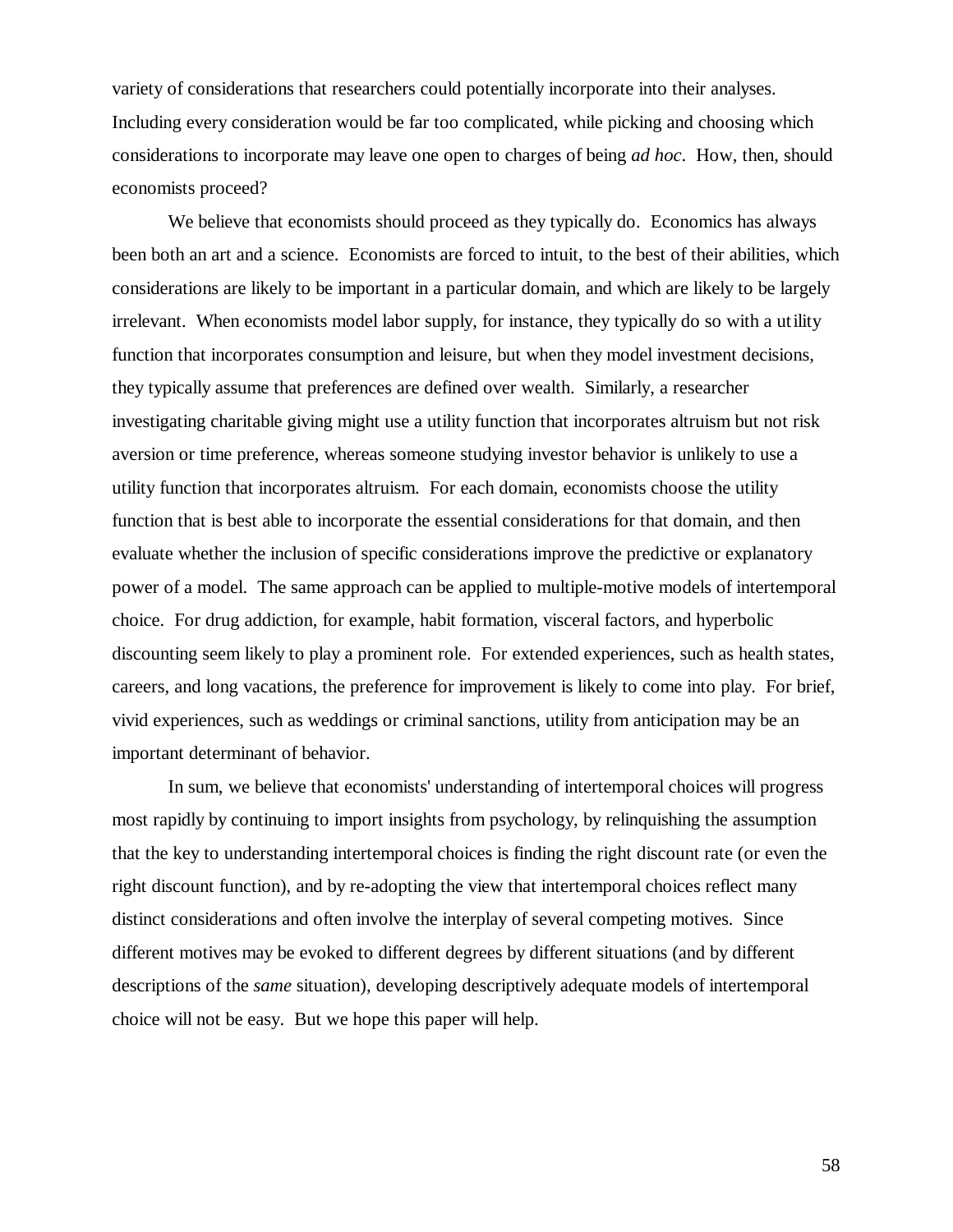#### **References**

- Abel, Andrew. 1990. "Asset prices under habit formation and catching up with the Jones." *American Economic Review*, 80, pp. 38-42.
- Ainslie, George. 1975. "Specious reward: A behavioral theory of impulsiveness and impulse control." *Psychological Bulletin*, 82:4, pp. 463-96.
- Ainslie, George and Varda Haendel. 1983. "The motives of the will," in *Etiologic aspects of alcohol and drug abuse*. E. Gottheil, K. Durley, T. Skodola and H. Waxman eds. Springfield, IL: Charles C. Thomas, pp. 119-40.
- Ainslie, George and Nick Haslam. 1992. "Hyperbolic discounting," in *Choice over time*. George Loewenstein and Jon Elster eds. New York, NY: Russell Sage Foundation, pp. 57-92.
- Ainslie, George and Richard J. Herrnstein. 1981. "Preference reversal and delayed reinforcement." *Animal Learning and Behavior*, 9:4, pp. 476-82.
- Akerlof, George A. 1991. "Procrastination and obedience." *American Economic Review*, 81:2, pp. 1-19.
- Albrecht, Martin and Martin Weber. 1995. "Hyperbolic discounting models in prescriptive theory of intertemporal choice." *Zeitschrift fur Wirtschafts-u Sozialwissenschaften*, 115:S, pp. 535- 68.
- Albrecht, Martin and Martin Weber. 1996. "The resolution of uncertainty: An experimental study." *Journal of Institutional and Theoretical Economics*, 152:4, pp. 593-607.
- Alvos, Leanne, R.A. Gregson, and Michael W. Ross. 1993. "Future time perspective in current and previous injecting drug users." *Drug and Alcohol Dependence*, 31, pp.193-197.
- Angeletos, George-Marios, David Laibson, Andrea Repetto, Jeremy Tobacman, and Stephen Weinberg. 2001. "The hyperbolic consumption model: Calibration, simulation, and empirical evaluation." *Journal of Economic Perspectives*, 15:3, pp. 47-68.
- Ariely, Daniel and Ziv Carmon. In press. "Preferences Over Sequences of Outcomes," in *Time and Decision: Economic and Psychological Perspectives on Intertemporal Choice*. George Loewenstein, Daniel Read, and Roy Baumeister eds. New York: Russell Sage Foundation Press.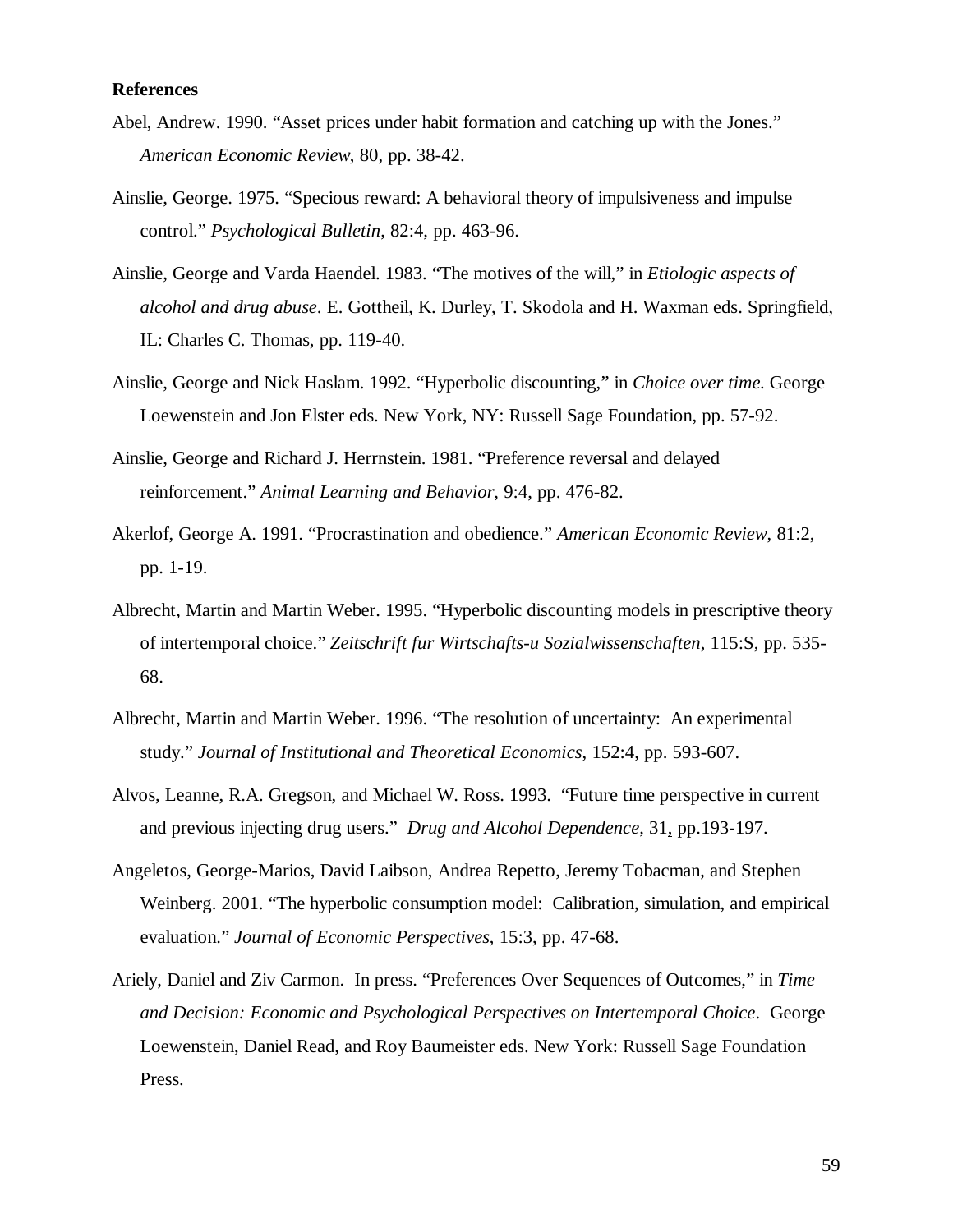- Ariely, Daniel and Klaus Wertenbroch. in press. "Procrastination, Deadlines, and Performance: Using Precommitment to Regulate One's Behavior." Psychological Science.
- Arrow, Kenneth J. 1983. "The trade-off between growth and equity," in *Social choice and justice: Collected papers of Kenneth J. Arrow*. Kenneth J. Arrow ed. Cambridge, MA: Belknap Press, pp. 190-200.
- Ayduk, Ozlem, Rodolfo Mendoza-Denton, Walter Mischel, G. Downey, Philip K. Peake, and Monica Rodriguez. 2000. "Regulating the Interpersonal Self: Strategic Self-Regulation for Coping with Rejection Sensitivity." *Journal of Personality and Social Psychology*, 79:5, pp. 776-92.
- Bateman, Ian, Alistair Munro, Bruce Rhodes, Chris Starmer, and Robert Sugden. 1997. "A test of the theory of reference-dependent preferences." *The Quarterly Journal of Economics*, 112:2, pp. 479-505.
- Baumeister, Roy F., Todd F. Heatherton, and Diane M. Tice. 1994. *Losing Control: How and Why People Fail at Self-Regulation*. San Diego: Academic Press.
- Becker, Gary and Kevin M. Murphy. 1988. "A theory of rational addiction." *Journal of Political Economy*, 96:4, pp. 675-701.
- Beebe-Center, John G. 1929. "The Law of Affective Equilibrium." *American Journal of Psychology*, 41, pp. 54-69.
- Benzion, Uri, Amnon Rapoport, and Joseph Yagil. 1989. "Discount rates inferred from decisions: An experimental study." *Management Science*, 35, pp. 270-84.
- Benabou, Roland and Jean Tirole. 2000. "Self-confidence: Intrapersonal strategies.". Princeton University Discussion Paper #209: Princeton.
- Benartzi, Shlomo and Richard H. Thaler. 1995. "Myopic loss aversion and the equity premium puzzle." *Quarterly Journal of Economics*, 110:1, pp. 73-92.
- Bernheim, Douglas and Antonio Rangel. 2001. "Addiction, conditioning, and the visceral brain.": Stanford, CA: Stanford University.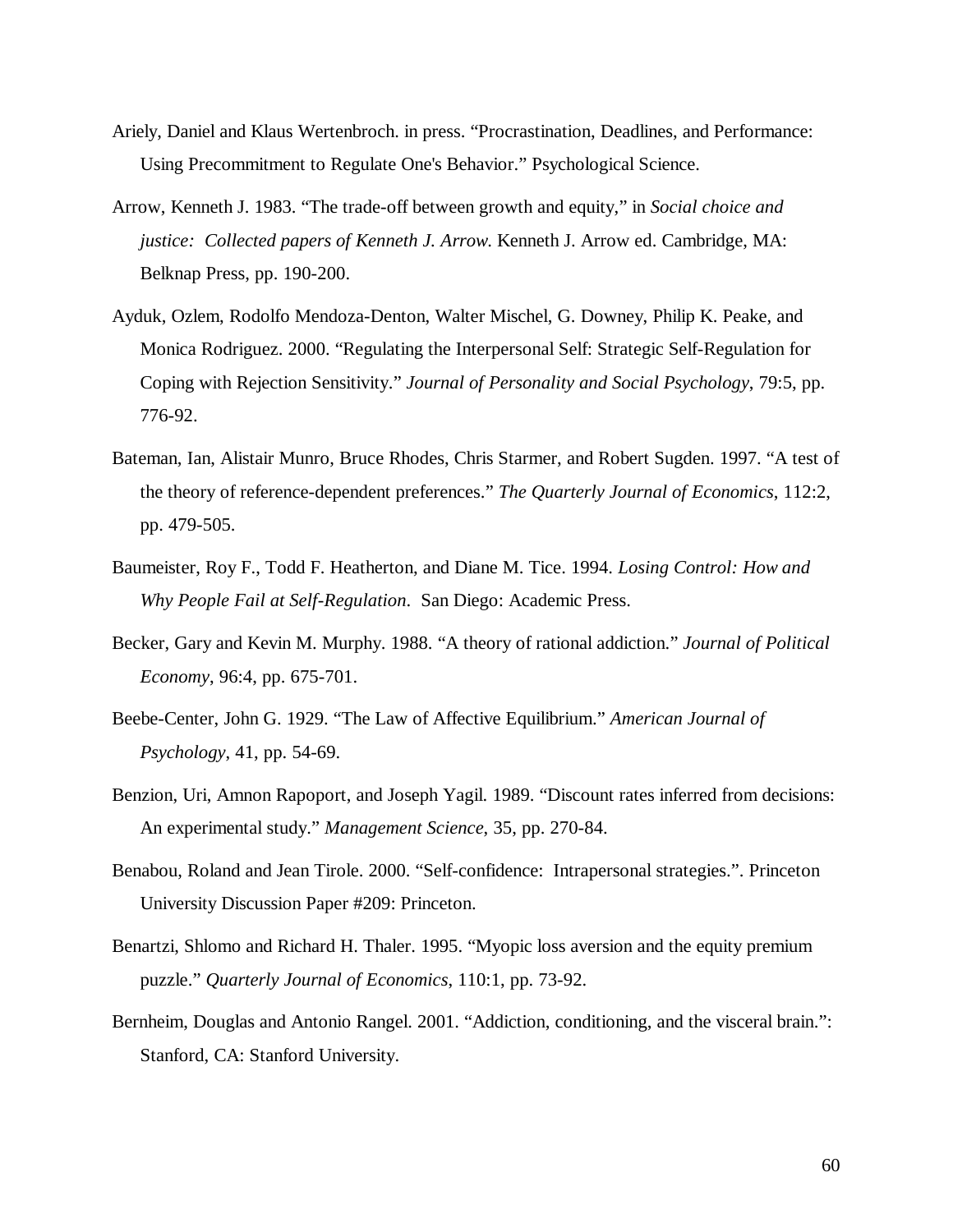Böhm-Bawerk, Eugen von. (1889), 1970. *Capital and interest*. South Holland: Libertarian Press.

- Boldrin, Michele, Lawrence Christiano, and Jonas Fisher. 2001. "Habit persistence, asset returns, and the business cycle." *American Economic Review*, 91, pp. 149-66.
- Bowman, David, Deborah Minehart, and Matthew Rabin. 1999. "Loss aversion in a consumptionsavings model." *Journal of Economic Behavior and Organization*, 38:2, pp. 155-78.
- Broome, John. 1995. "Discounting the future." *Philosophy and Public Affairs*, 20, pp. 128-156.
- Cairns, John A. 1992. "Discounting and health benefits: Another perspective." *Health Economics*, 1, pp. 76-79.
- Cairns, John A. 1994. "Valuing future benefits." *Health Economics*, 3, pp. 221-29.
- Cairns, John A. and Marjon M. Van der Pol. 1997. "Constant and decreasing timing aversion for saving lives." *Social Science & Medicine*, 45:11, pp. 1653-59.
- Cairns, John A. and Marjon M. Van der Pol. 1999. "Do people value their own future health differently than others' future health." *Medical Decision Making*, 19:4, pp. 466-72.
- Camerer, Colin F. and Robin M. Hogarth. 1999. "The effects of financial incentives in experiments: A review and capital-labor production framework." *Journal of Risk and Uncertainty*, 19, pp. 7-42.
- Campbell, John and John Cochrane. 1999. "By force of habit: A consumption-based explanation of aggregate stock market behavior." *Journal of Political Economy*, 107, pp. 205-51.
- Caplin, Andrew and John Leahy. 2001. "Psychological expected utility theory and anticipatory feelings." *Quarterly Journal of Economics*, 166, pp. 55-79.
- Carrillo, Juan D. 1999. "Self-control, moderate consumption, and craving.". CEPR Discussion Paper 2017.
- Carrillo, Juan D. and Thomas Mariotti. 2000. "Strategic ignorance as a self-disciplining device." *Review of Economic Studies*, 67:3, pp. 529-44.
- Carroll, Christopher. 1997. "Buffer-stock saving and the life cycle/permanent income hypothesis." *Quarterly Journal of Economics*, 112, pp. 1-55.
- Carroll, Christopher, Jody Overland, and David Weil. 2000. "Saving and growth with habit formation." *American Economic Review*, 90, pp. 341-55.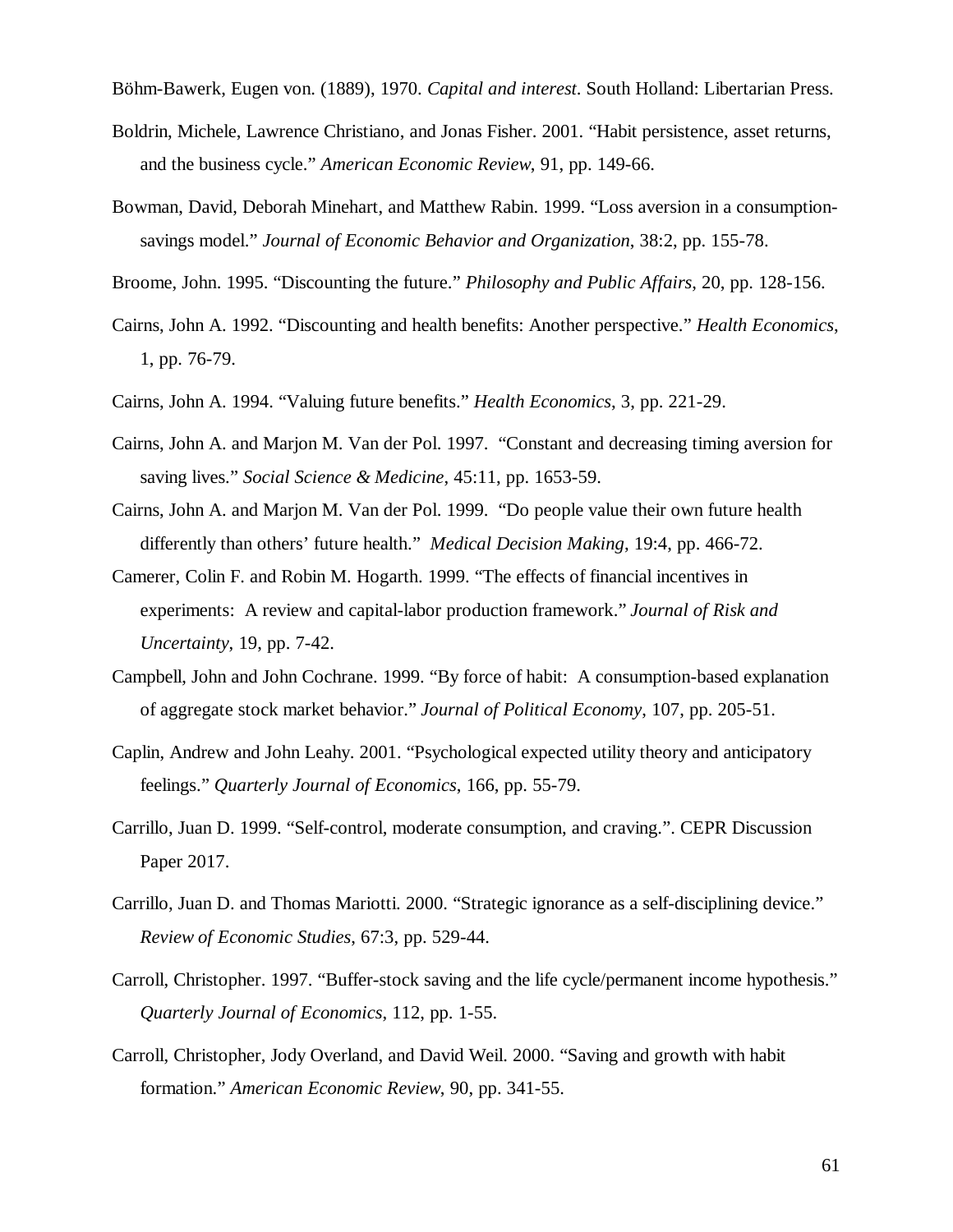- Carroll, Christopher and Andrew Samwick. 1997. "The nature of precautionary wealth." *Journal of Monetary Economics*, 40, pp. 41-71.
- Chakravarty, S. 1962. "The existence of an optimum savings program." *Econometrica*, 30:1, pp. 178-87.
- Chapman, Gretchen B. 2000. "Preferences for improving and declining sequences of health outcomes." *Journal of Behavioral Decision Making*, 13, pp. 203-18.
- Chapman, Gretchen B. 1996. "Temporal discounting and utility for health and money." *Journal of Experimental Psychology: Learning, Memory, and Cognition*, 22:3, pp. 771-91.
- Chapman, Gretchen B. and Elliot J. Coups. 1996. "Time Preferences and Preventive Health Behavior: Acceptance of the influenza vaccine." *Medical Decision Making*, 19:3, pp. 307-14.
- Chapman, Gretchen B. and Arthur S. Elstein. 1995. "Valuing the future: Temporal discounting of health and money." *Medical Decision Making*, 15:4, pp. 373-86.
- Chapman, Gretchen B. and Jennifer R. Winquist. 1998. "The magnitude effect: Temporal discount rates and restaurant tips." *Psychonomic Bulletin & Review*, 5:1, pp. 119-23.
- Chapman, Gretchen, Richard Nelson, and Daniel B. Hier. 1999. "Familiarity and time preferences: Decision making about treatments for migraine headaches and Crohn's disease." *Journal of Experimental Psychology: Applied*, 5:1, pp. 17-34.
- Chesson, Harrell and W. Kip Viscusi. 2000. "The heterogeneity of time-risk tradeoffs." *Journal of Behavioral Decision Making*, 13, pp. 251-58.
- Coller, Maribeth and Melonie B. Williams. 1999. "Eliciting Individual Discount Rates." *Experimental Economics*, 2, pp. 107-127.
- Constantinides, George M. 1990. "Habit formation: A resolution of the equity premium puzzle." *Journal of Political Economy*, 98:3, pp. 519-43.
- Cummings, Ronald G., Glenn W. Harrison, and E. Elisabet Rutstrom.1995. "Homegrown Values and Hypothetical Surveys: Is the Dichotomous Choice Approach Incentive-Compatible?" *American Economic Review*, 85, pp. 260-66
- Damasio, Antonio R. 1994. *Descartes' error : Emotion, reason, and the human brain*. New York, NY: G.P. Putnam.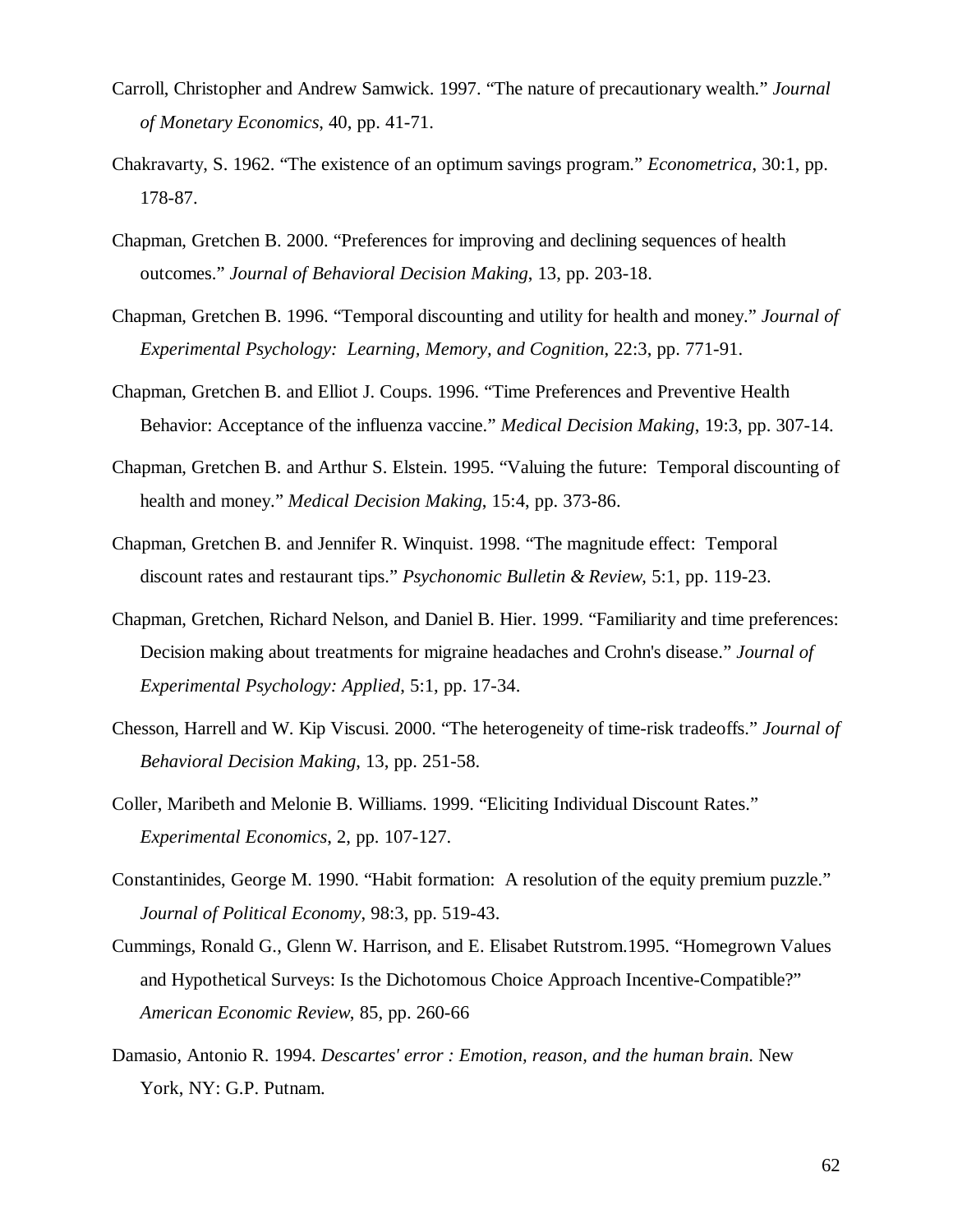- Dolan, Paul and Claire Gudex. 1995. "Time preference, duration and health state valuations." *Health Economics*, 4, pp. 289-99.
- Dreyfus, Mark K. and W. Kip Viscusi. 1995. "Rates of time preference and consumer valuations of automobile safety and fuel efficiency." *Journal of Law and Economics*, 38:1, pp. 79-105.
- Duesenberry, James. 1952. *Income, saving, and the theory of consumer behavior*. Cambridge, MA: Harvard University Press.
- Elster, Jon, 1979. *Ulysses and the Sirens : studies in rationality and irrationality.* Cambridge, England: Cambridge University Press, 1979
- Elster, Jon. 1985. "Weakness of will and the free-rider problem." *Economics and Philosophy*, 1, pp. 231-65.
- Fischer, Carolyn. 1999. "Read this paper even later: Procrastination with time-inconsistent preferences." Resources for the Future Discussion Paper 99-20.
- Fishburn, Peter C. 1970. *Utility theory and decision making*. New York: Wiley.
- Fishburn, Peter C. and Ariel Rubinstein. 1982. "Time preference." *International Economic Review*, 23:2, pp. 677-94.
- Fisher, Irving. 1930. *The theory of interest*. New York: MacMillan.
- Frank, Robert. 1993. Wages, seniority, and the demand for rising consumption profiles. Journal of Economic Behavior and Organization. 21, 251-276.
- Frederick, Shane. 1996. "The magnitude effect in intertemporal choice. Is it a mistake?". Carnegie Mellon University: Unpublished data. Pittsburgh.
- Frederick, Shane. 1999. "Discounting, time preference, and identity." Ph.D. Thesis. *Department of Social & Decision Sciences*. Carnegie Mellon University: Pittsburgh.
- Frederick, Shane. 2000. "Multiple and fractional response modes, and their effects on implicit discount rates." Princeton University: Unpublished data. Princeton, NJ.
- Frederick, Shane and George Loewenstein. 1999. "Hedonic adaptation," in *Well- being: The foundations of hedonic psychology.* Daniel Kahneman and Ed Diener eds. New York, NY: Russell Sage Foundation, pp. 302-29.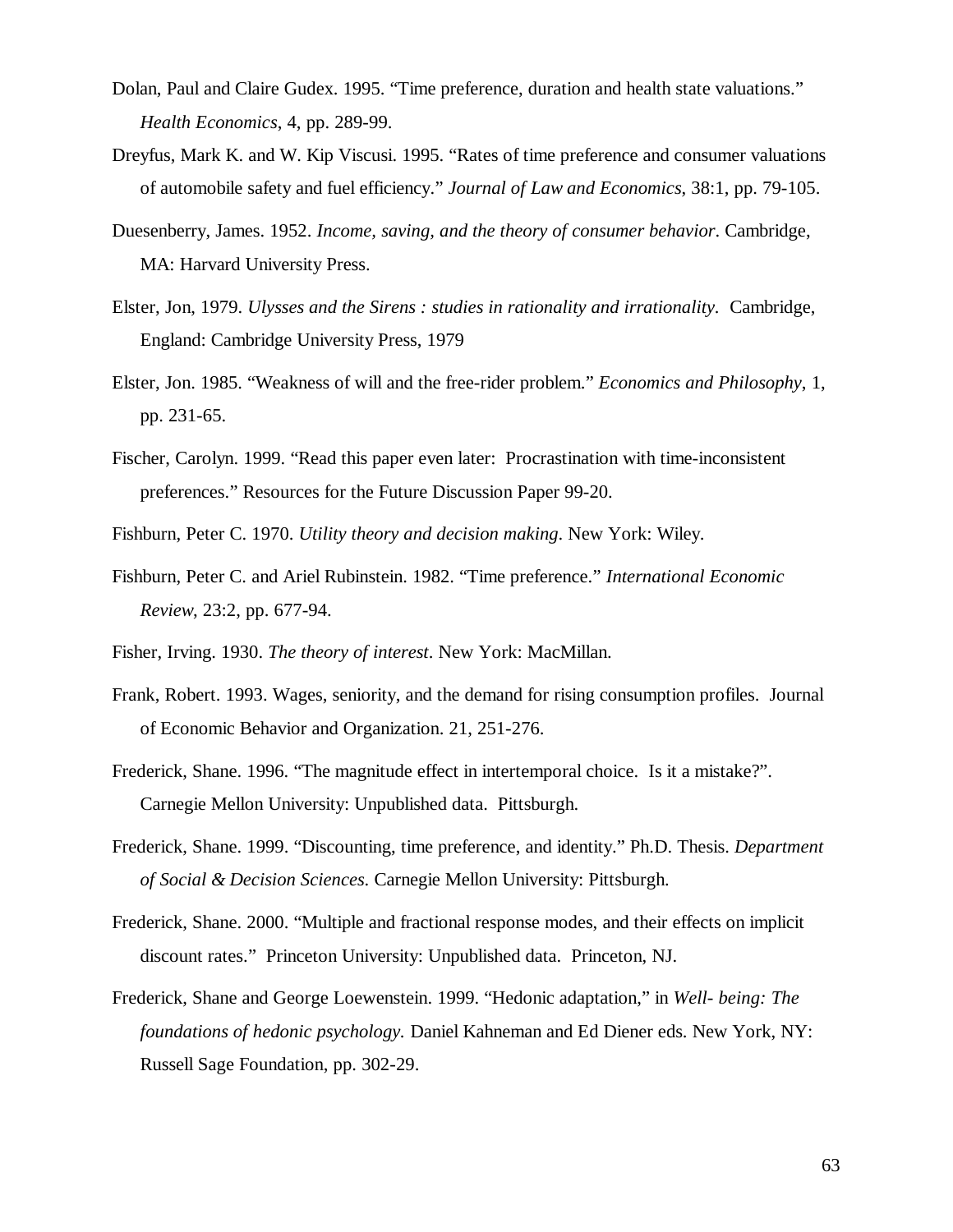- Frederick, Shane and George Loewenstein. 2002. "The Psychology of Sequence Preferences." Working paper, Massachusetts Institute of Technology, Sloan School of Management: Cambridge, MA.
- Fuchs, Victor. 1982. "Time preferences and health: An exploratory study," in *Economic aspects of health*. Victor Fuchs ed. Chicago: University of Chicago Press, pp. 93-120.
- Fuhrer, Jeffrey. 2000. "Habit formation in consumption and its implications for monetray-policy models." *American Economic Review*, 90, pp. 367-90.
- Ganiats, Theodore G., Richard T. Carson, Robert M. Hamm, Scott B. Cantor, Walton Sumner, Stephen J. Spann, Michael Hagen, and Christopher Miller. 2000. "Health status and preferences: Population-based time preferences for future health outcome." *Medical Decision Making: An International Journal*, 20:3, pp. 263-270.
- Gately, Dermot. 1980. "Individual discount rates and the purchase and utilization of energy-using durables: Comment." *Bell Journal of Economics*, 11, pp. 373-74.
- Giordano, Louis A., Warren Bickel, George Loewenstein, Eric Jacobs, Lisa Marsch, and Gary J. Badger. 2001. "Opioid deprivation affects how opioid-dependent outpatients discount the value of delayed heroin and money." Working Paper. University of Vermont, Burlington, Psychiatry Department Substance Abuse Treatment Center.
- Goldman, Steven M. 1980. "Consistent plans." *Review of Economic Studies*, 47:3, pp. 533-37.
- Gourinchas, Pierre-Olivier and Jonathan Parker. 2001. "The empirical importance of precautionary saving." *American Economic Review*, 91:2, pp. 406-12.
- Green, Donald, Karen Jacowitz, Daniel Kahneman, and Daniel McFadden. 1998. "Referendum contingent valuation, anchoring, and willingness to pay for public goods." *Resource and Energy Economics*, 20, pp. 85-116.
- Green, Leonard, Fischer, E. B. Jr., Steven Perlow, and Lisa Sherman. 1981. "Preference reversal and self control: Choice as a function of reward amount and delay." *Behavior Analaysis Letters*, 1:1, pp. 43-51.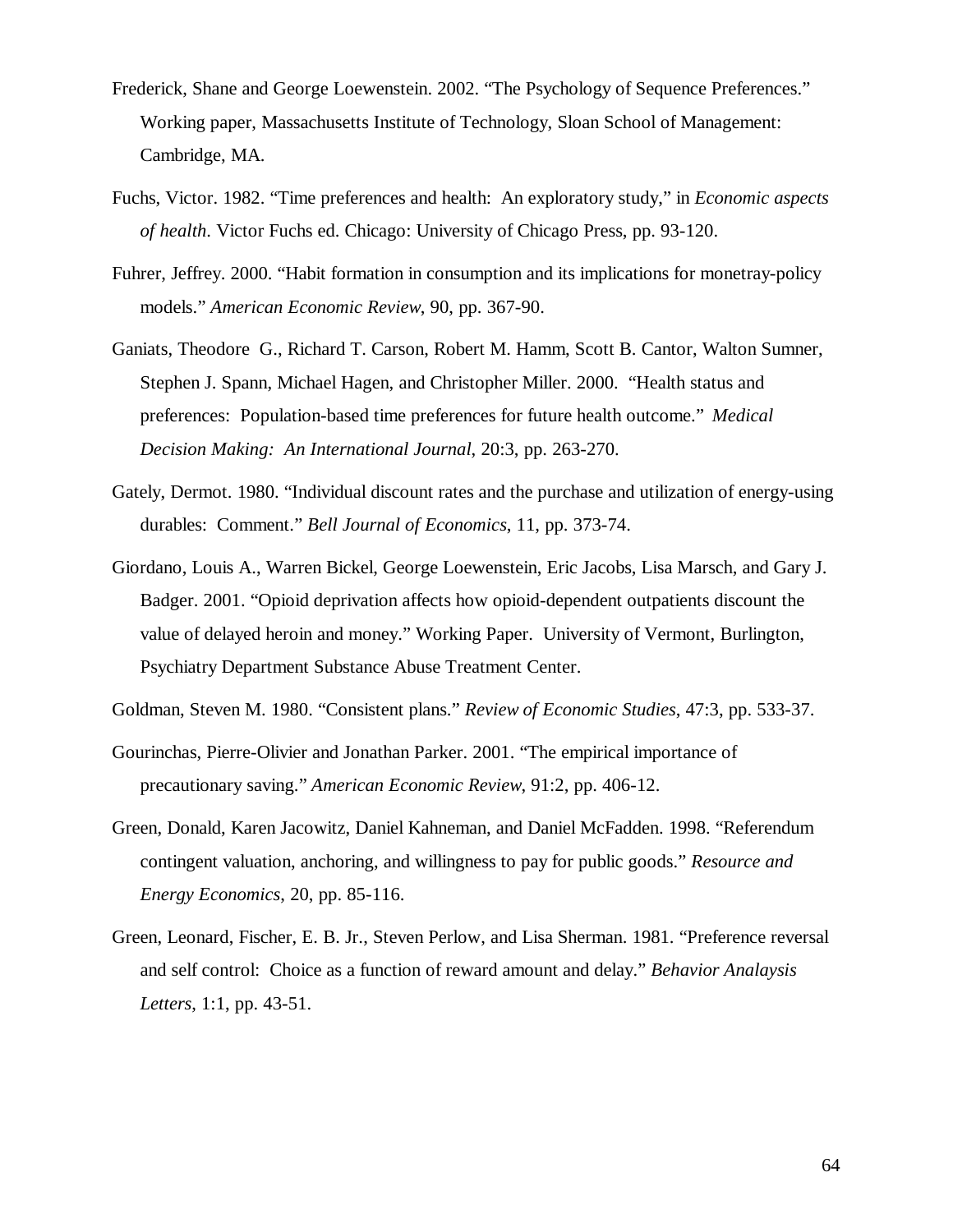- Green, Leonard, Nathanael Fristoe, and Joel Myerson. 1994. "Temporal discounting and preference reversals in choice between delayed outcomes." *Psychonomic Bulletin & Review*, 1:3, pp. 383-89.
- Green, Leonard, Astrid Fry, and Joel Myerson. 1994. "Discounting of delayed rewards: A lifespan comparison." *Psychological Science*, 5:1, pp. 33-36.
- Green, Leonard, Joel Myerson, and Edward McFadden. 1997. "Rate of temporal discounting decreases with amount of reward." *Memory & Cognition*, 25:5, pp. 715-23.
- Gruber, Jonathan and Botond Koszegi. 2000. "Is addiction 'rational'? Theory and evidence.". NBER Working Paper 7507.
- Gul, Faruk and Wolfgang Pesendorfer. 2001. "Temptation and self-control." *Econometrica*, 69, pp.1403-1435.
- Harless, David W. and Colin F. Camerer. 1994. "The predictive utility of generalized expected utility theories." *Econometrica*, 62:6 November, pp. 1251-89.
- Harrison, Glenn W., Morten I. Lau, and Melonie B. Williams. 2002. "Estimating individual discount rates in Denmark: A field experiment." *American Economic Review*. 92. (in press)
- Hausman, Jerry. 1979. "Individual discount rates and the purchase and utilization of energy-using durables." *Bell Journal of Economics*, 10:1, pp. 33-54.
- Hermalin, Benjamin and Alice Isen. 2000. "The effect of affect on economic and strategic decision making.": Mimeo. U.C. Berkeley and Cornell University.
- Herrnstein, Richard. 1981. "Self-control as response strength," in *Quantification of steady-state operant behavior*. Christopher M. Bradshaw, Elmer Szabadi and C. F. Lowe eds: Elsevier/North-Holland.
- Herrnstein, Richard J., George F. Loewenstein, Drazen Prelec, and William Vaughan. 1993. "Utility maximization and melioration: Internalities in individual choice." *Journal of Behavioral Decision Making*, 6:3, pp. 149-85.
- Herrnstein, Richard J. and Charles Murray. 1994. *The Bell Curve: Intelligence and Class Structure in American Life*. New York: Free Press.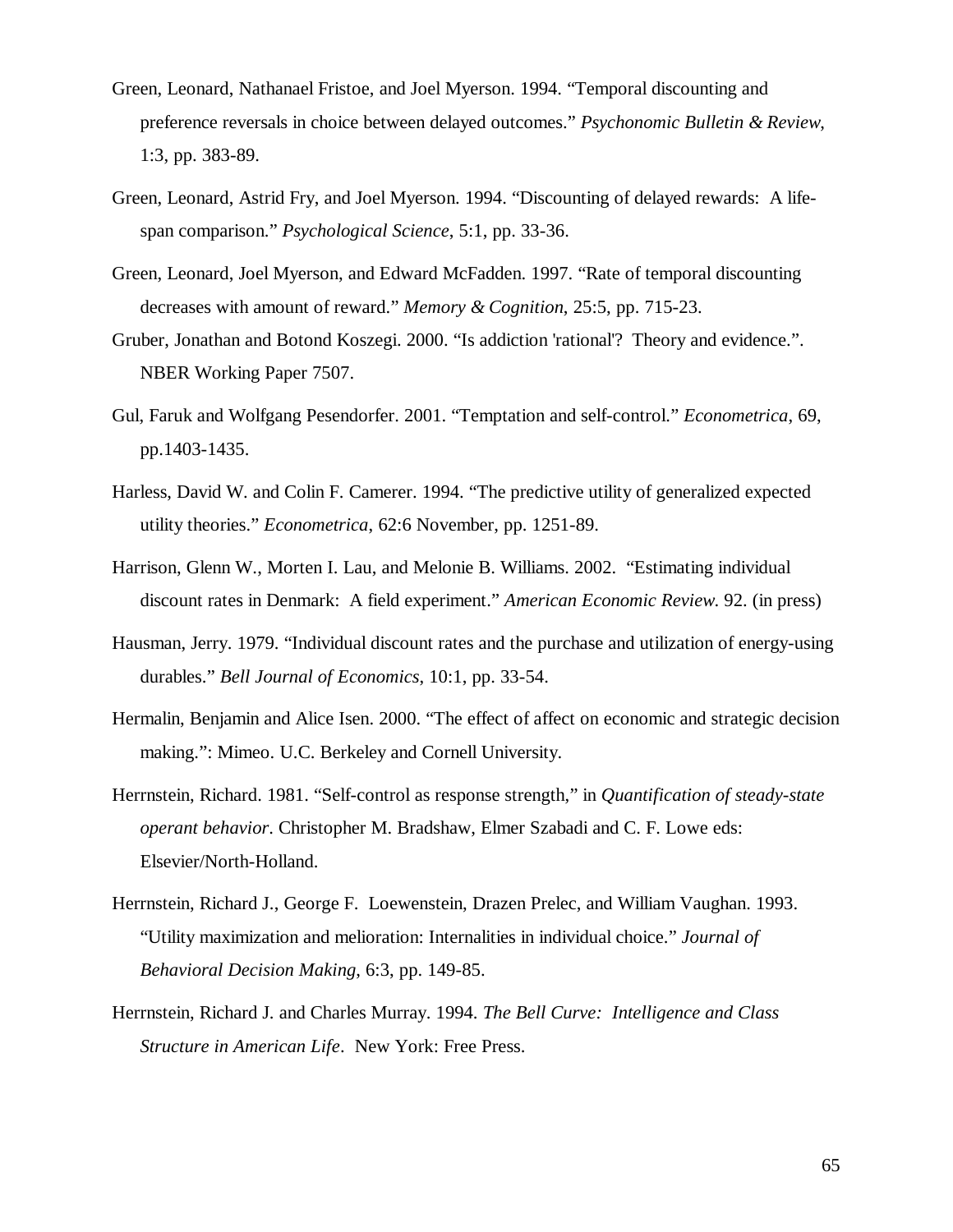- Hesketh, Beryl. 2000. "Time perspective in career-related choices: Applications of timediscounting principles." *Journal of Vocational Behavior*, 57, pp. 62-84.
- Hirshleifer, Jack. 1970. *Investment, interest, and capital*. Englewood Cliffs, NJ: Prentice-Hall.
- Holcomb, J. H. and P. S. Nelson. 1992. "Another experimental look at individual time preference." *Rationality and Society*, 4:2, pp. 199-220.
- Holden, Stein T., Bekele Shiferaw, and Mette Wik. 1998. "Poverty, market imperfections and time preferences of relevance for environmental policy?" *Environment and Development Economics*, 3, pp. 105-30.
- Houston, Douglas A. 1983. "Implicit discount rates and the purchaes of untried, energy-saving durable goods." *Journal of Consumer Research*, 10, pp. 236-46.
- Howarth, Richard B. and Alan H. Sanstad. 1995. "Discount rates and energy efficiency." *Contemporary Economic Policy*, 13:3, pp. 101-09.
- Hsee, Christopher K., Robert P. Abelson, and Peter Salovey. 1991. "The relative weighting of position and velocity in satisfaction." *Psychological Science*, 2:4, pp. 263-66.
- Jermann, Urban. 1998. "Asset pricing in production economies." *Journal of Monetary Economics*, 41, pp. 257-75.
- Jevons, Herbert S. 1905. *Essays on Economics*. London: MacMillan.
- Jevons, William S. 1888. *The theory of political economy*. London: MacMillan.
- Johannesson, Magnus and Per-Olov Johannesson. 1997. "Quality of life and the WTP for an increased life expectancy at an advanced age." *Journal of Public Economics*, 65, pp. 219-28.
- Kahneman, Daniel. 1994. "New challenges to the rationality assumption." *Journal of Institutional and Theoretical Economics*, 150, pp. 18-36.
- Kahneman, Daniel and Amos Tversky. 1979. "Prospect theory: An analysis of decision under risk." *Econometrica*, 47, pp. 263-92.
- Kahneman, Daniel, Peter Wakker, and Rakesh Sarin. 1997. "Back to Bentham? Explorations of experienced utility." *Quarterly Journal of Economics*, 112, pp. 375-405.
- Keren, Gideon and Peter Roelofsema. 1995. "Immediacy and certainty in intertemporal choice." *Organizational Behavior & Human Decision Processes*, 63:3, pp. 287-97.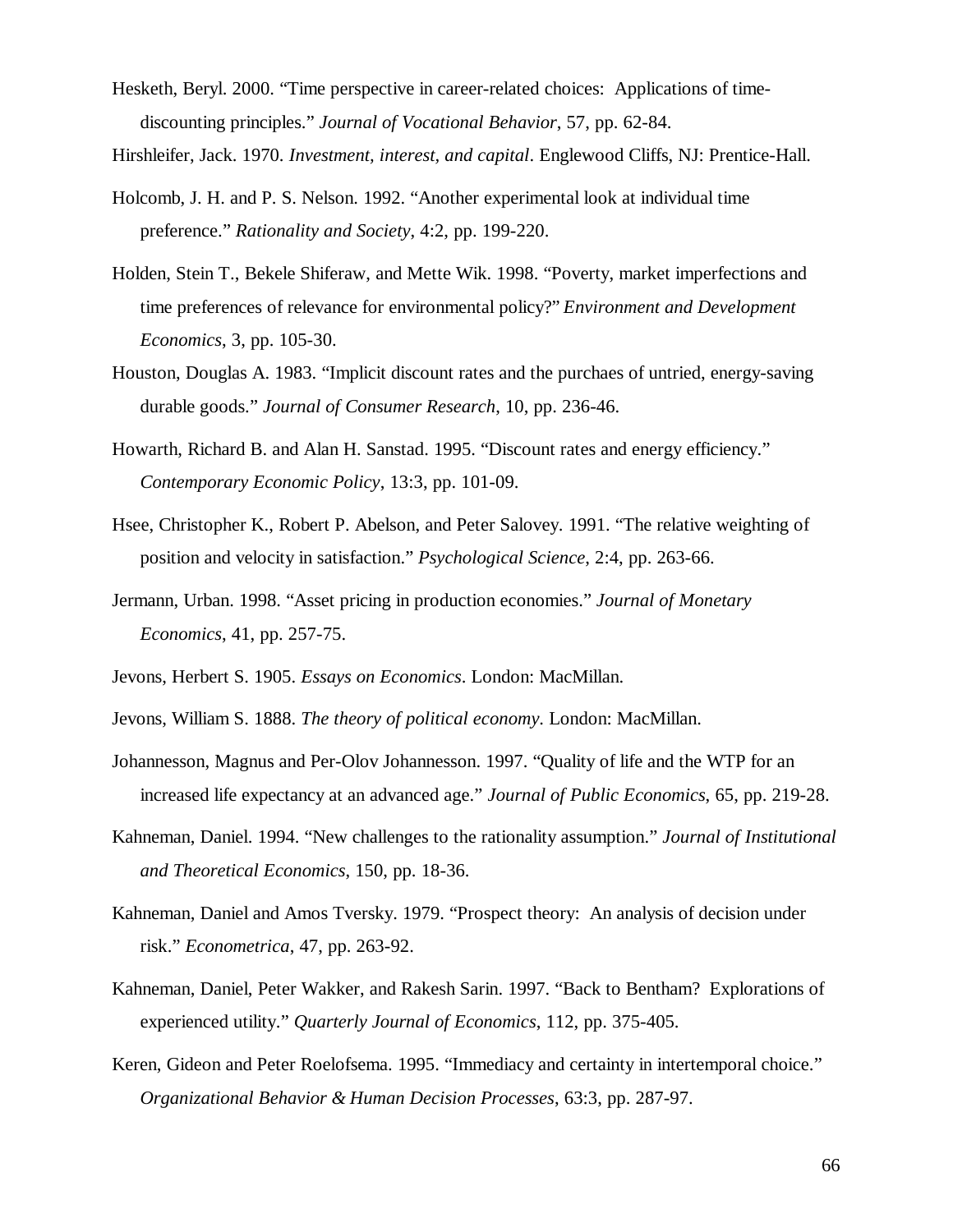- Kirby, Kris N. 1997. "Bidding on the future: Evidence against normative discounting of delayed rewards." *Journal of Experimental Psychology: General*, 126, pp. 54-70.
- Kirby, Kris N. and Richard J. Herrnstein. 1995. "Preference reversals due to myopic discounting of delayed reward." *Psychological Science*, 6:2, pp. 83-89.
- Kirby, Kris N. and Nino N. Marakovic. 1995. "Modeling myopic decisions: Evidence for hyperbolic delay-discounting with subjects and amounts." *Organizational Behavior & Human Decision Processes*, 64, pp. 22-30.
- Kirby, Kris N. and Nino N. Marakovic. 1996. "Delay-discounting probabilistic rewards: Rates decrease as amounts increase." *Psychonomic Bulletin & Review*, 3:1, pp. 100-04.
- Kirby, Kris N., Nancy M. Petry, and Warren Bickel, K. 1999. "Heroin addicts have higher discount rates for delayed rewards than non-drug-using controls." *Journal of Experimental Psychology: General*, 128:1, pp. 78-87.
- Koomey, Jonathan G. and Alan H. Sanstad. 1994. "Technical evidence for assessing the performance of markets affecting energy efficiency." *Energy Policy*, 22:10, pp. 826-32.
- Koopmans, Tjalling C. 1960. "Stationary ordinal utility and impatience." *Econometrica*, 28, pp. 287-309.
- Koopmans, Tjalling C. 1967. "Objectives, constraints, and outcomes in optimal growth models." *Econometrica*, 35:1, pp. 1-15.
- Koopmans, Tjalling C., Peter A. Diamond, and Richard E. Williamson. 1964. "Stationary utility and time perspective." *Econometrica*, 32, pp. 82-100.
- Koszegi, Botond. 2001. "Who has anticipatory feelings.": Working Paper, Economics Department, University of California, Berkeley.
- Kroll, Yoram, Haim Levy, and Amnon Rapoport. 1988. "Experimental Tests of the Separation Theorem and the Capital Asset Pricing Model." *American Economic Review*, 78, pp. 500-519
- Laibson, David. 1994. "Essays in hyperbolic discounting." Ph.D. dissertation, MIT.
- Laibson, David. 1997. "Golden eggs and hyperbolic discounting." *Quarterly Journal of Economics*, 112, pp. 443-77.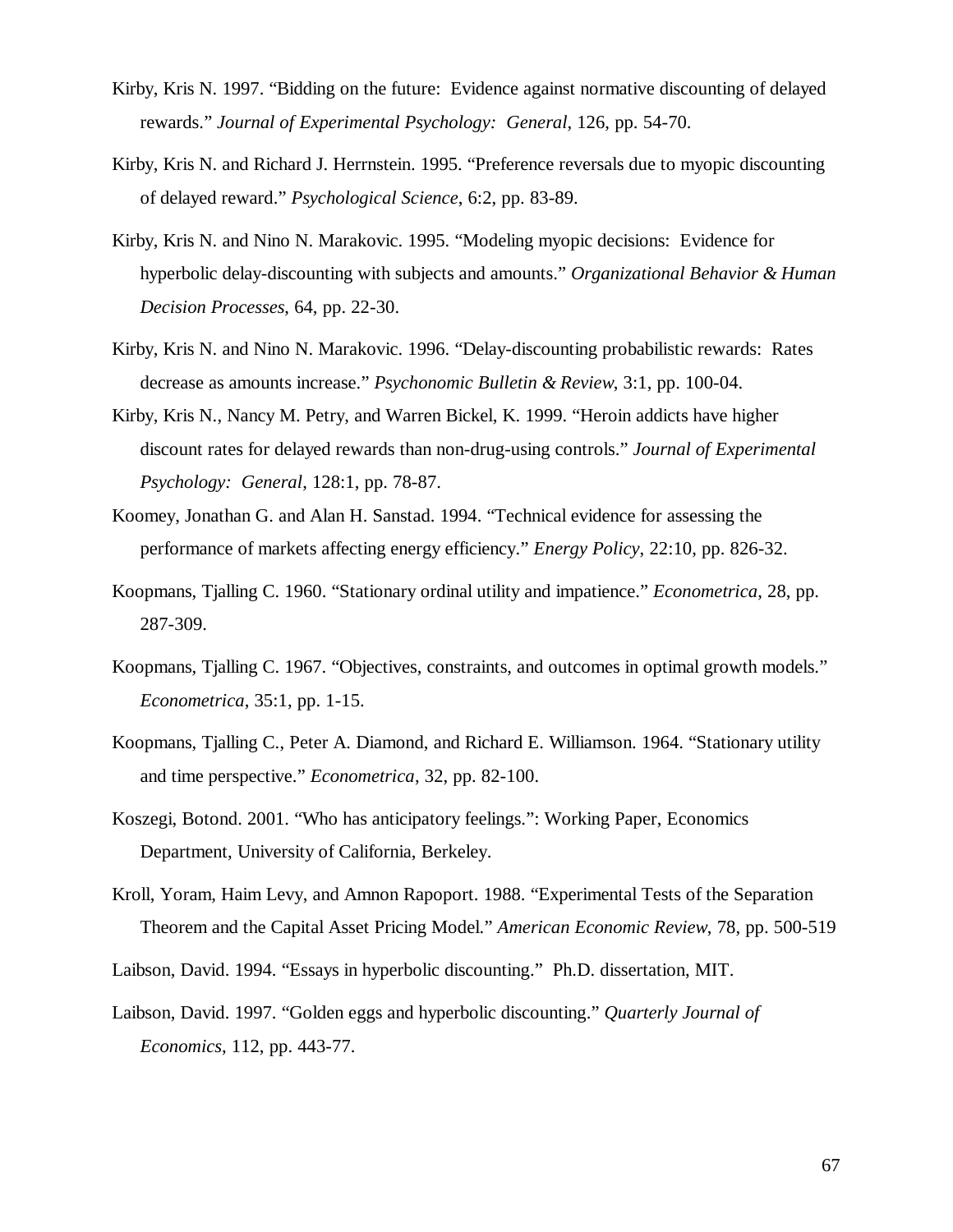- Laibson, David. 1998. "Life-cycle consumption and hyperbolic discount functions." *European Economic Review*, 42, pp. 861-71.
- Laibson, David. 2001. "A cue-theory of consumption." *Quarterly Journal of Economics*, 116, pp. 81-119.
- Laibson, David, Andrea Repetto, and Jeremy Tobacman. 1998. "Self-control and saving for retirement." *Brookings Papers on Economic Activity*, 1, pp. 91-196.
- Lancaster, K. J. 1963. "An axiomatic theory of consumer time preference." *International Economic Review*, 4, pp. 221-31.
- Lawrence, Emily. 1991. "Poverty and the rate of time preference: Evidence from panel data." *Journal of Political Economy*, 119, pp. 54-77.
- LeDoux, Joseph E. 1996. *The emotional brain: The mysterious underpinnings of emotional life*. New York, NY: Simon & Schuster, Inc.
- Loewenstein, George. 1987. "Anticipation and the Valuation of Delayed Consumption." *Economic Journal*, 97, pp. 666- 84.
- Loewenstein, George. 1988. "Frames of mind in intertemporal choice." *Management Science*, 34, pp. 200-14.
- Loewenstein, George. 1996. "Out of control: Visceral influences on behavior." *Organizational Behavior and Human Decision Processes*, 65, pp. 272-92.
- Loewenstein, George. 1999. "A visceral account of addiction," in *Getting Hooked: Rationality and Addiction.* Jon Elster and Ole-Jorgen Skog eds. Cambridge, England: Cambridge University Press, pp. 235-64.

Loewenstein, George. 2000a. "Willpower: A decision-theorist's perspective." *Law and Philosophy*, 19, pp. 51-76.

Loewenstein, George. 2000b. "Emotions in economic theory and economic behavior." *American Economic Review: Papers and Proceedings*, 90, pp. 426-32.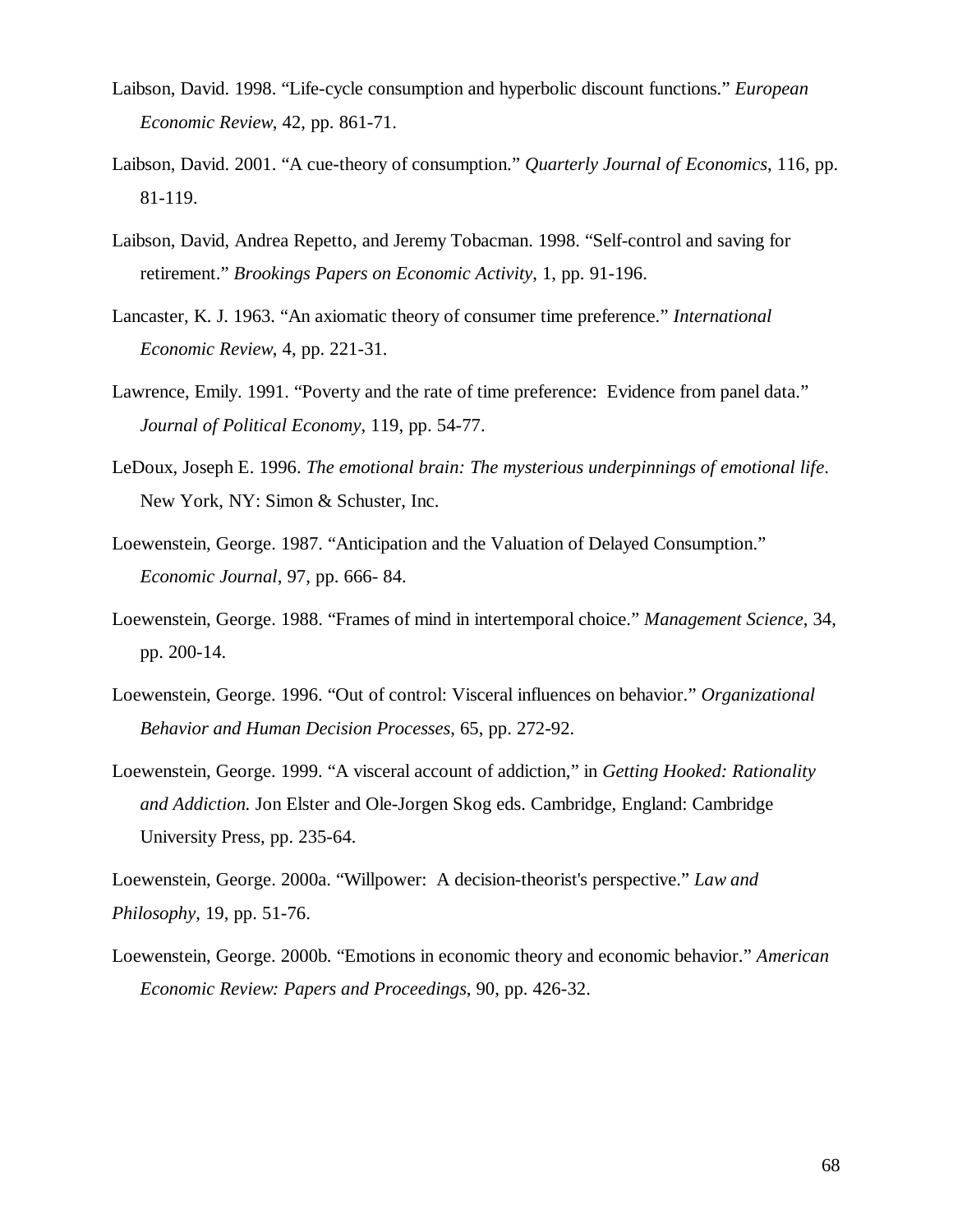- Loewenstein, George and Erik Angner. In press. "Predicting and honoring changing preferences," in *Time and Decision: Economic and Psychological Perspectives on Intertemporal Choice*. George Loewenstein, Daniel Read and Roy Baumeister eds. New York: Russell Sage Foundation Press.
- Loewenstein, George and Drazen Prelec. 1991. "Negative time preference." *American Economic Review*, 81, pp. 347-52.
- Loewenstein, George and Drazen Prelec. 1992. "Anomalies in intertemporal choice: Evidence and an interpretation." *Quarterly Journal of Economics*, May, pp. 573-97.
- Loewenstein, George and Drazen Prelec. 1993. "Preferences for sequences of outcomes." *Psychological Review*, 100:1, pp. 91-108.
- Loewenstein, George and Nachum Sicherman. 1991. "Do workers prefer increasing wage profiles?" *Journal of Labor Economics*, 9:1 January, pp. 67-84.
- Loewenstein, George, Ted O'Donoghue, and Matthew Rabin. 2000. "Projection bias in the prediction of future utility.". Working Paper.
- Loewenstein, George, Roberto Weber, Janine Flory, Stephen Manuck and Matthew Muldoon. 2001. "Dimensions of time discounting." Paper presented at conference on Survey Research on Household Expectations and Preferences, Ann Arbor, MI, Nov. 2-3, 2001.
- MacCrimmon, Kenneth R. and Donald A. Wehrung. 1990. "Characteristics of risk taking executives." *Management Science*, 36:4, pp. 422-435.
- MacKeigan, L. D., L. N. Larson, J. R. Draugalis, J. L. Bootman, and L. R. Burns. 1993. "Time preference for health gains versus health losses." *PharmacoEconomics*, 3:5, pp. 374-86.
- Madden, Gregory J., Nancy M. Petry, Gary J. Badger, and Warren Bickel, K. 1997. "Impulsive and self-control choices in Opioid-dependent patients and non-drug-using control participants: Drug and monetary rewards." *Experimental and Clinical Psychopharmacology*, 5:3, pp. 256- 62.
- Maital, S. and S. Maital. 1978. "Time preference, delay of gratification,and the intergenerational transmission of economic inequality: A behavioral theory of income distribution," in *Essays in labor market analysis*. Orley Ashenfelter and Wallace Oates eds. New York: Wiley.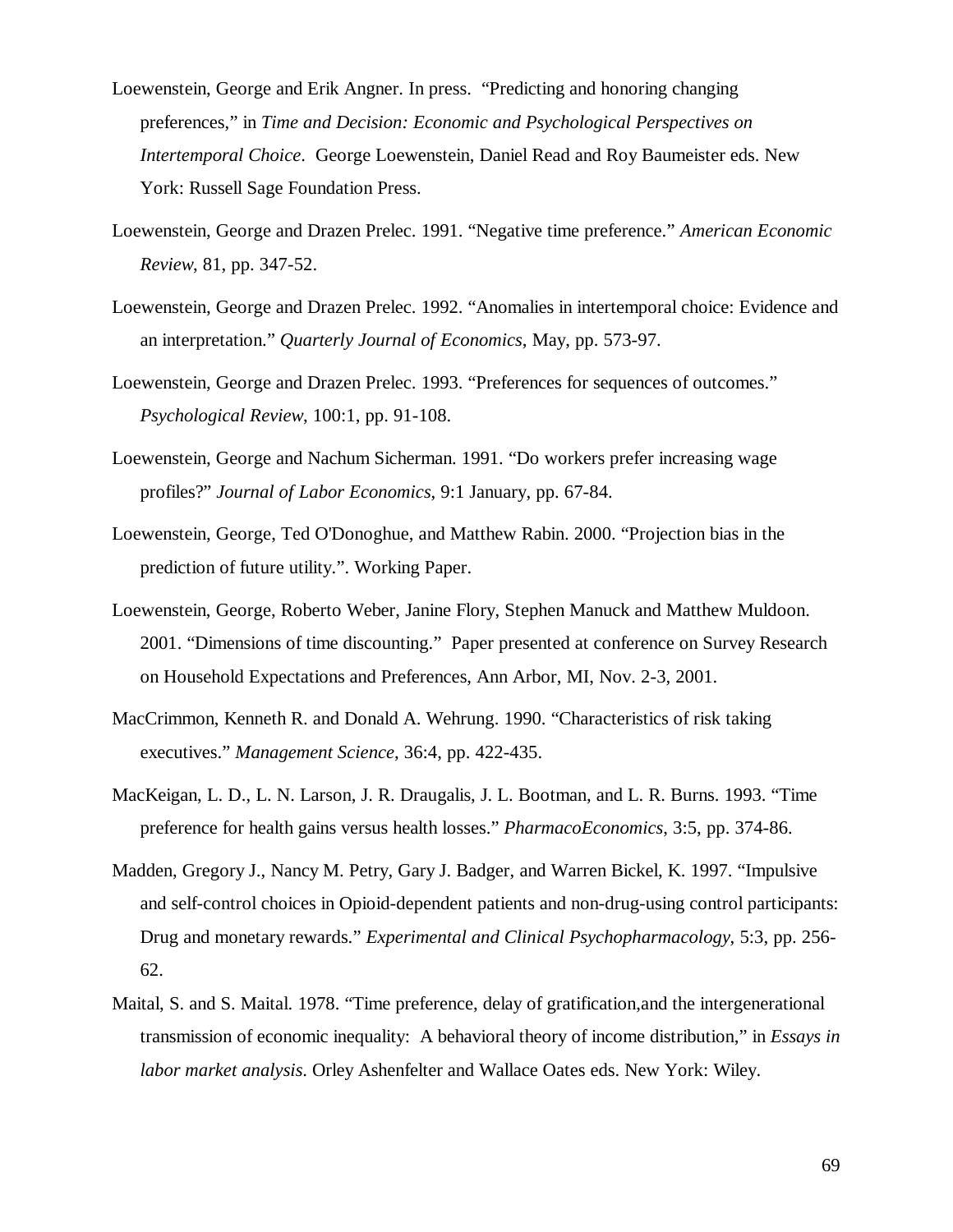- Martin, John L. 2001. "The authoritarian personality, 50 years later: What lessons are there for political psychology?" *Political Psychology*, 22:1, pp. 1-26.
- Mazur, James E. 1987. "An adjustment procedure for studying delayed reinforcement," in *The effect of delay and intervening events on reinforcement value*. Michael L. Commons, James E. Mazur, John A. Nevin and Howard Rachlin eds. Hillsdale, NJ: Erlbaum.
- Meyer, Richard F. 1976. "Preferences over time," in *Decisions with multiple objectives*. Ralph Keeney and Howard Raiffa eds. New York, NY: Wiley, pp. 473-89.
- Millar, Andrew and Douglas Navarick. 1984. "Self-control and choice in humans: Effects of video game playing as a positive reinforcer." *Learning and Motivation*,:15, pp. 203-18.
- Mischel, Walter, Joan Grusec, and John C. Masters. 1969. "Effects of expected delay time on the subjective value of rewards and punishments." *Journal of Personality and Social Psychology*, 11:4, pp. 363-73.
- Mischel, Walter, Yuichi Shoda, and Philip K. Peake. 1988. "The nature of adolescent competencies predicted by preschool delay of gratification." *JPSP*, 54:4, pp. 687-96.
- Moore, Michael J. and W. Kip Viscusi. 1988. "The quantity-adjusted value of life." *Economic Inquiry*, 26:3, pp. 369-388.
- Moore, Michael J. and W. Kip Viscusi. 1990a. "Discounting environmental health risks: new evidence and policy implications." *Journal of Environmental Economics and Management*, 18, pp. S51-S62.
- Moore, Michael J. and W. Kip Viscusi. 1990b. "Models for estimating discount rates for longterm health risks using labor market data." *Journal of Risk and Uncertainty*, 3, pp. 381-401.
- Munasinghe, Lalith and Nachum Sicherman. 2000. "Why do dancers smoke? Time preference, Occupational Choice, and Wage Growth." Working paper, Columbia University and Barnard College.
- Murphy, Thomas J. and Alan S. DeWolfe. 1986. "Future time perspective in alcoholics, process and reactive schizophrenics, and normals." *The International Journal of the Addictions*, 20, pp. 1815-1822.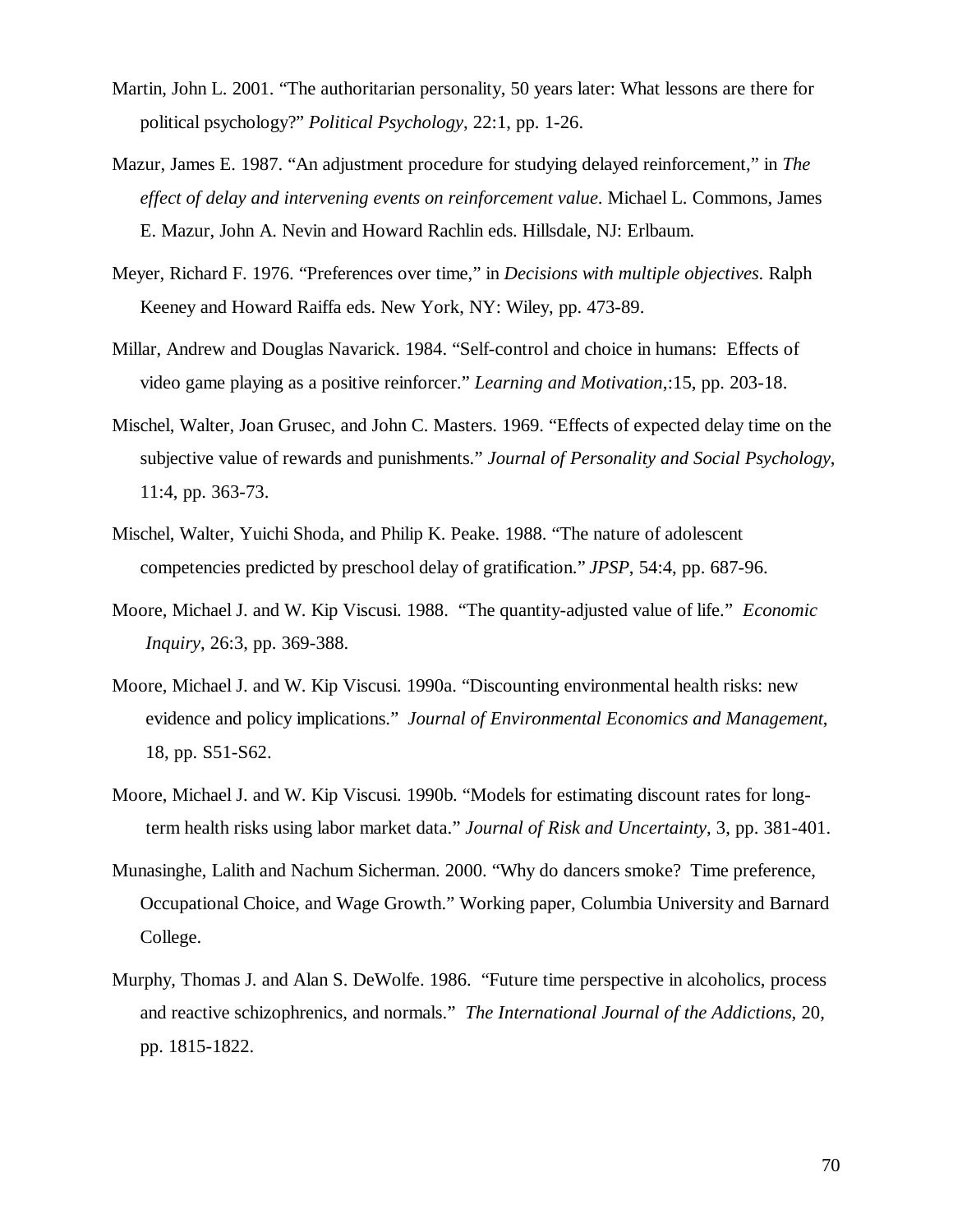- Myer, R. F. 1976. "Preferences over time," in *Decisions with multiple objectives*. R. Keeney and H. Raiffa eds, pp. 473-89.
- Myerson, Joel and Leonard Green. 1995. "Discounting of delayed rewards: Models of individual choice." *Journal of Experimental Analysis of Behavior*, 64, pp. 263-76.
- Nisan, Mordecai and Abram Minkowich. 1973. "The effect of expected temporal distance on risk taking." *Journal of Personality and Social Psychology*, 25:3, 375-380.
- Nyhus, E. K. 1995. "Item and non item-specific sources of variance in subjective discount rates. A cross sectional study." *15th Conference on Subjective Probability, Utility and Decision Making*: Jerusalem.
- O'Donoghue, Ted and Matthew Rabin. 1999a. "Addiction and self control," in *Addiction: Entries and exits*. Jon Elster ed. New York: Russell Sage Foundation, pp. 169-206.
- O'Donoghue, Ted and Matthew Rabin. 1999b. "Doing it now or later." *American Economic Review*, 89:1, pp. 103-24.
- O'Donoghue, Ted and Matthew Rabin. 1999c. "Incentives for procrastinators." *Quarterly Journal of Economics*, 114:3, pp. 769-816.
- O'Donoghue, Ted and Matthew Rabin. 1999d. "Procrastination in Preparing for Retirement," in *Behavioral Dimensions of Retirement Economics*. Henry Aaron, ed. Brookings Institution Press & Russell Sage Foundation, pp. 125-156.
- O'Donoghue, Ted and Matthew Rabin. 2000. "Addiction and present-biased preferences.". Cornell University and U.C. Berkeley.
- O'Donoghue, Ted and Matthew Rabin. 2001. "Choice and procrastination." *Quarterly Journal of Economics*, 116:1, pp. 121-60.
- O'Donoghue, Ted and Matthew Rabin. In press. "Self awareness and self control," forthcoming in *Time and Decision: Economic and Psychological Perspectives on Intertemporal Choice*. George Loewenstein, Daniel Read, and Roy Baumeister eds. New York: Russell Sage Foundation Press.
- Olson, Mancur and Martin J. Bailey. 1981. "Positive time preference." *Journal of Political Economy*, 89:1, pp. 1-25.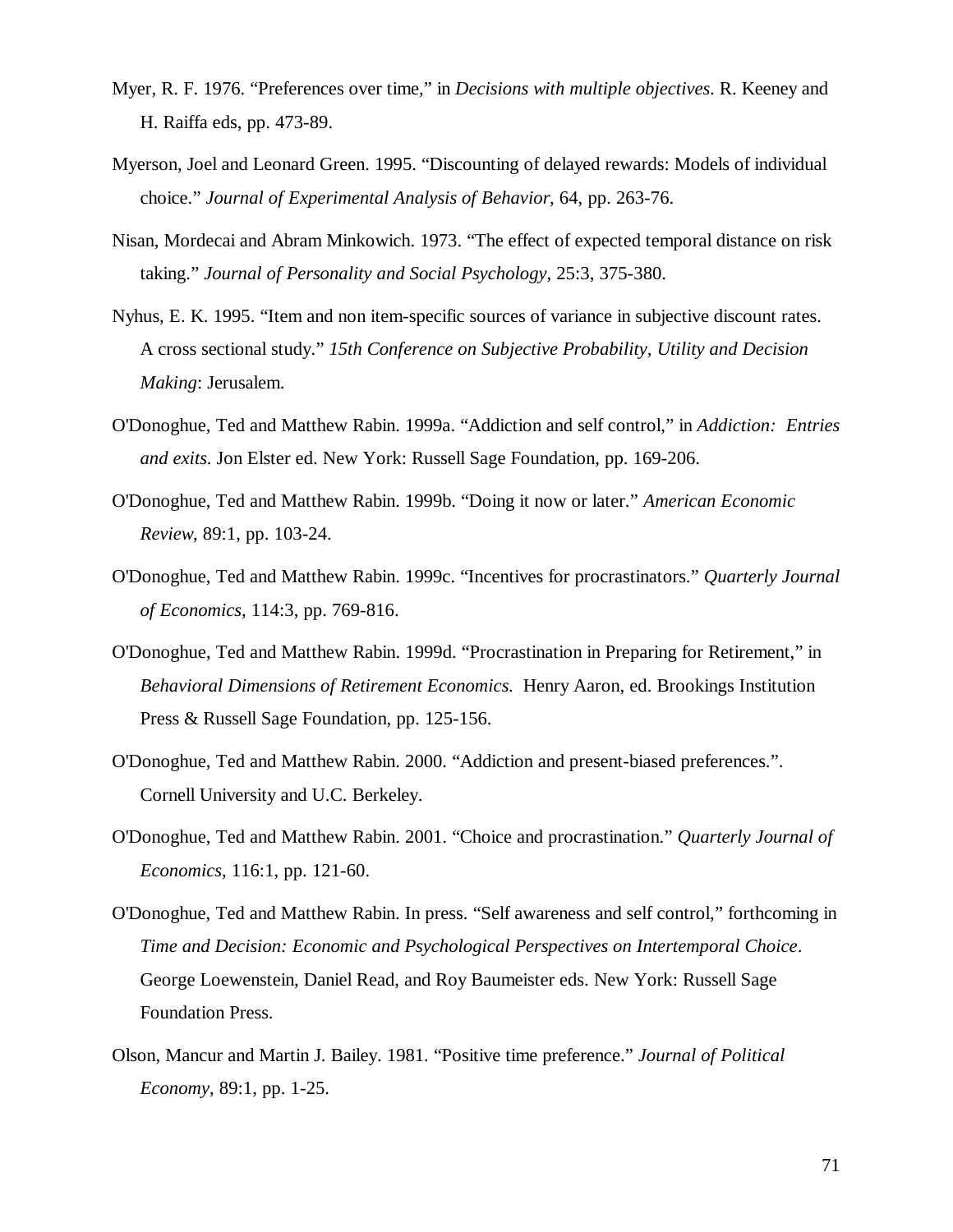- Orphanides, Athanasios and David Zervos. 1995. "Rational Addiction with Learning and Regret." *Journal of Political Economy*, 103:4 August, pp. 739-58.
- Parfit, Derek. 1971. "Personal identity." *The Philosophical Review*, 80:1, pp. 3-27.
- Parfit, Derek. 1976. "Lewis, Perry, and what matters," in *The identities of persons*. Amelie O. Rorty ed. Berkeley, CA: University of California Press.
- Parfit, Derek. 1982. "Personal identity and rationality." *Synthese*, 53, pp. 227-41.
- Peleg, Bezalel and Menahem E. Yaari. 1973. "On the existence of a consistent course of action when tastes are changing." *Review of Economic Studies*, 40:3, pp. 391-401.
- Pender, John L. 1996. "Discount rates and credit markets: Theory and evidence from rural India." *Journal of Development Economics*, 50:2, pp. 257-96.
- Petry, Nancy M., Warren Bickel, and Martha M. Arnett. 1998. "Shortened time horizons and insensitivity to future consequences in heroin addicts." *Addiction*, 93, pp. 729-738.
- Phelps, E.S. and Robert Pollak. 1968. "On Second-Best National Saving and Game-Equilibrium Growth." *Review of Economic Studies*, 35, pp. 185-199.
- Pigou, Arthur C. 1920. *The economics of welfare*. London: Macmillan.
- Pollak, Robert A. 1968. "Consistent planning." *Review of Economic Studies*, 35, pp. 201-08.
- Pollak, Robert A. 1970. "Habit formation and dynamic demand functions." *Journal of Political Economy*, 78:4, pp. 745-63.
- Prelec, Drazen and George Loewenstein. 1998. "The red and the black: Mental accounting of savings and debt." *Marketing Science*, 17:1, pp. 4-28.
- Rabin, Matthew. 2000. "Risk aversion and expected-utility theory: A calibration theorem." *Econometrica*, 68:5, pp. 1281-92.
- Rabin, Matthew and Richard H. Thaler. 2001. "Anomalies: Risk aversion." *Journal of Economic Perspectives*, 15:1, pp. 219-32.
- Rachlin, Howard, Andres Raineri, and David Cross. 1991. "Subjective probability and delay." *Journal of Experimental Analysis of Behavior*, 55:2, pp. 233-44.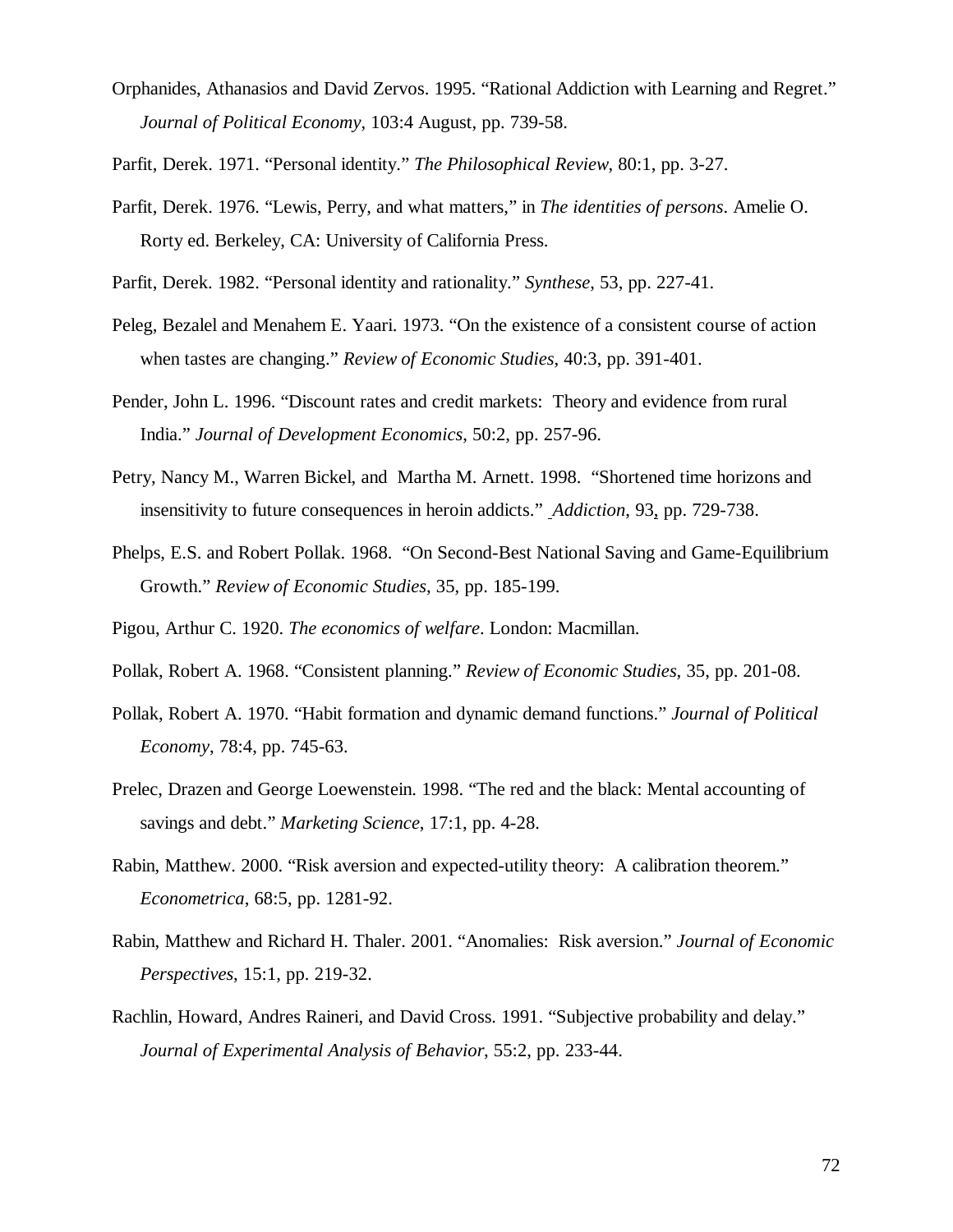- Rae, John. 1834. *The sociological theory of capital (reprint of original 1834 edition)*. London: Macmillan.
- Raineri, Andres and Howard Rachlin. 1993. "The effect of temporal constraints on the value of money and other commodities." *Journal of Behavioral Decision Making*, 6, pp. 77-94.
- Read, Daniel. 2000. "Is time-discounting hyperbolic or subadditive?" Working paper, London School of Economics.
- Read, Daniel, George F. Loewenstein, and Matthew Rabin. 1999. "Choice bracketing." *Journal of Risk and Uncertainty*, 19, pp. 171-97.
- Redelmeier, Daniel A. and Daniel N. Heller. 1993. "Time preference in medical decision making and cost-effectiveness analysis." *Medical Decision Making*, 13:3, pp. 212-17.
- Roelofsema, Peter. 1994. "Intertemporal choice.". Free University: Amsterdam.
- Ross, Jr., W. T. and I. Simonson. 1991. "Evaluations of pairs of experiences: A preference for happy endings." *Journal of Behavioral Decision Making*, 4, pp. 155-61.
- Roth, Alvin E. and J. Keith Murnighan. 1982. "The role of information in bargaining: An experimental study." *Econometrica*, 50:5, pp. 1123-42.
- Rubinstein, Ariel. 2000. "Is it "economics and psychology"? The case of hyperbolic discounting." Tel Aviv University and Princeton University.
- Ruderman, H., M. D. Levine, and J. E. McMahon. 1987. "The behavior of the market for energy efficiency in residential appliances including heating and cooling equipment." *Energy Journal*, 8:1, pp. 101-24.
- Ryder, Harl E. and Geoffrey M. Heal. 1973. "Optimal growth with intertemporally dependent preferences." *Review of Economic Studies*, 40, pp. 1-33.
- Samuelson, Paul. 1937. "A note on measurement of utility." *Review of Economic Studies*, 4, pp. 155-61.
- Samuelson, Paul. 1952. "Probability, utility, and the independence axiom." *Econometrica*, 20:4, pp. 670-78.
- Schelling, Thomas C. 1984. "Self-command in practice, in policy, and in a theory of rational choice." *American Economic Review*, 74:2, pp. 1-11.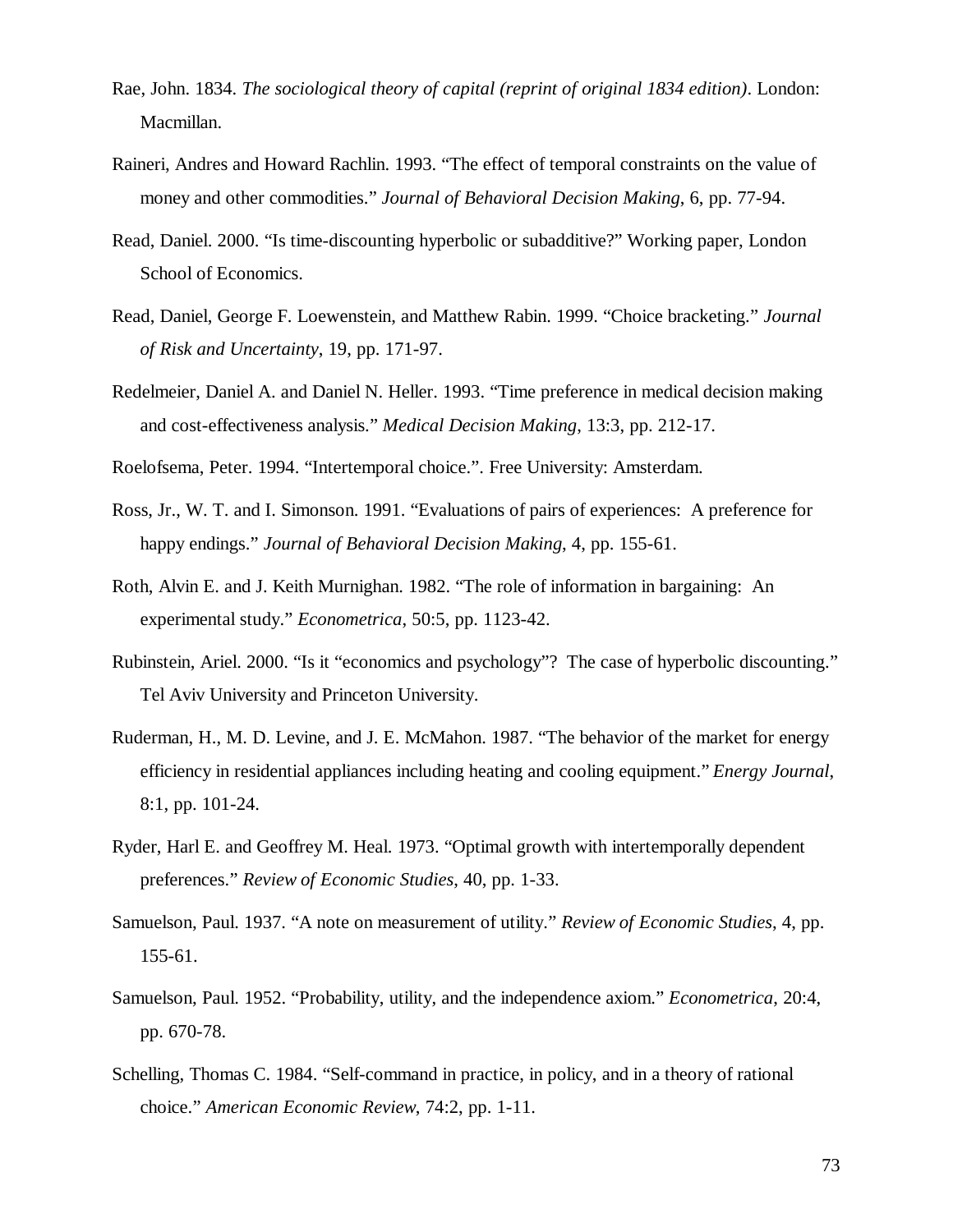Senior, N. W. 1836. *An outline of the science of political economy*. London: Clowes and Sons.

- Shea, John. 1995a. "Myopia, liquidity constraints, and aggregate consumption: A simple test." *Journal of Money, Credit and Banking*, 27:3, pp. 798-805.
- Shea, John. 1995b. "Union contracts and the life-cycle/permanent-income hypothesis." *American Economic Review*, 85:1, pp. 186-200.
- Shelley, Marjorie K. 1993. "Outcome signs, question frames and discount rates." *Management Science*, 39, pp. 806-15.
- Shelley, Marjorie K. 1994. "Gain/loss asymmetry in risky intertemporal choice." *Organizational Behavior & Human Decision Processes*, 59, pp. 124-59.
- Shelley, Marjorie K. and Thomas C. Omer. 1996. "Intertemporal framing issues in management compensation." *Organizational Behavior & Human Decision Processes*, 66:1, pp. 42-58.
- Shoda, Yuichi, Walter Mischel, and Philip K. Peake. 1990. "Predicting adolescent cognitive and self-regulatory competencies from preschool delay of gratification: Identifying diagnostic conditions." *Developmental Psychology*, 26:6, pp. 978-86.
- Solnick, Jay, Catherine Kannenberg, David Eckerman, and Marcus Waller. 1980. "An experimental analysis of impulsivity and impulse control in humans." *Learning and Motivation*, 11, pp. 61-77.
- Solow, Robert M. 1974. "Intergenerational equity and exhaustible resources." *Review of Economic Studies*, 41:Symposium on the Economics of Exhaustible Resources, pp. 29-45.
- Spence, Michael and Richard Zeckhauser. 1972. "The effect of the timing of consumption decisions and the resolution of lotteries on the choice oflotteries." *Econometrica*, 40:2, pp. 401-03.
- Starmer, Chris. 2000. "Developments in non-expected utility theory: The hunt for a descriptive theory of choice under risk." *Journal of Economic Literature*, 38, pp. 332-82.
- Sternberg, Robert J. 1985. *Beyond IQ : A triarchic theory of human intelligence*. New York : Cambridge University Press.
- Stevenson, Mary Kay. 1992. "The impact of temporal context and risk on the judged value of future outcomes." *Organizational Behavior & Human Decision Processes*, 52:3, pp. 455-91.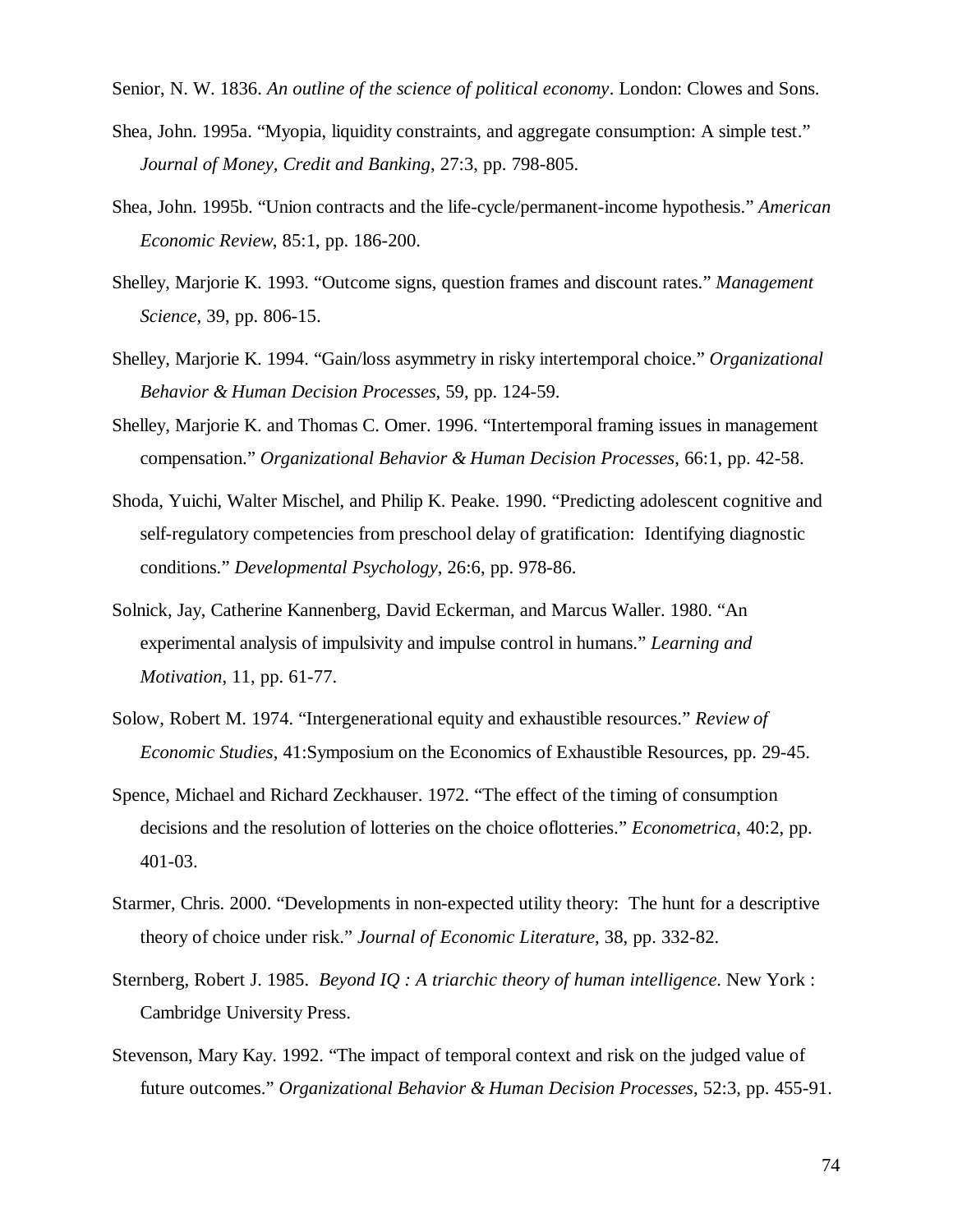- Strotz, R. H. 1955-1956. "Myopia and inconsistency in dynamic utiilty maximization." *Review of Economic Studies*, 23:3, pp. 165-80.
- Suranovic, Steven, Robert Goldfarb, and Thomas C. Leonard. 1999. "An economic theory of cigarette addiction." *Journal of Health Economics*, 18:1, pp. 1-29.
- Thaler, Richard H. 1981. "Some empirical evidence on dynamic inconsistency." *Economic Letters*, 8, pp. 201-07.
- Thaler, Richard H. 1985. "Mental accounting and consumer choice." *Management Science*, 4, pp. 199-214.
- Thaler, Richard H. 1999. "Mental accounting matters." *Journal of Behavioral Decision Making*, 12, pp. 183-206.
- Thaler, Richard H. and Hersh M. Shefrin. 1981. "An economic theory of self-control." *Journal of Political Economy*, 89:2, pp. 392-410.
- Tversky, Amos and Daniel Kahneman. 1983. "Extensional vs. intuitive reasoning: The conjunction fallacy in probability judgment." *Psychological Review*, 90, pp. 293-315.
- Tversky, Amos and Daniel Kahneman. 1991. "Loss aversion in riskless choice: A reference dependent model." *Quarterly Journal of Economics*, 106, pp. 1039-61.
- Tversky, Amos and Derek J. Koehler. 1994. "Support theory: A nonextensional representation of subjective probability." *Psychological Review*, 101:4, pp. 547-67.
- Van der Pol, Marjon M. and John A. Cairns. 1999. "Individual time preferences for own health: an application of a dichotomous choice question with follow up." *Applied Economics Letters*, 6, 649-54.
- Van der Pol, Marjon M. and John A. Cairns. 2001. "Estimating time preferences for health using discrete choice experiments." *Social Science & Medicine*, 52, pp. 1459-70.
- Varey, Carol and Daniel Kahneman. 1990. "The integration of aversive experiences over time: Normative consideration and lay intuitions." *Journal of Behavioral Decision Making*.
- Viscusi, W. Kip and Michael J. Moore. 1989. "Rates of time preference and valuation of the duration of life." *Journal of Public Economics*, 38:3, pp. 297-317.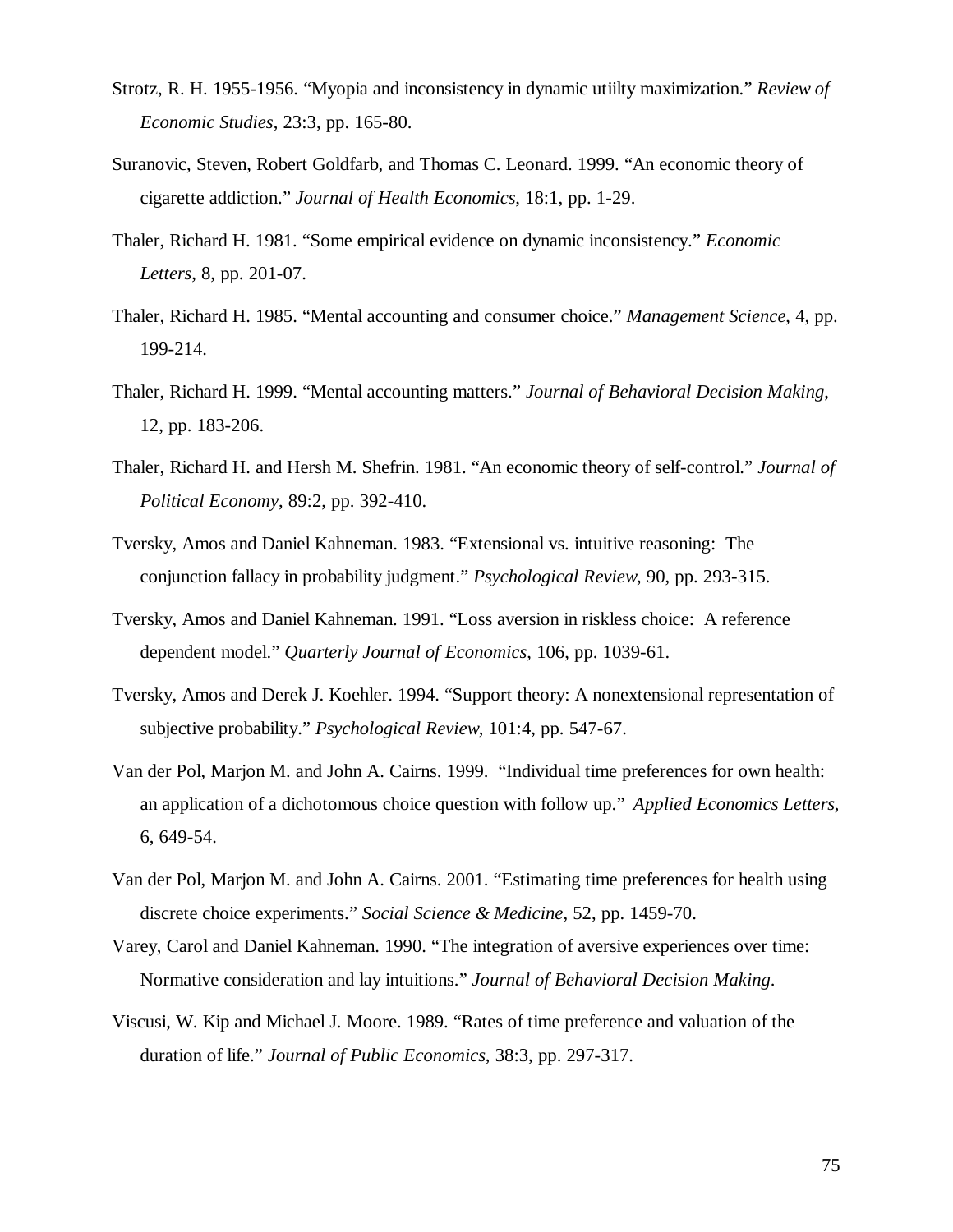- Wang, Ruqu. 1997. "The optimal consumption and the quitting of harmful addictive goods." Working paper, Queens University.
- Wahlund, Richard and Jonas Gunnarsson. 1996. "Mental discounting and financial strategies." *Journal of Economic Psychology*, 17:6, pp. 709-30.
- Warner, John T. and Saul Pleeter. 2001. "The personal disocunt rate: Evidence from military downsizing programs." *American Economic Review*, 91:1, pp. 33-53.
- Whiting, Jennifer. 1986. "Friends and future selves." *The Philosophical Review*, 95:4, pp. 547- 580.
- Winston, Gordon C. 1980. "Addiction and backsliding: A theory of compulsive consumption." *Journal of Economic Behavior and Organization*, 1, pp. 295-324.
- Yates, J. Frank and Royce A. Watts. 1975. "Preferences for deferred losses." *Organizational Behavior & Human Performance*, 13:2, pp. 294-306.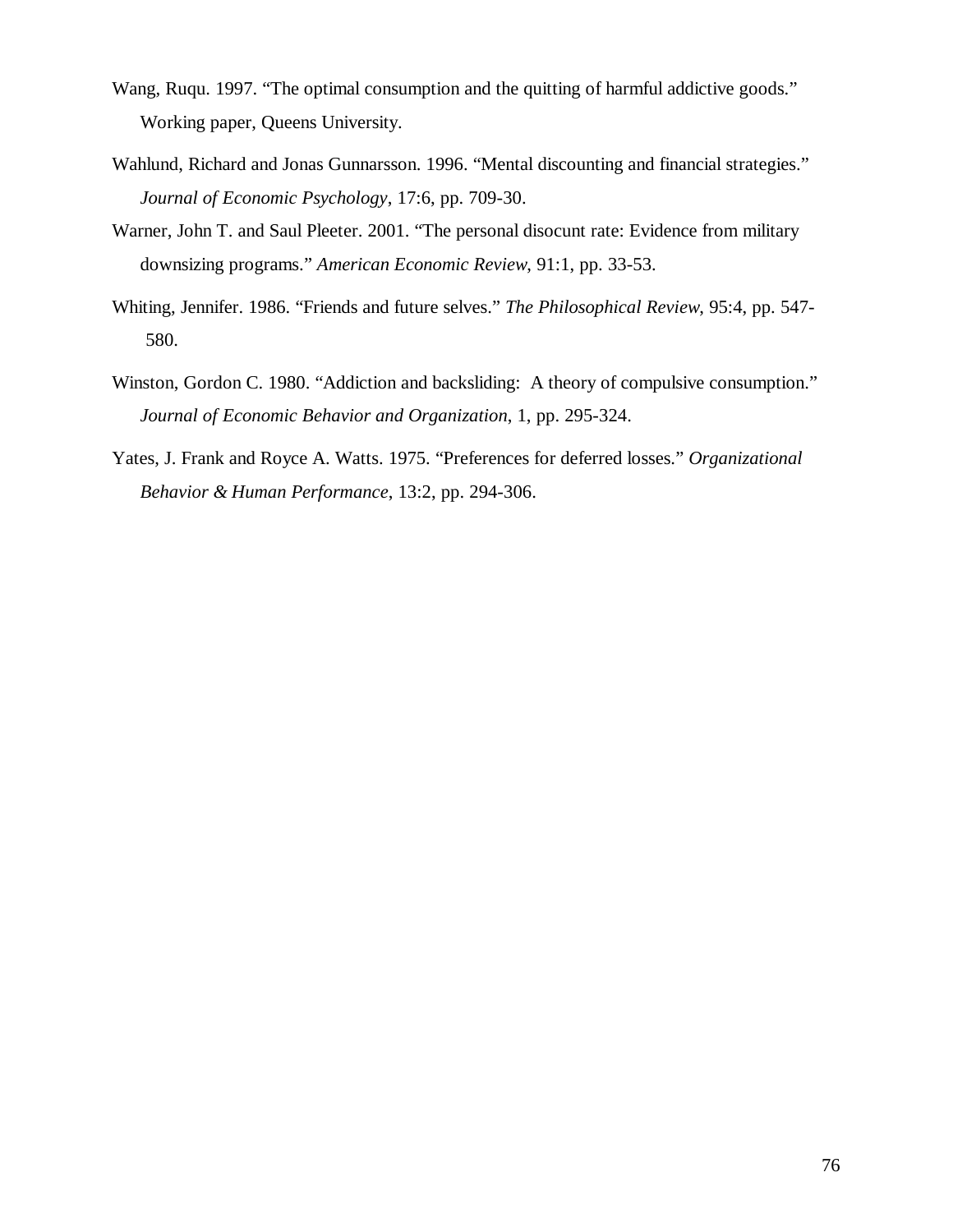## Table 1

## Empirical estimates of discount rates

| <b>STUDY</b>                  | <b>TYPE</b>  | GOOD(S)              | <b>REAL</b><br>or<br><b>HYPO</b><br>? | Elicitatio<br>$\mathbf n$<br><b>Method</b> | <b>TIME</b><br><b>RANGE</b> | <b>Annual</b><br><b>Discount</b><br>rate(s) | $\delta$           |
|-------------------------------|--------------|----------------------|---------------------------------------|--------------------------------------------|-----------------------------|---------------------------------------------|--------------------|
| Maital & Maital (1978)        | Experimental | money $&$<br>coupons | hypo                                  | Choice                                     | 1 year                      | 70%                                         | 0.59               |
| Hausman (1979)                | Field        | money                | real                                  | Choice                                     | undefined                   | 5% to 89%                                   | 0.95 to 0.53       |
| Gateley (1980)                | Field        | money                | real                                  | Choice                                     | undefined                   | 45% to<br>300%                              | $0.69$ to $0.25$   |
| Thaler (1981)                 | Experimental | money                | hypo                                  | Matching                                   | 3 months to 10<br>years     | 7% to<br>345%                               | 0.93 to 0.22       |
| Ainslie & Haendel (1983)      | Experimental | money                | real                                  | Matching                                   | undefined                   | 96000% to<br>$\infty$                       | 0.00               |
| Houston $(1983)$              | Experimental | money                | hypo                                  | Other                                      | 1 year to 20<br>years       | 23%                                         | 0.81               |
| Loewenstein (1987)            | Experimental | money &<br>pain      | hypo                                  | Pricing                                    | immediately to<br>10 years  | $-6\%$ to<br>212%                           | 1.06 to 0.32       |
| Moore and Viscusi (1988)      | Field        | life years           | real                                  | Choice                                     | undefined                   | 10% to<br>12%                               | 0.91 to 0.89       |
| Benzion et al. (1989)         | Experimental | money                | hypo                                  | Matching                                   | 6 months to 4<br>years      | 9% to 60%                                   | 0.92 to 0.63       |
| Viscusi & Moore (1989)        | Field        | life years           | real                                  | Choice                                     | undefined                   | 11%                                         | 0.90               |
| Moore & Viscusi (1990a)       | Field        | life years           | real                                  | Choice                                     | undefined                   | 2%                                          | 0.98               |
| Moore & Viscusi (1990b)       | Field        | life years           | real                                  | Choice                                     | undefined                   | 1% to 14%                                   | $0.99$ to $0.88\,$ |
| Shelley (1993)                | Experimental | money                | hypo                                  | Matching                                   | 6 months to 4<br>years      | 8% to 27%                                   | 0.93 to 0.79       |
| Redelmeier & Heller<br>(1993) | Experimental | health               | hypo                                  | Rating                                     | 1 day to 10<br>years        | 0%                                          | 1.00               |
| Cairns (1994)                 | Experimental | money                | hypo                                  | Choice                                     | 5 years to 20<br>years      | 14% to<br>25%                               | $0.88$ to $0.80\,$ |
| <b>Shelley</b> (1994)         | Experimental | money                | hypo                                  | Rating                                     | 6 months to 2<br>years      | 4% to 22%                                   | $0.96$ to $0.82\,$ |
| Chapman & Elstein (1995)      | Experimental | money &<br>health    | hypo                                  | Matching                                   | 6 months to 12<br>years     | $11\%$ to<br>263%                           | $0.90$ to $0.28\,$ |
| Dolan & Gudex (1995)          | Experimental | health               | hypo                                  | Other                                      | 1 month to 10<br>years      | $0\%$                                       | 1.00               |
| Dreyfus and Viscusi<br>(1995) | Field        | life years           | real                                  | Choice                                     | undefined                   | $11\%$ to<br>17%                            | $0.90$ to $0.85\,$ |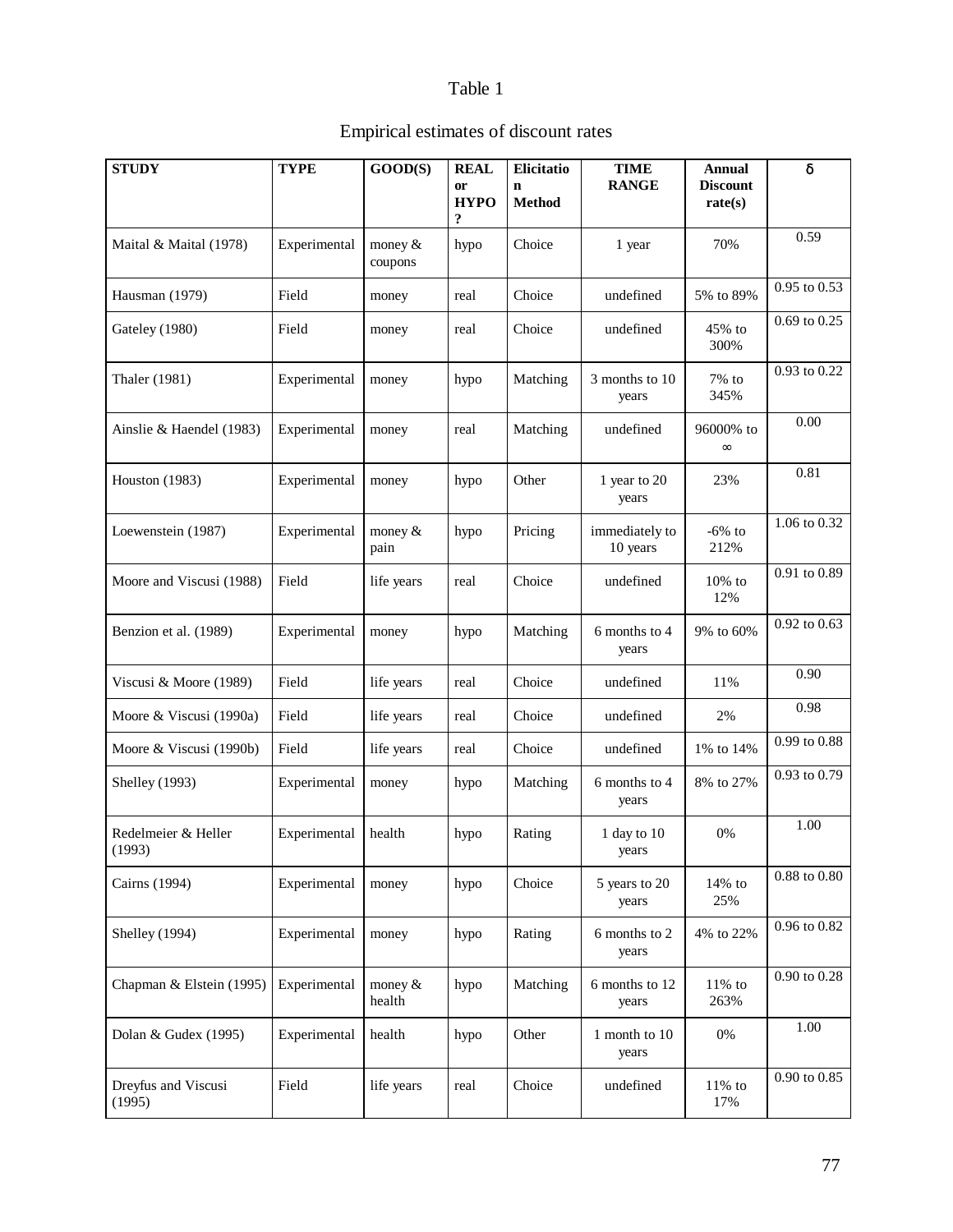| Kirby & Marakovic (1995)             | Experimental | money               | real | Matching | 3 days to 29<br>days    | 3678% to ∞          | $0.03$ to $0.00$   |
|--------------------------------------|--------------|---------------------|------|----------|-------------------------|---------------------|--------------------|
| Chapman (1996)                       | Experimental | money &<br>health   | hypo | Matching | 1 year to 12<br>years   | negative to<br>300% | $1.01$ to $0.25$   |
| Kirby & Marakovic (1996)             | Experimental | money               | real | Choice   | 6 hours to 70<br>days   | 500% to<br>1500%    | $0.17$ to $0.06$   |
| Pender (1996)                        | Experimental | rice                | real | Choice   | 7 months to 2<br>years  | 26% to<br>69%       | 0.79 to 0.59       |
| Wahlund & Gunnarson<br>(1996)        | Experimental | money               | hypo | Matching | 1 month to 1<br>year    | 18% to<br>158%      | 0.85 to 0.39       |
| Cairns & Van der Pol<br>(1997)       | Experimental | money               | hypo | Matching | 2 years to 19<br>years  | 13% to<br>31%       | $0.88$ to $0.76\,$ |
| Green, Myerson, &<br>McFadden (1997) | Experimental | monay               | hypo | Choice   | 3 months to 20<br>years | $6\%$ to<br>111%    | 0.94 to 0.47       |
| Johanneson & Johansson<br>(1997)     | Experimental | life years          | hypo | Pricing  | 6 years 57 years        | 0% to 3%            | 0.97               |
| Kirby (1997)                         | Experimental | money               | real | Pricing  | 1 day to 1<br>month     | 159% to<br>5747%    | 0.39 to 0.02       |
| Madden et al. (1997)                 | Experimental | money $&$<br>heroin | hypo | Choice   | 1 week to 25<br>years   | $8\%$ to $\infty$   | $0.93$ to $0.00$   |
| Chapman & Winquist<br>(1998)         | Experimental | money               | hypo | Matching | 3 months                | 426% to<br>2189%    | $0.19$ to $0.04$   |
| Holden, Shiferaw, & Wik<br>(1998)    | Experimental | money $&$<br>corn   | real | Matching | 1 year                  | 28% to<br>147%      | $0.78$ to $0.40\,$ |
| Cairns & Van der Pol<br>(1999)       | Experimental | health              | hypo | Matching | 4 years to 16<br>years  | 6%                  | 0.94               |
| Chapman, Nelson, & Hier<br>(1999)    | Experimental | money $&$<br>health | hypo | Choice   | 1 month to 6<br>months  | 13% to<br>19000%    | $0.88$ to $0.01$   |
| Coller & Williams (1999)             | Experimental | money               | real | Choice   | 1 month to 3<br>months  | 15% to<br>25%       | $0.87$ to $0.80\,$ |
| Kirby, Petry, & Bickel<br>(1999)     | Experimental | money               | real | Choice   | 7 days to 186<br>days   | 50% to<br>55700%    | $0.67$ to $0.00\,$ |
| Van Der Pol & Cairns<br>(1999)       | Experimental | health              | hypo | Choice   | 5 years to 13<br>years  | 7%                  | 0.93               |
| Chesson & Viscusi (2000)             | Experimental | money               | hypo | Matching | 1 year to 25<br>years   | 11%                 | 0.90               |
| Ganiats et al. (2000)                | Experimental | health              | hypo | Choice   | 6 months to 20<br>years | negative to<br>116% | $1.01$ to $0.46$   |
| Hesketh (2000)                       | Experimental | money               | hypo | Choice   | 6 months to 4<br>years  | 4% to 36%           | $0.96$ to $0.74$   |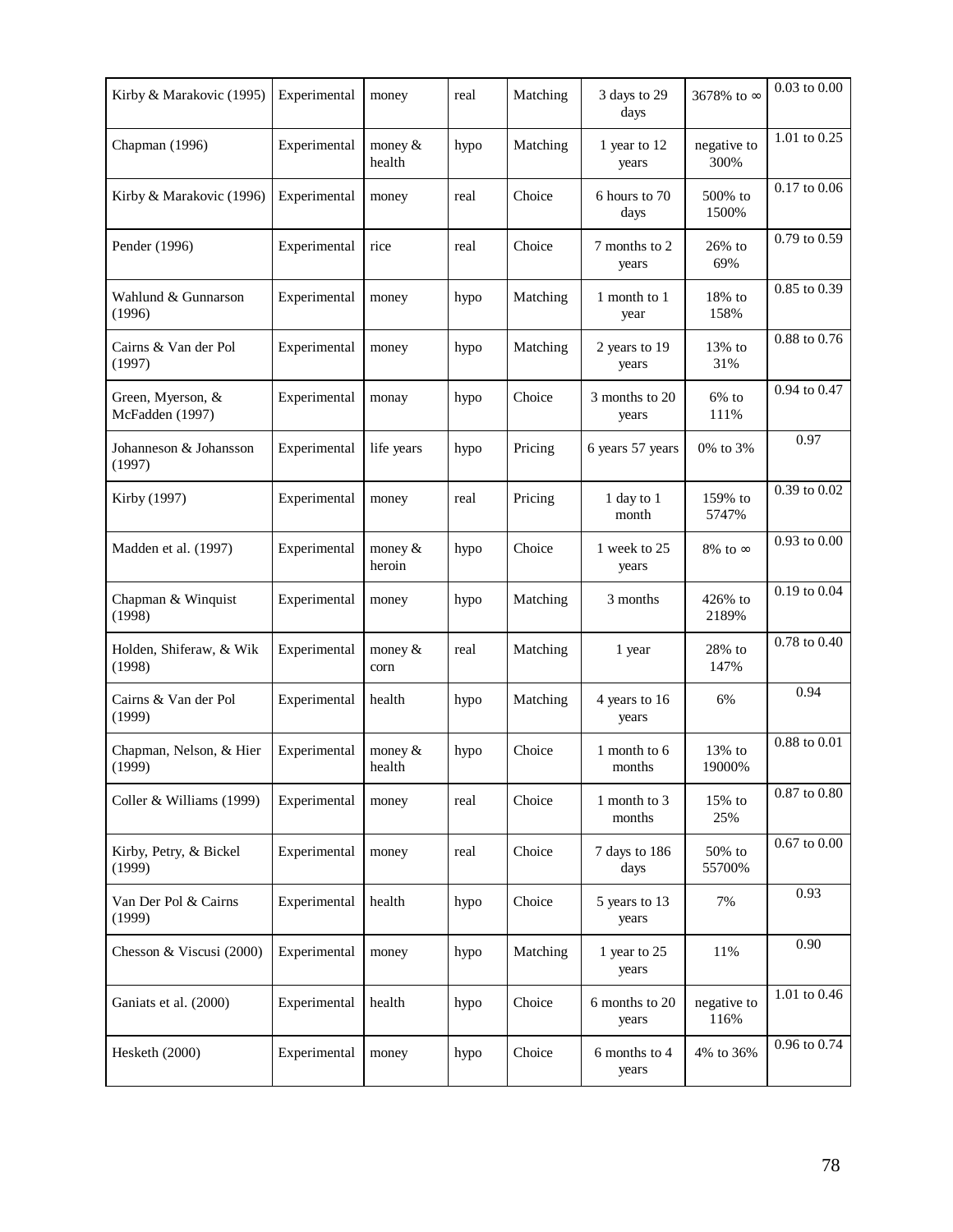| Van Der Pol & Cairns<br>(2001)      | Experimental | health | hypo | Choice | 2 years to 15<br>years     | 6% to 9%  | $0.94$ to $0.92$ |
|-------------------------------------|--------------|--------|------|--------|----------------------------|-----------|------------------|
| Warner & Pleeter $(2001)$           | Field        | money  | real | Choice | immediately to<br>22 years | 0% to 71% | 0 to $0.58$      |
| Harrison, Lau, & Williams<br>(2002) | Experimental | money  | real | Choice | month to 37<br>months      | 28%       | 0.78             |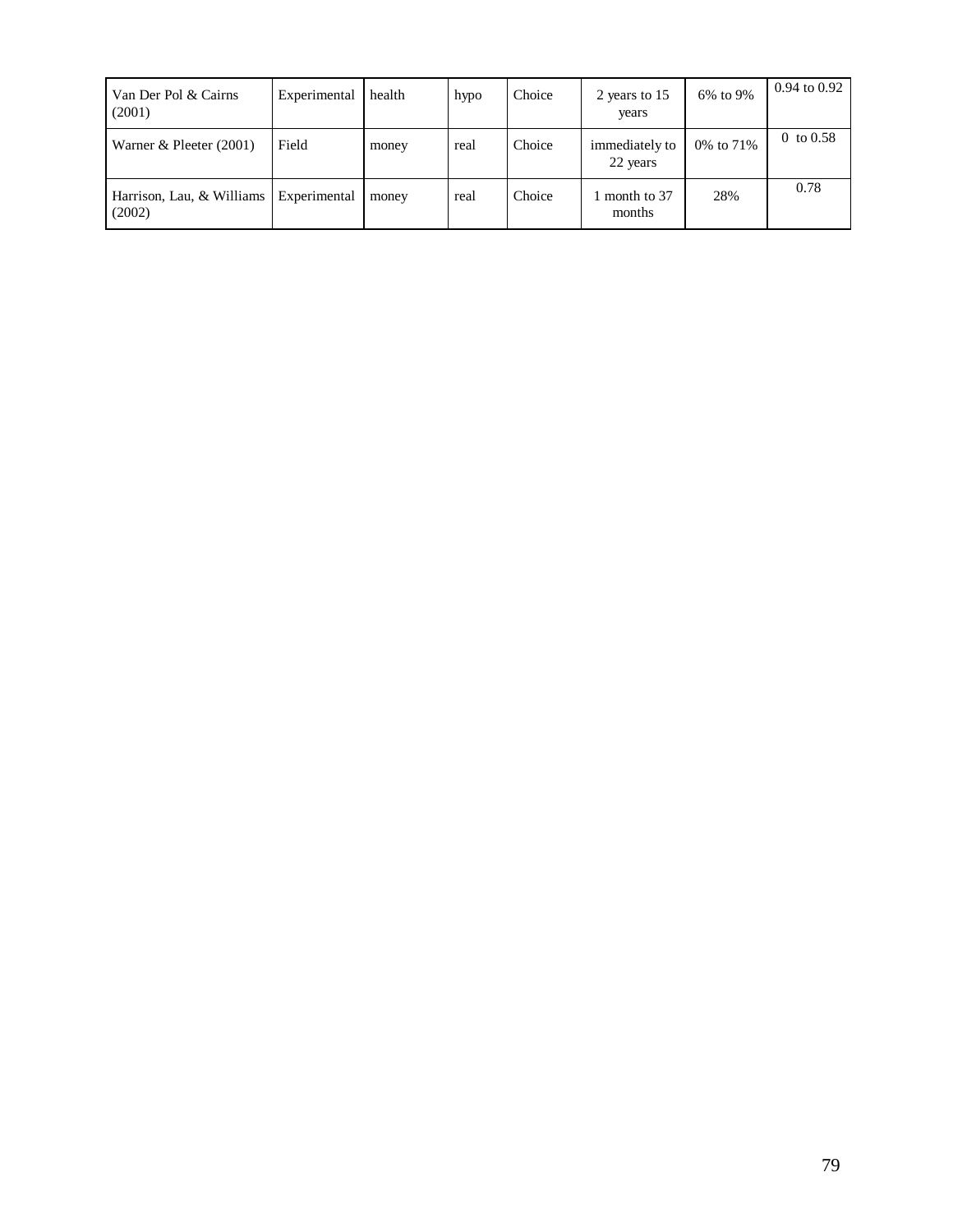

Figure 1a. Discount factor as a function of time horizon. (All studies)

Figure 1b. Discount factor as a function of time horizon. (studies with ave. horizons > 1 year)

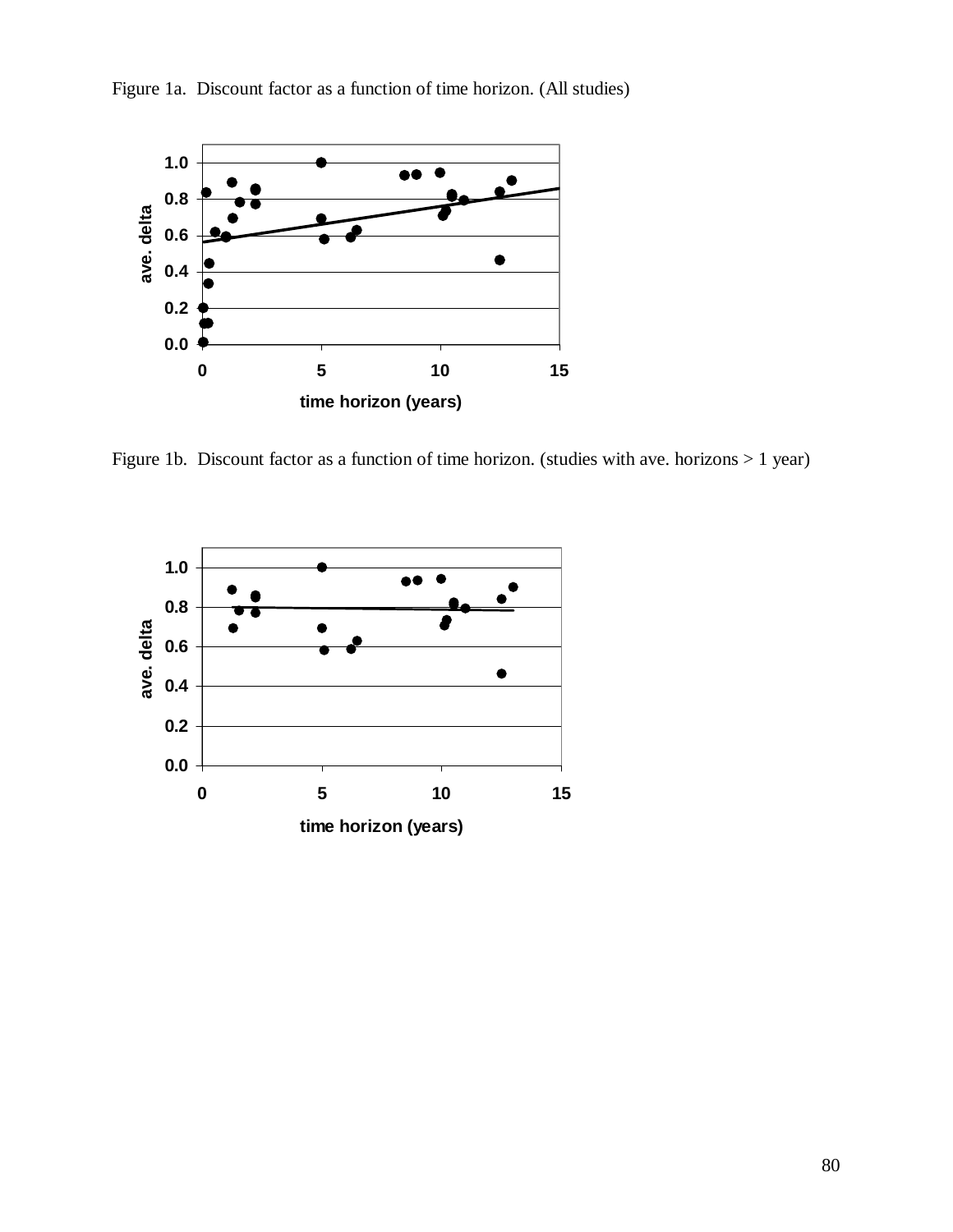